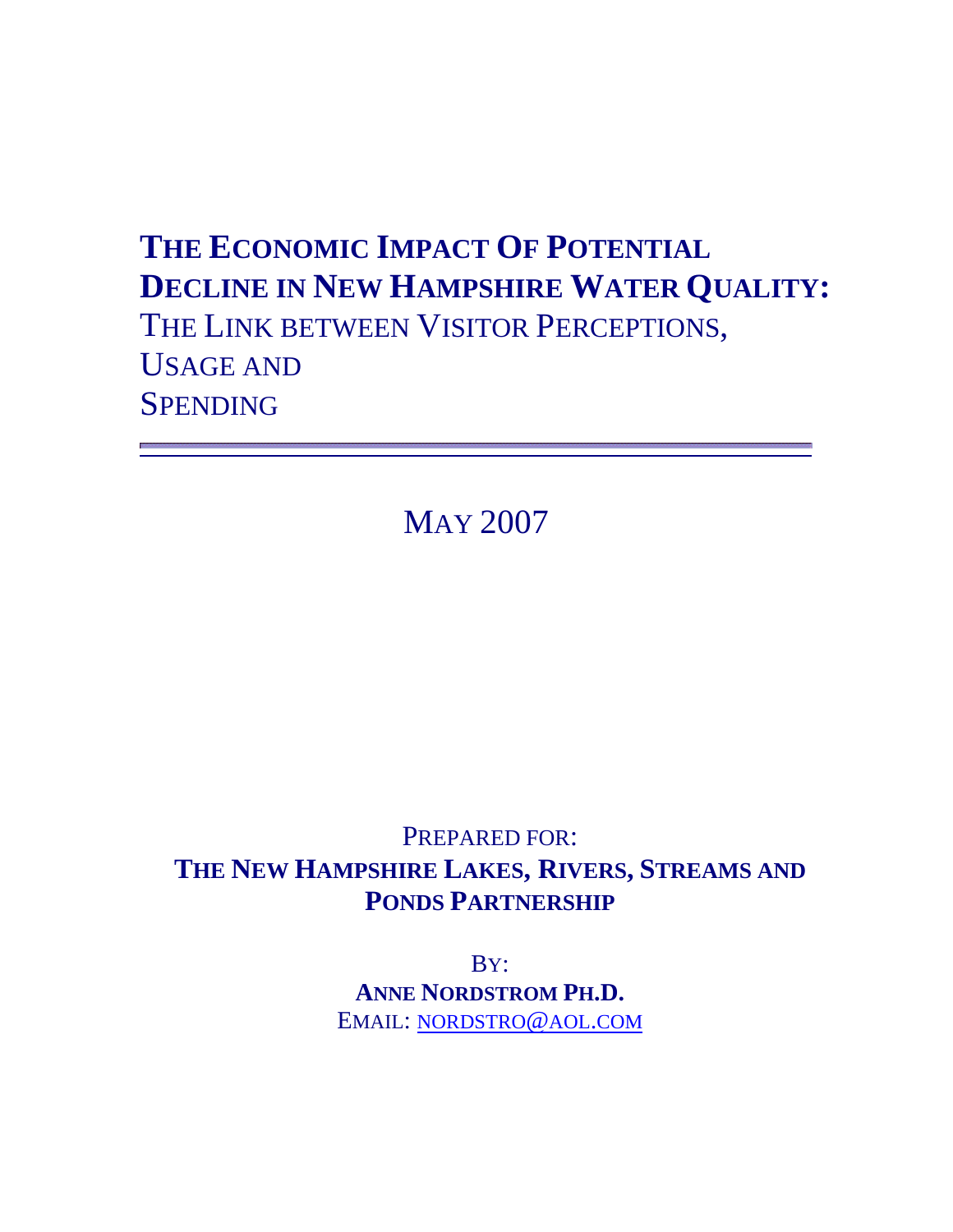×,

### **TABLE OF CONTENTS**

| 1. The Economic Impact of Tourism and Recreation in New Hampshire: |
|--------------------------------------------------------------------|
|                                                                    |
| 3. The Economic Cost of Declining Water Clarity and Purity 27      |
| 4. The Economic Cost of Changing Water Levels or Flows36           |
| 5. The Economic Cost of Changing Natural Views and Scenery45       |
|                                                                    |
|                                                                    |
|                                                                    |
|                                                                    |
|                                                                    |
| Explanation of Differences in Economic Methodologies86             |
|                                                                    |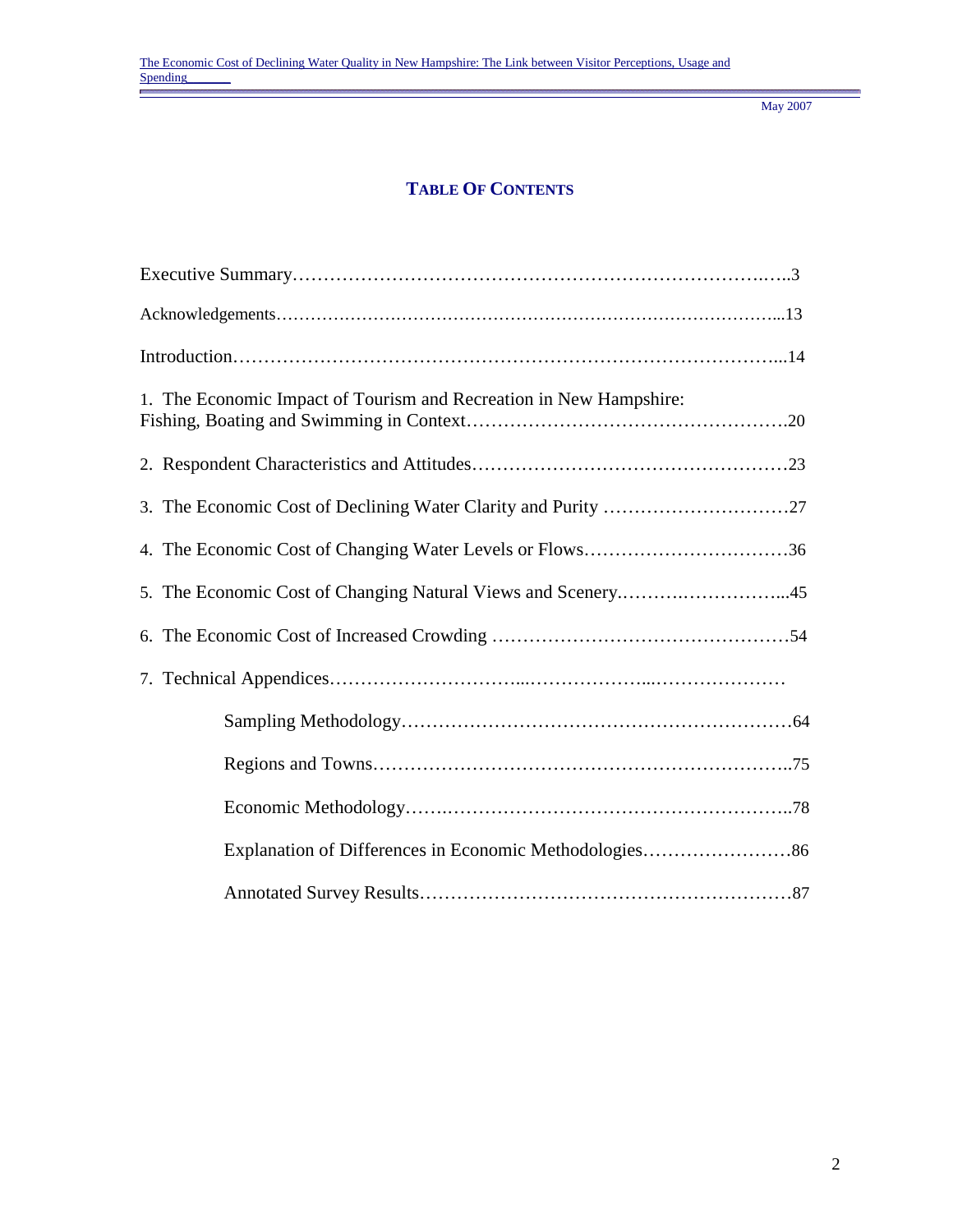#### **EXECUTIVE SUMMARY**

The goal of this research is to describe the economic value that the multiple uses of New Hampshire freshwaters bring to the state, and how that value might be affected by the quality of water resources, as perceived by the visitors who use them. The motivation for this study was to answer the question: "*How would the New Hampshire economy be affected if resident and non-resident recreationalists who fish, boat and swim perceive any negative changes to the water quality in the areas where they recreate?*" To answer this question recreationalists' current satisfaction and usage of freshwater recreation sites in New Hampshire was compared to a hypothetical "what-if" scenario. This comparison determined how the usage patterns of anglers, boaters and swimmers would change if they perceived a decline in water resource quality; how the usage change in turn would affect spending; and the subsequent rippling economic impact throughout the New Hampshire economy.

This study collected primary data from resident and non-resident recreationalists who fish, boat and swim in New Hampshire lakes, ponds, rivers and streams. This is the final phase of a series of studies that have described the economic and social impact of freshwater in New Hampshire $^1$ .

There are more than 400 public and quasi-public access points to the approximately 1000 lakes, ponds and 12,000 miles of rivers and streams in New Hampshire. This research commenced by selecting a random sample of access points, stratified by the seven designated tourism regions in New Hampshire, to represent all access points in New Hampshire. A total of 75 sites throughout the state were identified as data collection points. Data collection consisted of a four-page questionnaire administered on-site to recreationalists who were angling, boating or swimming. Data collection took place from Memorial Day weekend through Labor Day weekend, 2006--- during an unusually cold and rainy summer in New Hampshire<sup>2</sup>.

The findings from this study confirm that freshwater fishing, boating and swimming bring significant revenue to the New Hampshire economy. About \$379 million in total sales is generated by those who are fishing, boating or swimming in New Hampshire freshwaters (Table 1), or about 26% of all summer spending in New Hampshire. $3$  This revenue figure

<sup>1</sup> Estimates of Select Economic Values of New Hampshire Lakes, Rivers, Streams and Ponds Phase II Report. (June 2003).

<u>.</u>

Public Opinion Poll Results in the Study of Select Economic Values of New Hampshire Rivers, Streams and Ponds Phase III Report. (December, 2004).

 $2$  The National Oceanic and Atmospheric Administration (NOAA) reports that New Hampshire recorded the rainiest May through August ever in summer 2006, since records were first kept in 1895.

 $3$  In Fiscal Year 2006 total spending by travelers and tourists was estimated to be \$4.179 billion dollars, \$1.479 billion of which is spent during the summer months. (New Hampshire Travel Barometer, Summary for Fiscal Year 2006. Institute for New Hampshire Studies. Plymouth State University).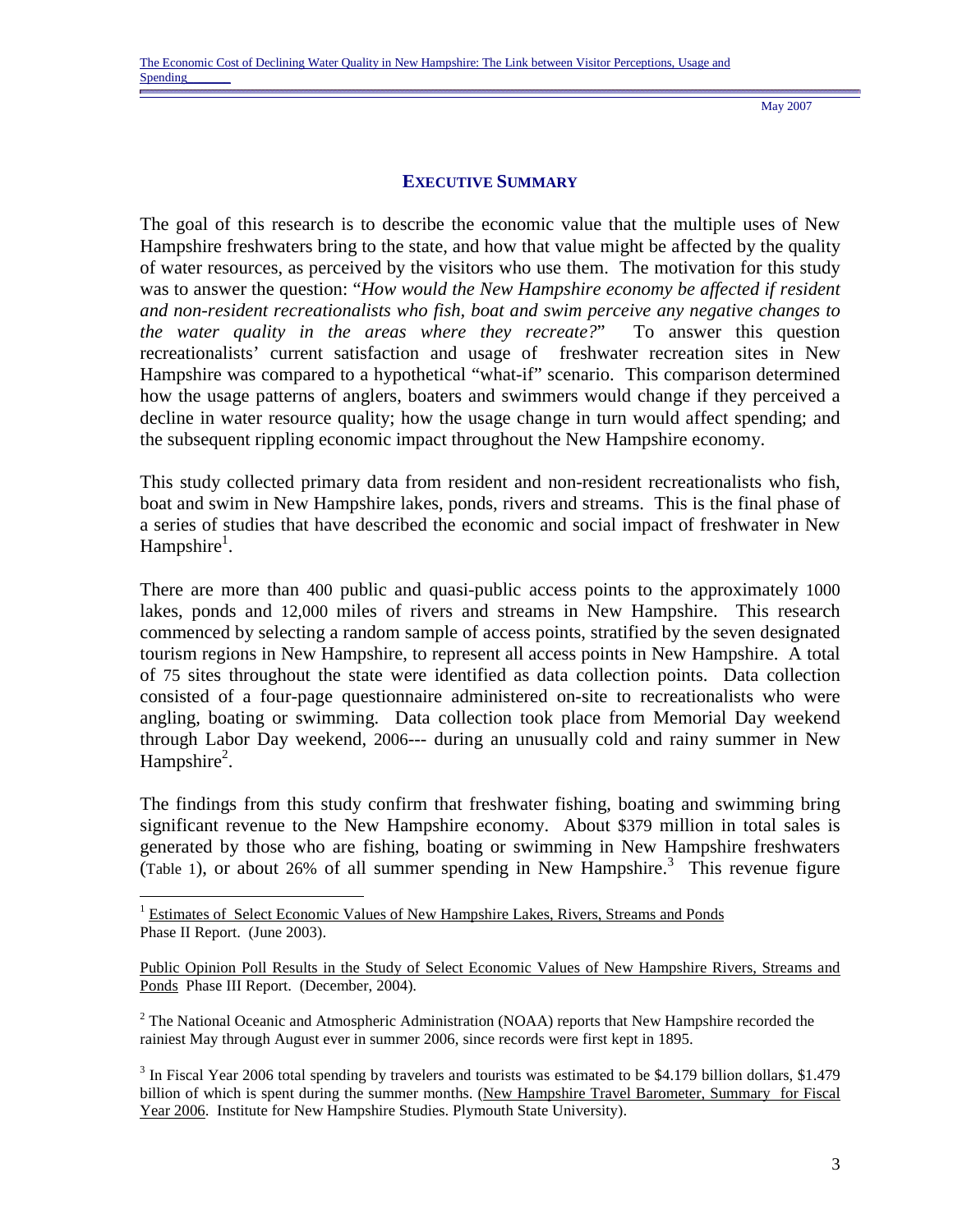would be considerably higher if *ocean* fishing, boating and swimming were included in the study.

The \$379 million total sales contributed to the New Hampshire economy by fishing, boating and swimming exceeds that of many other revenue makers in New Hampshire, including Laconia's Bike Week, two annual NASCAR events, Off-Highway Vehicle spending and spending at agricultural fairs. Fishing, boating and swimming have about the same economic impact as Downhill skiing, Cross-country skiing, snowmobiling and ice-fishing combined<sup>4</sup>.

| <b>Total Sales</b> | <b>Household Income</b> | <b>Jobs</b>                                                    |
|--------------------|-------------------------|----------------------------------------------------------------|
| \$49,072,267       | \$17,566,682            | 791                                                            |
| \$143,211,366      | \$50,670,624            | 2,235                                                          |
| \$186,553,957      | \$66,013,336            | 2,965                                                          |
| \$378,837,590      | \$134,250,642           | 5,991                                                          |
|                    |                         | TAL ECONOMIC IMPACTS FROM FRESHWATER FISHING, BOATING SWIMMING |

### **TOTAL ECONOMIC IMPACTS** FROM FRESHWATER FISHING, BOATING SWIMMING

TABLE 1.1

<u>.</u>

Recreational anglers, boaters and swimmers were asked their about their annual usage of New Hampshire waters and how that usage might be affected if they perceived changes for the worse in water quality. Four areas of water quality were deemed most well-known and important for the purpose of this research, and to provide continuity with the earlier phases of the research: crowding; natural beauty and scenery; water clarity and purity (algae, mercury, milfoil, other invasives); and water levels and flows. The results from this study reveal that the majority of recreationalists who fish, boat and swim in New Hampshire waters gives the highest rating of "good" to the overall water quality at their site, and to each of the four areas: water clarity and purity, water levels and flows, natural beauty and scenery, and crowding. As was found in an earlier phase of this project, the vast majority of visitors also report being "satisfied" or "very satisfied" with the overall quality of New Hampshire freshwaters, as well as with the clarity and purity, water levels and flows, natural beauty and scenery and crowding levels (Graph 1.1).

Nonetheless, almost half to two-thirds of swimmers, boaters and anglers say they would decrease or cease their visits to a particular freshwater site if they perceived any degradation

The Impact of Spending by ATV/Trail Bike Travel Parties on New Hampshire's Economy During July 2002 to June 2003. Institute for New Hampshire Studies, Plymouth State University

<sup>&</sup>lt;sup>4</sup> Impact of the Nextel Cup races and Bike Week on the New Hampshire Economy. RKM Research and Communication, Portsmouth NH. (2004).

The Economic Impact of the 2002 Agricultural Fairs in New Hampshire. Institute for New Hampshire Studies, Plymouth State University.

Winter Recreation and Climate Variability in New Hampshire: 1984-2006. Wake, C., Burakowski, E. and Goss, L. (2006).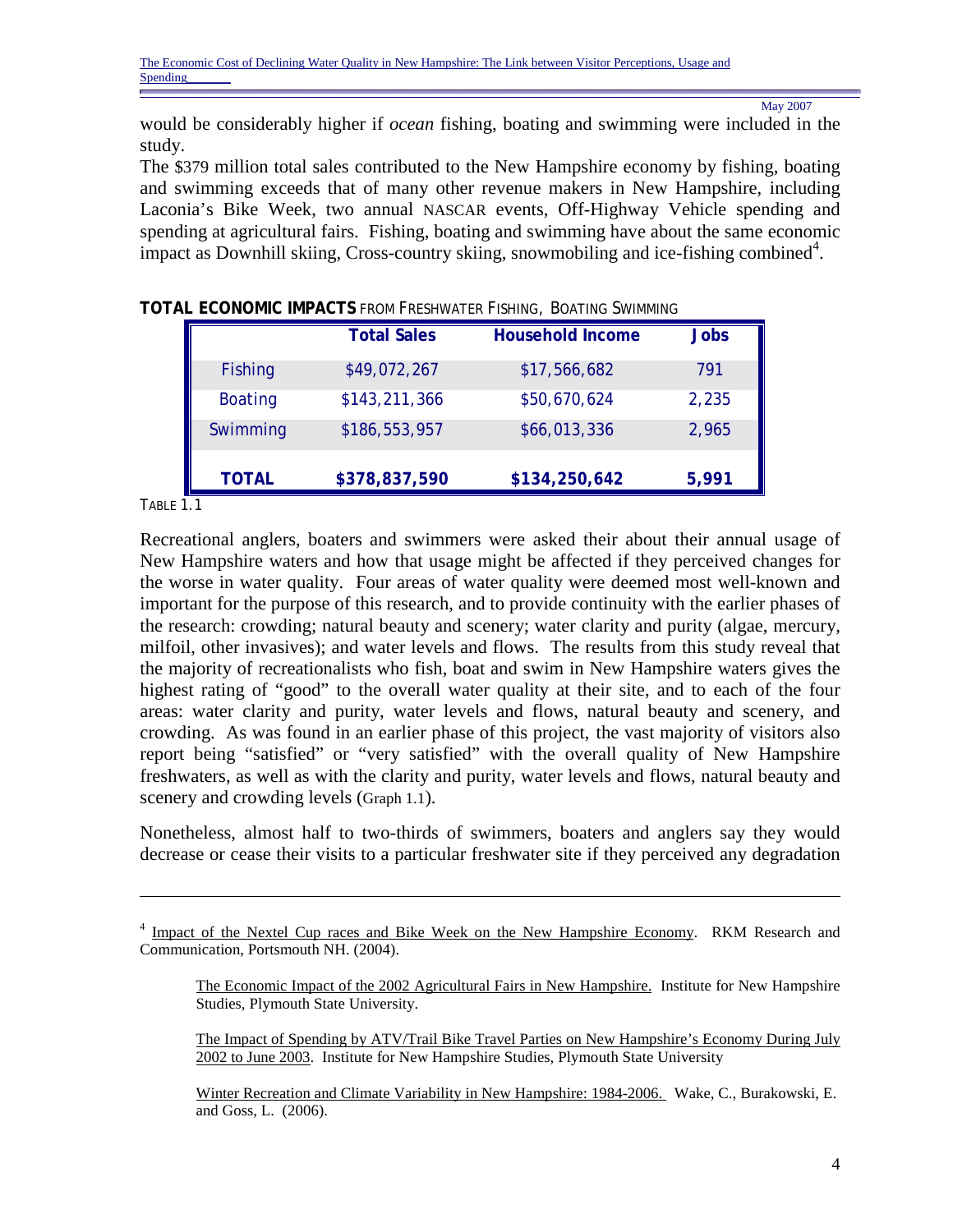to the resource. More than two-thirds (69%) responded they would decrease the number of intended visits they make to a particular site if they perceived a change in water clarity and purity; 56% would decrease visits if natural beauty and scenery declined; 46% would decrease visits if crowding became and issue; and 43% would decrease visits if water levels or flows became less than adequate (Graph 1.2).



GRAPH 1.1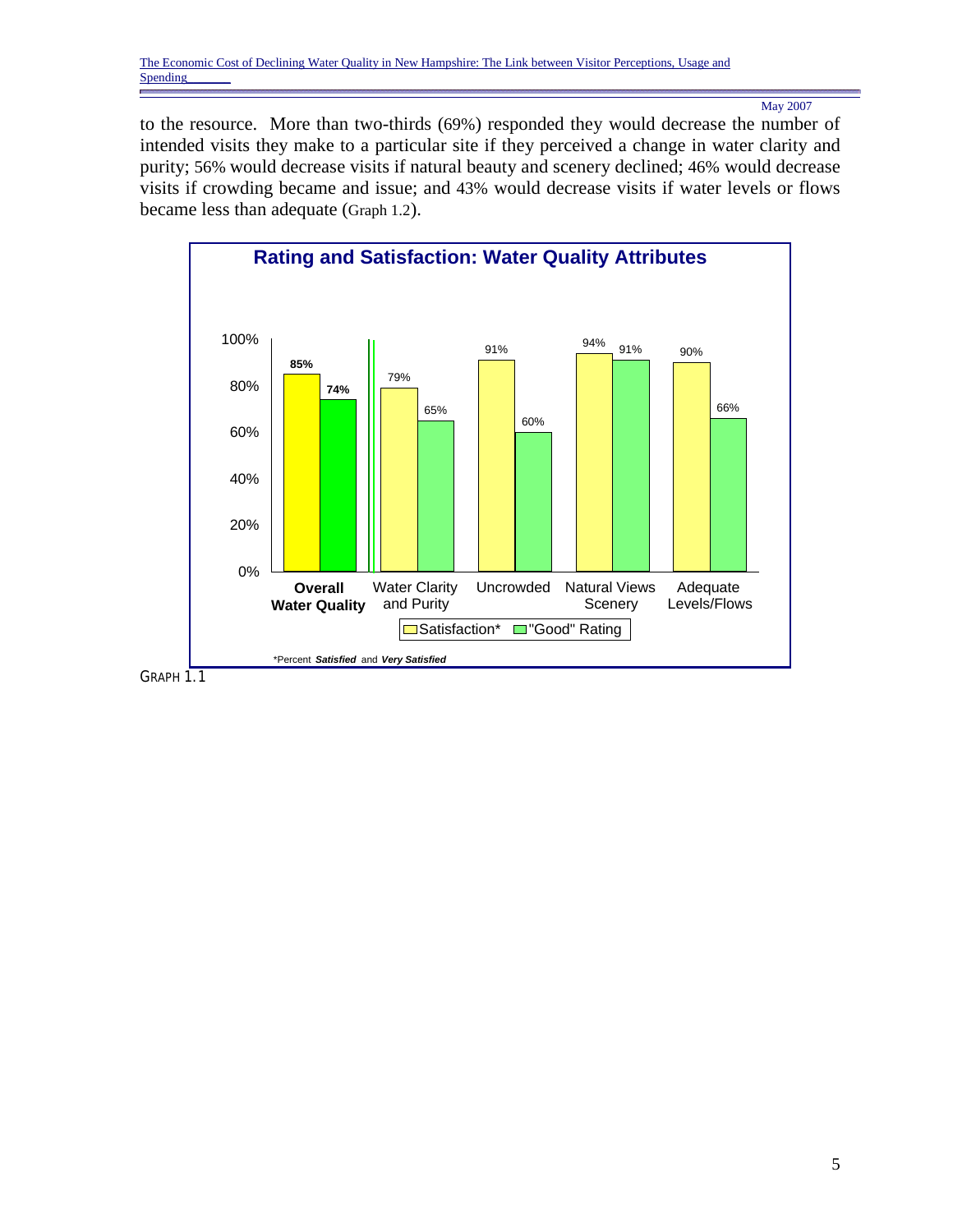

GRAPH 1.2

The economic impact of recreationalists decreasing their visits because of perceived changes to water quality would have a significant negative effect on the New Hampshire economy. It is important to note that the four issues selected for this study are not independent of one another. That is, an increase in flows might result in a decrease in water clarity or crowding. Similarly a decrease in natural beauty or scenery might be connected to an increase in crowding. Thus the artificial separation of these issues for the purpose of the research will result in a probable under-estimation of the economic costs of changing water quality.

Summer travelers and visitors to New Hampshire who fish, boat or swim report that they are most likely to leave the state or the tourism region if issues pertaining to water clarity and purity grow worse than they are now. Water clarity and purity is comprised of three components for the purpose of this study: milfoil or other invasives; mercury; and algae. As perceived by recreationalists, an increase of these problems would have the largest negative economic impact on New Hampshire revenues (Table 1.2).

| LOUITUMIU LUJJLJ DI IJJUL                                         |                    |                         |       |
|-------------------------------------------------------------------|--------------------|-------------------------|-------|
|                                                                   | <b>Total Sales</b> | <b>Household Income</b> | Jobs  |
| <b>TOTAL LOSS due to</b><br>decreased water clarity<br>and purity | (\$50,918,583)     | (\$18,035,890)          | (811) |
| <b>TOTAL LOSS due to</b><br>changes in levels or flows            | (\$28,984,074)     | (\$10, 257, 723)        | (462) |
| <b>TOTAL LOSS due to</b>                                          | (\$27,656,559)     | (\$9,784,700)           | (442) |

#### **ECONOMIC LOSSES** BY ISSUE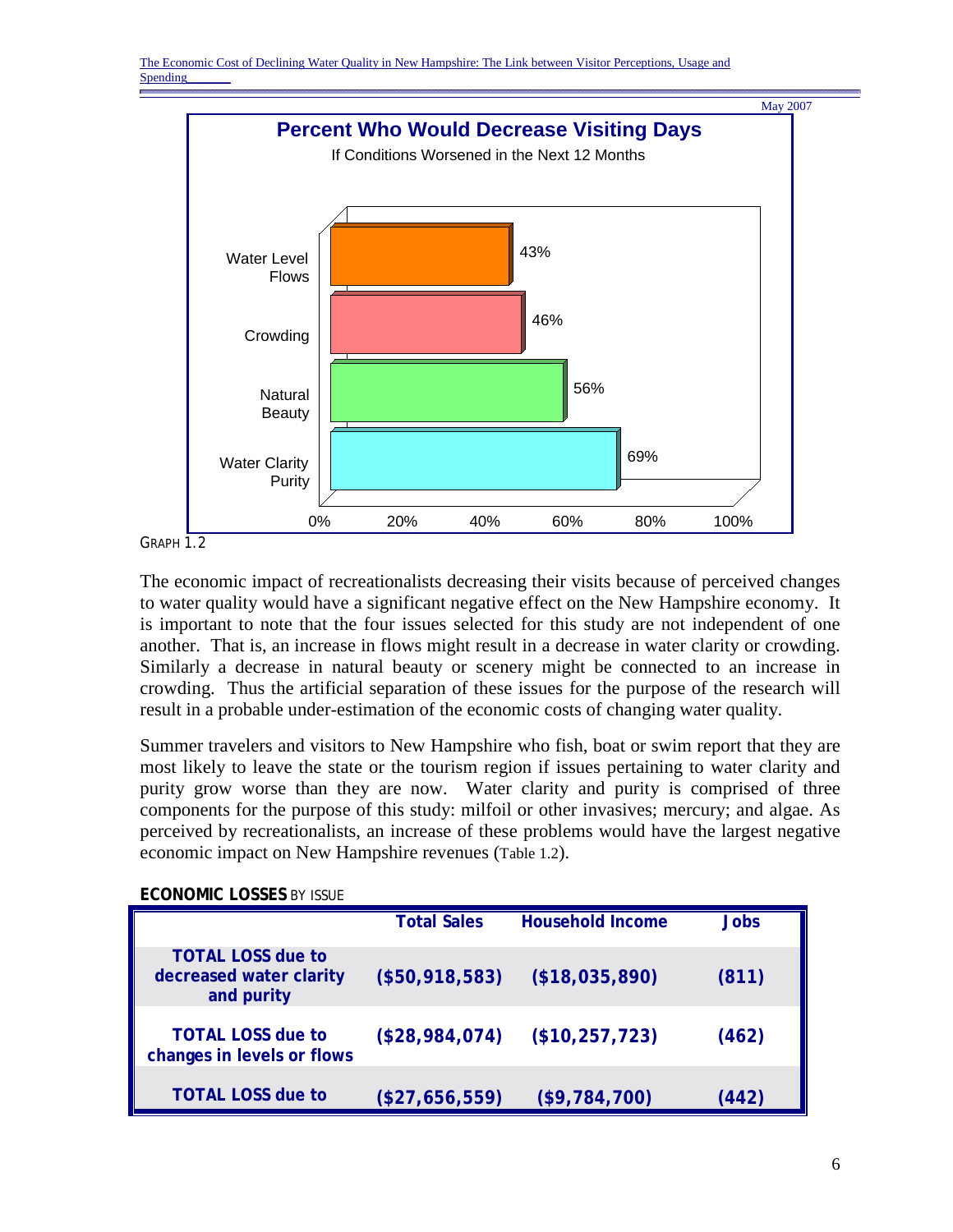The Economic Cost of Declining Water Quality in New Hampshire: The Link between Visitor Perceptions, Usage and Spending

|                                                |                |               | <b>May 2007</b> |
|------------------------------------------------|----------------|---------------|-----------------|
| changing natural views and<br>scenery          |                |               |                 |
| <b>TOTAL LOSS due to</b><br>increased crowding | (\$19,042,972) | (\$6,732,941) | (305)           |

TABLE 1.2

In terms of economic impact for the seven separate tourism regions of New Hampshire, not surprisingly fishing, boating and swimming generate the most revenue and jobs in the Lakes Region (Table 1.6, Page 11). These types of recreational revenue are very significant for the region, given that the Lakes Region ranks about 4<sup>th</sup> in overall traveler visitor days and overall spending. The Dartmouth-Sunapee region receives the least economic benefit from anglers, boaters and swimmers, and also ranks  $6<sup>th</sup>$  among the seven tourism regions for traveler spending and visitor days<sup>5</sup>.

As with New Hampshire as a whole, the economy of each region would be most negatively affected by a perceived decline in water clarity and purity. The Merrimack Valley region, the Seacoast region and the White Mountain region would lose the greatest percentage of revenue: each potentially losing nearly 20% of their fishing, boating and swimming sales, income and jobs if visitors perceived a decline in water clarity and purity (Graph 1.3).



**<sup>5</sup>** New Hampshire Fiscal Year 2004 Tourism Satellite Account. Institute for New Hampshire Studies, Plymouth State University. Prepared by Laurence E. Goss, Ph.D.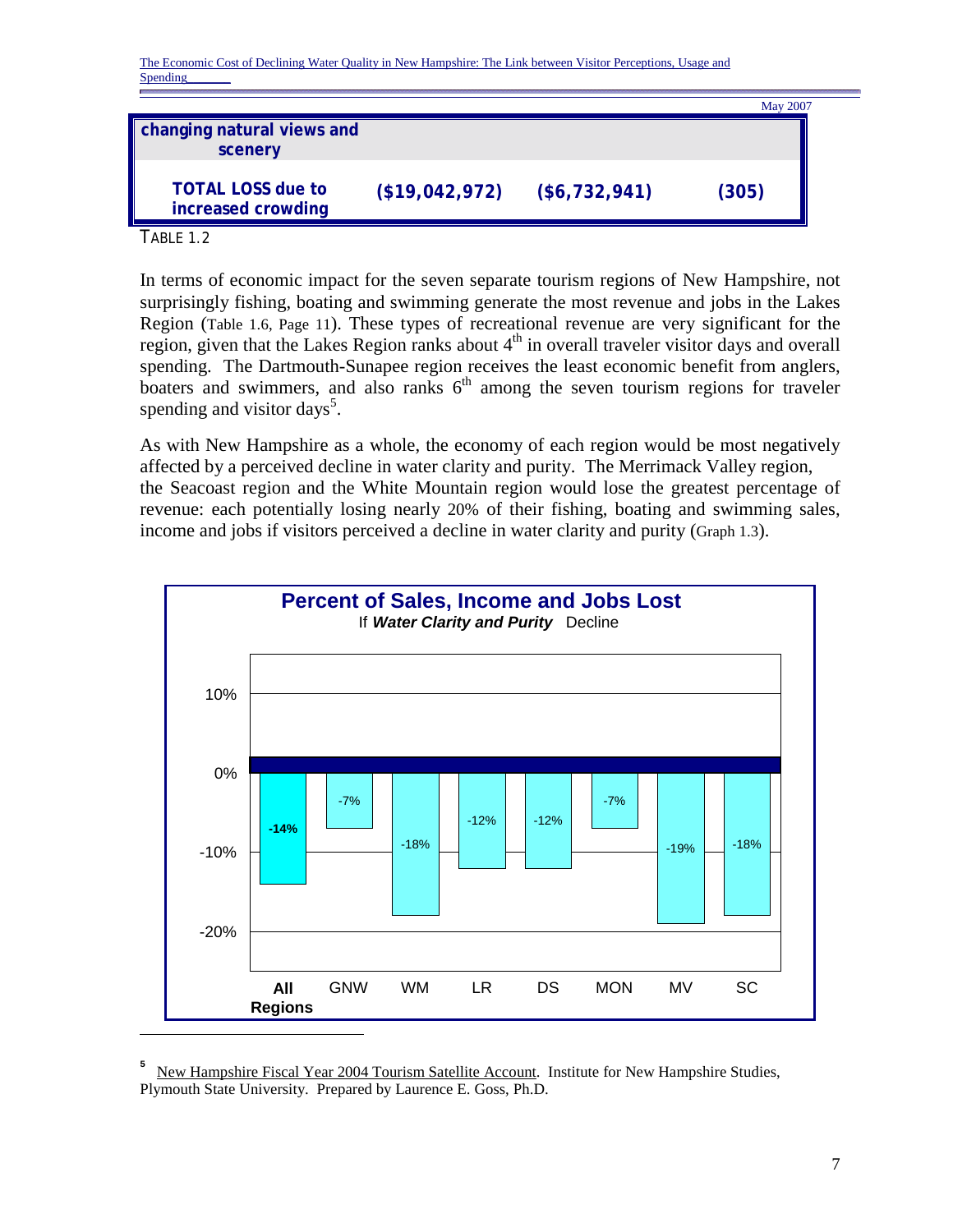GRAPH 1.3

May 2007

| - GNW -      | - WM -           | $-LR -$       | $-DS -$        | $-MON -$         | $-$ MV $-$       | $-SC =$  |
|--------------|------------------|---------------|----------------|------------------|------------------|----------|
| Great        | White            | .akes         | Dartmouth-     | <b>Monadnock</b> | <b>Merrimack</b> | Seacoast |
| <b>North</b> | <b>Mountains</b> | <b>Region</b> | <b>Sunapee</b> |                  | <b>Valley</b>    |          |
| <b>Woods</b> |                  |               |                |                  |                  |          |

Tourism Regions of New Hampshire

In terms of absolute dollar loss, the Lakes region would be the most negatively affected by perceived declines in water clarity and purity; changes in water levels or flows, natural views and scenery; and increases in crowding (Tables 1.3-1.5).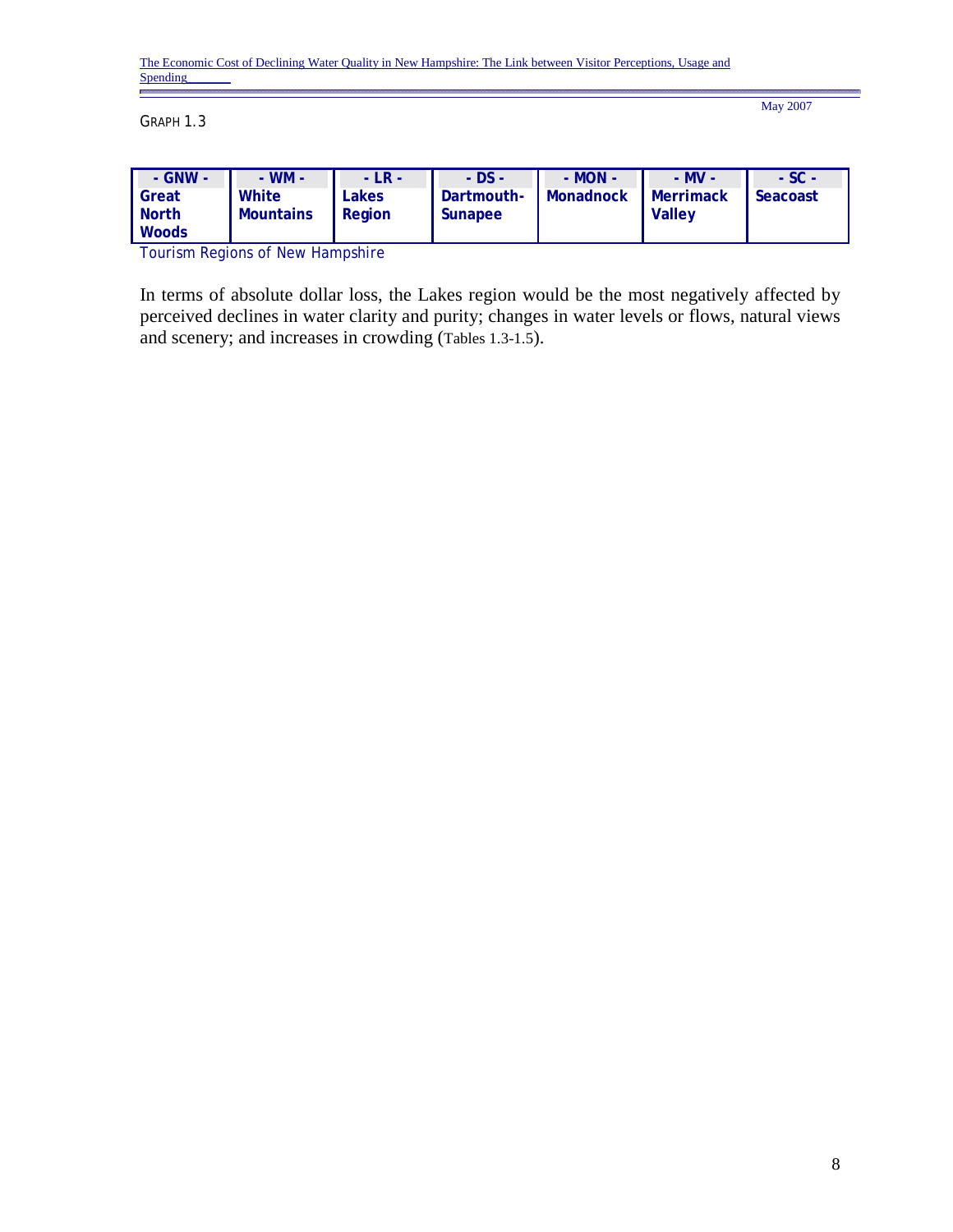The Economic Cost of Declining Water Quality in New Hampshire: The Link between Visitor Perceptions, Usage and Spending

|              |                                           | <b>TOTAL SALES LOST IF CONDITIONS ARE PERCEIVED TO DECLINE: BY REGION</b> |                                            | <b>May 2007</b><br>TABLE 1.3 |
|--------------|-------------------------------------------|---------------------------------------------------------------------------|--------------------------------------------|------------------------------|
|              | <b>WATER CLARITY</b><br><b>AND PURITY</b> | <b>WATER LEVELS AND</b><br><b>FLOWS</b>                                   | <b>NATURAL VIEWS</b><br><b>AND SCENERY</b> | <b>CROWDING</b>              |
| <b>GNW</b>   | (\$1,807,634)                             | (\$1,420,222)                                                             | (\$967,979)                                | $(*783, 141)$                |
| <b>WM</b>    | (\$11, 841, 792)                          | (\$5,738,846)                                                             | (\$5,807,877)                              | (\$4,309,958)                |
| <b>LR</b>    | (\$24,964,837)                            | (\$15,361,559)                                                            | (\$14,381,410)                             | (\$9,457,087)                |
| <b>DS</b>    | $(\$873,727)$                             | (\$579,681)                                                               | (\$553, 131)                               | (\$334,058)                  |
| <b>MON</b>   | (\$509, 448)                              | $($ \$521,713 $)$                                                         | (\$442,505)                                | (\$215,918)                  |
| <b>MV</b>    | (\$8, 290, 851)                           | $(\$4,057,770)$                                                           | (\$4, 148, 483)                            | (\$2,988,725)                |
| <b>SC</b>    | (\$2,630,294)                             | (\$1,304,283)                                                             | (\$1,355,174)                              | (\$954,085)                  |
| <b>TOTAL</b> | (\$50,918,583)                            | (\$28,984,074)                                                            | (\$27,656,559)                             | (\$19,042,972)               |

TOTAL HOUSEHOLD INCOME LOST IF CONDITIONS ARE PERCEIVED TO DECLINE: BY REGION TABLE 1.4

|              | <b>WATER CLARITY</b><br><b>AND PURITY</b> | <b>WATER LEVELS AND</b><br><b>FLOWS</b> | <b>NATURAL VIEWS</b><br><b>AND SCENERY</b> | <b>CROWDING</b>  |
|--------------|-------------------------------------------|-----------------------------------------|--------------------------------------------|------------------|
|              |                                           |                                         |                                            |                  |
| <b>GNW</b>   | (\$642, 723)                              | $($ \$477,723)                          | (\$347,529)                                | (\$278, 217)     |
| <b>WM</b>    | (\$4, 192, 965)                           | (\$2,034,195)                           | (\$2,070,954)                              | (\$1,523,806)    |
| l LR         | (\$8, 843, 580)                           | (\$5,532,192)                           | (\$5, 137, 644)                            | (\$3,342,828)    |
| <b>DS</b>    | (\$309,625)                               | (\$188, 265)                            | (\$172,005)                                | (\$118, 173)     |
| <b>MON</b>   | (\$180, 845)                              | (\$164, 870)                            | (\$129, 957)                               | (\$76, 433)      |
| <b>MV</b>    | (\$2,934,907)                             | (\$1,408,204)                           | (\$1,463,102)                              | (\$1,056,228)    |
| <b>SC</b>    | (\$931, 245)                              | $(*452, 274)$                           | (\$463,509)                                | (\$337, 256)     |
| <b>TOTAL</b> | (\$18,035,890)                            | (\$10, 257, 723)                        | (\$9,784,700)                              | $($ \$6,732,941) |

| TOTAL JOBS LOST IF CONDITIONS ARE PERCEIVED TO DECLINE: BY REGION |  |  |  |  |  |  | TABLE 1.5 |
|-------------------------------------------------------------------|--|--|--|--|--|--|-----------|
|-------------------------------------------------------------------|--|--|--|--|--|--|-----------|

|            | <b>WATER CLARITY</b><br><b>AND PURITY</b> | <b>WATER LEVELS AND</b><br><b>FLOWS</b> | <b>NATURAL VIEWS</b><br><b>AND SCENERY</b> | <b>CROWDING</b> |
|------------|-------------------------------------------|-----------------------------------------|--------------------------------------------|-----------------|
| <b>GNW</b> | (29)                                      | (21)                                    | (15)                                       | (12)            |
| ∥ WM       | (189)                                     | (93)                                    | (94)                                       |                 |
| <b>LR</b>  | (396)                                     | (247)                                   | (231)                                      | (149)           |
| <b>DS</b>  | (14)                                      | (9)                                     | (9)                                        | (6)             |
| <b>MON</b> | (9)                                       | (8)                                     | (7)                                        | (4)             |
| <b>MV</b>  | (131)                                     | (63)                                    | (65)                                       | (47)            |
| $\vert$ SC | (43)                                      | [21]                                    | (21)                                       | (16)            |

щ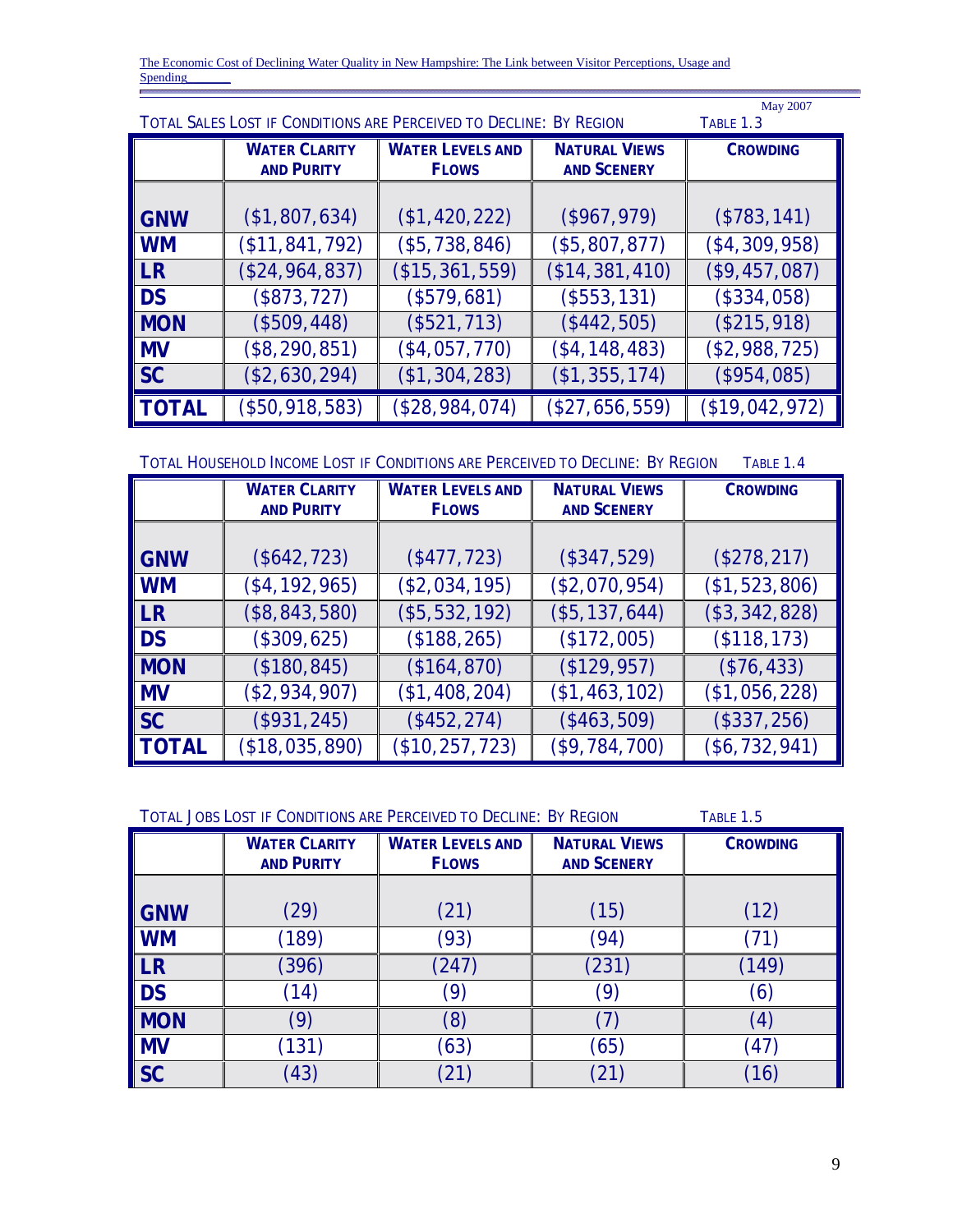The Economic Cost of Declining Water Quality in New Hampshire: The Link between Visitor Perceptions, Usage and Spending

| TAL<br>0.4.4<br>ີ | ட | $\sim$<br>$\sim$<br>л л<br>$\sqrt{ }$<br>$\sim$<br>. . | ່ 20ປີ<br><u>JUJ</u> |  |
|-------------------|---|--------------------------------------------------------|----------------------|--|

This study provides tangible evidence of how real-time users of freshwater resources in New Hampshire will react if they perceive conditions to deteriorate, and the extent to which the tourism-based economy of New Hampshire would be affected by a decline in water quality.

Visitors and residents who fish, boat and swim in New Hampshire do so because of the unique and attractive qualities of its waters. They spend hundreds of millions of dollars pursuing these activities, a significant portion of the state's summer visitor spending. The New Hampshire economy is heavily dependent on traveler and tourism revenue, and is one of the top ten states in the nation in terms of the contribution of tourism to the economy<sup>6</sup>. The efforts to protect waters are widespread and ongoing in New Hampshire, but protecting water for the sake of water is not always a compelling argument in itself. The results from this study should make it possible to discuss surface waters issues from a perspective of benefits to the economic bottom line, as well as from a perspective of environmental quality and public health.

Notable findings from this study include:

The total annual visitor days made by anglers, boaters and swimmers is 14.9 million; about 29% of the 51.4 million visitor days for the entire year in New Hampshire.

The total sales generated by anglers, boaters and swimmers combined is nearly **\$400 million**, or 26% of summer spending in New Hampshire.

The total household income generated from these sales is about **\$134 million**.

Just under **6,000 jobs** (full-time and part-time) are generated by fishing, boating, and swimming visits to New Hampshire.

A range of **79% to 94%** of recreationalists report high levels of satisfaction with the water quality, clarity and purity, natural views and scenery, crowding levels and water levels and flows.

**Half to two-thirds** of visitors would decrease or cease their visiting days to a particular site if they perceived a decline in water clarity and purity, natural views and scenery, crowding levels and water levels and flows.

Overall, perceived degradation to water clarity and purity will result in the greatest economic loss to New Hampshire. Perceived declines in water clarity and purity would result in about **\$51 million of lost sales, \$18 million in lost income and more than 800 lost jobs statewide.**

<sup>1</sup> 6 Ibid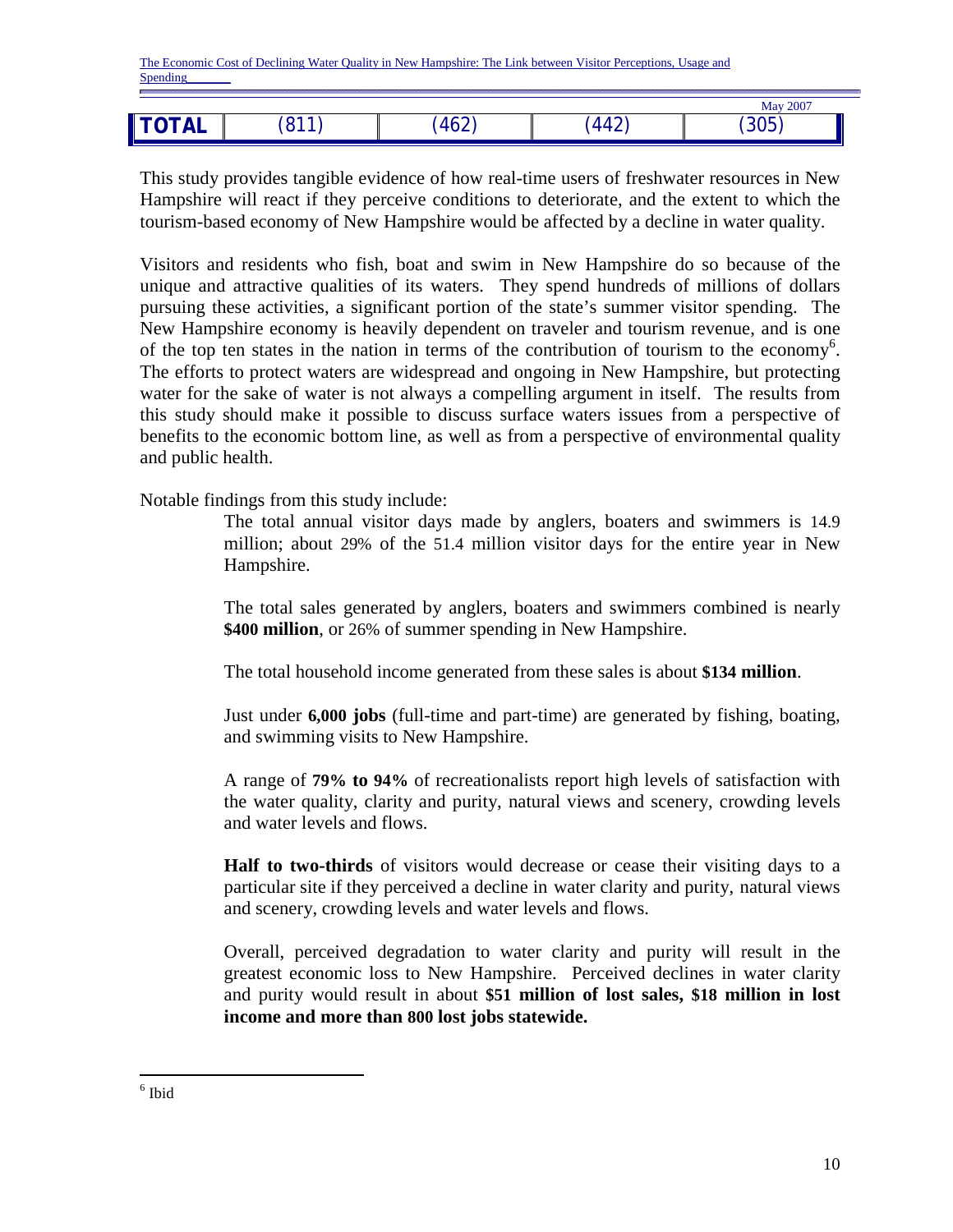The Lakes Region generates the most revenue from summer recreation, and would also suffer the greatest absolute loss if water clarity and purity were perceived to decline. A perceived decrease in water clarity and purity in the Lakes Region would result in **a loss of almost 400 jobs, over \$8 million in personal income and approximately \$23 million in business sales.**

In all regions the greatest economic losses would be suffered if anglers, boaters and swimmers perceive a decline in water clarity and purity. Perceived increases in crowding produce the least negative economic consequences in every region.

This report is dedicated to all those businesses and individuals who rely on summer tourism income, as well as policy-makers, legislators, activists and citizens who understand that the health of the economy and the environment are inextricably entwined.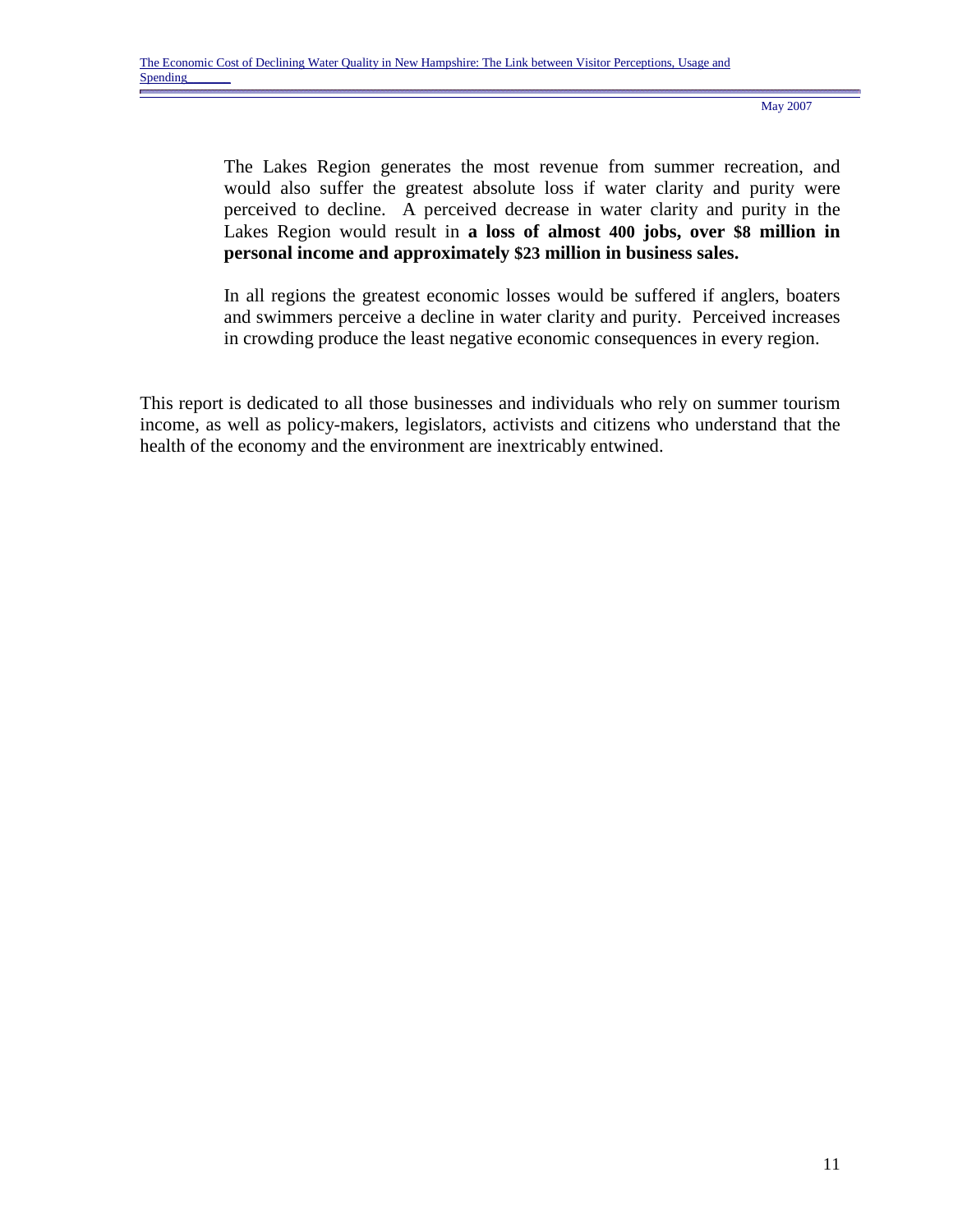| TOTAL ECONOMIC IMPACTS: BY REGION |                    |                         | TABLE 1.6   |
|-----------------------------------|--------------------|-------------------------|-------------|
| <b>LAKES</b>                      | <b>Total Sales</b> | <b>Household Income</b> | <b>Jobs</b> |
| Fishing                           | \$7,135,503        | \$2,554,337             | 115         |
| <b>Boating</b>                    | \$122,853,218      | \$43,467,564            | 1,916       |
| Swimming                          | \$80,652,485       | \$28,539,409            | 1,282       |
|                                   |                    |                         |             |
| <b>TOTAL</b>                      | \$210,641,206      | \$74,561,310            | 3,313       |
| <b>WHITE MOUNTAINS</b>            |                    |                         |             |
| Fishing                           | \$13.476,720       | \$4,824,339             | 217         |
| <b>Boating</b>                    | \$2,533,216        | \$896,295               | 40          |
| Swimming                          | \$51,641,979       | \$18,273,852            | 821         |
| <b>TOTAL</b>                      | \$67,651,915       | \$23,994,486            | 1,078       |
| <b>GREAT NORTH</b>                |                    |                         |             |
| <b>WOODS</b>                      |                    |                         |             |
| Fishing                           | \$20,497,409       | \$7,337,575             | 330         |
| <b>Boating</b>                    | \$3,083,915        | \$1,091,142             | 48          |
| Swimming                          | \$2,557,134        | \$904,859               | 41          |
| <b>TOTAL</b>                      | \$26,138,458       | \$9,333,576             | 419         |
|                                   |                    |                         |             |
| <b>DARTMOUTH-</b>                 |                    |                         |             |
| <b>SUNAPEE</b>                    |                    |                         |             |
| Fishing                           | \$1,661,281        | \$594,698               | 27          |
| <b>Boating</b>                    | \$2,982,110        | \$1,055,121             | 47          |
| Swimming                          | \$2,849,174        | \$1,008,199             | 45          |
| <b>TOTAL</b>                      |                    | \$2,658,018             | 119         |
|                                   | \$7,492,565        |                         |             |
| <b>MONADNOCK</b>                  |                    |                         |             |
| Fishing                           | \$1,356,852        | \$485,720               | 22          |
| <b>Boating</b>                    | \$6,126,155        | \$2,167,538             | 96          |
| Swimming                          | \$315,452          | \$111,625               | 5           |
| <b>TOTAL</b>                      | \$7,798,459        | \$2,764,883             | 123         |
| <b>MERRIMACK VALLEY</b>           |                    |                         |             |
|                                   |                    |                         |             |
| Fishing                           | \$2,911,839        | \$1,042,368             | 47          |
| <b>Boating</b>                    | \$4,442,206        | \$1,571,728             | 69          |
| Swimming                          | \$37,008,450       | \$13,095,682            | 588         |
| <b>TOTAL</b>                      | \$44,362,495       | \$15,709,778            | 704         |
| <b>SEACOAST</b>                   |                    |                         |             |
| Fishing                           | \$2,032,663        | \$727,644               | 33          |
| <b>Boating</b>                    | \$1,190,546        | \$421,235               | 19          |
| Swimming                          | \$11,529,283       | \$4,079,712             | 183         |
|                                   |                    |                         |             |
| <b>TOTAL</b>                      | \$14,752,492       | \$5,228,591             | 235         |

an,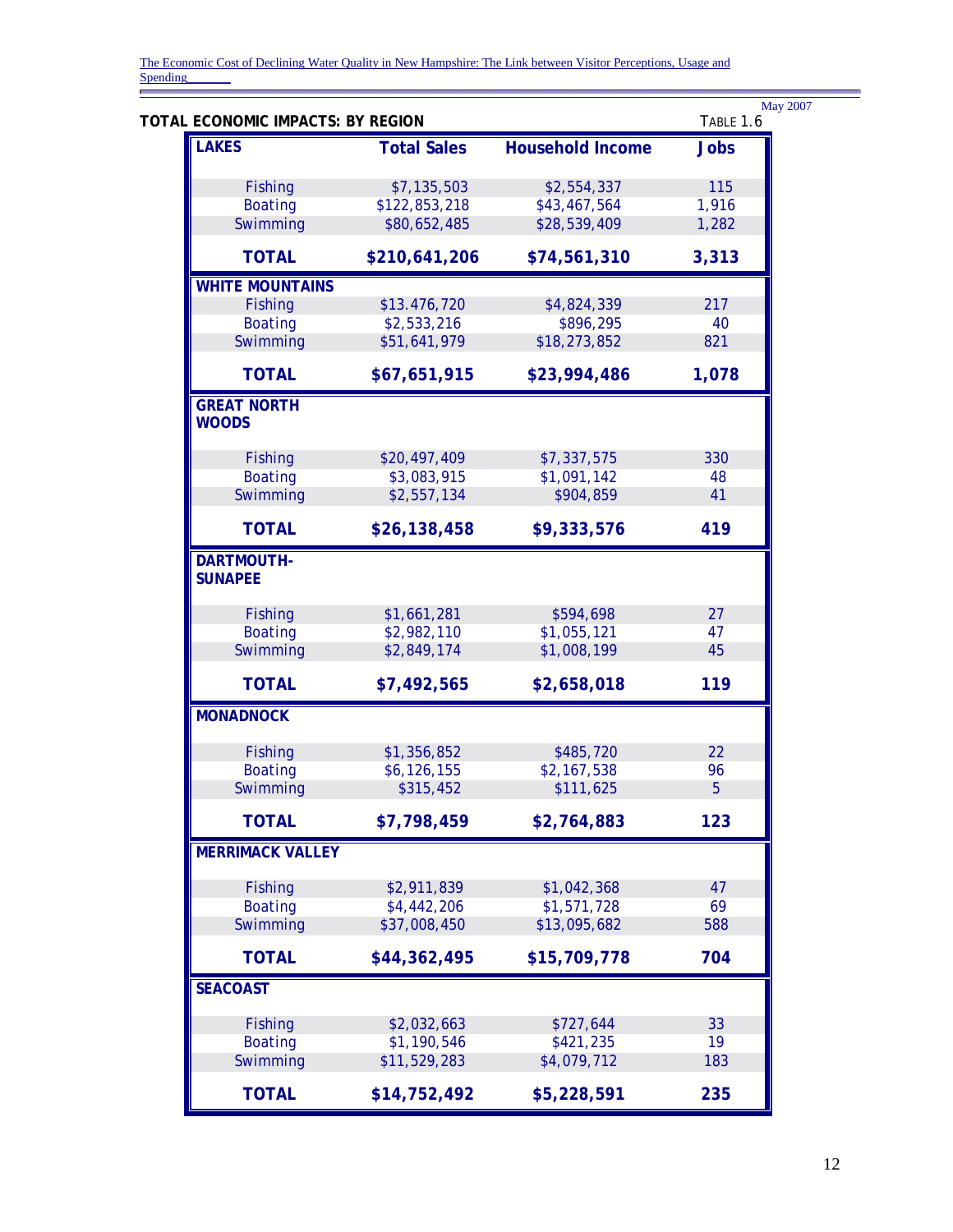## **TOURISM REGIONS OF NEW HAMPSHIRE**

May 2007

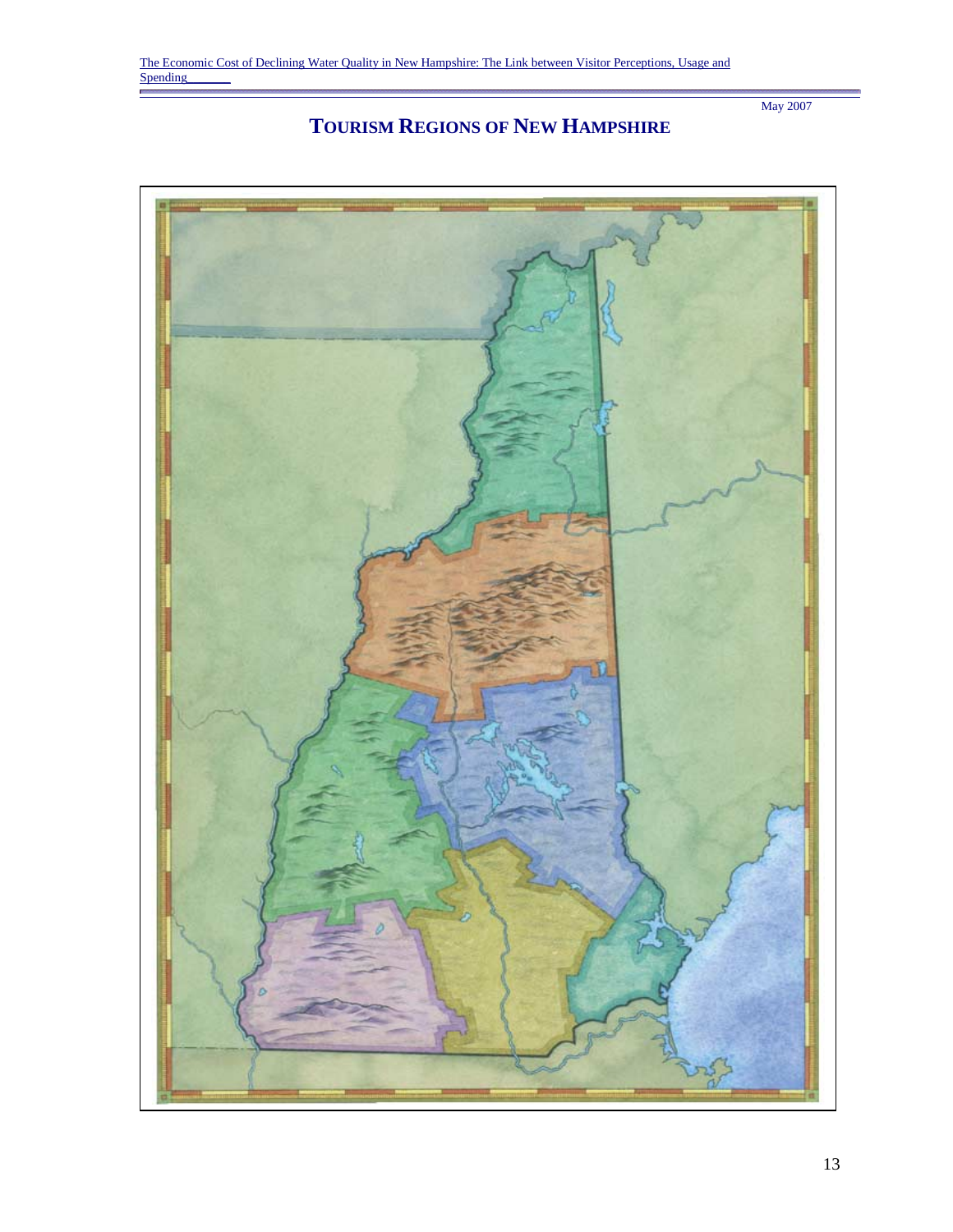#### **ACKNOWLEDGEMENTS**

May 2007

Being the final phase of a multi-year, multi-phase study means that very many people and organizations have contributed to its successful completion. The author gratefully acknowledges the support of the following:

The core group of the New Hampshire Lakes, Rivers, Streams and Ponds Partnership of course has guided this work all along the way.

Nancy Christie, former President of the New Hampshire Lakes Association, was instrumental in securing funding and managing the logistical aspects needed to keep this study on track.

Peter Bartlett, Economist at the New Hampshire Employment Security Economic and Labor Market Information Bureau, gave a great deal of his expertise and time in setting up the economic modeling for this study.

Dr. Laurence Goss, of Salem State College and the Institute for New Hampshire Studies, graciously agreed to read the final draft of this work, and provided many insightful, encouraging and useful comments.

A generous grant to the Partnership from the U.S. Fish and Wildlife Service supported this final phase of research.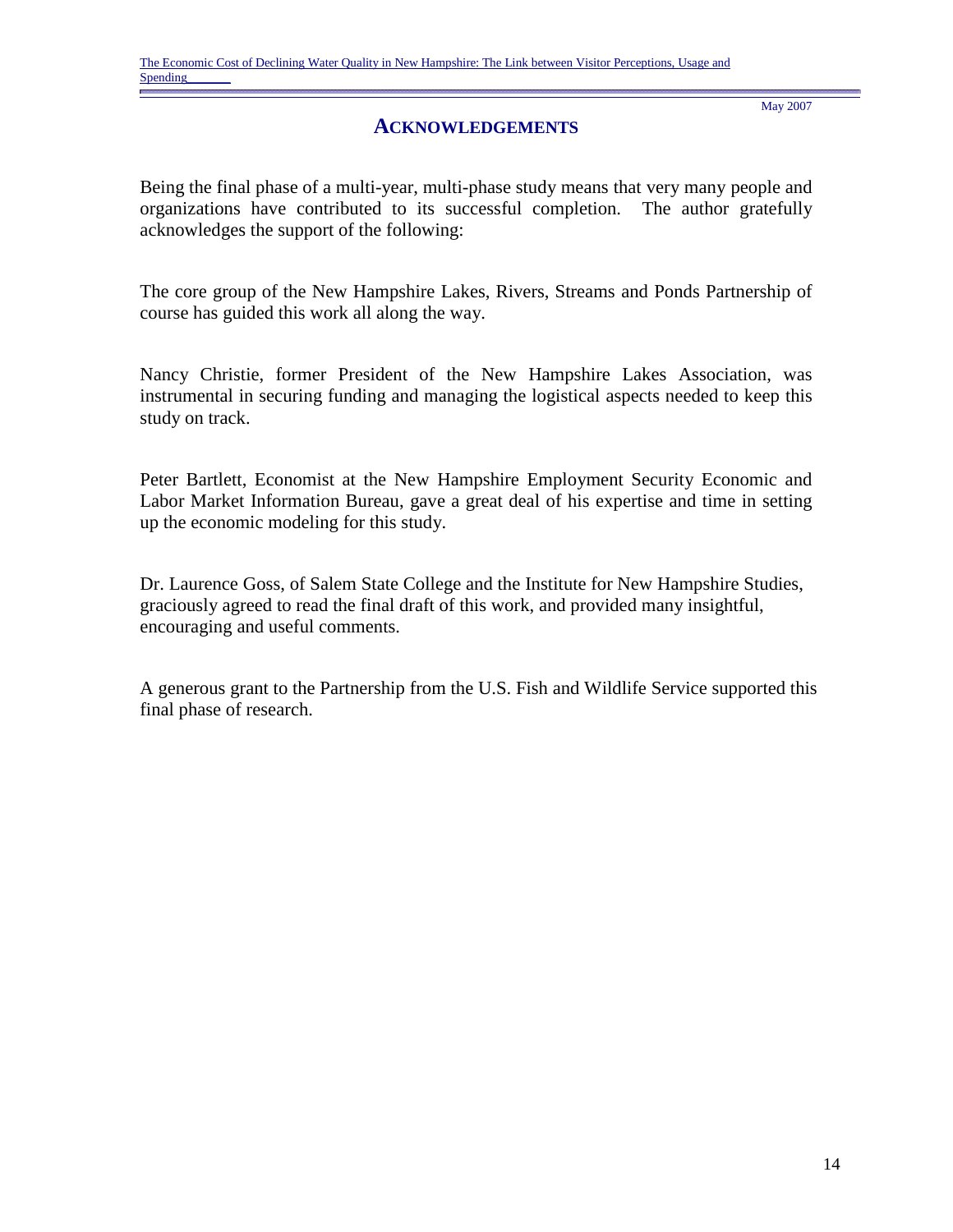#### **INTRODUCTION**

May 2007

This introduction summarizes the goals of the project; discusses the background of the study and the unique approach of the research methodology; defines the measures used in the study; outlines the use and availability of the raw data for other researchers; and presents the structure of the report.

#### Goals of the project

The primary goal of this work is to describe the economic value that select multiple uses of New Hampshire surface waters bring to the state, and how that value is affected by the quality of water resources. While the approximate annual value of five major uses (fishing, boating, swimming, waterfront taxes and drinking water) is known, as is New Hampshire resident users' perceptions about quality and access to surface waters, it is still not known how the economic impact of these uses would be affected if resident and non-resident users altered their behaviors because of perceived degradation to the water resources in New Hampshire. This study provides the link between user perceptions about the quality and quantity of water available for recreational purposes in New Hampshire and the extent to which negative perceptions might affect visitation and spending patterns.

The subsequent goal of this project is to create useful information that can be shared with decision-makers and concerned parties at the state and local levels so they can work together to address the issues that affect New Hampshire surface waters. There is an immediate and ongoing need to collaboratively and systematically manage: the increasing demand for recreational access; the increasing development pressures; and the declining quality of public water bodies and their watersheds. "Sound" and "reliable" science needs to be completed and disseminated in a timely fashion, before it is too late and the resource exceeds its recreational and/or ecological carrying capacity. The best management plans will consider the economic value of a public water resource as inherently dependent upon and connected to its aesthetic and recreational appeal and ecological health, not just its development potential.

Another purpose of this work is to provide a context for water users and decision-makers that emphasizes the connection between their behaviors and the quality of water, quality of recreation and quality of life they experience. Individual, group, private, public, government and business actions all have an effect on the watershed and these actions cannot be pursued out of the context of the health of the watershed without negative consequences. The results of this study should help to provide common ground for all interested parties – such as day users and lake residents, or developers and state agencies, or conservation boards and shoreline property owners, or business, media and lawmakers - as they work on water issues in New Hampshire.

The final goal of this project is to promote "big-picture" thinking at all levels when working to protect water quality – to arrive at shared and public understanding that it is possible to balance fair access with carrying capacity, balance carrying capacity with economic sustainability, and ultimately to overcome the widely held misperception that New Hampshire must have *either* economic growth *or* vital public waters.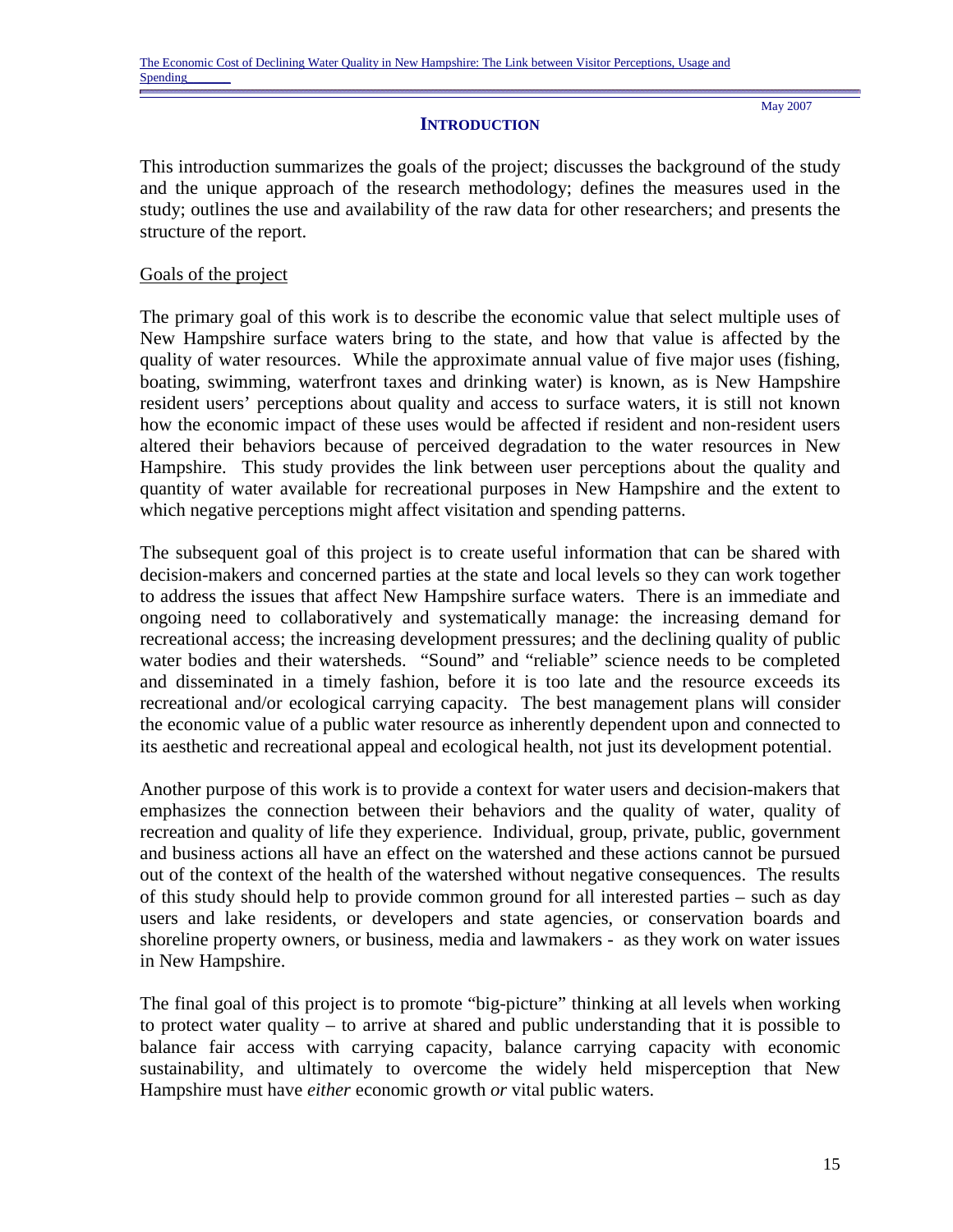#### Background of the current study

1

The purpose of this research is to compare recreationalists' current satisfaction and usage of freshwater recreation sites in New Hampshire to a hypothetical "what-if" scenario. This comparison determines how the usage patterns of anglers, boaters and swimmers would change if they perceive a decline in water resource quality; how the usage change in turn affects spending; and the subsequent rippling economic impact throughout the New Hampshire economy.

This research was commissioned by the Lakes, Rivers, Streams, and Ponds Partnership<sup>7</sup>, as the capstone work to a series of studies investigating the economic and social worth of New Hampshire freshwaters. The studies began with a literature review in 2000, and concluded with a random telephone survey of New Hampshire residents in 2004.

The first phase of this series of studies determined which types of uses of freshwater in New Hampshire were most likely to have a significant influence on the economy. Those uses are boating, swimming, fishing, public drinking water and waterfront property taxes<sup>8</sup>.

The second phase of the series was a classic economic impact study that used secondary data to estimate the economic value of those five uses of freshwater in New Hampshire. This phase estimated the value of fishing, boating and swimming to be between \$842 million and \$1.182 billion dollars, in addition to generating 9,300-15,000 full-time and part-time jobs in the state. The total estimate of the economic worth of freshwater in New Hampshire for those five uses was as high as \$1.8 billion annually, in 2002 dollars<sup>9</sup>.

The next phase of the series analyzed public opinion, via telephone survey, of a random selection of New Hampshire residents regarding their use of freshwater resources; their attitudes about overall beauty; their opinions about water quality issues such as pollution, crowding, and water levels and flows; and how their use and attitudes would change if water quality were to decline in New Hampshire. The results of this phase indicated that New Hampshire residents are fairly regular participants in freshwater activities, with 21% visiting more than once a week, 17% visiting once a week and 27% visiting once or twice a month. The majority rate the overall character and quality of the waters as good (58%) to excellent

<sup>&</sup>lt;sup>7</sup> The Lakes, Rivers, Streams and Ponds Partnership is co-sponsored by the following agencies and organizations: The New Hampshire Lakes Association, The New Hampshire Rivers Council, The New Hampshire Department of Environmental Services, The New Hampshire Fish and Game Department, Squam Lakes Association, Lake Sunapee Protective Association, Newfound Lake Region Association, and the New Hampshire Department of Resources and Economic Development.

 $8 \text{ A Study of the Economic Values of the Surface Waters of New Hampshire. Phase I Report.}$  (August 2001). Prepared for the Lakes, Rivers, Streams and Ponds Partnership by Gallagher, Callahan and Gartrel, Concord, New Hampshire.

<sup>&</sup>lt;sup>9</sup> An Estimate of Select Economic Values of New Hampshire Lakes, Rivers, Streams and Ponds. Phase II Report. (June 2003). Prepared for the Lakes, Rivers, Streams and Ponds Partnership by Gallagher, Callahan and Gartrel, Concord, New Hampshire. See **Appendix** for explanation of differences in economic methods between Phase II and Phase IV.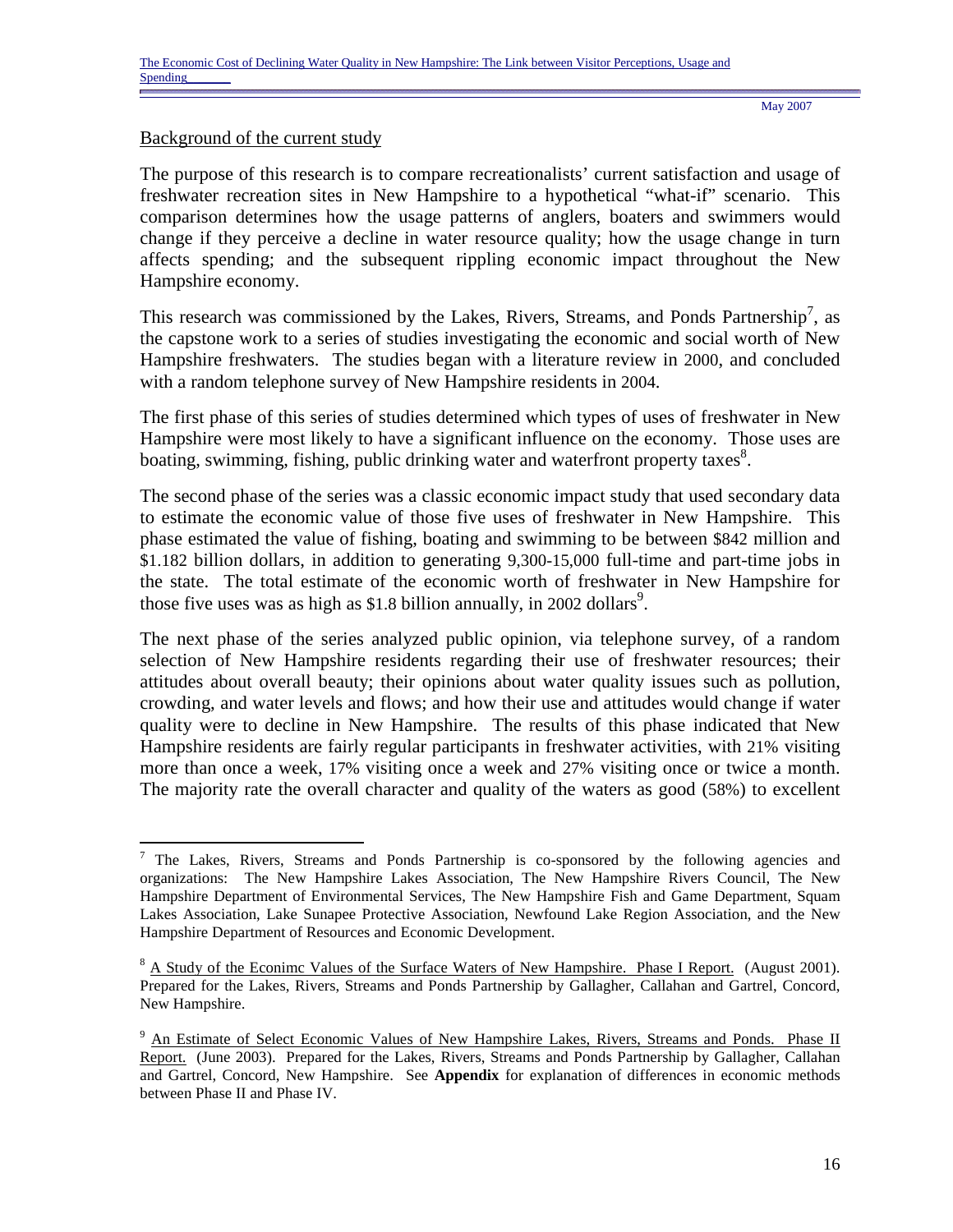(20%); and 58-75% reported they would significantly decrease their usage patterns if water quality declined $10$ .

The results from this series of studies clearly establish that New Hampshire freshwaters contribute a significant amount of revenue to the state economy; that users value the water resources for their overall beauty and purity; and that the unique and attractive qualities of freshwaters play a significant role in how residents spend their time recreating in New Hampshire. These findings generated the capstone question:

*"How would the New Hampshire economy be affected if resident and non-resident recreationalists who fish, boat and swim perceive any negative changes to the water quality in the areas where they recreate?"*

The final phase of this research series is the current study, based on primary data collected in summer 2006. This study takes a relatively unique approach to calculating the economic impact and contingent value of a natural resource. Typically, the economic value of an activity or location is calculated by asking people to hypothetically say what they would be willing to spend for a quality resource (Contingent Valuation Method) without asking what they actually spend; or by calculating an economic value for just one specific location, by asking how much time and money visitors spent to go there (Travel Cost Method). Alternatively, an economic impact study can use secondary data and methods that employ government-generated "multipliers" to estimate how much the direct spending of recreationalists will ripple into other sectors of a regional or state economy. Direct spending data can also be obtained by asking visitors to recall their visits and spending in a "spending log" or survey, and then transforming those answers with multipliers from an appropriate input/output model such as REMI or IMPLAN (for example: Gartner et al. 2002)<sup>11</sup>.

The methodology for this study uses a combination of the approaches described above, something rarely attempted either because of cost constraint or inability to obtain a representative sample (however, see Earnhart and Smith, 2002; University of Tennessee CBER, 2003; Soutukorva, 2005)<sup>12</sup>. In this case it was possible to obtain a state-wide random sample of freshwater access points and visitors, thereby creating conditions for analyzing the economic cost of declining water quality.

1

"Economic Effects of TVA Lake Management Policy" (2003). University of Tennessee Center for Business and Economic Research.

"The Value of Improved Water Quality: A Random Utility Model of Recreation in the Stockholm Archipelago". (2005). Soutukorva, A. Beijer International Institute of Ecological Economics, The Royal Swedish Academy of Sciences.

<sup>&</sup>lt;sup>10</sup> Public Opinion Poll Results in the Study of Select Economic Values of New Hampshire Lakes, Rivers, Streams and Ponds. Phase III Report. (December, 2004). Prepared for the Lakes, Rivers, Streams and Ponds Partnership by Gallagher, Callahan and Gartrel, Concord, New Hampshire.

 $11$  "Economic Impact and Social Benefit of Cold-water Angling in Minnesota" (2002). Gartner et al. University of Minnesota Extension Service

<sup>&</sup>lt;sup>12</sup> "Countervailing Effects of Atrazine on Water Recreation: How do Recreators Evaluate Them?" (2003). Earnhart, D., Smith, V., Water Resources Research, Vol. 39, no. 4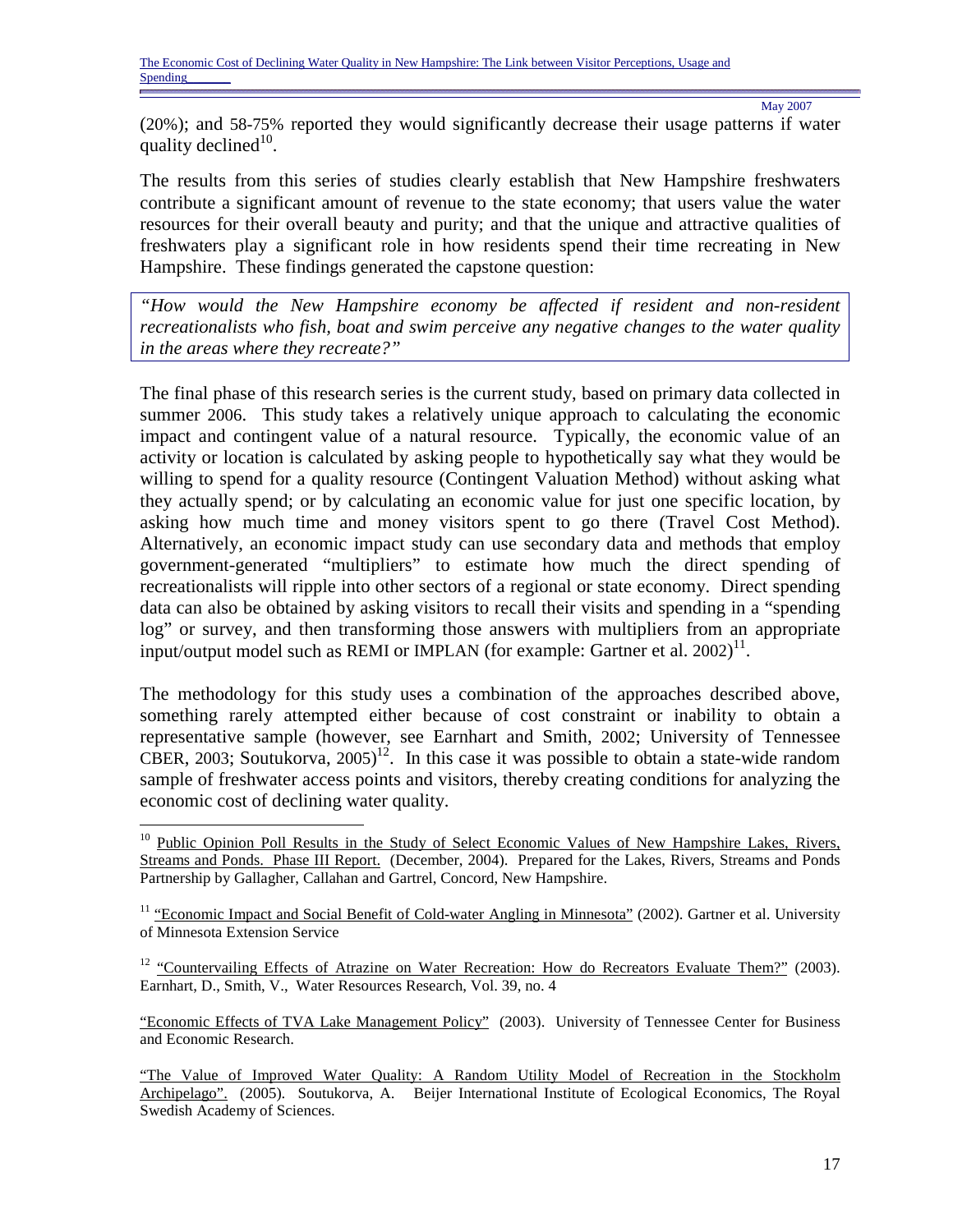It was important to first establish the economic impact of the recreational use of New Hampshire fresh waters on a state-wide and regional basis, by analyzing the actual spending and visitation behavior of recreationalists who fish, boat and swim.

The economic impact was then analyzed in light of responses to a hypothetical situation, much like that used in the Contingent Valuation method. Instead of asking what users would be willing to pay for a resource, however, users were asked how they would change their intended visits if a particular change in water quality occurred within the next 12 months. If users reported that they would decrease their visits, they were then asked where they would go instead, on the assumption that a decrease in visits would not translate to an actual economic loss unless visitors left New Hampshire (or the tourism region).

In this study, combining the economic impact analysis with a version of Contingent Valuation produces a link between the economic impact of the resource with the perception of value brought by users- as manifested by their actual and intended visits and their reactions to hypothetical declines in water quality.

Definitions of concepts measured by the questionnaire

1

*Water Quality* is measured by recreationalists' perception of and satisfaction with: Crowding levels Purity and clarity levels (mercury, milfoil, algae)<sup>13</sup> Flows and water levels Natural beauty and scenery

*Recreational use* includes *only* the following activities:

Power boating (including jet skiers and water skiers); Non-power boating (including sailing, kayaking, canoeing); Shore fishing; Boat fishing; Swimming.

*Tourism Region* is the locale(s) at which the recreation takes place over the course of a visitor trip. The state is commonly divided into 7 tourism regions:

Great North Woods White Mountains Lakes Dartmouth/Sunapee Monadnock Merrimack Valley Seacoast *\*Please see appendix for complete list of towns in each region.*

<sup>&</sup>lt;sup>13</sup> These three aspects of clarity and purity were chosen so as to remain consistent with earlier phases of the study.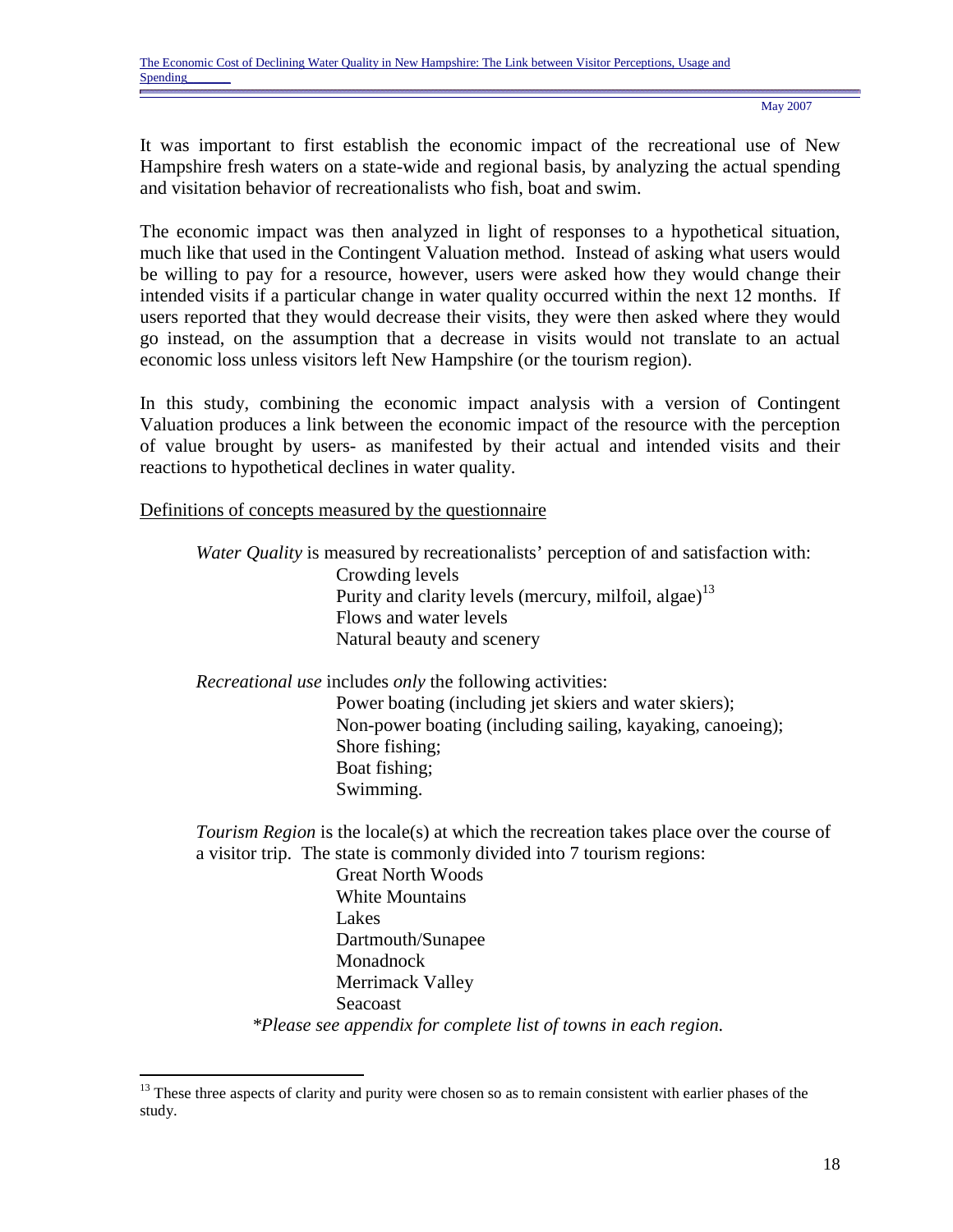*User satisfaction* includes:

May 2007

Satisfaction with overall water quality at site; Rating of the overall water quality at site; Satisfaction with each of the four key water quality parameters; Rating of each of the four key water quality parameters.

*Visitor days* are measured by:

The total number of days spent on this trip, at the site and in NH; The number of people in the visitor's party;

The number of days in the past 12 months respondents report engaging in water-related activities of fishing, swimming and boating at the site;

The number of days they intend to visit the site in the next 12 months for fishing, boating or swimming;

Total visitor days is a calculated figure

*Spending* is measured by:

Daily spending per person in typical economic categories (lodging, restaurants, groceries, fuel, fees, equipment, transportation) in New Hampshire *and* in the tourism region;

Average daily per person spending is a calculated figure;

Total visitor spending per person is a calculated figure.

*Economic impact of declining water quality* is measured by:

Extrapolating how changes in intended use (total visitor days) would affect total visitor spending.

Changes in intended use are obtained by proposing a hypothetical example of worsening conditions at the recreation site in the next 12 months.

Where the visitors would go instead: out of state, elsewhere in region; or to another region.

*\*Please see appendix for complete economic methodology*

Use and availability of raw data

Audiences and researchers who might find this data useful include: state lawmakers; state agency decision-makers; city councils; mayors; municipal managers; select boards; planning/zoning boards; conservation commissions; lake, river and watershed associations; the media; and the general public.

As in any statistical reporting, it is important to keep the results within the context of the framing questions. That means cultivating transparency, referring to the original research question(s) and survey questions that generated the data, and understanding and acknowledging the methodology that generated the data. For example, since this is a statewide study of recreational users stratified by tourism region, it is permissible to analyze and report results by region or by user type, but it is not valid to make assertions about individual access points or towns.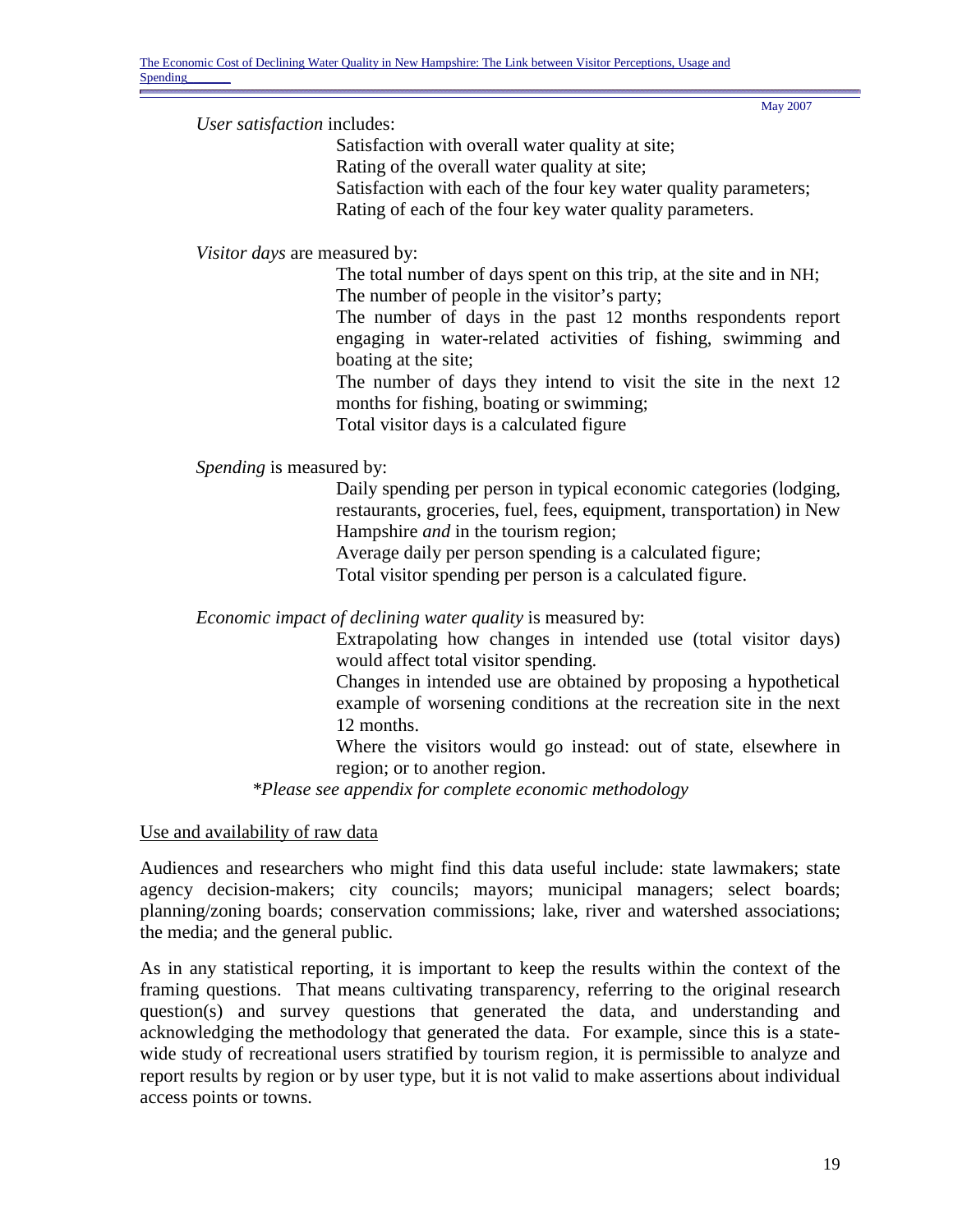The Partnership has decided that the raw data from this study will be available to any qualified applicants, on a case-by-case basis. This means that anyone (or group) who wishes to access the data should first contact the Executive Director at the New Hampshire Lakes Association<sup>14</sup>. The group/person will then contact the Project Manager<sup>15</sup> to arrange actual analysis. If the person(s) wishing to use the data does not need the Project Manager to analyze the data, then at the very least the Project Manager will be required to review any analyses before publication or other dissemination to ensure accurate interpretation.

It is expected that users of the data will present or make accessible the material in such a way that the general public (including non-New Hampshire residents), policy-makers and the media are accurately informed about the value of water resources in New Hampshire, i.e. the link between water quality and the economy.

Possible further analyses of the data include highlighting the link between conditions (i.e. crowding, milfoil, flows) and economic impact for specific audiences such as resource managers and lawmakers, so that they can prioritize and balance competing demands as they update and develop policy regarding surface waters.

Additional analysis could also be performed to investigate the economic effect of interregional displacement, that is the effect of users who would not leave the state but would leave the region if they perceived deteriorating conditions.

#### Structure of the report

This report is organized to highlight how visitors' plans to recreate in New Hampshire might be affected by perceived changes in four types of water quality, and the subsequent economic impact of those changes on the state and regional economies. The four issues that emerged from discussions and previous research are: water clarity and purity (the presence of algae, mercury, milfoil, other invasives); adequate water levels and flows; natural beauty and scenery; and crowding. These seem to be perennial issues facing New Hampshire waters, and also issues that lend themselves well to policy and enforcement.

The first chapter places this study into the context of the New Hampshire tourism economy, by examining and comparing the economic impact of various recreational activities in New Hampshire. Relevant activities for comparison include Downhill and Cross-country skiing, snowmobiling, NASCAR races, Bike Week, Off-Highway Vehicle use and agricultural fairs and tourism.

Chapter 2 reports demographics and survey results, including visitor attitudes and behaviors.

Chapters 3 through 6 report in detail the economic impact of perceived changes in each of the four water quality areas, at both the state and regional levels. Technical explanations for the sampling and economic modeling methodologies are appended, as are the lists of towns and regions, sampling sites and the annotated version of the questionnaire results.

1

<sup>&</sup>lt;sup>14</sup> Jared Teutsch: www.nhlakes.org

<sup>15</sup> Anne Nordstrom Ph.D.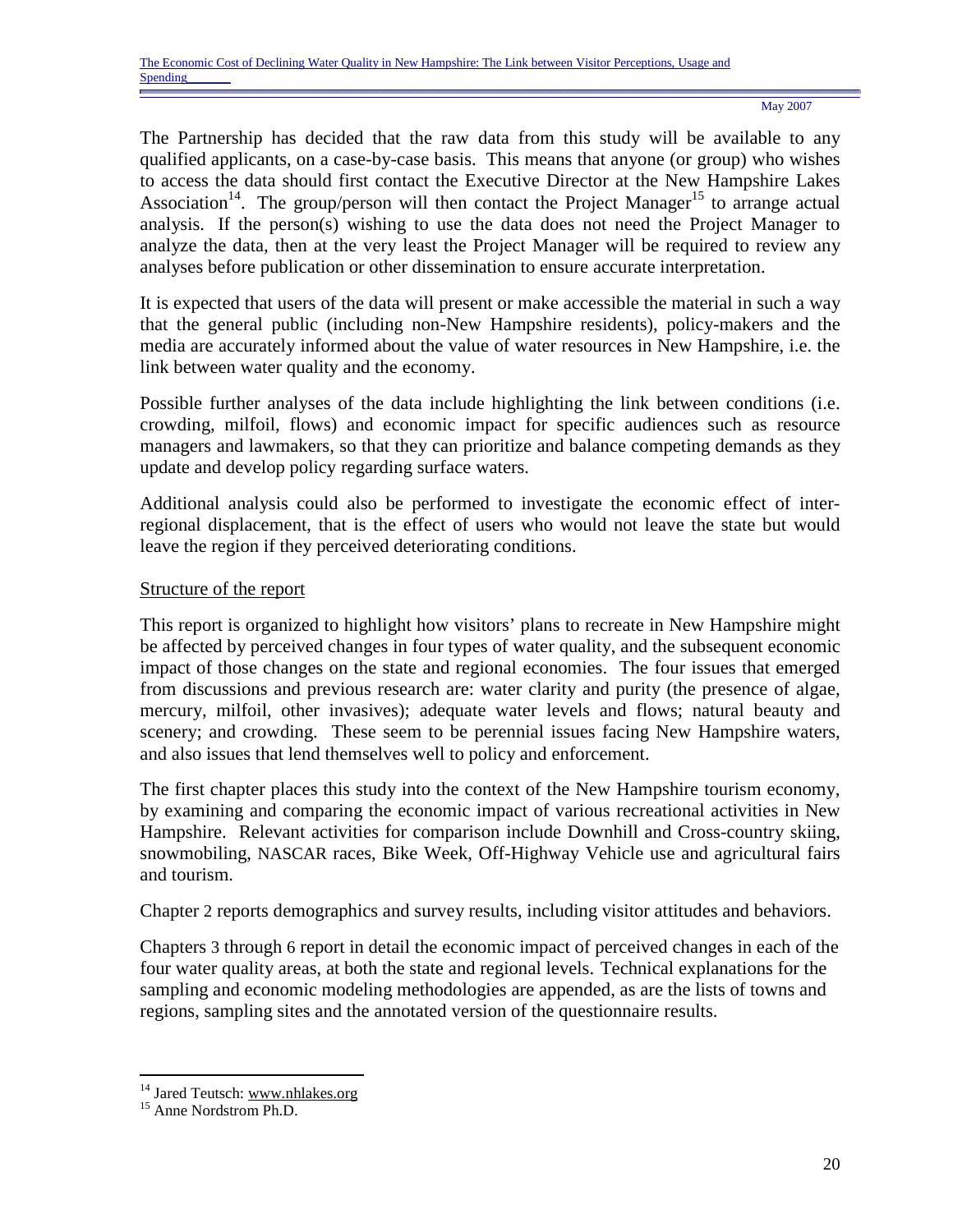#### **THE ECONOMIC IMPACT OF TOURISM AND RECREATION IN NEW HAMPSHIRE: FISHING, BOATING AND SWIMMING IN CONTEXT**

New Hampshire is heavily dependent upon traveler and tourism revenue, which makes up about 8% of the gross state product<sup>16</sup>. The importance of tourism to the state economy is such that New Hampshire is among the top ten states in the nation that depend on tourists and travelers as a significant source of income<sup>17</sup>. It is reported that tourism and travel is the second most important export sector in New Hampshire, after manufacturing. When second home ownership is factored in, tourism and travel is the largest export sector in the state  $18$ .

The current study indicates that visitors and residents who fish, boat and swim in New Hampshire make a significant contribution to the state tourism industry: \$379 million in total sales, or roughly 26% of all summer spending; about \$134 million in household income; and about 6,000 full-time and part-time jobs<sup>19</sup>. Visitors who fish, boat and swim represent about 14.9 million visitor days in New Hampshire.

Visiting, traveling and spending numbers are highest in New Hampshire's summer season<sup>20</sup>, in part due to annual events such as Laconia Motorcycle Week and the two NASCAR races in Loudon. Fishing, boating and swimming revenues rank well above the strongest sources of summer recreational tourism revenue in New Hampshire, and also higher than most winter recreational revenues, although fishing, boating and swimming revenues are lower than those from all agricultural-related tourism sources (Table 1.7).

<sup>17</sup> New Hampshire Travel Barometer, Summary for Fiscal Year 2006. Institute for New Hampshire Studies. Plymouth State University.

<sup>18</sup> New Hampshire Fiscal Year 2004 Tourism Satellite Account. Institute for New Hampshire Studies, Plymouth State University. Prepared by Laurence E. Goss, Ph.D.

 $19$  It is probable that these numbers are conservative by 10-20%, as research has shown that visitors tend to underestimate their spending when asked during a trip as opposed to after the trip. (L. Goss, Personal Communication, April 2007)

 $20$  Ibid

-

<sup>&</sup>lt;sup>16</sup> http://www.nhtourism.org/facts.html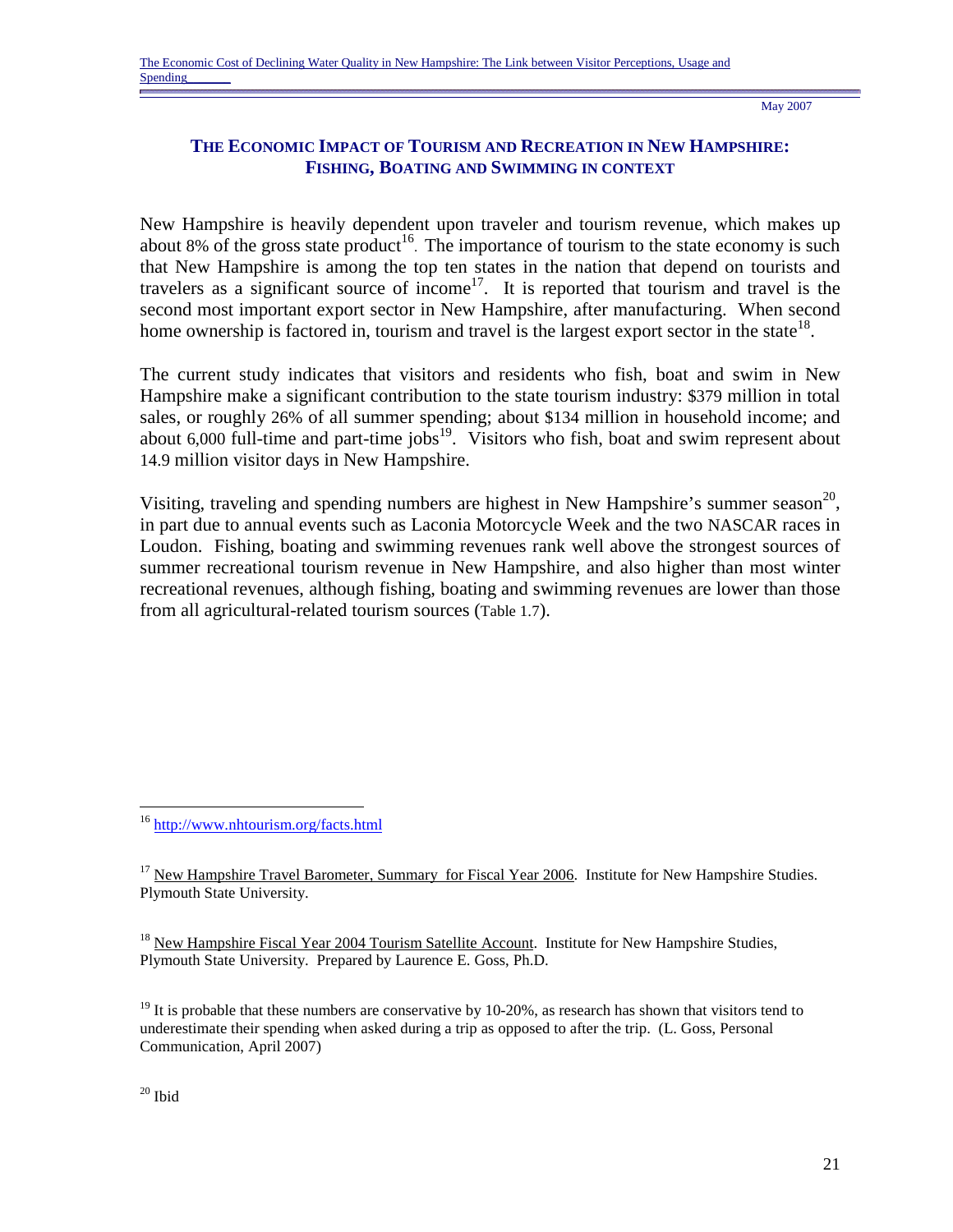|                                         | <b>Year of Study</b> | 2006 Dollars (Total Sales) |
|-----------------------------------------|----------------------|----------------------------|
| Fishing, Boating, Swimming              | 2006                 | \$379 Million              |
| Skiing, Ice-fishing and<br>Snowmobiling | 2006                 | \$381 Million              |
| "Bike Week"                             | 2004                 | \$352 Million              |
| <b>All Terrain Vehicles</b>             | 2002-03              | \$195 Million              |
| <b>NASCAR</b>                           | 2004                 | \$191 Million              |
| <b>State Fairs</b>                      | 2002                 | \$118 Million              |

ECONOMIC IMPACT OF SELECT TOURISM ACTIVITIES IN NEW HAMPSHIRE

TABLE 1.7

"Bike Week" is a classic New Hampshire phenomenon, and it makes a significant contribution each year to the state's economy. In 2004 this weeklong-plus event generated almost \$330 million in total sales (\$352 million in 2006 dollars); \$186 million in household income (\$198 million in 2006 dollars) and created  $4.434$  jobs<sup>21</sup>.

The New Hampshire International Speedway in Loudon hosts two NASCAR events per year. In 2004 the two Nextel Cup races generated about \$179 million in total spending (about \$191 million in 2006 dollars); \$103 million in household income (\$110 million in 2006 dollars) and just over  $2,500$  jobs<sup>22</sup>.

The economic impact of Off-Highway Vehicle (all-terrain vehicles, trail bikes) use in New Hampshire in 2002-2003 was estimated to be approximately \$176 million in total sales (about \$195 million in 2006 dollars). OHV users also generated about \$61 million in household income (about \$67 million in 2006 dollars) and created 2,379 jobs<sup>23</sup>.

Agricultural fairs in New Hampshire are an important tradition in this rural state. During the summer/fall season of 2002 there were 11 fairs held around New Hampshire. In 2002 it was estimated that revenues from these fairs added up to just over \$105 million (about \$118 million in 2006 dollars); with approximately \$40 million of that derived from household

 $21$ Impact of the Nextel Cup races and Bike Week on the New Hampshire Economy. RKM Research and Communication, Portsmouth NH. (2004).

 $22$  Ibid

<sup>&</sup>lt;sup>23</sup> The Impact of Spending by ATV/Trail bike Travel Parties on New Hampshire's Economy During July 2002 to June 2003. Institute for New Hampshire Studies, Plymouth State University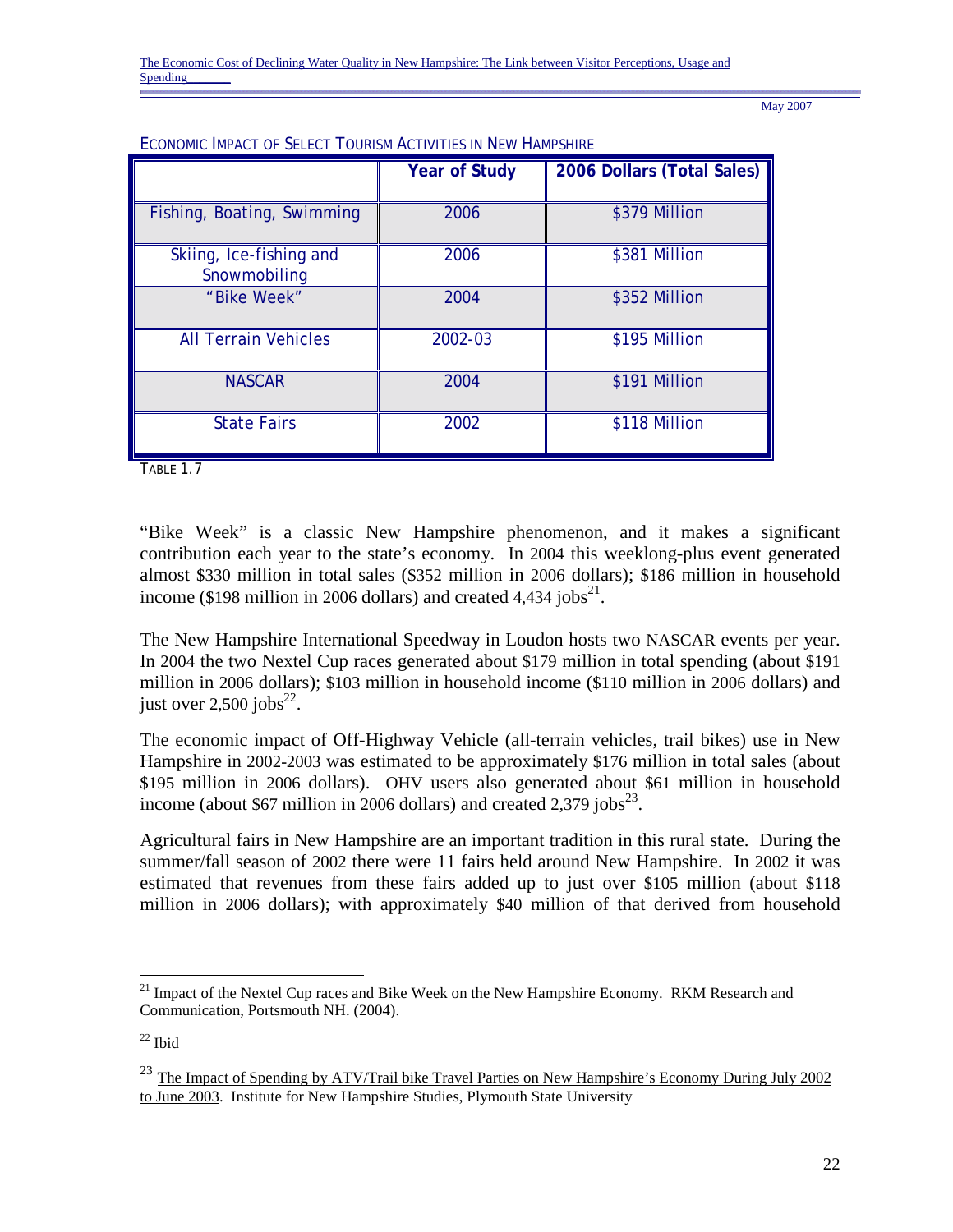<sup>May 2007</sup><br>income. Agricultural fairs also generated about 1,100 jobs in 2002<sup>24</sup>. These figures were recently updated for 2005, and the resulting economic impact of agricultural fairs in New Hampshire was \$114 million in sales, about \$45 million in income and 836 jobs<sup>25</sup>.

Agricultural tourism includes visits to state fairs (discussed above) as well as visits to and purchases at farms, farmer's markets and roadside stands. Tourists who specifically drive through agricultural lands for scenic sight-seeing purposes are also included in the definition of agricultural tourism<sup>26</sup>. Agricultural tourists bring significant revenue to New Hampshire: the combined impacts from agricultural sight-seeing and purchases are almost \$900 million in sales, \$293 million in household income and about 7,000 jobs created  $2^7$ .

A recent report estimates that winter visitors and residents who Downhill ski, Cross-country ski, ice-fish or snowmobile in New Hampshire contribute about \$381 million in total spending to New Hampshire's winter economy; the demand for skiing creates around 11,500 jobs and ice fishing and snowmobiling and additional 4600 jobs. The majority of that spending and job creation is in the four northernmost counties, which will therefore be most negatively affected by the recent lack of cold temperatures and snow cover<sup>28</sup>.

The economic impact of open space in New Hampshire (defined as activities related to agriculture, forestry, tourism and recreation and vacation homes) was estimated to be more than \$8 billion dollars in 1996/1997 (\$10 billion in 2006 dollars)<sup>29</sup>. Tourism and recreational spending, income and jobs contribute more than one-third of that value. The continued availability and quality of open space, including lakes, rivers, streams and ponds, is critical to the strength of the New Hampshire economy.

 $26$  Ibid

1

 $27$  Ibid

<sup>&</sup>lt;sup>24</sup> The Economic Impact of the 2002 Agricultural Fairs in New Hampshire. Institute for New Hampshire Studies, Plymouth State University.

<sup>&</sup>lt;sup>25</sup> The Impact of Agriculture on New Hampshire's Economy in Fiscal Year 2005. Institute for New Hampshire Studies, Plymouth State University.

<sup>&</sup>lt;sup>28</sup> Winter Recreation and Climate Variability in New Hampshire: 1984-2006. Wake, C., Burakowski, E., Goss, L. (2006).

 $^{29}$  Economic Impacts of Open Space in New Hampshire. Resource Systems Group. (1999)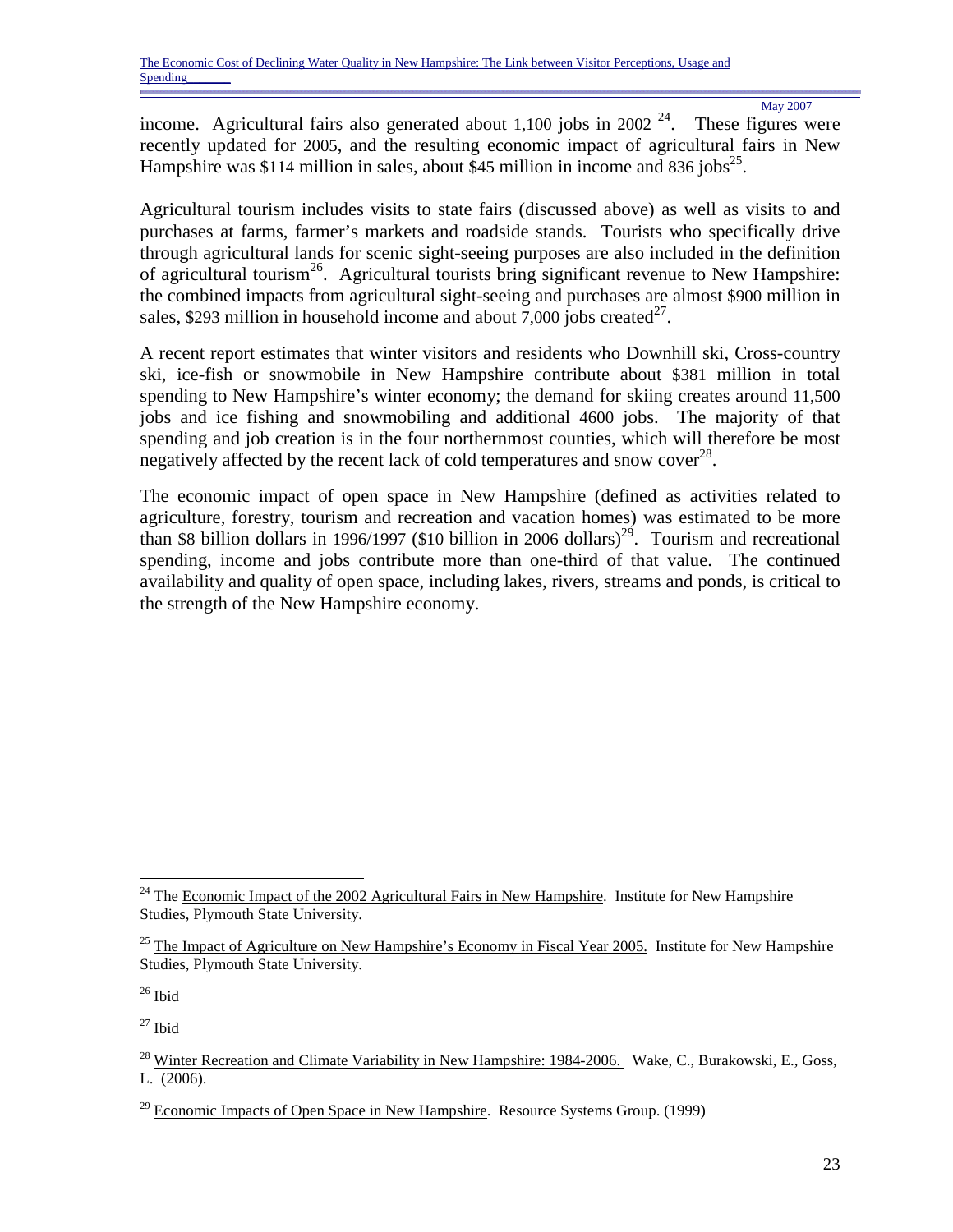#### **RESPONDENT CHARACTERISTICS AND ATTITUDES: SURVEY DEMOGRAPHICS**

From Memorial Day to Labor Day 2006, visitors who were fishing, boating or swimming were interviewed at 75 randomly selected fresh water public and semi-public access sites around New Hampshire. A total of 912 people were surveyed, 843 of whom provided usable data. The majority of visitors in the sample were New Hampshire residents (65%), and 60% of all visitors were away from home for less than 1 day. Visitors traveled a median of 25 miles from home to the site where they were interviewed: non-residents traveled about 130 miles while residents traveled 15 miles. Twenty percent of all visitors were from Massachusetts.

Non-residents, who made up 35% of the sample, tended to be away from home a median of seven days, three of which were spent visiting the site where they were interviewed. Of the non-resident visitors, 57% were from Massachusetts; 8% from Connecticut; 5% each were from Vermont and Maine, and the remainder of visitors were from a variety of other states and countries.

Non-residents tended to have the highest median trip expenditures in the region (\$430) compared to residents (\$21.25) Expenditures were usually for an average of 2-3 people, and 76% of respondents reported that these were typical expenditures for such a trip. About 16% of the sample reported spending \$0 on their trip, 91% of whom were local residents.

The sample was somewhat evenly split amongst anglers, boaters and swimmers. Respondents who were shore fishing or boat fishing comprised 35% of the sample; swimmers accounted for 39%; and those who were power boating or non-power boating were 26% of the sample<sup>30</sup>.

There is very little difference between anglers, boaters and swimmers in attitudes toward water quality and potential water quality issues as measured by the questionnaire. When asked to rate the overall water quality at their site, and their satisfaction with that water quality, about three-quarters of the sample gave the water quality the highest possible rating of "good". Similarly, about 85% of the sample were "satisfied" or "very satisfied" with the overall water quality at their site. Participants were asked these same two questions at the end of the survey, and the responses were almost identical with their original answers (Table 2.1).

|                 | "Good" Water<br>Quality<br>(beginning) | "Good" Water<br>Quality (end) | "Very Satisfied" or<br>"Satisfied" with<br><b>Water Quality</b><br>(beginning) | "Very Satisfied" or<br>"Satisfied" with<br>Water Quality (end) |
|-----------------|----------------------------------------|-------------------------------|--------------------------------------------------------------------------------|----------------------------------------------------------------|
| Anglers         | 73%                                    | 77%                           | 86%                                                                            | 84%                                                            |
| <b>Boaters</b>  | 74%                                    | 76%                           | 87%                                                                            | 83%                                                            |
| <b>Swimmers</b> | 76%                                    | 74%                           | 85%                                                                            | 86%                                                            |
| Overall         | 74%                                    | 76%                           | 85%                                                                            | 84%                                                            |

#### **PERCEPTION OF WATER QUALITY AT THE BEGINNING AND END OF THE SURVEY**

Table 2.1

 $\overline{a}$ 

<sup>&</sup>lt;sup>30</sup> Please see Economic Method appendix for explanation of how visitors were selected into each group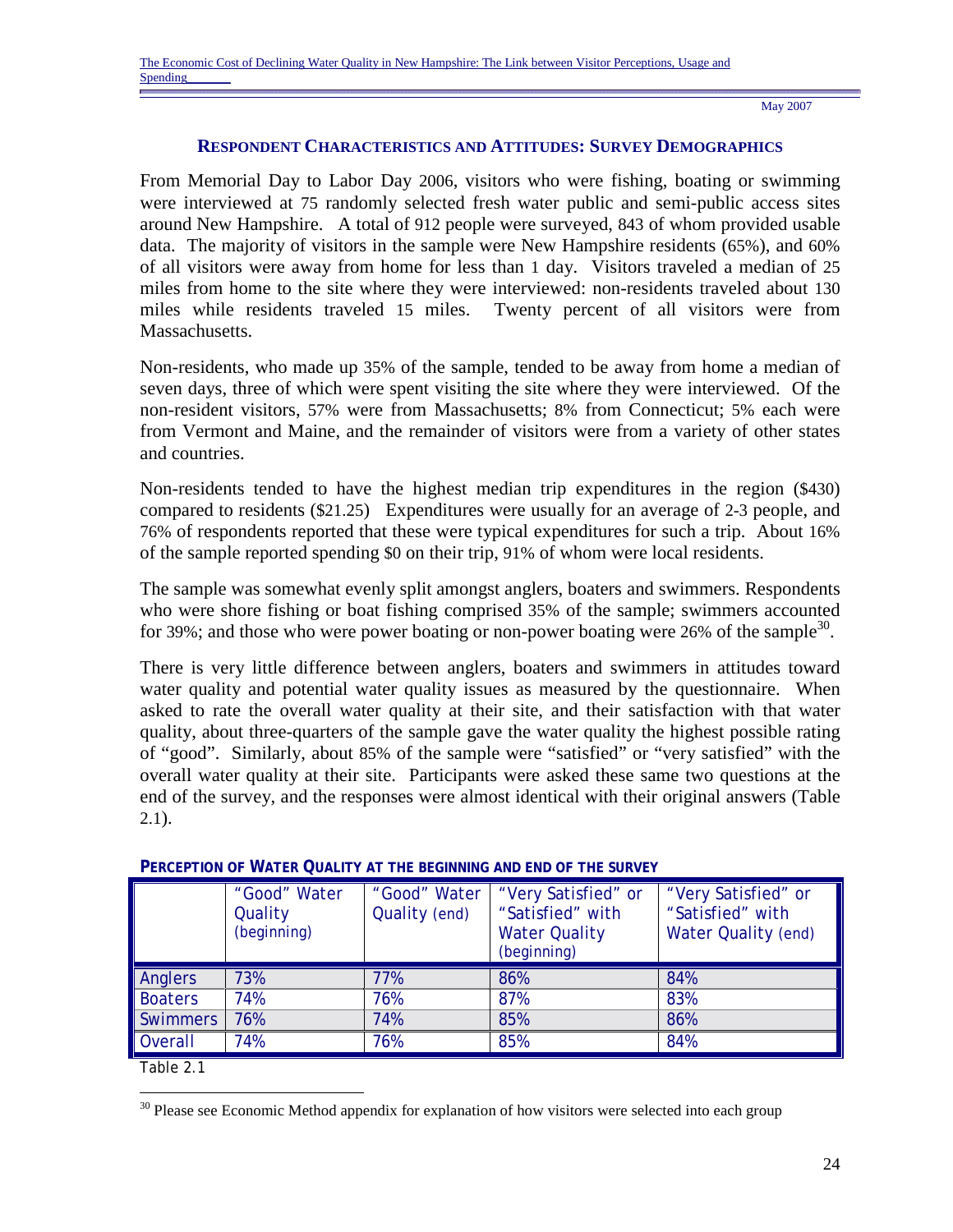When asked to rate specific water quality issues at the interview site, overall about one-third of visitors gave the highest rating of "good", or the equivalent thereof to crowding levels, water levels and flows, and water clarity and purity. The vast majority gave the highest rating to the natural views and scenery at the site (91%) (Table 2.2). Swimmers were less likely than boaters or anglers to say the site was uncrowded, and with good reason: they were also more likely to report they had seen more people recreating at the site (Graph 2.1). Swimmers were more likely to give a "good" rating to water levels and flows, whereas about one-third each of anglers and boaters thought the water level or flows were too high.

|                 | "Uncrowded" | "Adequate"<br>Water Levels/<br><b>Flows</b> | "Good" Natural<br>views and<br>scenery | "Good" Water<br><b>Clarity and Purity</b> |
|-----------------|-------------|---------------------------------------------|----------------------------------------|-------------------------------------------|
| Anglers         | 66%         | 62%                                         | 87%                                    | 63%                                       |
| <b>Boaters</b>  | 66%         | 61%                                         | 92%                                    | 66%                                       |
| <b>Swimmers</b> | 50%         | 74%                                         | 95%                                    | 66%                                       |
| Overall         | 60%         | 66%                                         | 91%                                    | 65%                                       |

#### **VISITOR RATING OF WATER QUALITY ISSUES**

Table 2.2



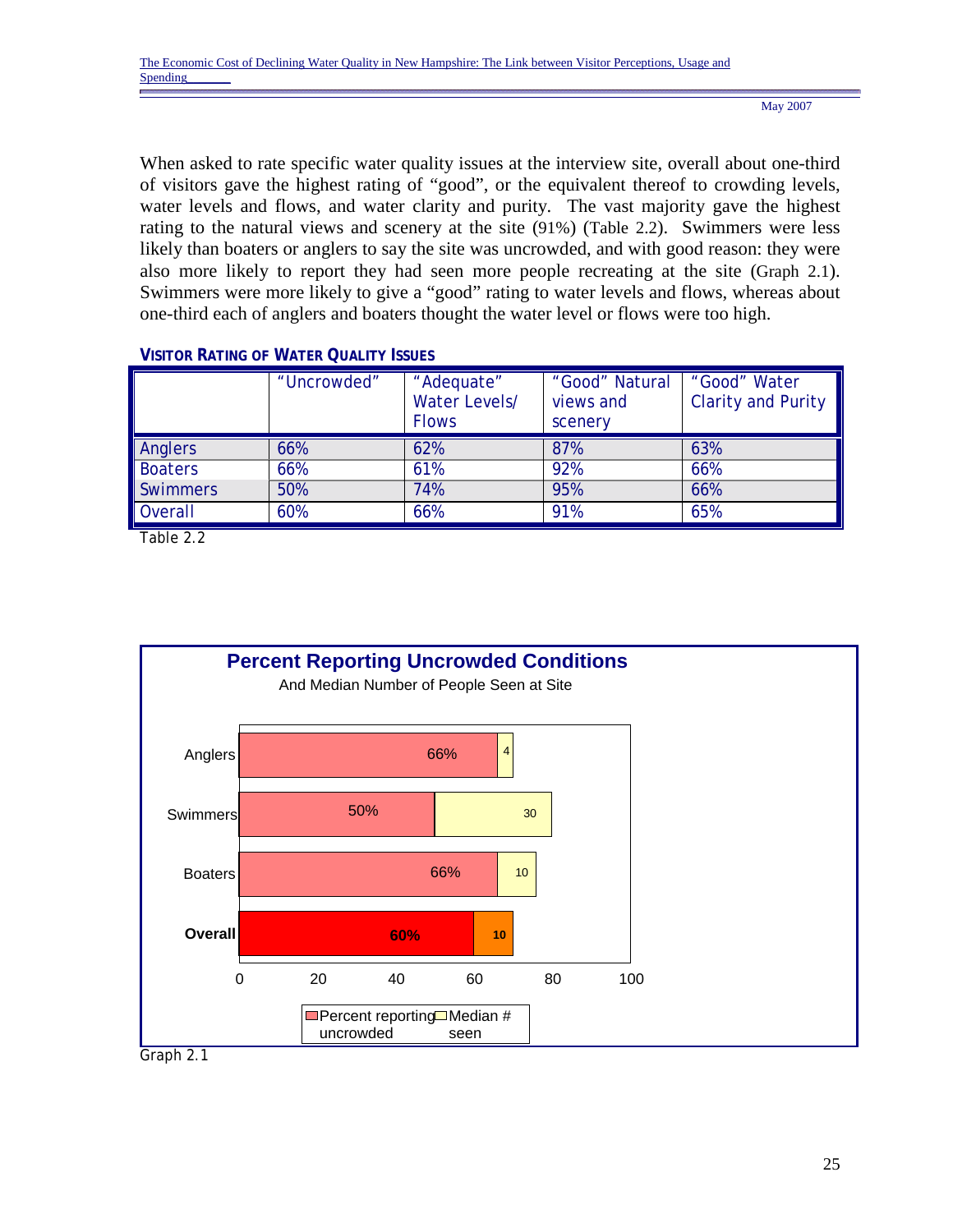Most respondents gave good ratings to the specific attributes of their site, and the majority also reported being "satisfied" or "very satisfied" with these specific water qualities (Table 2.3). It is interesting to note that overall visitors reported far less satisfaction with water clarity and purity (79%), compared to other potential issues. There is very little difference between anglers, boaters and swimmers in their ratings.

|                 | Crowding<br>levels | Water levels/<br>flows | Natural views<br>and scenery | Water clarity and<br>purity |
|-----------------|--------------------|------------------------|------------------------------|-----------------------------|
| Anglers         | 91%                | 88%                    | 92%                          | 80%                         |
| <b>Boaters</b>  | 92%                | 90%                    | 96%                          | 78%                         |
| <b>Swimmers</b> | 90%                | 92%                    | 95%                          | 78%                         |
| Overall         | 91%                | 90%                    | 94%                          | 79%                         |

#### **SATISFACTION WITH WATER QUALITY ISSUES: PERCENT "VERY SATISFIED" OR "SATISFIED"**

Table 2.3

There is also very little difference between anglers, boaters and swimmers in terms of what they would do if conditions became worse in the next 12 months, with the exception that swimmers would be more likely to decrease visits if they perceived water clarity and purity to decline (Table 2.4). Similarly, there is no difference in the median number of days by which anglers, boaters and swimmers would decrease their visits: about 5-6 days for each user, regardless of the issue.

|                | Crowding | Water Levels/<br><b>Flows</b> | Natural views<br>and scenery | Water clarity<br>and purity |
|----------------|----------|-------------------------------|------------------------------|-----------------------------|
| Anglers        | 47%      | 42%                           | 51%                          | 65%                         |
| Boaters        | 48%      | 43%                           | 57%                          | 61%                         |
| Swimmers       | 42%      | 43%                           | 60%                          | 79%                         |
| <b>Overall</b> | 46%      | 43%                           | 56%                          | 69%                         |

#### **PERCENT WHO WOULD DECREASE OR CEASE VISITS IF CONDITIONS WORSENED**

Table 2.4

Those visitors who would cease or decrease their visits were asked where they would go instead of the current site, if they perceived a decline in water quality conditions. Respondents who would decrease their visitation appear most sensitive to changes in water levels or flows, in that 44% say they would leave the region or the state if they perceived a change from what they consider "adequate". About one-third of respondents report they would leave the region or New Hampshire if crowding conditions became worse (Table 2.5).

Of those who would leave New Hampshire (Table 2.5), more replied that they would travel instead to Maine (about 35%) or Massachusetts (about 17%) than to any other location. This was the general pattern of responses, regardless of the water quality issue.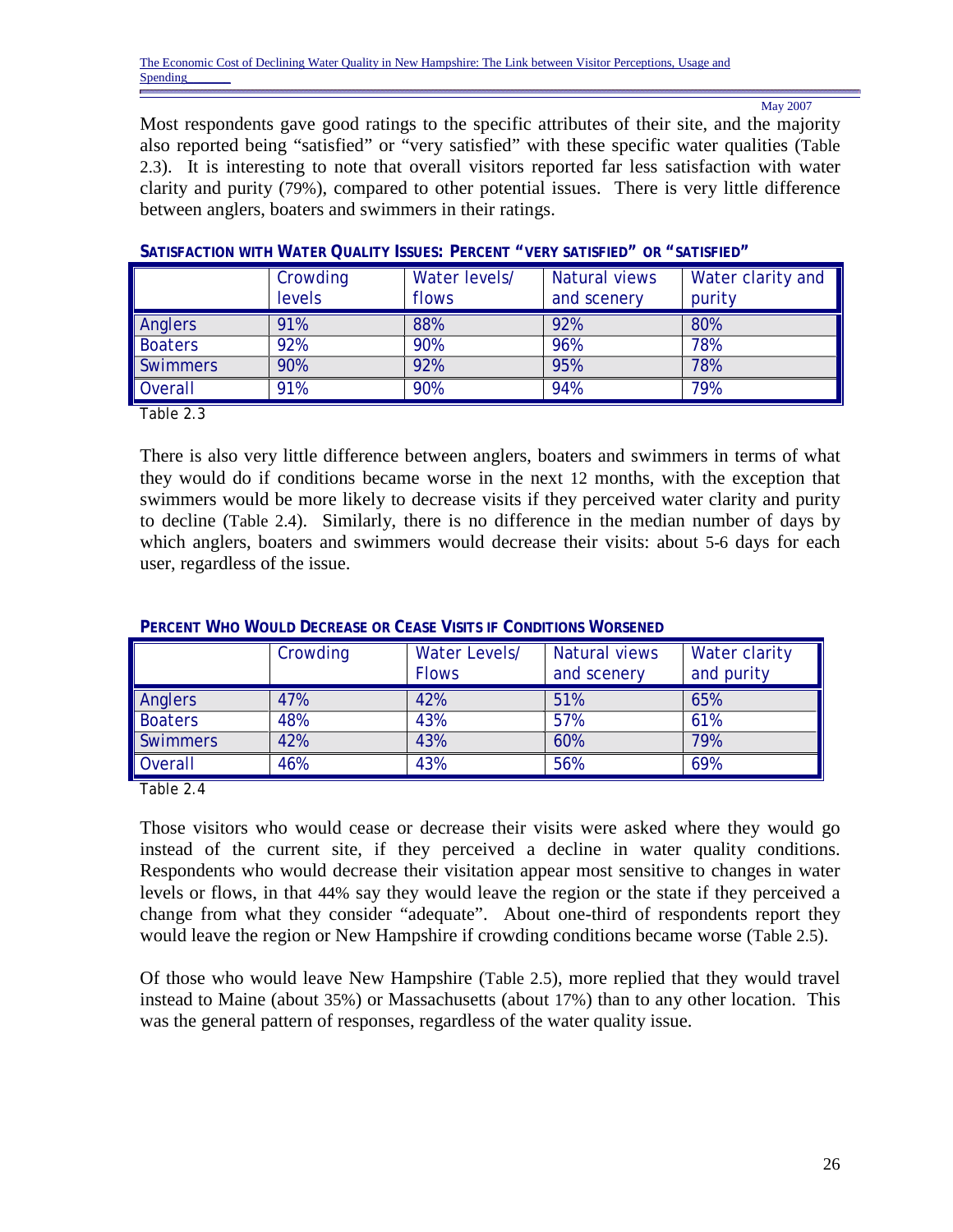**OF THOSE WHO WOULD CEASE OR DECREASE VISITS, THEY WOULD…**

|                     | Crowding | Water<br>Levels/Flows | Natural views<br>and scenery | Water clarity<br>and purity |
|---------------------|----------|-----------------------|------------------------------|-----------------------------|
| Leave the Region    | 16%      | 19%                   | 18%                          | 18%                         |
| Leave New Hampshire | 18%      | 25%                   | 22%                          | 23%                         |
| Stay in the Region  | 35%      | 25%                   | 28%                          | 29%                         |
| Don't know/ NH      | 31%      | 31%                   | 32%                          | 30%                         |

May 2007

Table 2.5

Although nearly one-quarter of respondents indicated they would leave New Hampshire if they perceived a decline in water clarity/purity, there were some interesting differences between anglers, boaters and swimmers in regard to their perceptions about specific water clarity and purity issues (Tables 2.6 - 2.8).

#### **MILFOIL** AFFECTS WATER CLARITY AND PURITY AT THIS SITE

|          | Not at all | Somewhat | <b>Very Much</b> | Don't Know |
|----------|------------|----------|------------------|------------|
| Anglers  | 51%        | 21%      | 12%              | 17%        |
| Boaters  | 37%        | 27%      | 13%              | 23%        |
| Swimmers | 41%        | 24%      | 8%               | 26%        |
| Overall  | 44%        | 24%      | 11%              | 22%        |

Table 2.6

#### **ALGAE** AFFECTS WATER CLARITY AND PURITY AT THIS SITE

|                 | Not at all | Somewhat | <b>Very Much</b> | Don't Know |
|-----------------|------------|----------|------------------|------------|
| Anglers         | 55%        | 26%      | 11%              | 8%         |
| <b>Boaters</b>  | 42%        | 33%      | 14%              | 11%        |
| <b>Swimmers</b> | 46%        | 30%      | 13%              | 11%        |
| Overall         | 48%        | 30%      | 13%              | 10%        |

Table 2.7

#### **MERCURY** AFFECTS WATER CLARITY AND PURITY AT THIS SITE

|                 | Not at all | Somewhat | <b>Very Much</b> | Don't Know |
|-----------------|------------|----------|------------------|------------|
| Anglers         | 28%        | 17%      | 8%               | 48%        |
| <b>Boaters</b>  | 24%        | 11%      | 5%               | 61%        |
| <b>Swimmers</b> | 29%        | 19%      | 8%               | 54%        |
| Overall         | 27%        | 12%      | 7%               | 54%        |

Table 2.8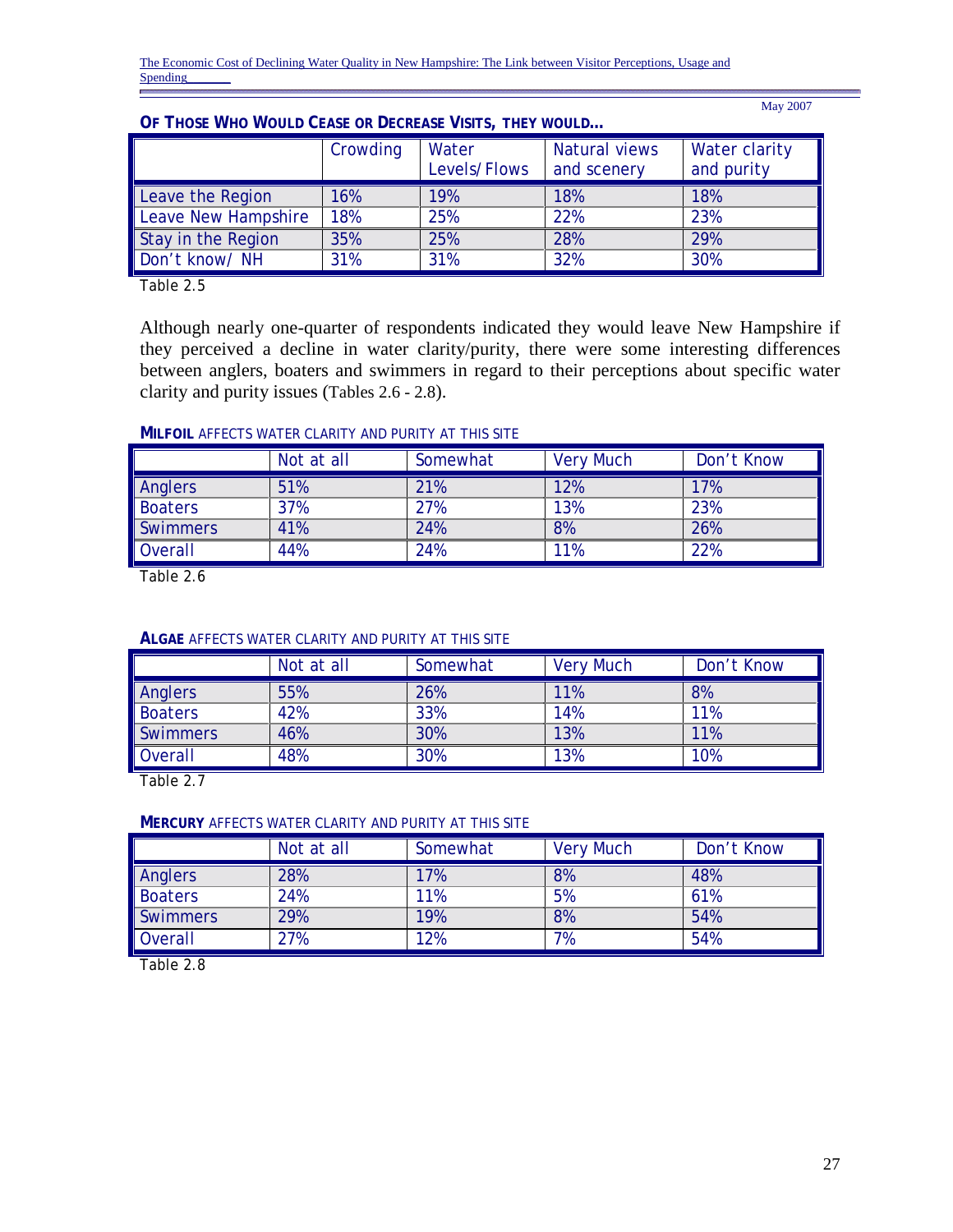#### **THE ECONOMIC COST OF DECLINING WATER CLARITY AND PURITY**

#### Summary

As perceived by recreationalists, a negative change in water clarity and purity would have the largest negative economic impact on New Hampshire revenues, compared to the other issues of crowding, water levels and flows, and natural views and scenery. Summer travelers and visitors to New Hampshire who fish, boat or swim report that they are most likely to decrease their visits if issues pertaining to water clarity and purity grow worse than they are now. Water clarity and purity is comprised of three components for the purpose of this study: milfoil or other invasives; mercury; and algae.

A total of 69% percent of anglers, boaters and swimmers say they would decrease their intended visits if water clarity and purity grows poor(er). Of those who would decrease their intended visits, 23% would leave the state and 18% would go to another region in New Hampshire. Approximately 29% reported they would continue to visit the region in which they were interviewed, and 30% would go to some unspecified location elsewhere in New Hampshire (Graph 3.1). Those anglers, boaters and swimmers who would leave the state because of declining water clarity and purity represent a displacement of visitor days from New Hampshire to other states totaling 14%...a loss of more than 2 million visitor days**.**

The economic effects of this out-migration would be significant to the New Hampshire economy. Fishing, boating and swimming generated about \$379 million in total sales, plus an additional \$134 million of income in 2006. The loss represented by those 69% who would decrease their visits translates to a decrease of more than \$50 million in total sales, \$18 million in household income, and just over 800 jobs (Table 3.1).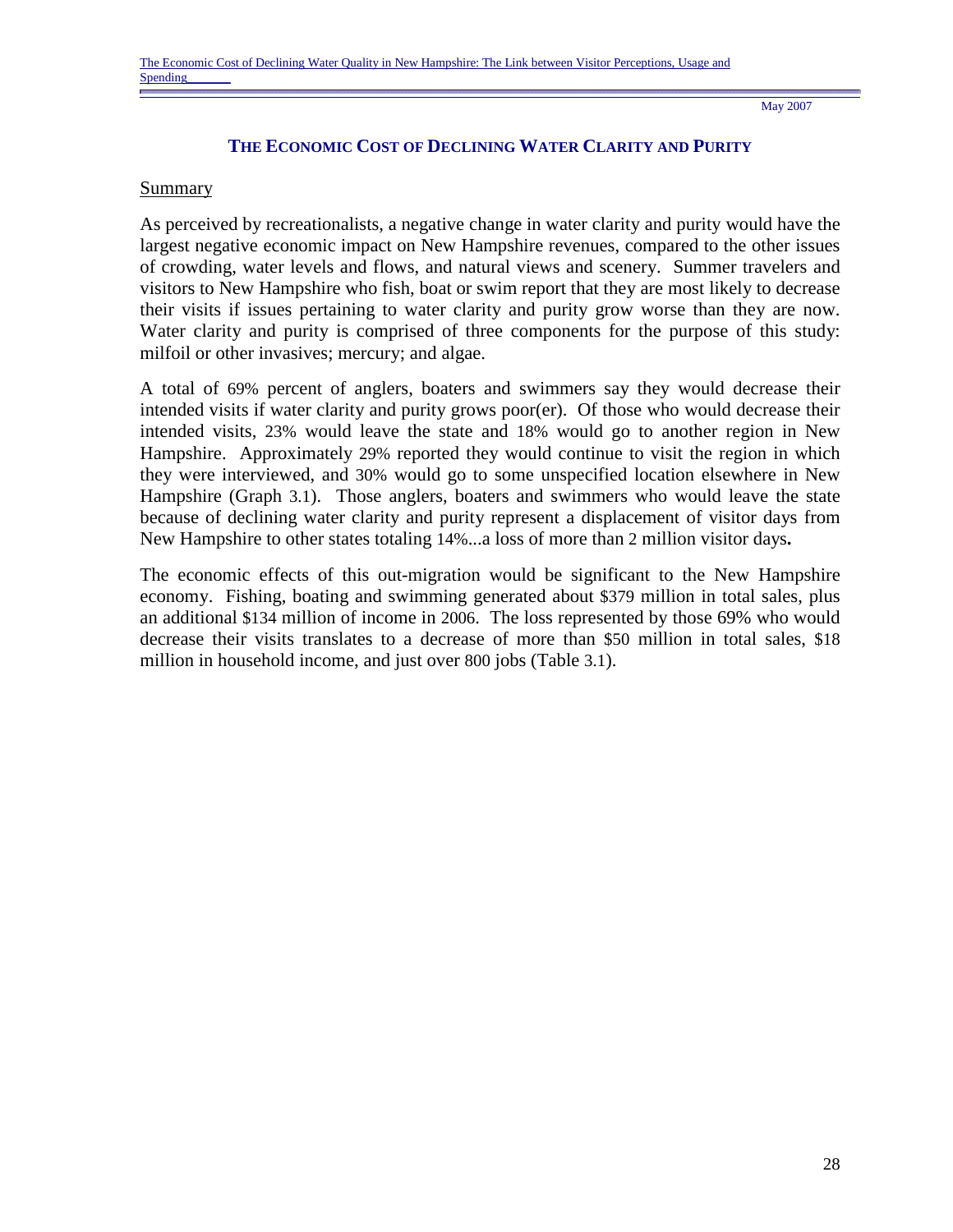

Graph 3.1

| Economic Impact of         | <b>Total Sales</b> | Household Income | Jobs  |
|----------------------------|--------------------|------------------|-------|
| Fishing, Boating and       |                    |                  |       |
| Swimming                   |                    |                  |       |
| <b>TOTAL</b>               | \$378,837,590      | \$134,250,642    | 5991  |
| <b>Effect of Decreased</b> |                    |                  |       |
| <b>Water Clarity</b>       |                    |                  |       |
| Anglers                    | (\$2,578,736)      | (\$919,343)      | (44)  |
| Boaters                    | (\$8,674,623)      | (\$3,078,461)    | (137) |
| Swimmers                   | (\$39,665,224)     | (\$14,038,086)   | (630) |
|                            |                    |                  |       |
| <b>TOTAL LOSS due to</b>   |                    |                  |       |
| decreased water clarity    | (\$50,918,583)     | (\$18,035,890)   | (811) |
| and purity                 |                    |                  |       |

Table 3.1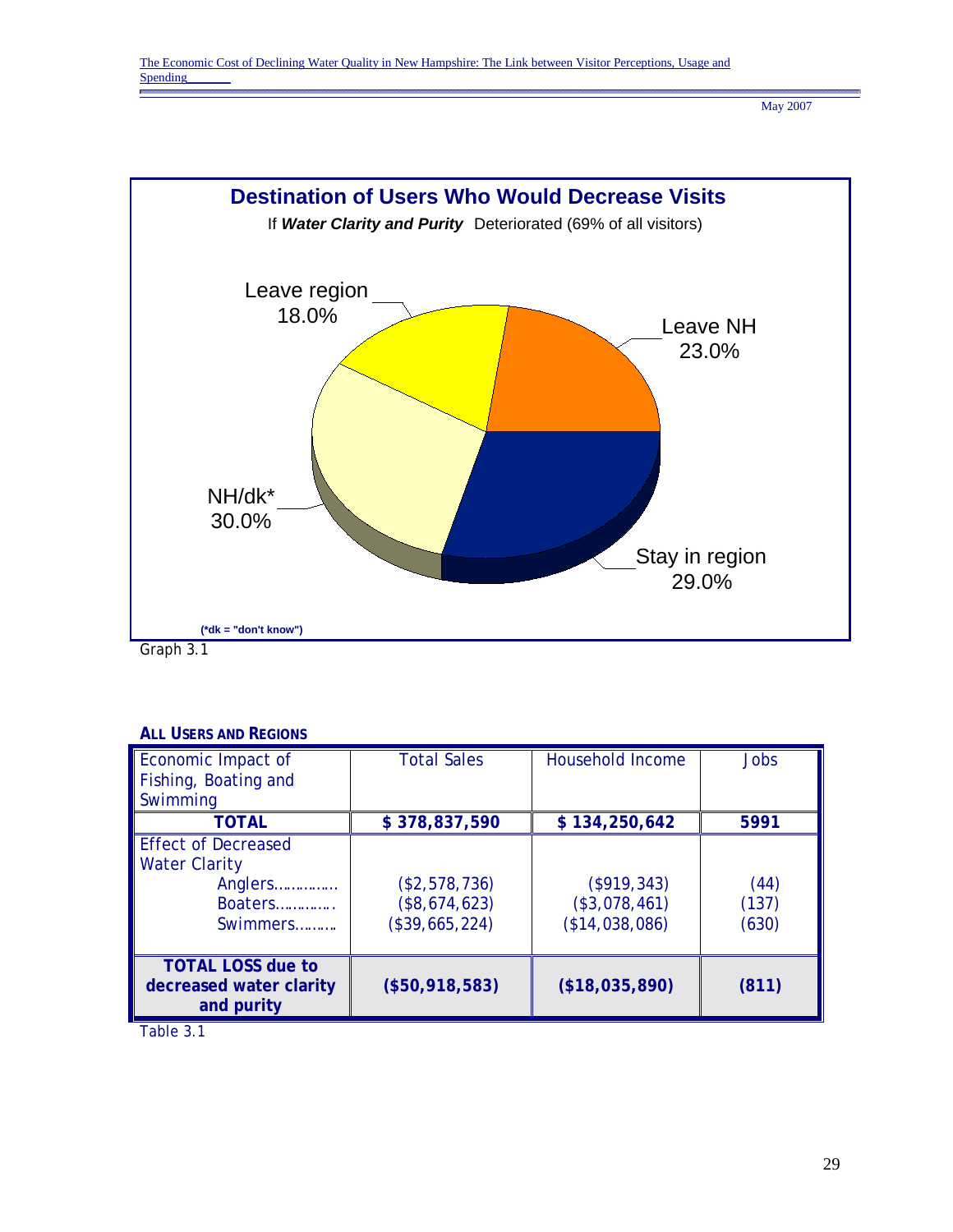#### Summary of Results by Region

The economies of the seven tourism regions in New Hampshire would similarly be most affected by a perceived decline in water clarity and purity. This is the surface water issue for which the highest percentage of visitors and travelers in every region would be most likely to displace out of New Hampshire or to another region if they perceived poor(er) conditions relating to milfoil, algae and mercury.

Recreationalists visiting the Dartmouth-Sunapee and Merrimack Valley regions (85% each) appear most sensitive to the issue of declining water clarity and purity, followed by those in the White Mountain (72%) and Monadnock (68%) regions (Graph 3.2). However those who would decrease the number of days they intend to fish, boat or swim won't necessarily leave the region or New Hampshire. Instead they may simply pursue other activities in the area, spending money in other sectors and potentially creating the same economic impact.

It is only those recreationalists who say they would leave the state or the region who will have a negative impact on either the New Hampshire or regional economy, respectively. Recreational visitors to the Seacoast region are most likely to say they will *leave New Hampshire* (32%), followed by those from the Lakes region (27%) and the White Mountains (26%) (Table 3.2). Only those who report they would leave New Hampshire are included in the economic impact portion of this research.

In terms of overall dollars and jobs lost, the cost of visitors leaving the state because of perceived deterioration of water clarity and purity has the highest economic impact in the Lakes region (Table 3.3). In terms of dollars and jobs lost as a percentage of overall fishing, swimming and boating revenues, the Merrimack Valley region, the Seacoast region and the White Mountain region would each lose about 19% of revenues if visitors perceive a decline in water clarity and purity. The Lakes region and the Dartmouth-Sunapee region would each lose about 12% of their fishing, boating and swimming revenues and the Monadnock and Great North Woods regions would each lose about 7% of their revenues if visitors perceived a decline in water clarity and purity.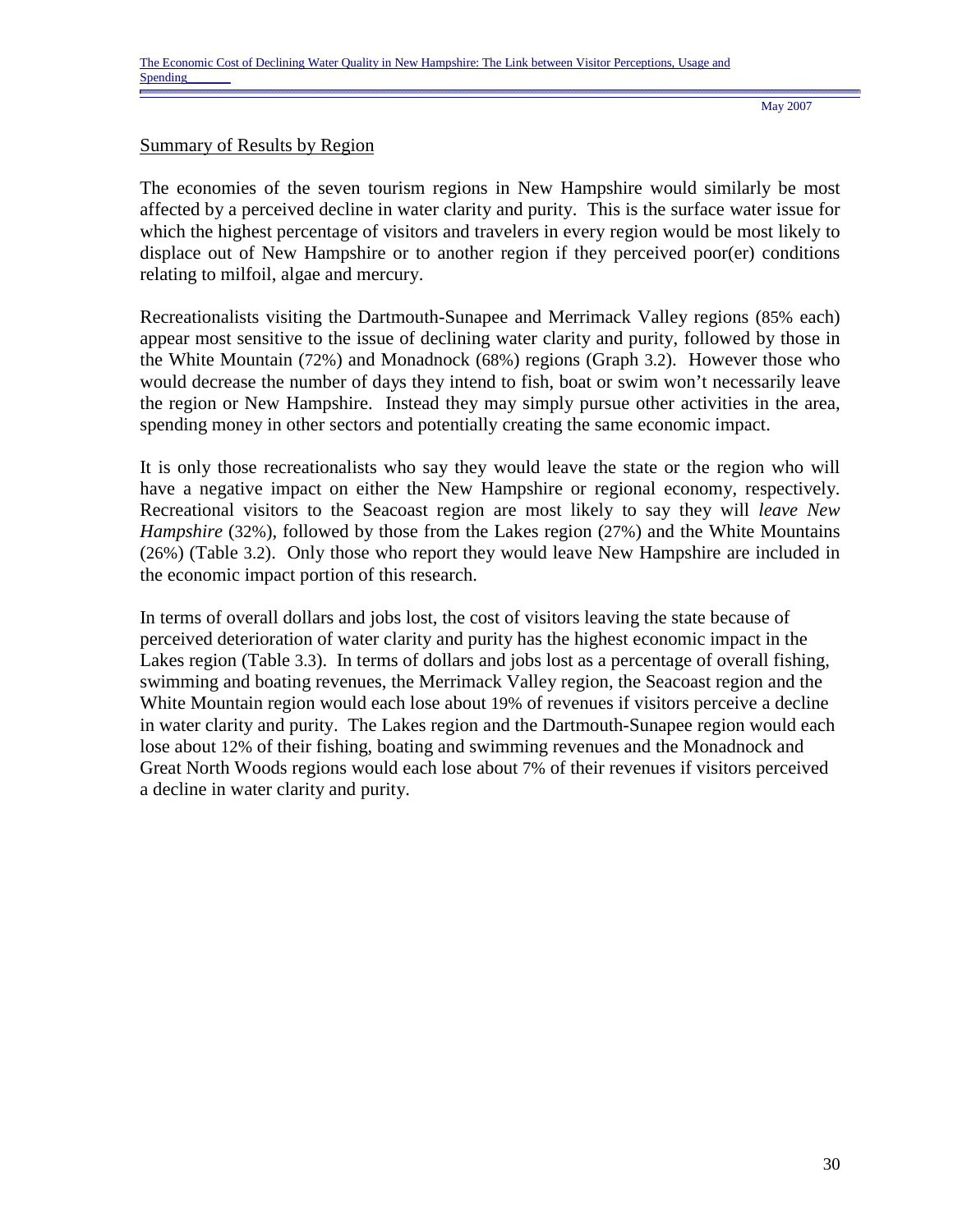

#### **DESTINATIONS OF USERS WHO WOULD DECREASE VISITS IF WATER CLARITY AND PURITY DECLINED: BY REGION**

| <b>REGION</b> | Remain in the<br><b>Region</b> | Go elsewhere in<br>NH/dk | Leave the<br><b>Region</b> | <b>Leave NH</b> |
|---------------|--------------------------------|--------------------------|----------------------------|-----------------|
| <b>GNW</b>    | 40%                            | 27%                      | 11%                        | 22%             |
| <b>WM</b>     | 26%                            | 35%                      | 14%                        | 26%             |
| LR            | 38%                            | 17%                      | 18%                        | 27%             |
| <b>DS</b>     | 42%                            | 9%                       | 26%                        | 23%             |
| <b>MON</b>    | 24%                            | 45%                      | 13%                        | 18%             |
| <b>MV</b>     | 22%                            | 40%                      | 27%                        | 11%             |
| <b>SC</b>     | 13%                            | 47%                      | 8%                         | 32%             |

Table 3.2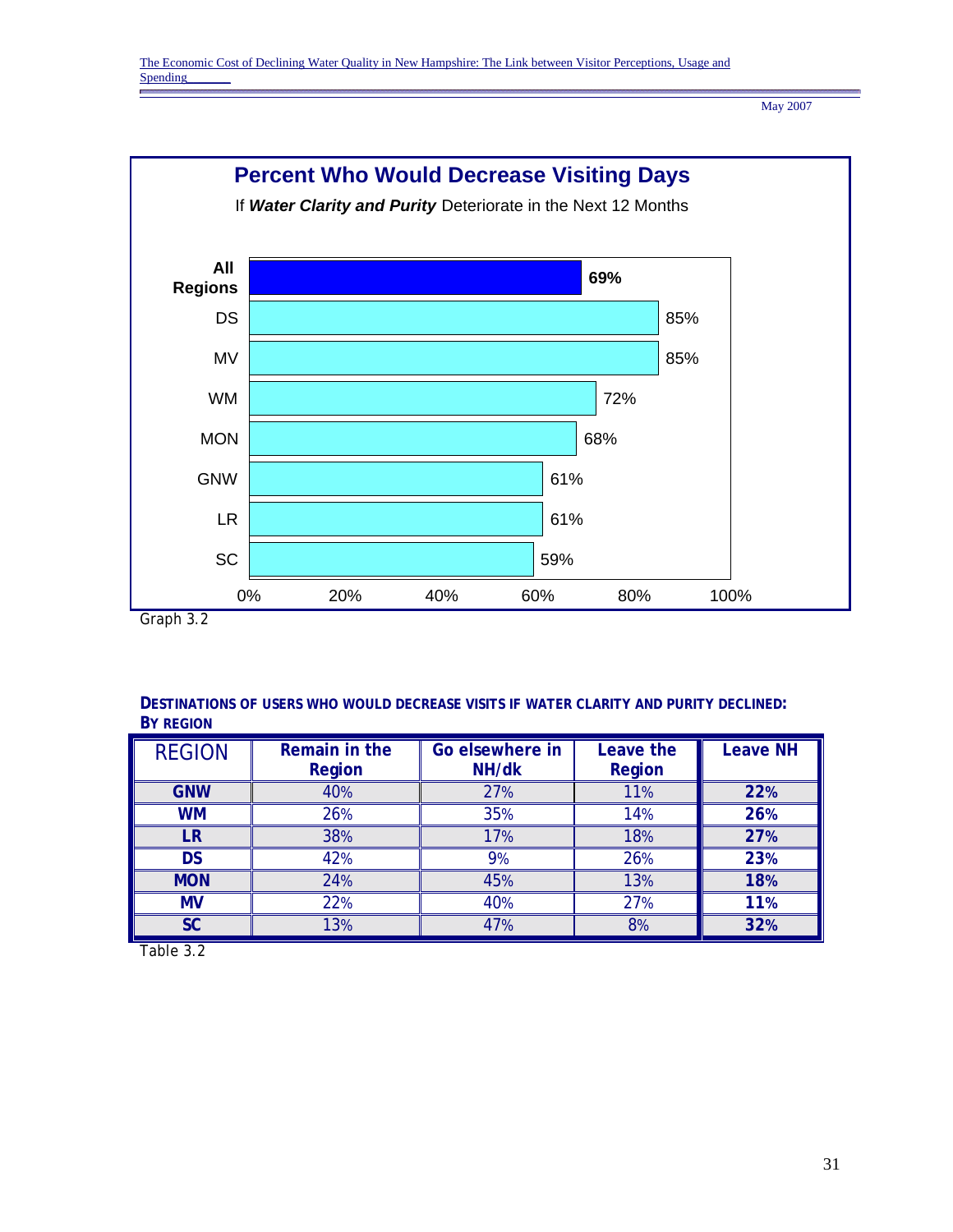| <b>REGION</b> | (Total Sales)    | (Household Income) | (Jobs) |
|---------------|------------------|--------------------|--------|
| <b>GNW</b>    | (\$1,807,634)    | $(\$642,723)$      | (29)   |
| WM            | (\$11, 841, 792) | (\$4, 192, 965)    | (189)  |
| LR            | \$24,964,837     | \$8,843,580        | (396)  |
| <b>DS</b>     | (\$873, 727)     | (\$309, 625)       | (14)   |
| <b>MON</b>    | \$509,448        | (\$180, 845)       | 9)     |
| ΜV            | (\$8, 290, 851)  | (\$2,934,907)      | (131)  |
| <b>SC</b>     | (\$2,630,294)    | (\$931, 245)       | (43)   |
| <b>TOTAL</b>  | (\$50,918,583)   | (\$18,035,890)     | (811)  |

|  |  |  | <b>ECONOMIC LOSS IF WATER CLARITY AND PURITY DETERIORATED: BY REGION</b> |  |
|--|--|--|--------------------------------------------------------------------------|--|
|  |  |  |                                                                          |  |

Table  $3.3$ 

#### *Great North Woods*

A total of 61% of anglers, boaters and swimmers say they would decrease their intended visits to the Great North Woods if water clarity and purity grew poor(er). Of those who would decrease their intended visits, 22% would leave the state and 11% would leave the region. Approximately 27% would go to some unspecified location in New Hampshire, and 40% would remain in the region. Those recreationalists who would leave the state because of declining water clarity and purity represent a displacement of visitor days from the region to other states totaling 7%…a loss of about 73,000 visitor days.

Overall, surface water recreation in the Great North Woods generates over 400 jobs, over 9 million in personal income and more than \$26 million in business sales, totaling about 7% of the recreational revenue generated by anglers, boaters and swimmers in New Hampshire. A perceived decline in water clarity and purity in the Great North Woods region would lead to a loss of almost 30 jobs, a loss of about \$650,000 in personal income and a loss of nearly \$2 million in business sales.

| Economic Impact of<br>Fishing, Boating and<br>Swimming            | <b>Total Sales</b> | Household<br>Income | <b>Jobs</b> | <b>TOTAL</b><br><b>Visitor</b><br>Days |
|-------------------------------------------------------------------|--------------------|---------------------|-------------|----------------------------------------|
| <b>TOTAL IMPACT</b>                                               | \$26,138,458       | \$9,333,576         | 419         | 1,043,000                              |
| <b>TOTAL LOSS due to</b><br>decreased water<br>clarity and purity | (\$1,807,634)      | (\$642, 723)        | (29)        | (73, 010)                              |

#### **GREAT NORTH WOODS**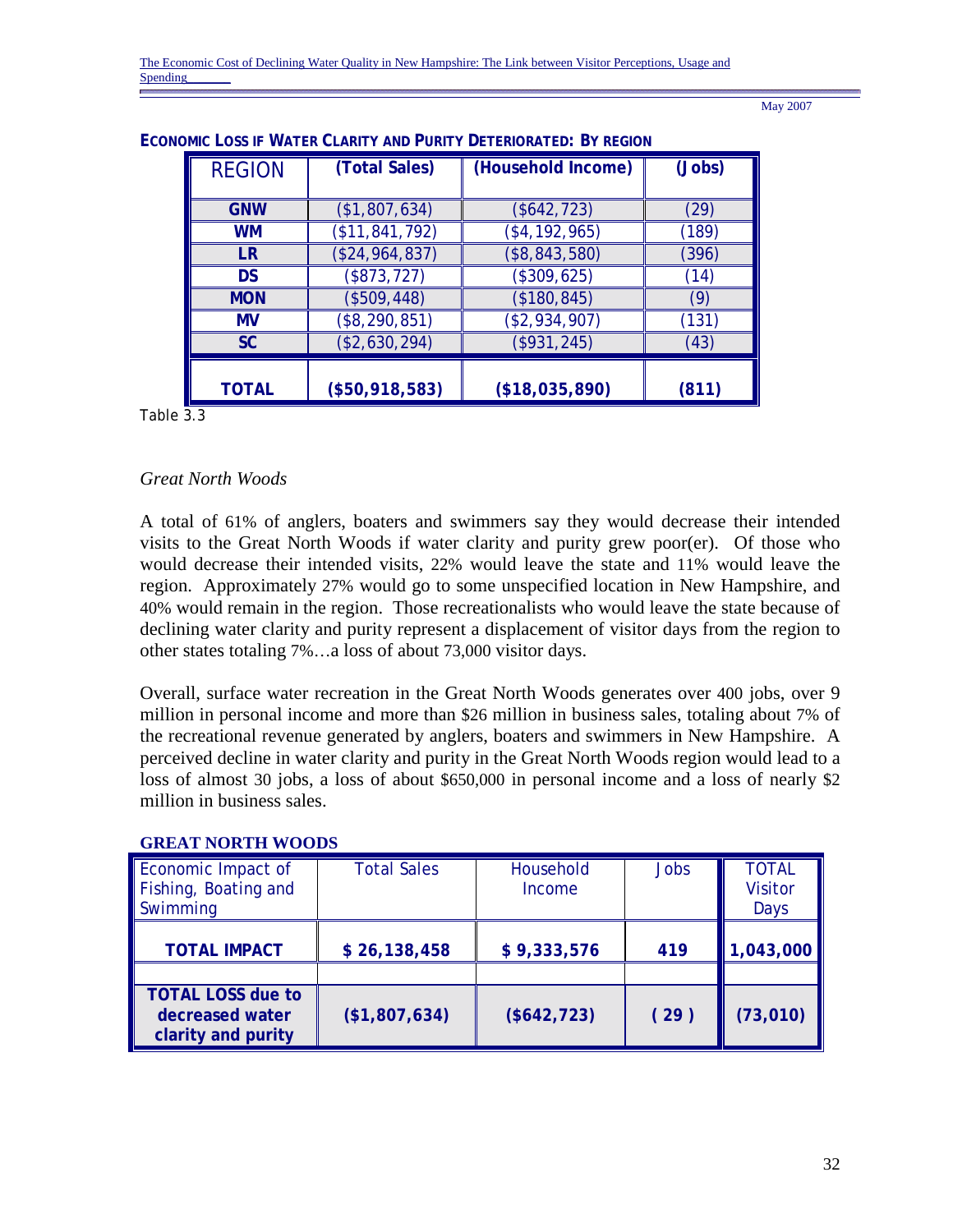#### *White Mountains*

A total of 72% of anglers, boaters and swimmers say they would decrease their intended visits to the White Mountain region if water clarity and purity grew poor(er). Of those who would decrease their intended visits, 26% would leave the state and 14% would leave the region. Approximately 35% would go to some unspecified location in New Hampshire, and 26% would remain in the region. Those recreationalists who would leave the state because of declining water clarity and purity represent a displacement of visitor days from the region to other states totaling 18%…a loss of about 483,000 visitor days**.**

Surface water recreation generates just over 1000 jobs in the White Mountains. These jobs equate to about \$24 million in personal income and over \$67 million in business sales, totaling about 18% of the recreational revenue generated by anglers, boaters and swimmers in New Hampshire. A perceived decline in water clarity and purity will bring about the greatest change in the White Mountain regional economy. A decrease in water clarity and purity would cause a loss of nearly 200 jobs, a loss of about \$4 million in personal income and approximately \$12 million in lost business sales.

| Economic Impact of<br>Fishing, Boating and<br>Swimming            | <b>Total Sales</b> | Household<br>Income | <b>Jobs</b> | <b>TOTAL</b><br><b>Visitor</b><br>Days |
|-------------------------------------------------------------------|--------------------|---------------------|-------------|----------------------------------------|
| <b>TOTAL</b>                                                      | \$67,651,915       | \$23,994,486        | 1,078       | 2,682,000                              |
| <b>TOTAL LOSS due to</b><br>decreased water<br>clarity and purity | (\$11,841,792)     | ( \$4, 192, 965)    | (189)       | (482, 760)                             |

#### **WHITE MOUNTAINS**

#### *Lakes Region*

A total of 61% of anglers, boaters and swimmers say they would decrease their intended visits to the Lakes Region if water clarity and purity grew poor(er). Of those who would decrease their intended visits, 27% would leave the state and 18% would leave the region. Approximately 17% would go to some unspecified location in New Hampshire, and 38% would remain in the region. Those recreationalists who would leave the state because of declining water clarity and purity represent a displacement of visitor days from the region to other states totaling 12%…a loss of more than 8 million visitor days**.**

Surface water recreation generates about 3300 jobs in the Lakes Region. These jobs equate to almost \$75 million in personal income and over \$210 million in business sales, totaling about 55% of the recreational revenue generated by anglers, boaters and swimmers in New Hampshire. A perceived decline in water clarity and purity will bring about the greatest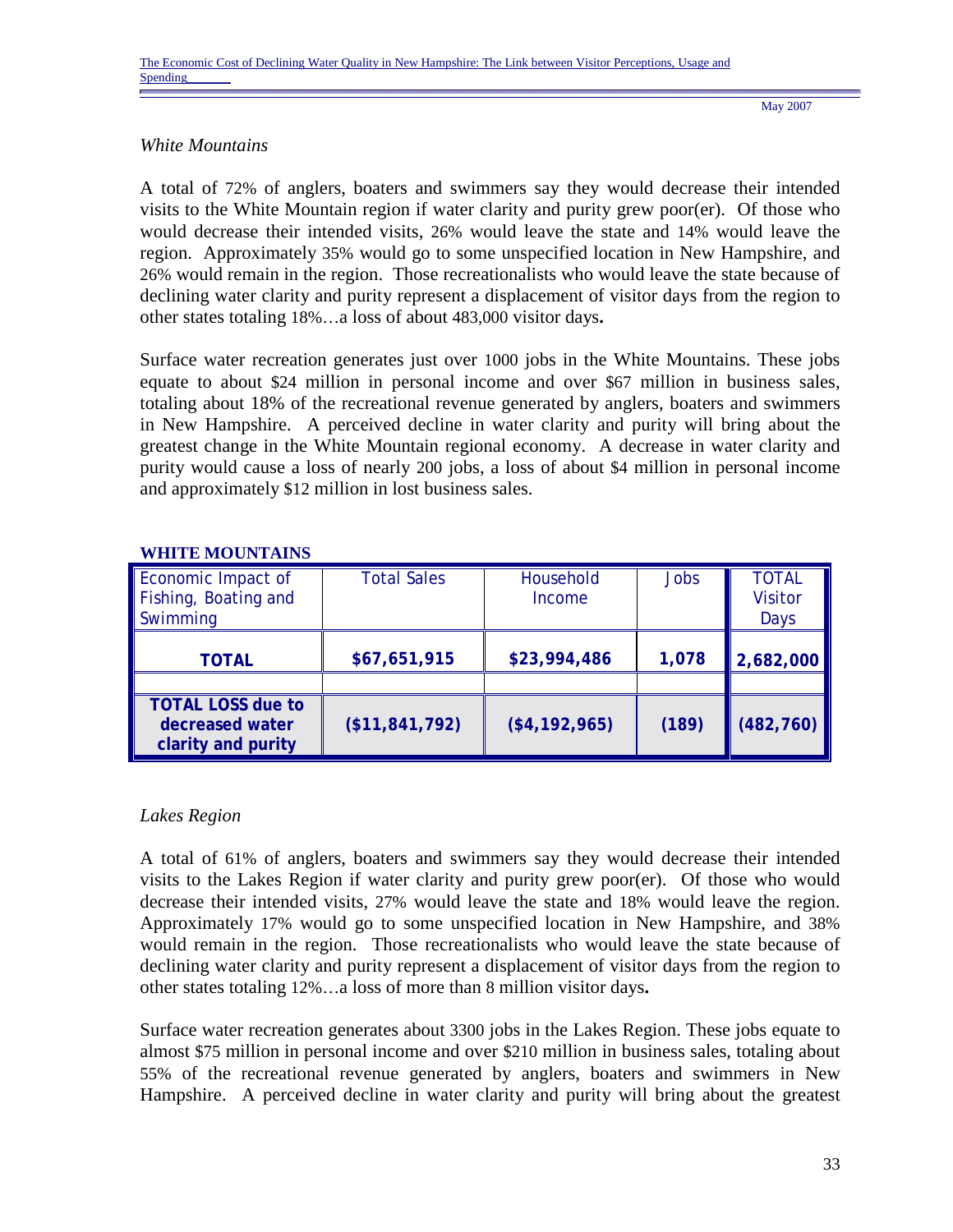change in the Lakes Region economy. A decrease in water clarity and purity would cause a loss of nearly 400 jobs, about \$9 million in personal income and approximately \$25 million in business sales.

| Economic Impact of<br>Fishing, Boating and<br>Swimming            | <b>Total Sales</b> | Household<br>Income | <b>Jobs</b> | <b>TOTAL</b><br><b>Visitor Days</b> |
|-------------------------------------------------------------------|--------------------|---------------------|-------------|-------------------------------------|
| <b>TOTAL</b>                                                      | \$210,641,206      | \$74,561,310        | 3,313       | 8,344,000                           |
| <b>TOTAL LOSS due to</b><br>decreased water<br>clarity and purity | (\$24,964,837)     | (\$8,843,580)       | (396)       | (1,001,280)                         |

#### **LAKES REGION**

#### *Dartmouth-Sunapee*

A total of 85% of anglers, boaters and swimmers say they would decrease their intended visits to the Dartmouth-Sunapee Region if water clarity and purity grew poor(er). Of those who would decrease their intended visits, 23% would leave the state and 26% would leave the region. Approximately 9% would go to some unspecified location in New Hampshire, and 42% would remain in the region. Those recreationalists who would leave the state because of declining water clarity and purity represent a displacement of visitor days from the region to other states totaling 12%…a loss of about 35,000 visitor days**.**

Surface water recreation generates over 100 jobs in the Dartmouth-Sunapee Region. These jobs equate to \$2.6 million in personal income and almost \$7.5 million in business sales, totaling about 3.5% of the recreational revenue generated by anglers, boaters and swimmers in New Hampshire. A perceived decline in water clarity and purity will bring about the greatest change in the Dartmouth-Sunapee economy. A decrease in water clarity and purity would cause a loss of 14 jobs, about \$309,000 in personal income and almost \$1 million in business sales.

| Economic Impact of<br>Fishing, Boating and<br>Swimming            | <b>Total Sales</b> | Household<br>Income | <b>Jobs</b> | <b>TOTAL</b><br><b>Visitor</b><br>Days |
|-------------------------------------------------------------------|--------------------|---------------------|-------------|----------------------------------------|
| <b>TOTAL</b>                                                      | \$7,492,565        | \$2,658,018         | 119         | 298,000                                |
| <b>TOTAL LOSS due to</b><br>decreased water<br>clarity and purity | (\$873,727)        | (\$309,625)         | (14)        | (35, 760)                              |

#### **DARTMOUTH-SUNAPEE**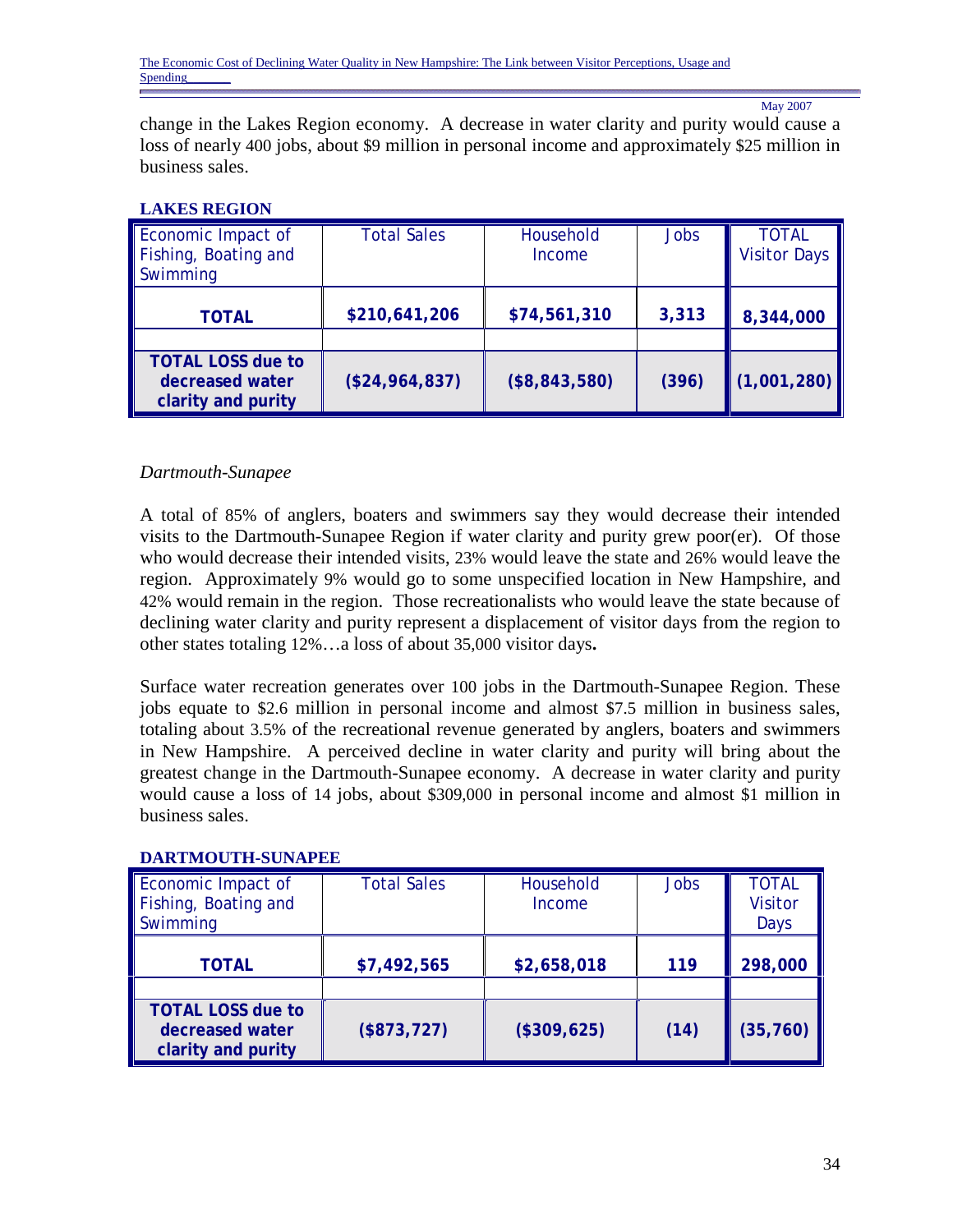#### *Monadnock*

A total of 68% of anglers, boaters and swimmers say they would decrease their intended visits to the Monadnock Region if water clarity and purity grew poor(er). Of those who would decrease their intended visits, 18% would leave the state and 13% would leave the region. Approximately 45% would go to some unspecified location in New Hampshire, and 24% would remain in the region. Those recreationalists who would leave the state because of declining water clarity and purity represent a displacement of visitor days from the region to other states totaling 7%…a loss of about 21,000 visitor days**.**

Surface water recreation generates just over 120 jobs in the Monadnock Region. These jobs equate to almost \$3 million in personal income and almost \$8 million in business sales, totaling about 4% of the recreational revenue generated by anglers, boaters and swimmers in New Hampshire. A perceived decline in water clarity and purity will bring about the greatest change in the Monadnock region economy. A decrease in water clarity and purity would cause a loss of 9 jobs, about \$180,000 in personal income and approximately one-half million in business sales.

#### **MONADNOCK**

| Economic Impact of<br>Fishing, Boating and<br>Swimming            | <b>Total Sales</b> | Household<br>Income | <b>Jobs</b> | <b>TOTAL</b><br><b>Visitor</b><br>Days |
|-------------------------------------------------------------------|--------------------|---------------------|-------------|----------------------------------------|
| <b>TOTAL</b>                                                      | \$7,798,459        | \$2,764,883         | 123         | 298,000                                |
| <b>TOTAL LOSS due to</b><br>decreased water<br>clarity and purity | (\$509, 448)       | (\$180, 845)        | (9)         | (20, 860)                              |

#### *Merrimack Valley*

A total of 85% of anglers, boaters and swimmers say they would decrease their intended visits to the Merrimack Valley Region if water clarity and purity grew poor(er). Of those who would decrease their intended visits, 11% would leave the state and 27% would leave the region. Approximately 40% would go to some unspecified location in New Hampshire, and 22% would remain in the region. Those recreationalists who would leave the state because of declining water clarity and purity represent a displacement of visitor days from the region to other states totaling 19%…a loss of about 340,000 visitor days**.**

Surface water recreation generates about 700 jobs in the Merrimack Valley Region. These jobs equate to almost \$16 million in personal income and over \$44 million in business sales, totaling about 21% of the recreational revenue generated by anglers, boaters and swimmers in New Hampshire. A perceived decline in water clarity and purity will bring about the greatest change in the Merrimack Valley economy. A decrease in water clarity and purity would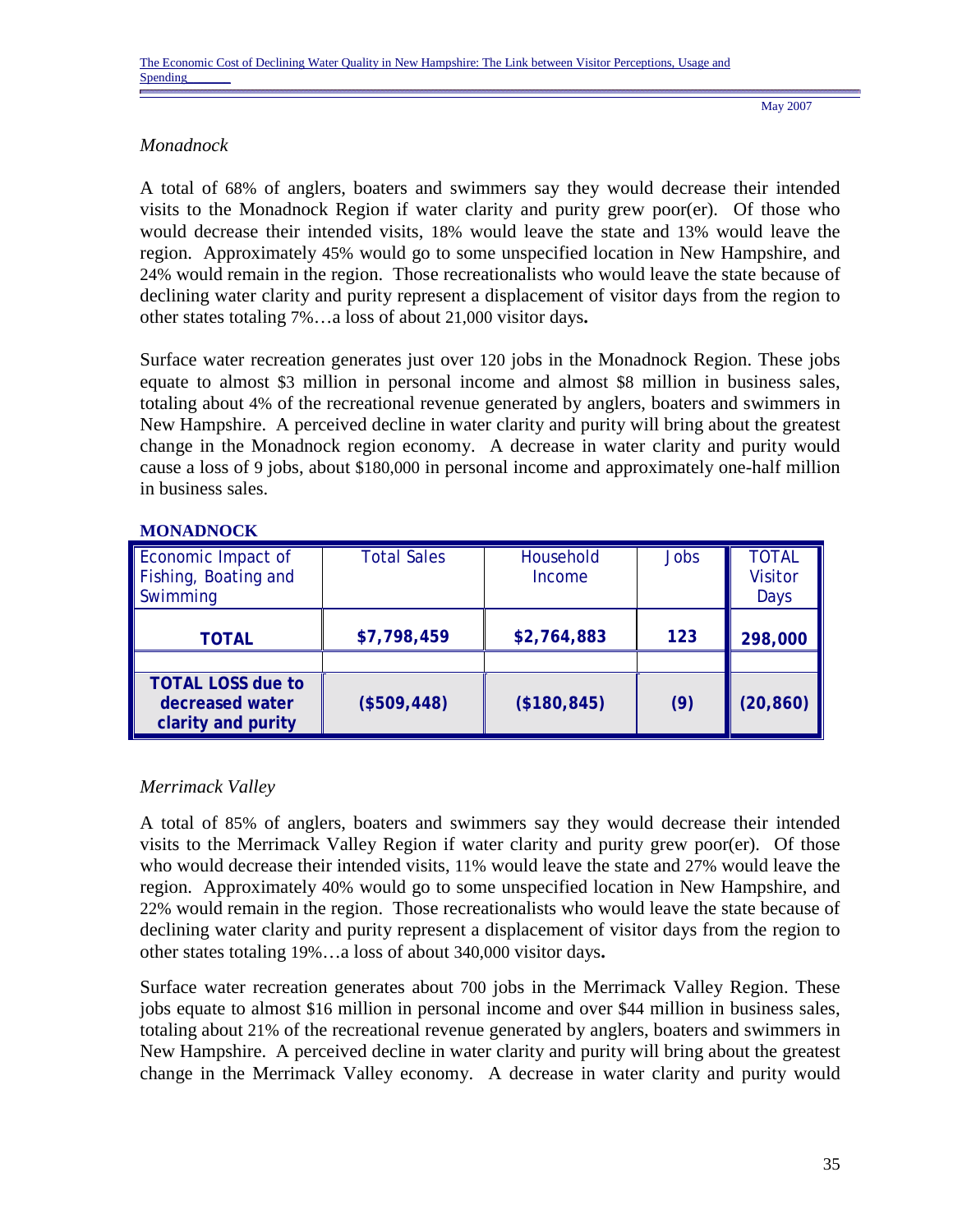cause a loss of about 130 jobs, almost \$3 million in personal income and approximately \$8 million in business sales.

| Economic Impact of<br>Fishing, Boating and<br>Swimming            | <b>Total Sales</b> | Household<br>Income | <b>Jobs</b> | <b>TOTAL</b><br><b>Visitor</b><br>Days |
|-------------------------------------------------------------------|--------------------|---------------------|-------------|----------------------------------------|
| <b>TOTAL</b>                                                      | \$44,362,495       | \$15,709,778        | 704         | 1,788,000                              |
| <b>TOTAL LOSS due to</b><br>decreased water<br>clarity and purity | (\$8,290,851)      | (\$2,934,907)       | (131)       | (339, 720)                             |

#### **MERRIMACK VALLEY**

#### *Seacoast*

**SEACOAST**

A total of 59% of anglers, boaters and swimmers say they would decrease their intended visits to the Seacoast Region if water clarity and purity grew poor(er). Of those who would decrease their intended visits, 32% would leave the state and 8% would leave the region. Approximately 47% would go to some unspecified location in New Hampshire, and 13% would remain in the region. Those recreationalists who would leave the state because of declining water clarity and purity represent a displacement of visitor days from the region to other states totaling 18%…a loss of about 100,000 visitor days**.**

Surface water recreation generates more than 200 jobs in the Seacoast Region. These jobs equate to slightly more than \$5 million in personal income and nearly \$15 million in business sales, totaling about 7% of the recreational revenue generated by anglers, boaters and swimmers in New Hampshire. A perceived decline in water clarity and purity would bring about significant change in the Seacoast economy. A decrease in water clarity and purity would cause a loss of more than 40 jobs, almost \$1 million in personal income and more than \$2.5 million in business sales.

| <b>SLACUASI</b>                                                   |                    |                     |             |                                        |
|-------------------------------------------------------------------|--------------------|---------------------|-------------|----------------------------------------|
| Economic Impact of<br>Fishing, Boating and<br>Swimming            | <b>Total Sales</b> | Household<br>Income | <b>Jobs</b> | <b>TOTAL</b><br><b>Visitor</b><br>Days |
| TOTAL                                                             | \$14,752,492       | \$5,228,591         | 235         | 596,000                                |
|                                                                   |                    |                     |             |                                        |
| <b>TOTAL LOSS due to</b><br>decreased water<br>clarity and purity | (\$2,630,294)      | (\$931, 245)        | (43)        | (107, 280)                             |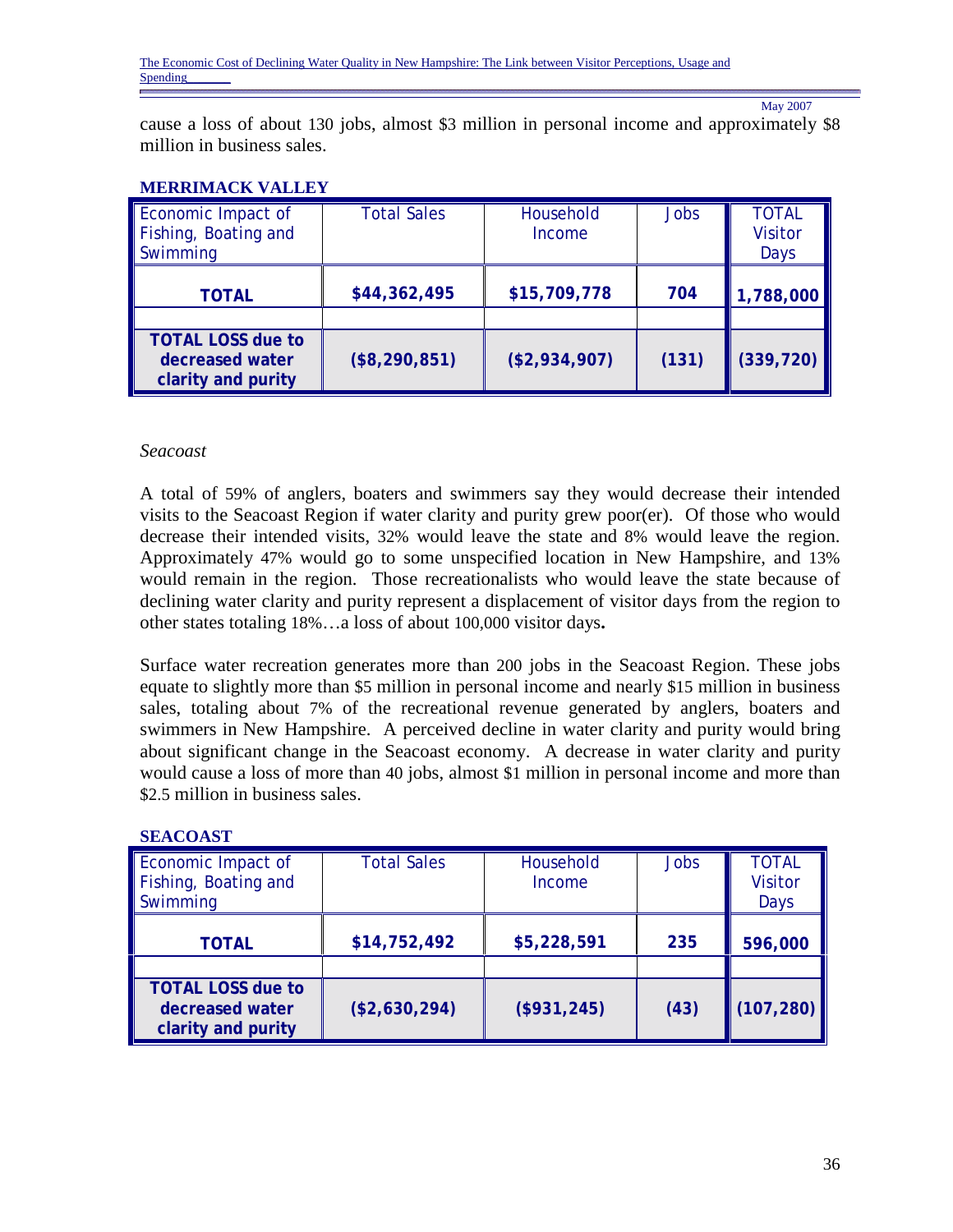## **THE ECONOMIC COST OF CHANGES IN WATER LEVELS OR FLOWS**

#### Summary

1

Summer travelers and visitors to New Hampshire who fish, boat or swim report great sensitivity to issues of water levels and flows. Of those who would decrease their visits, the percentage of visitors who reported that they would *leave* the region or New Hampshire if they perceived that flows or levels became "less than adequate" is higher than with any other issue. For some users (anglers, boaters) this could mean that water levels are too high or fast, while others are somewhat less particular (swimmers)<sup>31</sup>. As perceived by recreationalists, a decline in the quality of water levels and flows would have the second-largest negative economic impact on New Hampshire revenues, when compared to water clarity and purity, natural views and scenery, and crowding issues.

A total of 43% percent of anglers, boaters and swimmers say they would decrease their intended visits if they perceived changes in water levels or flows. Of those who would decrease their intended visits, 25% would leave the state and 19% would go to another region in New Hampshire. Approximately 25% reported they would continue to visit the region in which they were interviewed, and 31% would go to some unspecified location elsewhere in New Hampshire (Graph 4.1). Those anglers, boaters and swimmers who would leave the state because of changes in flows or levels represent a displacement of visitor days from New Hampshire to other states totaling 8%…a loss of more than 1 million visitor days**.**

The economic effects of this out-migration would be significant to the New Hampshire economy. Fishing, boating and swimming generated about \$379 million in total sales, plus an additional \$134 million of income in 2006. The loss represented by those 43% who would decrease their visits translates to a decrease of almost \$30 million in total sales, a loss of \$10 million in household income, and almost 500 jobs lost (Table 4.1).

<sup>&</sup>lt;sup>31</sup> See Chapter 2 "Respondent Characteristics and Attitudes", Table 2.5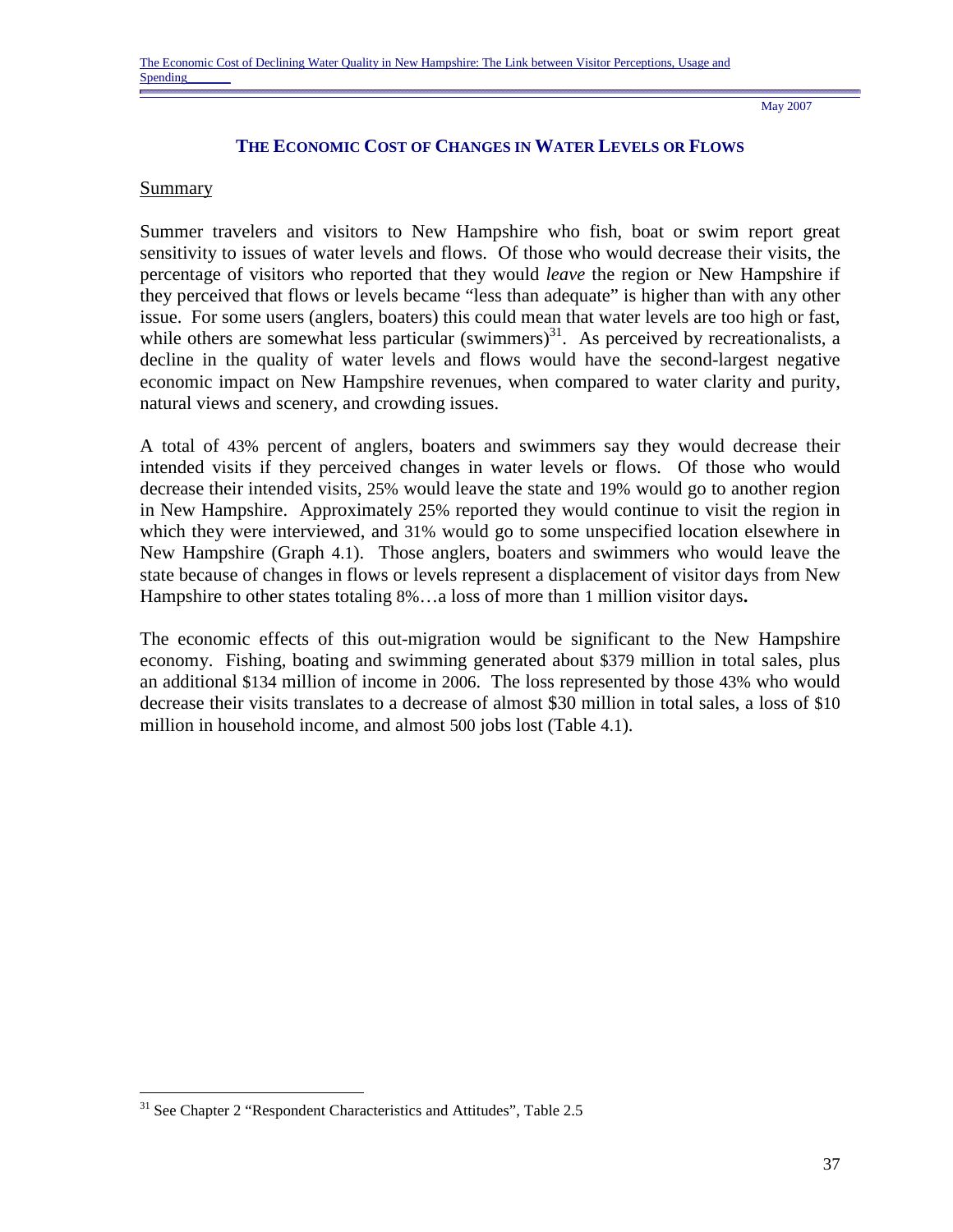

| Economic Impact of<br>Fishing, Boating and<br>Swimming                           | <b>Total Sales</b>                                 | Household Income                                 | <b>Jobs</b>            |
|----------------------------------------------------------------------------------|----------------------------------------------------|--------------------------------------------------|------------------------|
| <b>TOTAL</b>                                                                     | \$378,837,590                                      | \$134,250,642                                    | 5991                   |
| <b>Effect of Changes in</b><br>Levels or Flows<br>Anglers<br>Boaters<br>Swimmers | (\$2, 174, 378)<br>(\$8,750,917)<br>(\$18,058,779) | (\$774, 385)<br>(\$6,381,989)<br>(\$3, 101, 349) | (37)<br>(138)<br>(287) |
| <b>TOTAL LOSS due to</b><br>changes in levels or<br>flows                        | (\$28,984,074)                                     | (\$10, 257, 723)                                 | (462)                  |

Table 4.1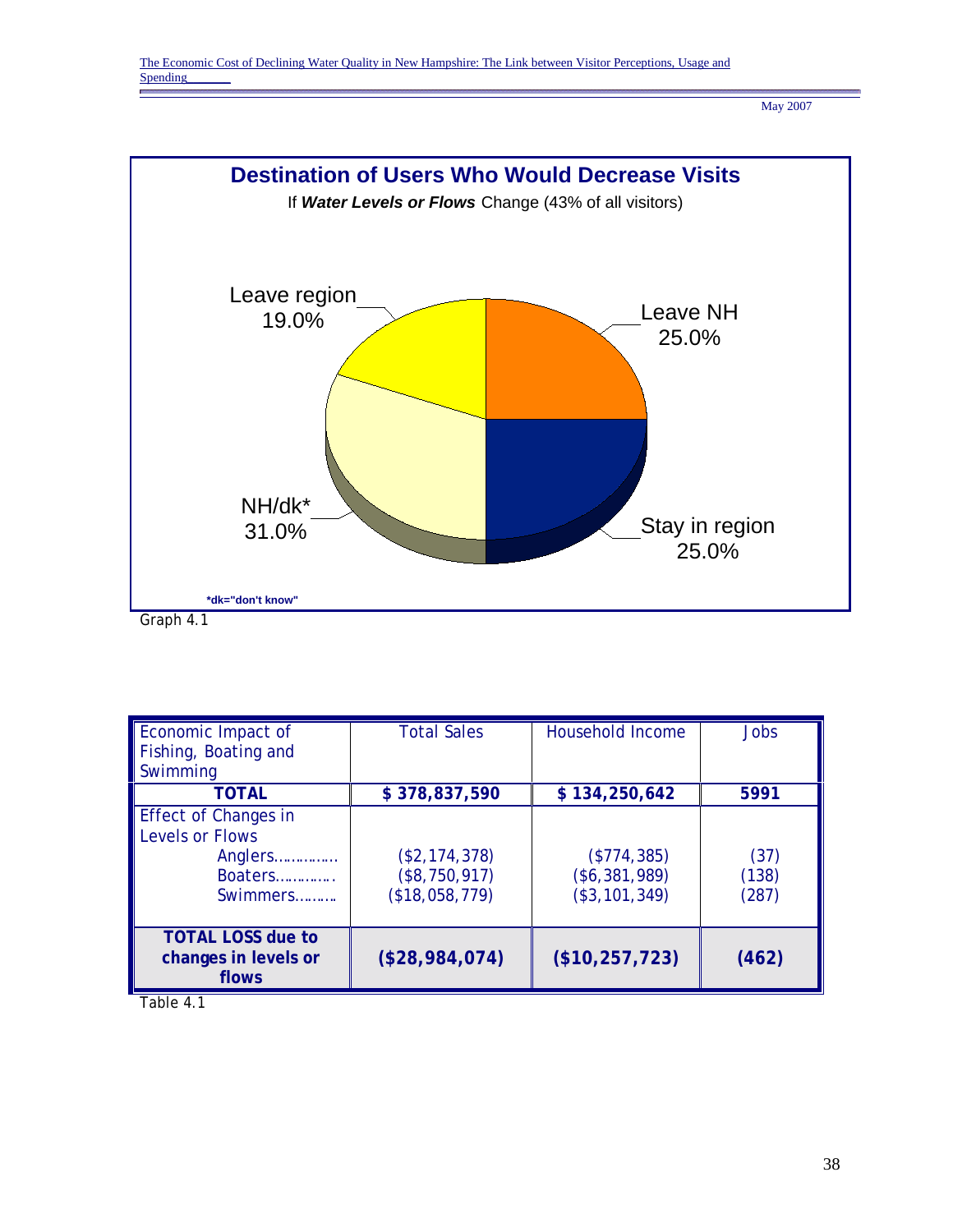## Summary of Results by Region

Recreationalists visiting the Monadnock (57%) and the Dartmouth-Sunapee (54%) regions appear most sensitive to the issue of changing levels and flows, followed by those in the Merrimack Valley (50%) (Graph 4.2). However those who would decrease the number of days they intend to fish, boat or swim won't necessarily leave the region or New Hampshire. Instead they may simply pursue other activities in the area, spending money in other sectors and potentially creating the same economic impact.

It is only those recreationalists who say they would leave the state or the region who will have a negative impact on either the New Hampshire or regional economy, respectively. Recreational visitors to the Seacoast region are most likely to say they will *leave New Hampshire* (40%) if they perceive a negative change in water levels or flows, followed by those from the Dartmouth-Sunapee and Lakes Regions (29% each) (Table 4.2). Only those who report they would leave New Hampshire are included in the economic impact portion of this research.

In terms of overall dollars and jobs lost, the cost of visitors leaving the state because of perceived negative changes in water levels or flows has the highest economic impact in the Lakes Region (Table 4.3). In terms of dollars and jobs lost as a percentage of overall fishing, swimming and boating revenues, the Merrimack Valley region, the Seacoast region and the White Mountain region would each lose about 9% of revenues if visitors perceive a negative change in water levels or flows. The Lakes Region and the Dartmouth-Sunapee region would each lose about 7.5% of their fishing, boating and swimming revenues the Monadnock region would lose about 6.5% and the Great North Woods region would lose about 5% of its revenues if visitors perceived a negative change in water levels or flows.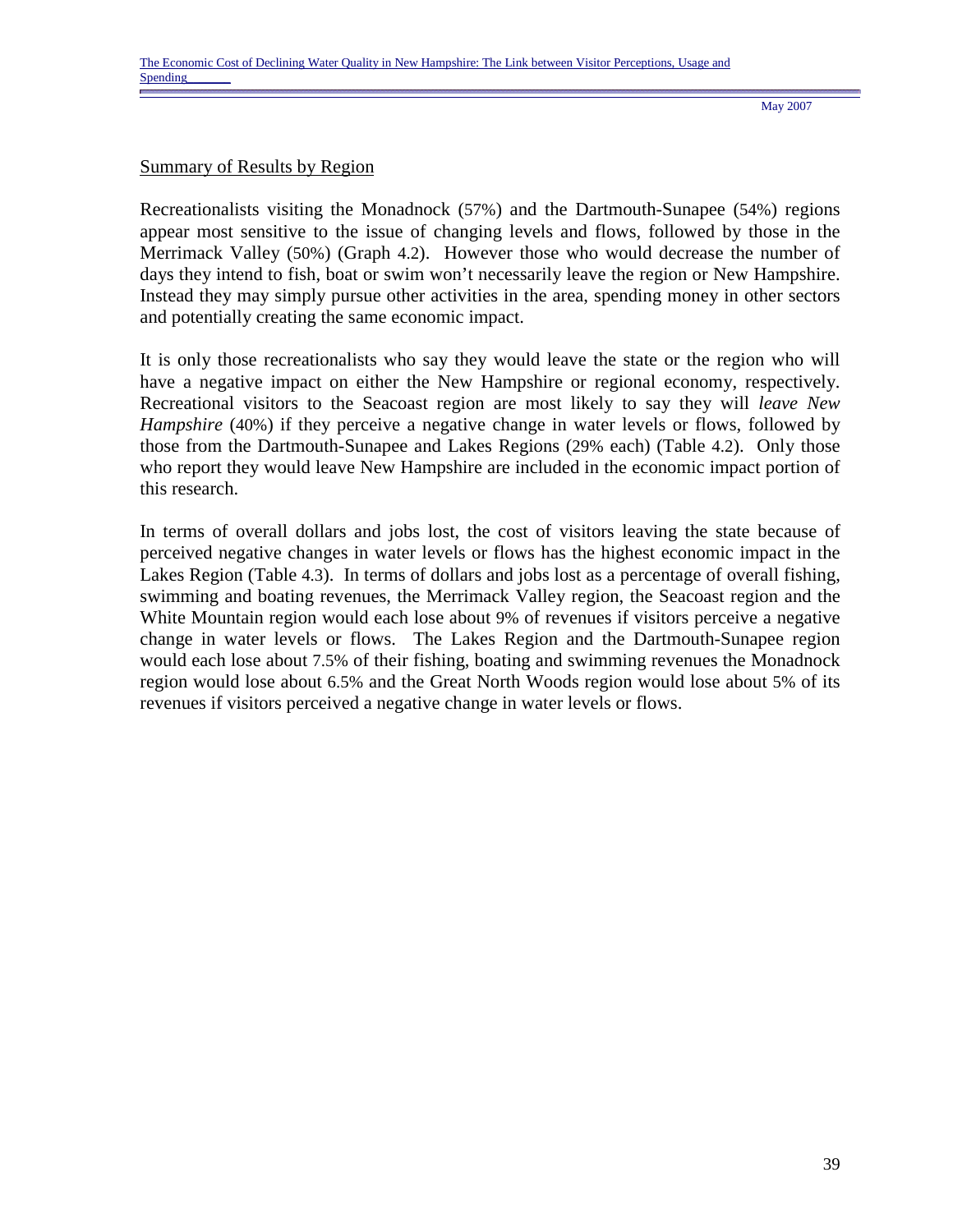

Graph 4.2

## **DESTINATIONS OF USERS WHO WOULD DECREASE VISITS IF WATER LEVELS OR FLOWS CHANGED: BY REGION**

| <b>REGION</b> | Remain in the<br><b>Region</b> | Go elsewhere in<br>NH/dk | Leave the<br><b>Region</b> | <b>Leave NH</b> |
|---------------|--------------------------------|--------------------------|----------------------------|-----------------|
| <b>GNW</b>    | 29%                            | 29%                      | 16%                        | 26%             |
| <b>WM</b>     | 13%                            | 37%                      | 24%                        | 26%             |
| LR            | 38%                            | 14%                      | 19%                        | 29%             |
| <b>DS</b>     | 42%                            | 5%                       | 24%                        | 29%             |
| <b>MON</b>    | 15%                            | 52%                      | 18%                        | 15%             |
| <b>MV</b>     | 21%                            | 41%                      | 27%                        | 11%             |
| SC            | 12%                            | 46%                      | 2%                         | 40%             |

Table 4.2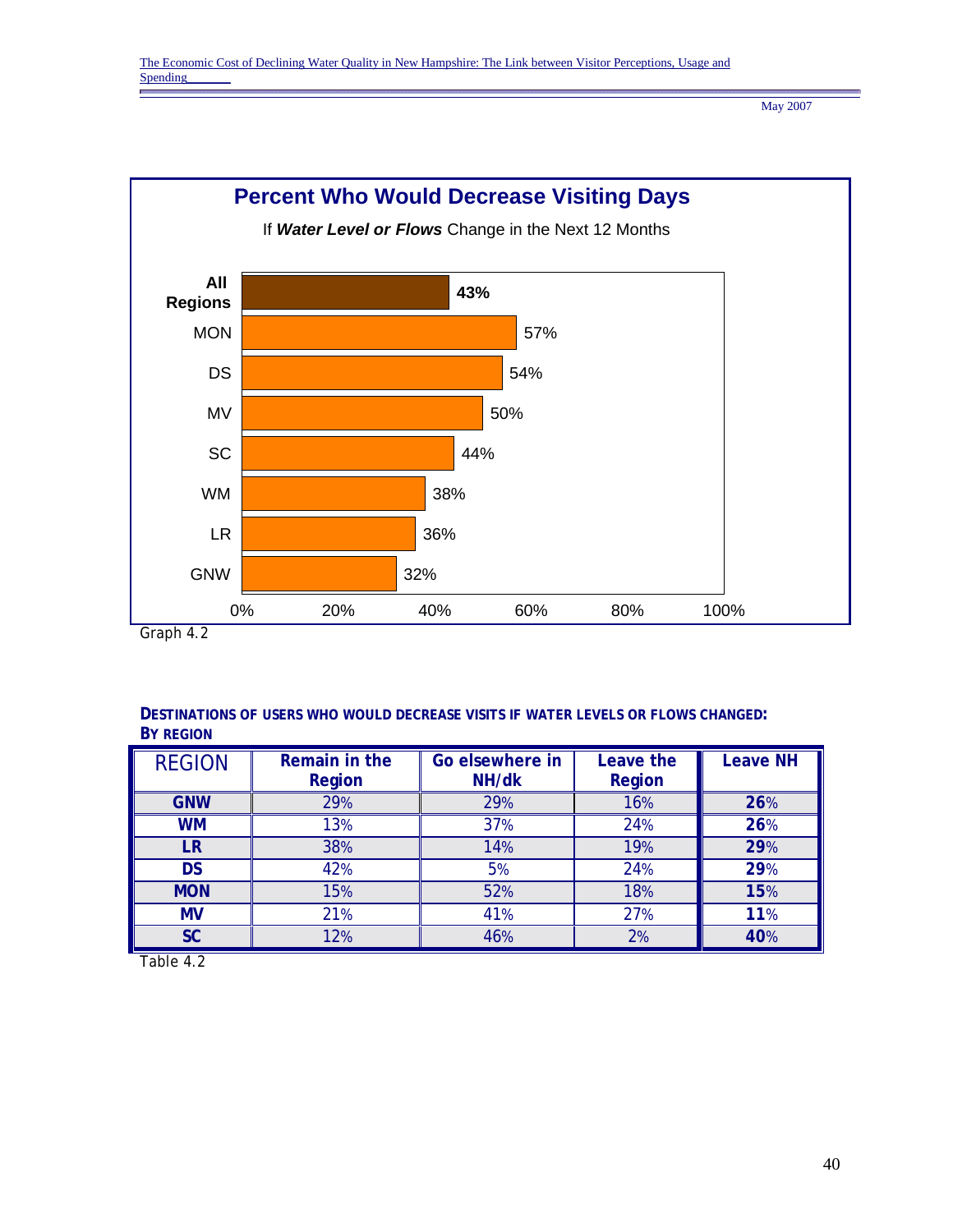| <b>REGION</b> | (Total Sales)  | (Household Income) | (Jobs) |
|---------------|----------------|--------------------|--------|
|               |                |                    |        |
| <b>GNW</b>    | (\$1,420,222)  | $($ \$477,723)     | (21    |
| <b>WM</b>     | (\$5,738,846)  | (\$2,034,195)      | (93)   |
| <b>LR</b>     | (\$15,361,559) | (\$5,532,192)      | (247)  |
| <b>DS</b>     | (\$579,681)    | (\$188, 265)       | (9     |
| <b>MON</b>    | (\$521, 713)   | (\$164, 870)       | (8)    |
| <b>MV</b>     | (\$4,057,770)  | (\$1,408,204)      | (63)   |
| <b>SC</b>     | (\$1,304,283)  | $(*452, 274)$      | (21    |
|               |                |                    |        |
| <b>TOTAL</b>  | (\$28,984,074) | (\$10, 257, 723)   | (462)  |

#### **ECONOMIC LOSS IF WATER LEVELS AND FLOWS CHANGED: BY REGION**

Table 4.3

## *Great North Woods*

A total of 32% of anglers, boaters and swimmers say they would decrease their intended visits to the Great North Woods if they perceived a negative change in water levels or flows. Of those who would decrease their intended visits, 26% would leave the state and 16% would leave the region. Approximately 29% would go to some unspecified location in New Hampshire, and 29% would remain in the region. Those recreationalists who would leave the state because of perceived changes in water flows or levels represent a displacement of visitor days from the region to other states totaling 5%…a loss of about 50,000 visitor days**.**

Overall, surface water recreation in the Great North Woods generates over 400 jobs, over \$9 million in personal income and approximately \$25 million in business sales, totaling about 7% of the recreational revenue generated by anglers, boaters and swimmers in New Hampshire. A perceived change in water levels or flows in the Great North Woods region would lead to a loss of about 20 jobs, a loss of about one-half million in personal income and a loss of nearly \$1.5 million in business sales.

| Economic Impact of<br>Fishing, Boating and<br>Swimming          | <b>Total Sales</b> | Household<br>Income | <b>Jobs</b> | <b>TOTAL</b><br><b>Visitor</b><br>Days |
|-----------------------------------------------------------------|--------------------|---------------------|-------------|----------------------------------------|
| <b>TOTAL</b>                                                    | \$26,138,458       | \$9,333,576         | 419         | 1,043,000                              |
| <b>TOTAL LOSS due to</b><br>changes in water<br>levels or flows | (\$1,420,222)      | (\$477,723)         | (21)        | (52, 150)                              |

## **GREAT NORTH WOODS**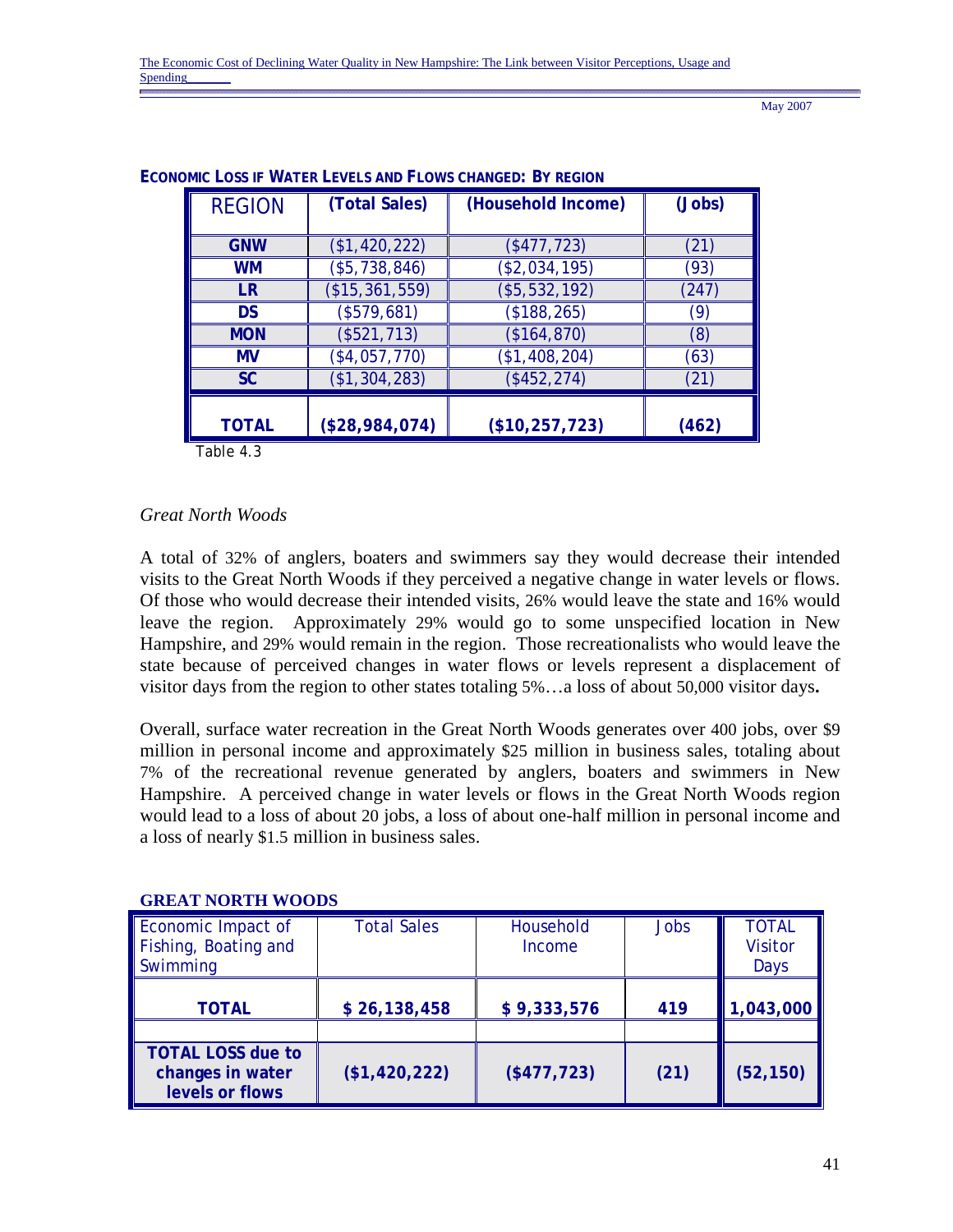## *White Mountains*

A total of 38% of anglers, boaters and swimmers say they would decrease their intended visits to the White Mountain region if they perceived a change in water levels or flows. Of those who would decrease their intended visits, 26% would leave the state and 24% would leave the region. Approximately 37% would go to some unspecified location in New Hampshire, and 13% would remain in the region. Those recreationalists who would leave the state because of perceived changes in water levels or flows represent a displacement of visitor days from the region to other states totaling 9%…a loss of more than 240,000 visitor days**.**

Surface water recreation generates just over 1000 jobs in the White Mountains. These jobs equate to about \$24 million in personal income and over \$67 million in business sales, totaling about 18% of the recreational revenue generated by anglers, boaters and swimmers in New Hampshire. A perceived change in water levels or flows in the White Mountains region would lead to a loss of almost 100 jobs, a loss of about \$2 million in personal income and a loss of nearly \$6 million in business sales.

| Economic Impact of<br>Fishing, Boating and<br>Swimming          | <b>Total Sales</b> | Household<br>Income | <b>Jobs</b> | <b>TOTAL</b><br><b>Visitor</b><br>Days |
|-----------------------------------------------------------------|--------------------|---------------------|-------------|----------------------------------------|
| <b>TOTAL</b>                                                    | \$67,651,915       | \$23,994,486        | 1,078       | 2,682,000                              |
| <b>TOTAL LOSS due to</b><br>changes in water<br>levels or flows | (\$5,738,846)      | (\$2,034,195)       | (93)        | (241, 380)                             |

## **WHITE MOUNTAINS**

## *Lakes Region*

A total of 36% of anglers, boaters and swimmers say they would decrease their intended visits to the Lakes Region if they perceived a change in water levels or flows. Of those who would decrease their intended visits, 29% would leave the state and 19% would leave the region. Approximately 14% would go to some unspecified location in New Hampshire, and 38% would remain in the region. Those recreationalists who would leave the state because of perceived changes in water levels or flows represent a displacement of visitor days from the region to other states totaling 7.5%…a loss of well over one-half million visitor days**.**

Surface water recreation generates about 3300 jobs in the Lakes Region. These jobs equate to almost \$75 million in personal income and over \$210 million in business sales, totaling about 55% of the recreational revenue generated by anglers, boaters and swimmers in New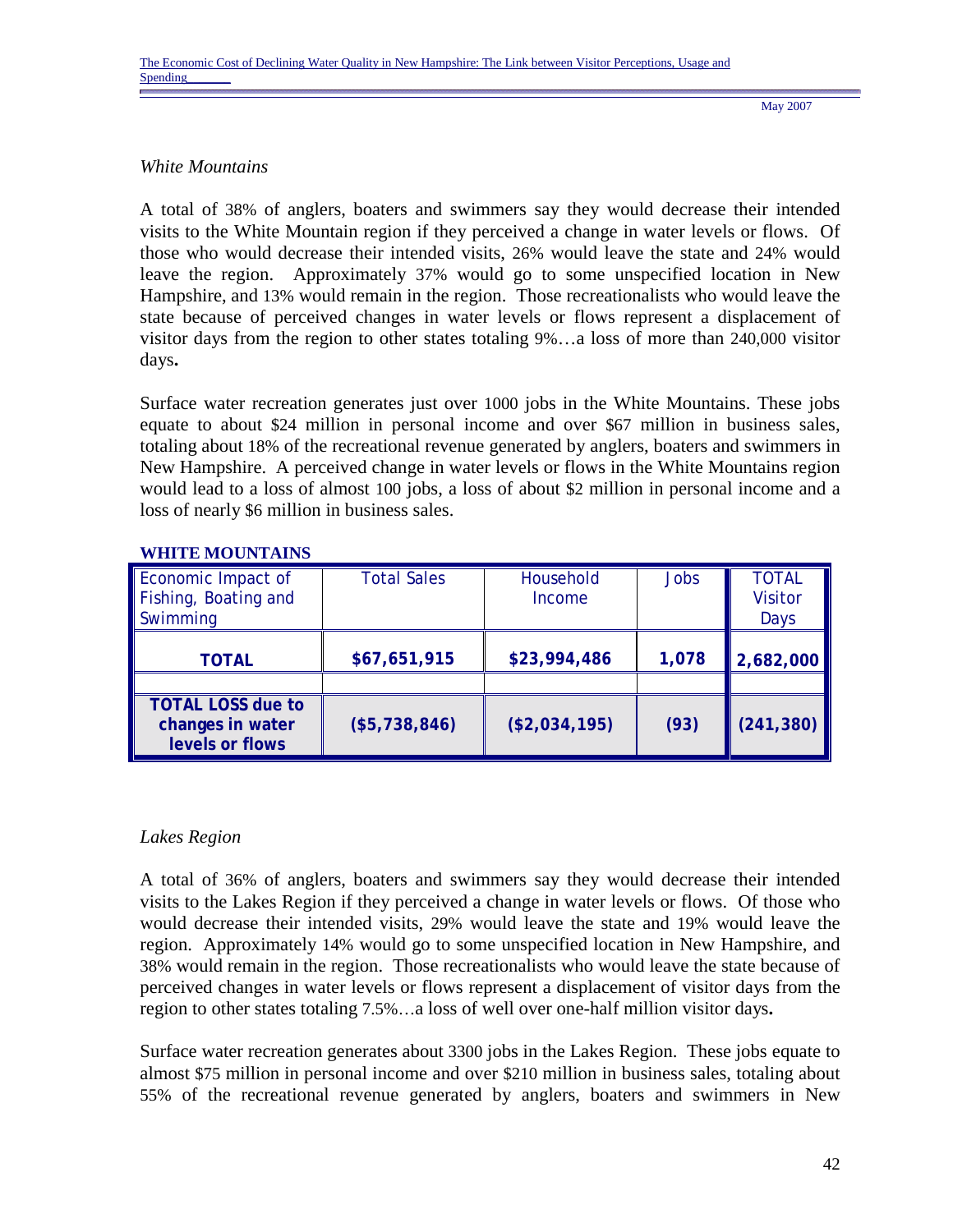Hampshire. A perceived change in water levels or flows would cause a loss of almost 250 jobs, about \$5.5 million in personal income and approximately \$15 million in business sales.

| LAINLO INFORM                                                   |                    |                     |             |                                        |
|-----------------------------------------------------------------|--------------------|---------------------|-------------|----------------------------------------|
| Economic Impact of<br>Fishing, Boating and<br>Swimming          | <b>Total Sales</b> | Household<br>Income | <b>Jobs</b> | <b>TOTAL</b><br><b>Visitor</b><br>Days |
| <b>TOTAL</b>                                                    | \$210,641,206      | \$74,561,310        | 3,313       | 8,344,000                              |
|                                                                 |                    |                     |             |                                        |
| <b>TOTAL LOSS due to</b><br>changes in water<br>levels or flows | (\$15,361,559)     | (\$5,532,192)       | (247)       | (625,050)                              |

## **LAKES REGION**

## *Dartmouth-Sunapee*

A total of 54% of anglers, boaters and swimmers say they would decrease their intended visits to the Dartmouth-Sunapee Region if they perceived a change in water levels or flows. Of those who would decrease their intended visits, 29% would leave the state and 24% would leave the region. Approximately 5% would go to some unspecified location in New Hampshire, and 42% would remain in the region. Those recreationalists who would leave the state because of changes in water levels or flows represent a displacement of visitor days from the region to other states totaling 7.5%…a loss of more than 20,000 visitor days**.**

Surface water recreation generates over 100 jobs in the Dartmouth-Sunapee Region. These jobs equate to \$2.6 million in personal income and almost \$7.5 million in business sales, totaling about 3.5% of the recreational revenue generated by anglers, boaters and swimmers in New Hampshire. A perceived decline in water levels and flows would cause a loss of 9 jobs, about \$200,000 in personal income and approximately one-half million in business sales.

| Economic Impact of<br>Fishing, Boating and<br>Swimming          | <b>Total Sales</b> | Household<br>Income | <b>Jobs</b> | <b>TOTAL</b><br><b>Visitor</b><br>Days |
|-----------------------------------------------------------------|--------------------|---------------------|-------------|----------------------------------------|
| <b>TOTAL</b>                                                    | \$7,492,565        | \$2,658,018         | 119         | 298,000                                |
| <b>TOTAL LOSS due to</b><br>changes in water<br>levels or flows | (\$579,681)        | (\$188, 265)        | (9)         | (22, 350)                              |

## **DARTMOUTH-SUNAPEE**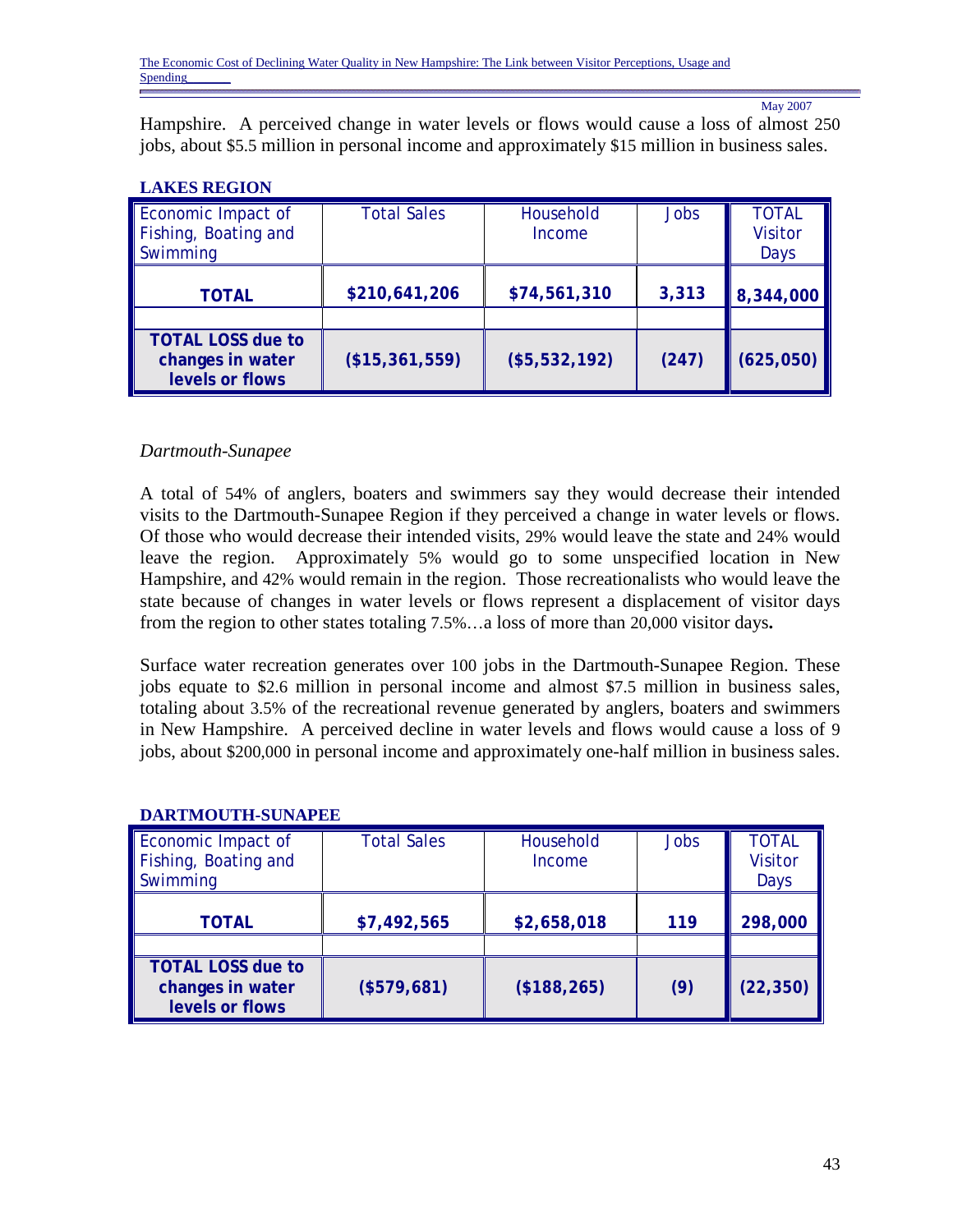## *Monadnock*

A total of 57% of anglers, boaters and swimmers say they would decrease their intended visits to the Monadnock Region if they perceived a change in water levels or flows. Of those who would decrease their intended visits, 15% would leave the state and 18% would leave the region. Approximately 52% would go to some unspecified location in New Hampshire, and 15% would remain in the region. Those recreationalists who would leave the state because of perceived changes in water levels or flows represent a displacement of visitor days from the region to other states totaling 6.5%…a loss of about 20,000 visitor days**.**

Surface water recreation generates just over 120 jobs in the Monadnock Region. These jobs equate to almost \$3 million in personal income and almost \$8 million in business sales, totaling about 4% of the recreational revenue generated by anglers, boaters and swimmers in New Hampshire. A perceived change in water levels or flows would cause a loss of 8 jobs, about \$165 thousand in personal income and approximately one-half million in business sales.

| Economic Impact of<br>Fishing, Boating and<br>Swimming          | <b>Total Sales</b> | Household<br>Income | <b>Jobs</b> | <b>TOTAL</b><br><b>Visitor</b><br>Days |
|-----------------------------------------------------------------|--------------------|---------------------|-------------|----------------------------------------|
| <b>TOTAL</b>                                                    | \$7,798,459        | \$2,764,883         | 123         | 298,000                                |
| <b>TOTAL LOSS due to</b><br>changes in water<br>levels or flows | (\$521,713)        | (\$164, 870)        | (8)         | (19, 370)                              |

## **MONADNOCK**

# *Merrimack Valley*

A total of 50% of anglers, boaters and swimmers say they would decrease their intended visits to the Merrimack Valley Region if they perceived a change in water levels or flows. Of those who would decrease their intended visits, 11% would leave the state and 27% would leave the region. Approximately 41% would go to some unspecified location in New Hampshire, and 21% would remain in the region. Those recreationalists who would leave the state because of perceived changes in water levels or flows represent a displacement of visitor days from the region to other states totaling 9%…a loss of about 160,000 visitor days**.**

Surface water recreation generates about 700 jobs in the Merrimack Valley Region. These jobs equate to about \$15 million in personal income and over \$44 million in business sales, totaling about 21% of the recreational revenue generated by anglers, boaters and swimmers in New Hampshire. A perceived change in water levels or flows would cause a loss of over 60 jobs, nearly \$1.5 million in personal income and approximately \$4 million in lost business sales.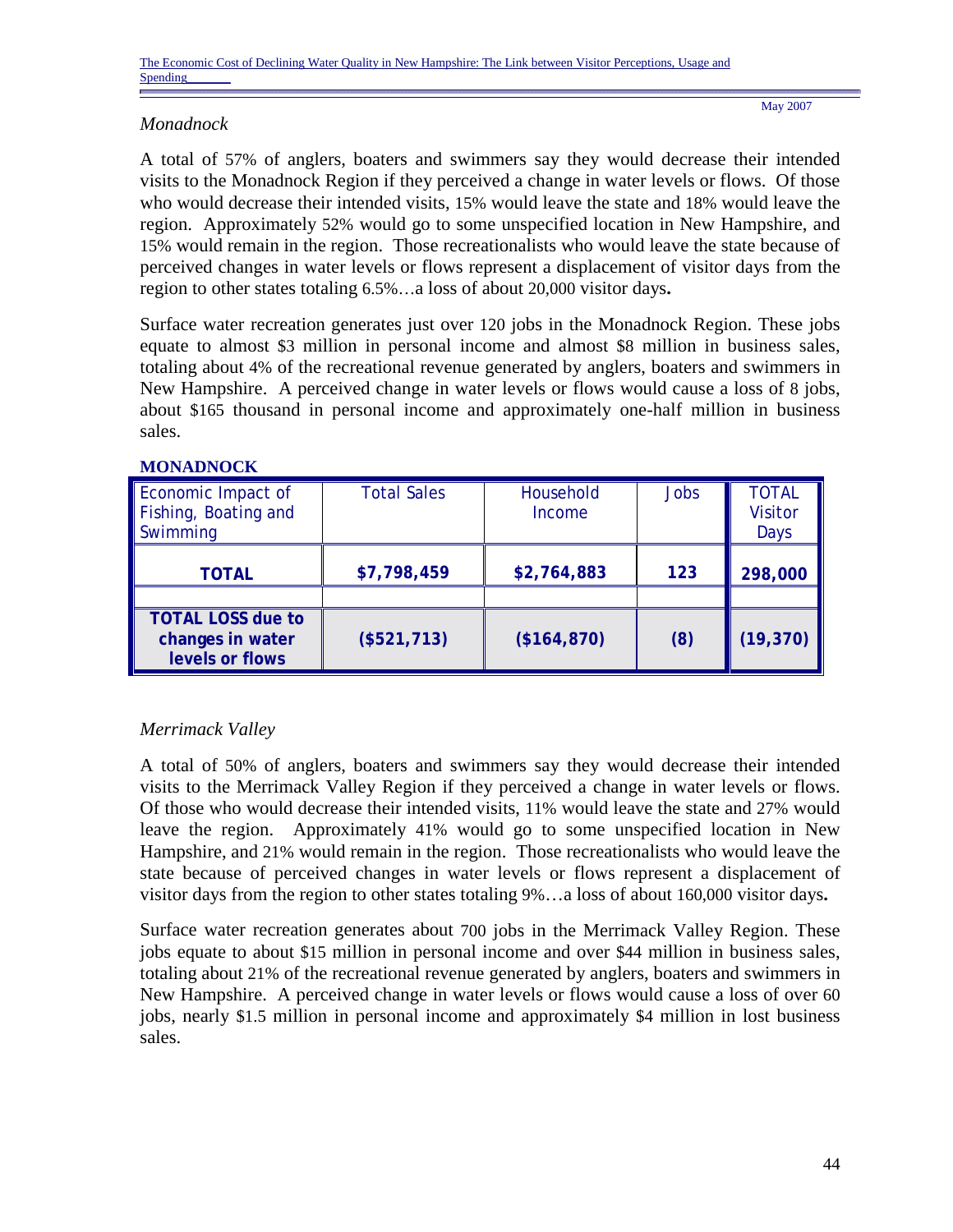The Economic Cost of Declining Water Quality in New Hampshire: The Link between Visitor Perceptions, Usage and Spending

| <b>May 2007</b><br><b>MERRIMACK VALLEY</b>                      |                    |                     |             |                                        |
|-----------------------------------------------------------------|--------------------|---------------------|-------------|----------------------------------------|
| Economic Impact of<br>Fishing, Boating and<br>Swimming          | <b>Total Sales</b> | Household<br>Income | <b>Jobs</b> | <b>TOTAL</b><br><b>Visitor</b><br>Days |
| <b>TOTAL</b>                                                    | \$44,362,495       | \$15,709,778        | 704         | 1,788,000                              |
|                                                                 |                    |                     |             |                                        |
| <b>TOTAL LOSS due to</b><br>changes in water<br>levels or flows | (\$4,057,770)      | (\$1,408,204)       | (63)        | (160, 920)                             |

## *Seacoast*

A total of 44% of anglers, boaters and swimmers say they would decrease their intended visits to the Seacoast Region if they perceived changes to water levels or flows. Of those who would decrease their intended visits, 40% would leave the state and 2% would leave the region. Approximately 46% would go to some unspecified location in New Hampshire, and 12% would remain in the region. Those recreationalists who would leave the state because of perceived changes in water levels or flows represent a displacement of visitor days from the region to other states totaling 9%…a loss of approximately 50,000 visitor days**.**

Surface water recreation generates just over 200 jobs in the Seacoast Region. These jobs equate to about \$5 million in personal income and over \$14 million in business sales, totaling about 7% of the recreational revenue generated by anglers, boaters and swimmers in New Hampshire. A perceived change in water levels or flows would cause a loss of about 20 jobs, about one-half million in personal income and \$1.3 million in business sales.

| DLAUUAD 1                                                       |                    |                            |             |                                        |
|-----------------------------------------------------------------|--------------------|----------------------------|-------------|----------------------------------------|
| Economic Impact of<br>Fishing, Boating and<br>Swimming          | <b>Total Sales</b> | <b>Household</b><br>Income | <b>Jobs</b> | <b>TOTAL</b><br><b>Visitor</b><br>Days |
| <b>TOTAL</b>                                                    | \$14,752,492       | \$5,228,591                | 235         | 596,000                                |
|                                                                 |                    |                            |             |                                        |
| <b>TOTAL LOSS due to</b><br>changes in water<br>levels or flows | (\$1,304,283)      | (\$452, 274))              | (21)        | (53, 640)                              |

## **SEACOAST**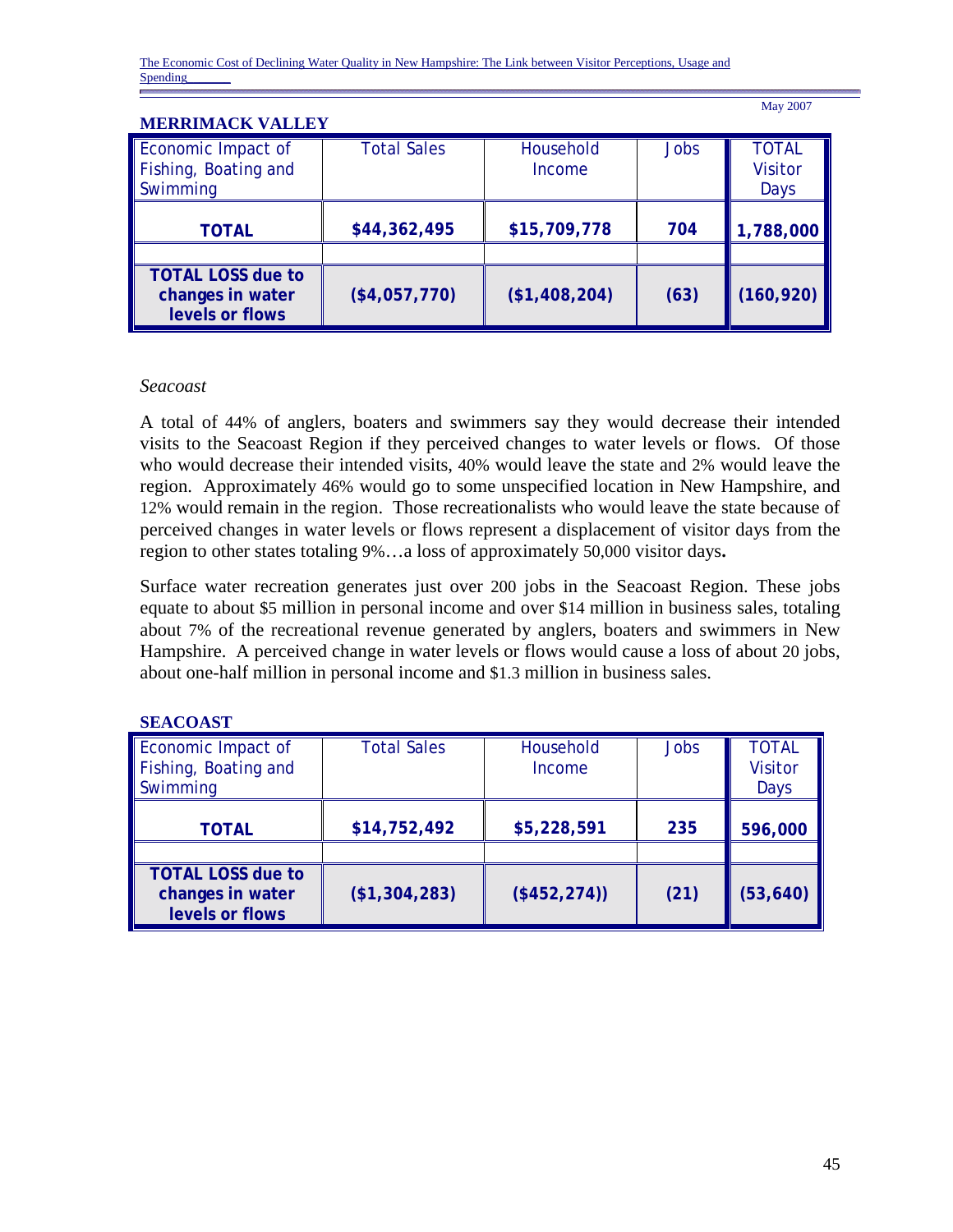## **THE ECONOMIC COST OF CHANGING NATURAL VIEWS AND SCENERY**

#### Summary

Summer travelers and visitors to New Hampshire who fish, boat or swim appear to value natural views and scenery quite highly. As perceived by recreationalists, a decline in the quality of natural views and scenery would have the third-largest negative economic impact on New Hampshire revenues, compared to water clarity and purity, water levels and flows, and crowding issues.

A total of 56% percent of anglers, boaters and swimmers say they would decrease their intended visits if they perceived a change in natural views and scenery at their recreational site. Of those who would decrease their intended visits, 22% would leave the state and 18% would go to another region in New Hampshire. Approximately 28% reported they would continue to visit the region in which they were interviewed, and 32% would go to some unspecified location elsewhere in New Hampshire (Graph 5.1). Those anglers, boaters and swimmers who would leave the state because changes to natural views and scenery represent a displacement of visitor days from New Hampshire to other states totaling 7%…a loss of over 1 million visitor days**.**

The economic effects of this out-migration would be significant to the New Hampshire economy. Fishing, boating and swimming generated about \$379 million in total sales, plus an additional \$134 million of income in 2006. The loss represented by those 56% who would decrease their visits translates to a decrease of more than \$27 million in total sales, almost \$10 million in lost income, and more than 400 jobs (Table 5.1).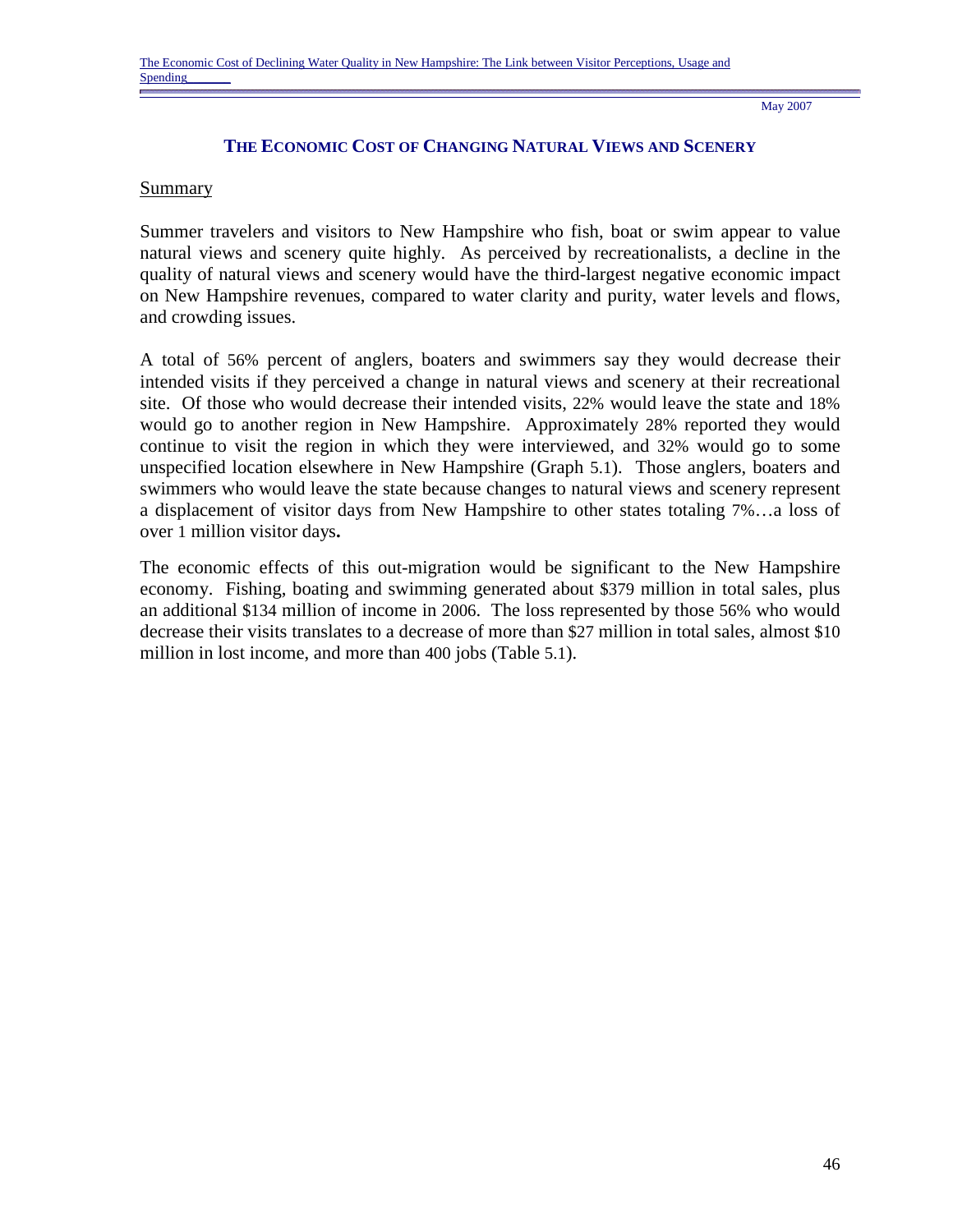

| Economic Impact of            | <b>Total Sales</b> | Household Income | <b>Jobs</b> |
|-------------------------------|--------------------|------------------|-------------|
| Fishing, Boating and          |                    |                  |             |
| Swimming                      |                    |                  |             |
| <b>TOTAL</b>                  | \$378,837,590      | \$134,250,642    | 5991        |
| Effect of Changing Natural    |                    |                  |             |
| <b>Views and Scenery</b>      |                    |                  |             |
| Anglers                       | (\$1,358,033)      | (\$480,653)      | (24)        |
| Boaters                       | $($ \$6,935,121)   | (\$2,456,665)    | (110)       |
| Swimmers                      | (\$19,363,405)     | (\$6, 847, 382)  | (308)       |
|                               |                    |                  |             |
| <b>TOTAL LOSS due to</b>      |                    |                  |             |
| <b>Changing Natural Views</b> | (\$27,656,559)     | (\$9,784,700)    | (442)       |
| and Scenery                   |                    |                  |             |
|                               |                    |                  |             |

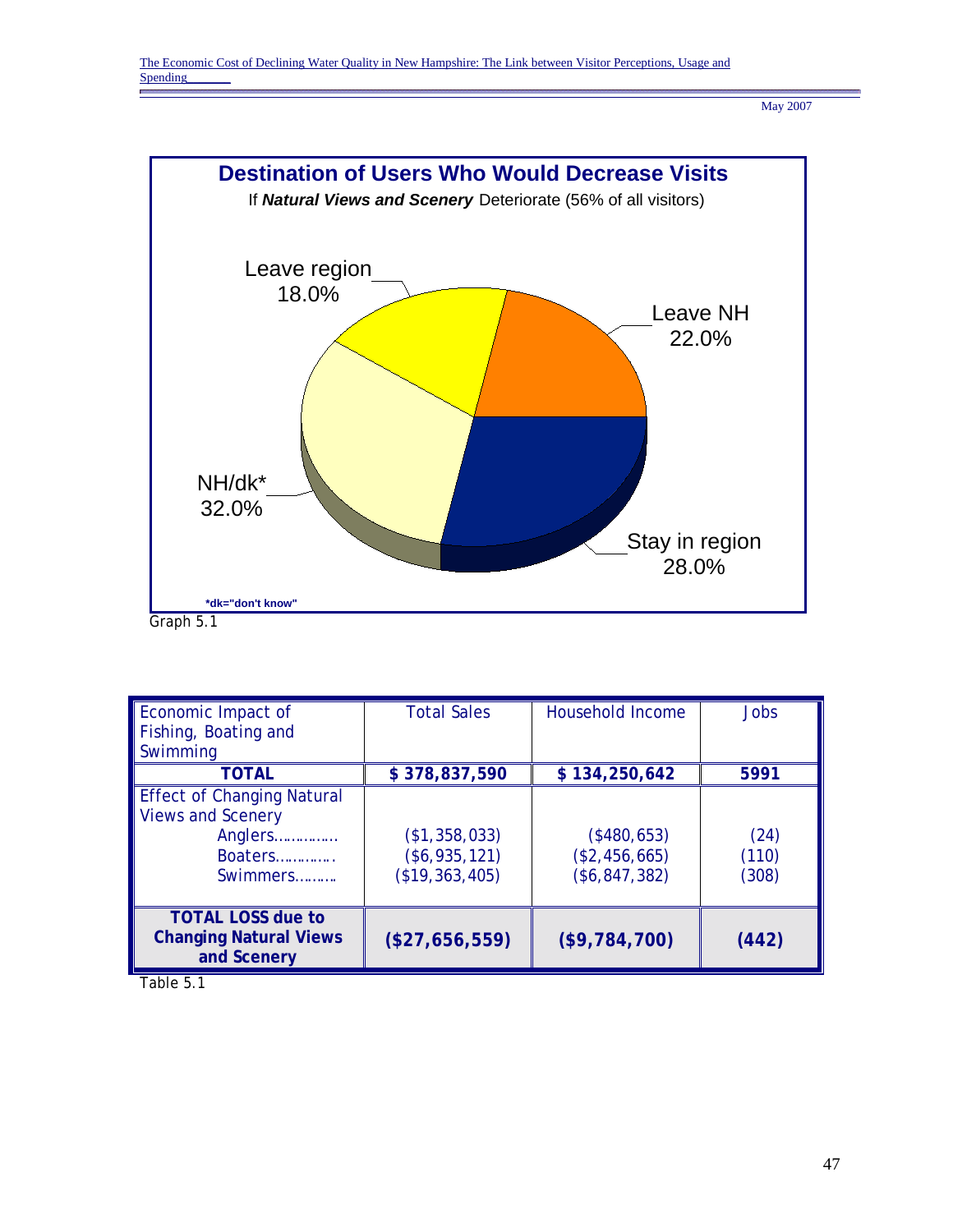## Summary of Results by Region

Recreationalists visiting the Merrimack Valley (74%) and the Dartmouth-Sunapee (69%) regions appear most sensitive to the issue of negative changes to natural views and scenery (Graph 5.2). However those who would decrease the number of days they intend to fish, boat or swim won't necessarily leave the region or New Hampshire. Instead they may simply pursue other activities in the area, spending money in other sectors and potentially creating the same economic impact.

It is only those recreationalists who say they would leave the state or the region who will have a negative impact on either the New Hampshire or regional economy, respectively. Recreational visitors to the Seacoast region are most likely to say they will *leave New Hampshire* (27%) if they perceive a change in natural views and scenery, followed closely by those from the Dartmouth-Sunapee and White Mountain regions (26% each) (Table 5.2). Only those who report they would leave New Hampshire are included in the economic impact portion of this research.

In terms of overall dollars and jobs lost, the cost of visitors leaving the state because of perceived changes to the natural beauty and scenery of a site has the highest economic impact in the Lakes Region (Table 5.3). In terms of dollars and jobs lost as a percentage of overall fishing, swimming and boating revenues, the Merrimack Valley region, the Seacoast region and the White Mountain region would each lose about 9% of revenues if visitors perceive negative changes to natural beauty and scenery. The Lakes Region and the Dartmouth-Sunapee region would each lose about 7% of their fishing, boating and swimming revenues, the Monadnock region would lose about 6%, and Great North Woods region would lose about 3% of its revenues if visitors perceived a loss of natural views and scenery.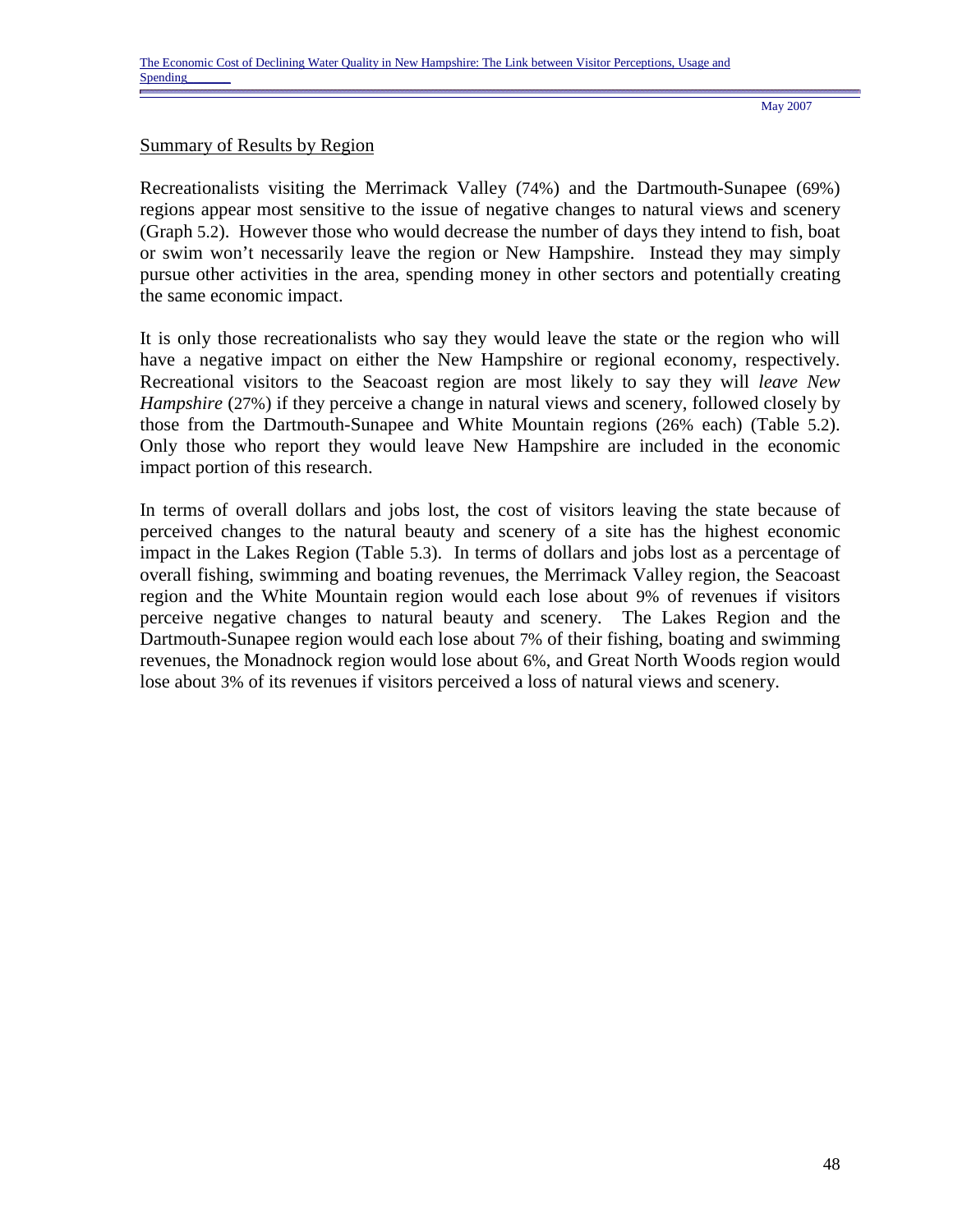

## **DESTINATIONS OF USERS WHO WOULD DECREASE VISITS IF NATURAL VIEWS AND SCENERY CHANGE: BY REGION**

| <b>REGION</b> | Remain in the<br>Region | Go elsewhere in<br>NH/dk | Leave the<br><b>Region</b> | <b>Leave NH</b> |
|---------------|-------------------------|--------------------------|----------------------------|-----------------|
| <b>GNW</b>    | 22%                     | 32%                      | 15%                        | 31%             |
| <b>WM</b>     | 21%                     | 35%                      | 18%                        | 26%             |
| LR            | 40%                     | 23%                      | 17%                        | 20%             |
| <b>DS</b>     | 42%                     | 8%                       | 24%                        | 26%             |
| <b>MON</b>    | 19%                     | 43%                      | 19%                        | 19%             |
| <b>MV</b>     | 23%                     | 39%                      | 26%                        | 12%             |
| <b>SC</b>     | 20%                     | 48%                      | 5%                         | 27%             |

Table 5.2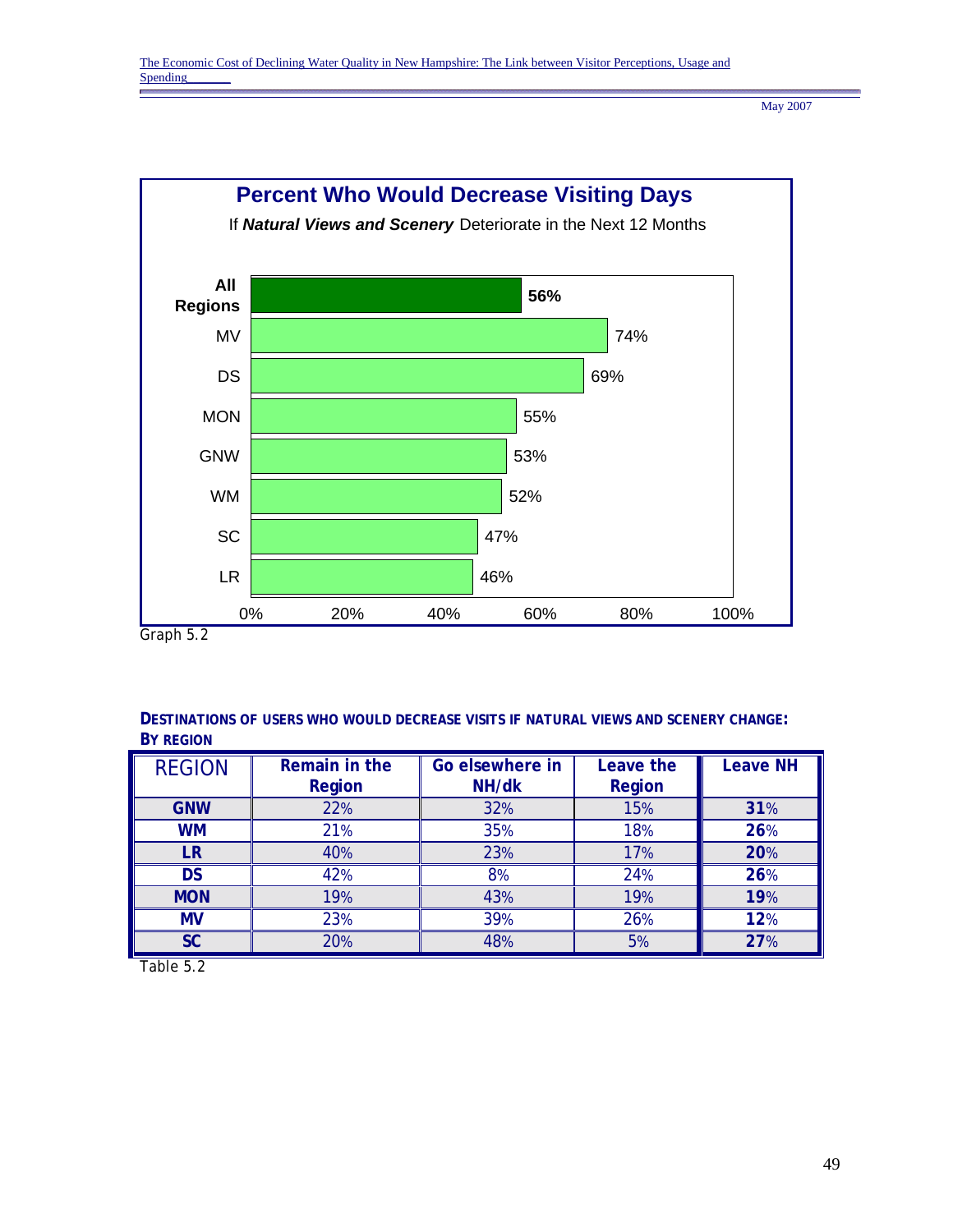| <b>REGION</b> | (Total Sales)    | (Household Income) | (Jobs) |
|---------------|------------------|--------------------|--------|
| <b>GNW</b>    | (\$967,979)      | $(\$347,529)$      | (15)   |
| <b>WM</b>     | (\$5,807,877)    | (\$2,070,954)      | (94)   |
| <b>LR</b>     | (\$14,381,410)   | (\$5, 137, 644)    | (231)  |
| <b>DS</b>     | $($ \$553,131)   | (\$172,005)        | (9)    |
| <b>MON</b>    | (\$442,505)      | $(\$129,957)$      |        |
| <b>MV</b>     | \$4,148,483)     | (\$1,463,102)      | (65)   |
| <b>SC</b>     | $($ \$1,355,174) | $(*463,509)$       | (21)   |
| <b>TOTAL</b>  | (\$27,656,559)   | (\$9,784,700)      | (442)  |

#### **ECONOMIC LOSS IF NATURAL VIEWS AND SCENERY CHANGE: BY REGION**

Table 5.3

## *Great North Woods*

A total of 53% of anglers, boaters and swimmers say they would decrease their intended visits to the Great North Woods if they perceived a change in natural beauty and scenery. Of those who would decrease their intended visits, 31% would leave the state and 15% would leave the region. Approximately 32% would go to some unspecified location in New Hampshire, and 22% would remain in the region. Those recreationalists who would leave the state because of perceived changes in natural beauty and scenery represent a displacement of visitor days from the region to other states totaling 3%…a loss of about 31,000 visitor days**.**

Overall, surface water recreation in the Great North Woods generates over 400 jobs, over \$9 million in personal income and approximately \$25 million in business sales, totaling about 7% of the recreational revenue generated by anglers, boaters and swimmers in New Hampshire. A perceived change in natural beauty and scenery in the Great North Woods region would lead to a loss of 15 jobs, a loss of about \$350,000 in personal income and a loss of nearly \$1 million in business sales.

| Economic Impact of<br>Fishing, Boating and<br>Swimming                          | <b>Total Sales</b> | Household<br>Income | <b>Jobs</b> | <b>TOTAL</b><br><b>Visitor</b><br>Days |
|---------------------------------------------------------------------------------|--------------------|---------------------|-------------|----------------------------------------|
| <b>TOTAL</b>                                                                    | \$26,138,458       | \$9,333,576         | 419         | 1,043,000                              |
| <b>TOTAL LOSS due to</b><br><b>Changing Natural</b><br><b>Views and Scenery</b> | (\$967,979)        | (\$347,529)         | (15)        | (31, 290)                              |

#### **GREAT NORTH WOODS**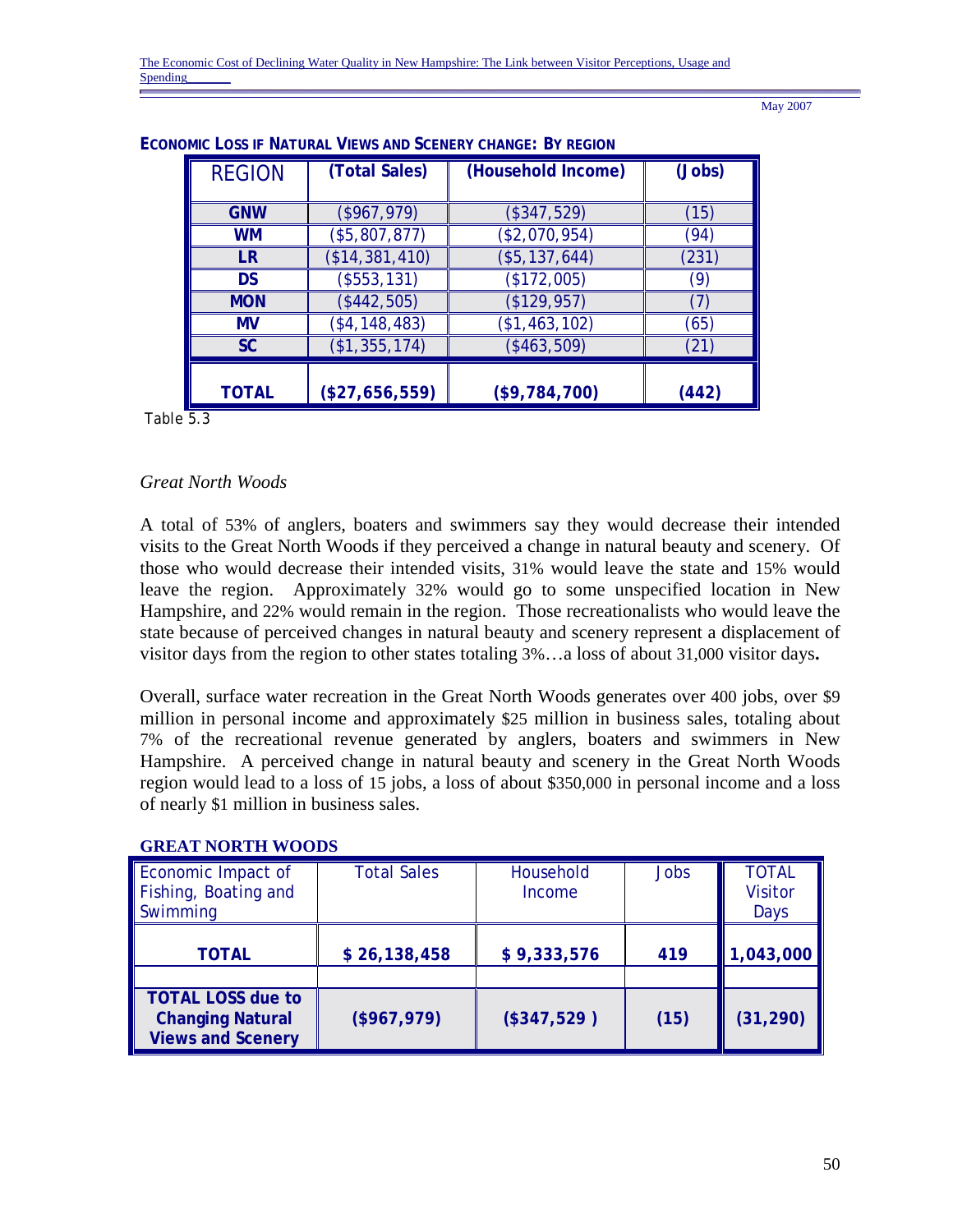## *White Mountains*

A total of 52% of anglers, boaters and swimmers say they would decrease their intended visits to the White Mountain region if they perceived changes in natural beauty and scenery. Of those who would decrease their intended visits, 26% would leave the state and 18% would leave the region. Approximately 35% would go to some unspecified location in New Hampshire, and 21% would remain in the region. Those recreationalists who would leave the state because of perceived changes in natural beauty and scenery represent a displacement of visitor days from the region to other states totaling 9%…a loss of approximately 240,000 visitor days**.**

Surface water recreation generates just over 1000 jobs in the White Mountains. These jobs equate to about \$24 million in personal income and over \$67 million in business sales, totaling about 18% of the recreational revenue generated by anglers, boaters and swimmers in New Hampshire. A perceived change in natural beauty and scenery in the White Mountains region would lead to a loss of almost 100 jobs, a loss of approximately \$2 million in personal income and a loss of nearly \$6 million in business sales.

| Economic Impact of<br>Fishing, Boating and<br>Swimming                          | <b>Total Sales</b> | Household<br>Income | <b>Jobs</b> | <b>TOTAL</b><br><b>Visitor</b><br>Days |
|---------------------------------------------------------------------------------|--------------------|---------------------|-------------|----------------------------------------|
| <b>TOTAL</b>                                                                    | \$67,651,915       | \$23,994,486        | 1,078       | 2,682,000                              |
| <b>TOTAL LOSS due to</b><br><b>Changing Natural</b><br><b>Views and Scenery</b> | (\$5,807,877)      | (\$2,070,954)       | (94)        | (241, 380)                             |

## **WHITE MOUNTAINS**

## *Lakes Region*

A total of 46% of anglers, boaters and swimmers say they would decrease their intended visits to the Lakes Region if they perceived a change in water levels or flows Of those who would decrease their intended visits, 20% would leave the state and 17% would leave the region. Approximately 23% would go to some unspecified location in New Hampshire, and 40% would remain in the region. Those recreationalists who would leave the state because of a perceived change in natural beauty and scenery represent a displacement of visitor days from the region to other states totaling 7%…a loss of approximately one-half million visitor days**.**

Surface water recreation generates about 3300 jobs in the Lakes Region. These jobs equate to almost \$75 million in personal income and over \$210 million in business sales, totaling about 55% of the recreational revenue generated by anglers, boaters and swimmers in New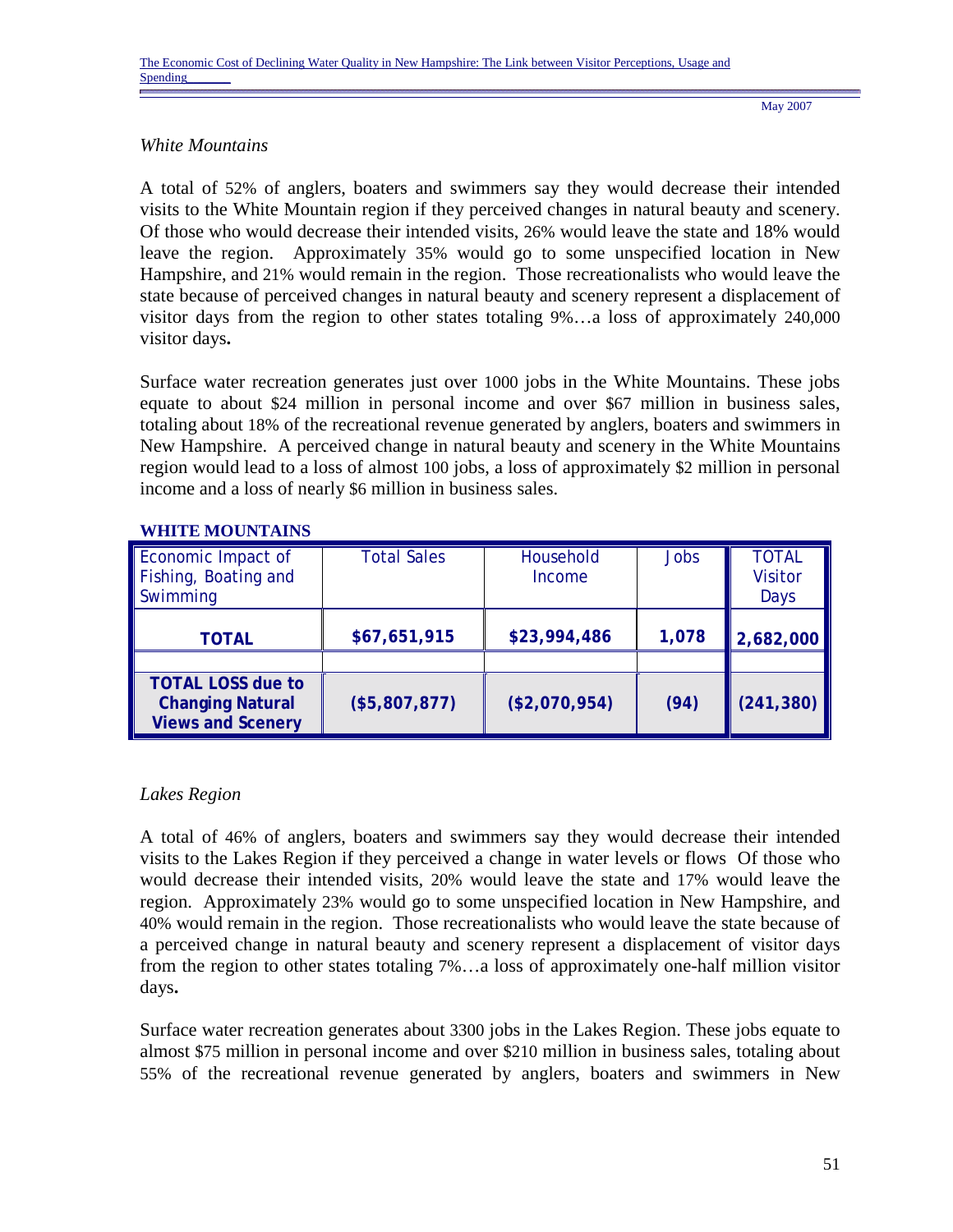Hampshire. A perceived change in natural beauty and scenery would cause a loss of over 200 jobs, over \$5 million in personal income and about \$14 million in lost business sales.

## **LAKES REGION**

| Economic Impact of<br>Fishing, Boating and<br>Swimming                          | <b>Total Sales</b> | Household<br>Income | <b>Jobs</b> | <b>TOTAL</b><br><b>Visitor</b><br>Days |
|---------------------------------------------------------------------------------|--------------------|---------------------|-------------|----------------------------------------|
| <b>TOTAL</b>                                                                    | \$210,641,206      | \$74,561,310        | 3,313       | 8,344,000                              |
| <b>TOTAL LOSS due to</b><br><b>Changing Natural</b><br><b>Views and Scenery</b> | (\$14,381,410)     | (\$5,137,644)       | (231)       | (584, 080)                             |

## *Dartmouth-Sunapee*

A total of 69% of anglers, boaters and swimmers say they would decrease their intended visits to the Dartmouth-Sunapee Region if they perceived changes in natural beauty and scenery. Of those who would decrease their intended visits, 26% would leave the state and 24% would leave the region. Approximately 8% would go to some unspecified location in New Hampshire, and 42% would remain in the region. Those recreationalists who would leave the state because of changes in natural beauty and scenery represent a displacement of visitor days from the region to other states totaling 7.5%…a loss of approximately 22,000 visitor days**.**

Surface water recreation generates over 100 jobs in the Dartmouth-Sunapee Region. These jobs equate to \$2.6 million in personal income and almost \$7.5 million in business sales, totaling about 3.5% of the recreational revenue generated by anglers, boaters and swimmers in New Hampshire. A perceived change in natural beauty and scenery would cause a loss of 9 jobs, about \$170,000 in personal income and approximately one-half million in business sales.

| Economic Impact of<br>Fishing, Boating and<br>Swimming                          | <b>Total Sales</b> | Household<br>Income | <b>Jobs</b> | <b>TOTAL</b><br><b>Visitor</b><br>Days |
|---------------------------------------------------------------------------------|--------------------|---------------------|-------------|----------------------------------------|
| <b>TOTAL</b>                                                                    | \$7,492,565        | \$2,658,018         | 119         | 298,000                                |
| <b>TOTAL LOSS due to</b><br><b>Changing Natural</b><br><b>Views and Scenery</b> | (\$553, 131)       | (\$172,005)         | (9)         | (22, 350)                              |

## **DARTMOUTH-SUNAPEE**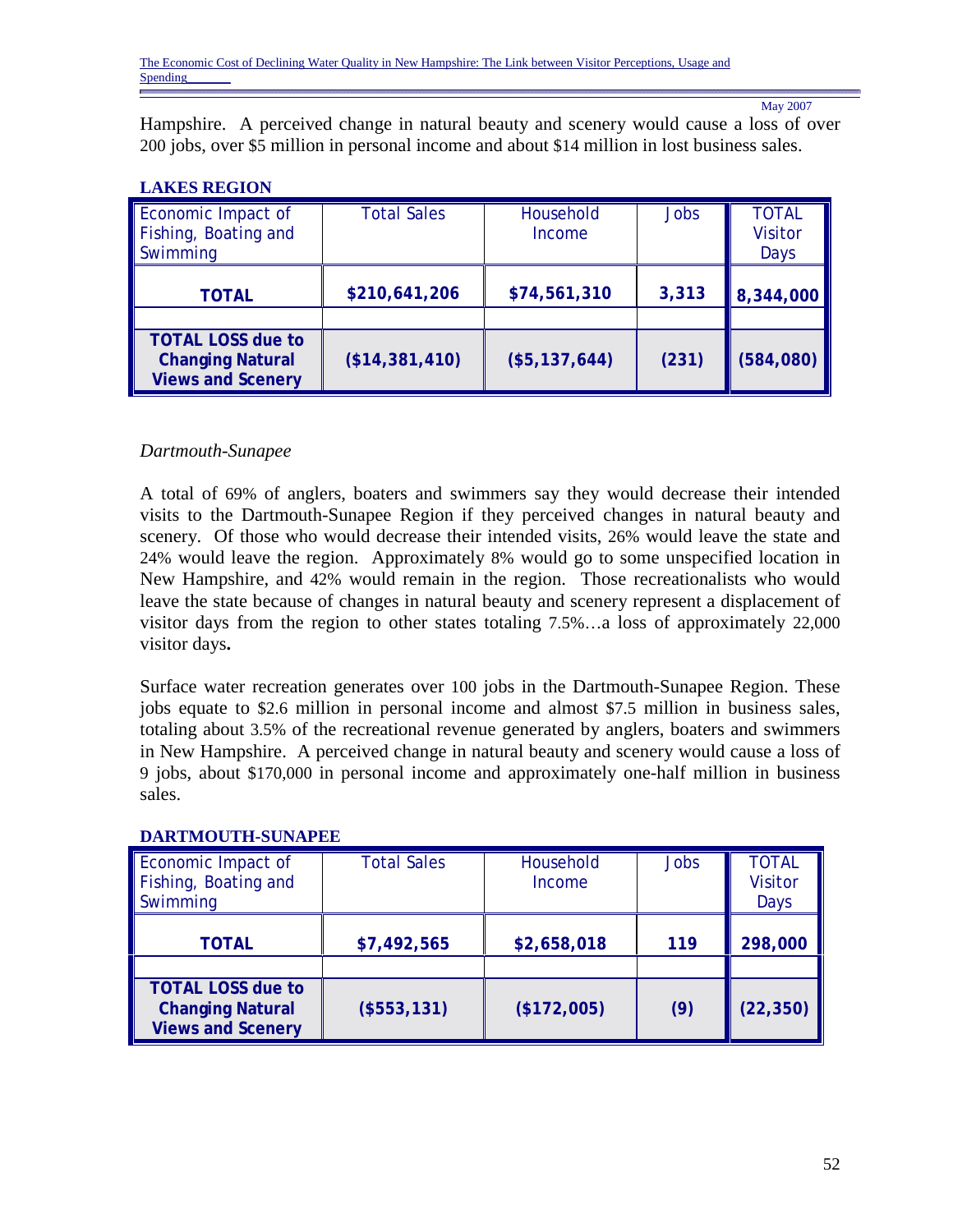## *Monadnock*

A total of 55% of anglers, boaters and swimmers say they would decrease their intended visits to the Monadnock Region if they perceived changes in natural beauty and scenery. Of those who would decrease their intended visits, 19% would leave the state and 19% would leave the region. Approximately 43% would go to some unspecified location in New Hampshire, and 19% would remain in the region. Those recreationalists who would leave the state because of changes in natural beauty and scenery represent a displacement of visitor days from the region to other states totaling 6%…a loss of close to 18,000 visitor days.

Surface water recreation generates just over 120 jobs in the Monadnock Region. These jobs equate to almost \$3 million in personal income and almost \$8 million in business sales, totaling about 4% of the recreational revenue generated by anglers, boaters and swimmers in New Hampshire. A perceived change in natural beauty and scenery would cause a loss of 7 jobs, about \$130,000 in personal income and about one-half million in business sales.

| Economic Impact of<br>Fishing, Boating and<br>Swimming                          | <b>Total Sales</b> | Household<br>Income | <b>Jobs</b> | <b>TOTAL</b><br><b>Visitor</b><br>Days |
|---------------------------------------------------------------------------------|--------------------|---------------------|-------------|----------------------------------------|
| <b>TOTAL</b>                                                                    | \$7,798,459        | \$2,764,883         | 123         | 298,000                                |
|                                                                                 |                    |                     |             |                                        |
| <b>TOTAL LOSS due to</b><br><b>Changing Natural</b><br><b>Views and Scenery</b> | (\$442,505)        | (\$129,957)         | (7)         | (17, 880)                              |

## **MONADNOCK**

## *Merrimack Valley*

A total of 74% of anglers, boaters and swimmers say they would decrease their intended visits to the Merrimack Valley Region if they perceived changes in natural beauty and scenery. Of those who would decrease their intended visits, 12% would leave the state and 26% would leave the region. Approximately 39% would go to some unspecified location in New Hampshire, and 23% would remain in the region. Those recreationalists who would leave the state because of changes in natural beauty and scenery represent a displacement of visitor days from the region to other states totaling 9%…a loss of about 160,000 visitor days**.**

Surface water recreation generates about 700 jobs in the Merrimack Valley Region. These jobs equate to about \$15 million in personal income and over \$44 million in business sales, totaling about 21% of the recreational revenue generated by anglers, boaters and swimmers in New Hampshire. A perceived change in natural beauty and scenery would cause a loss of 65 jobs, about \$1.5 million in personal income and approximately \$4 million in business sales.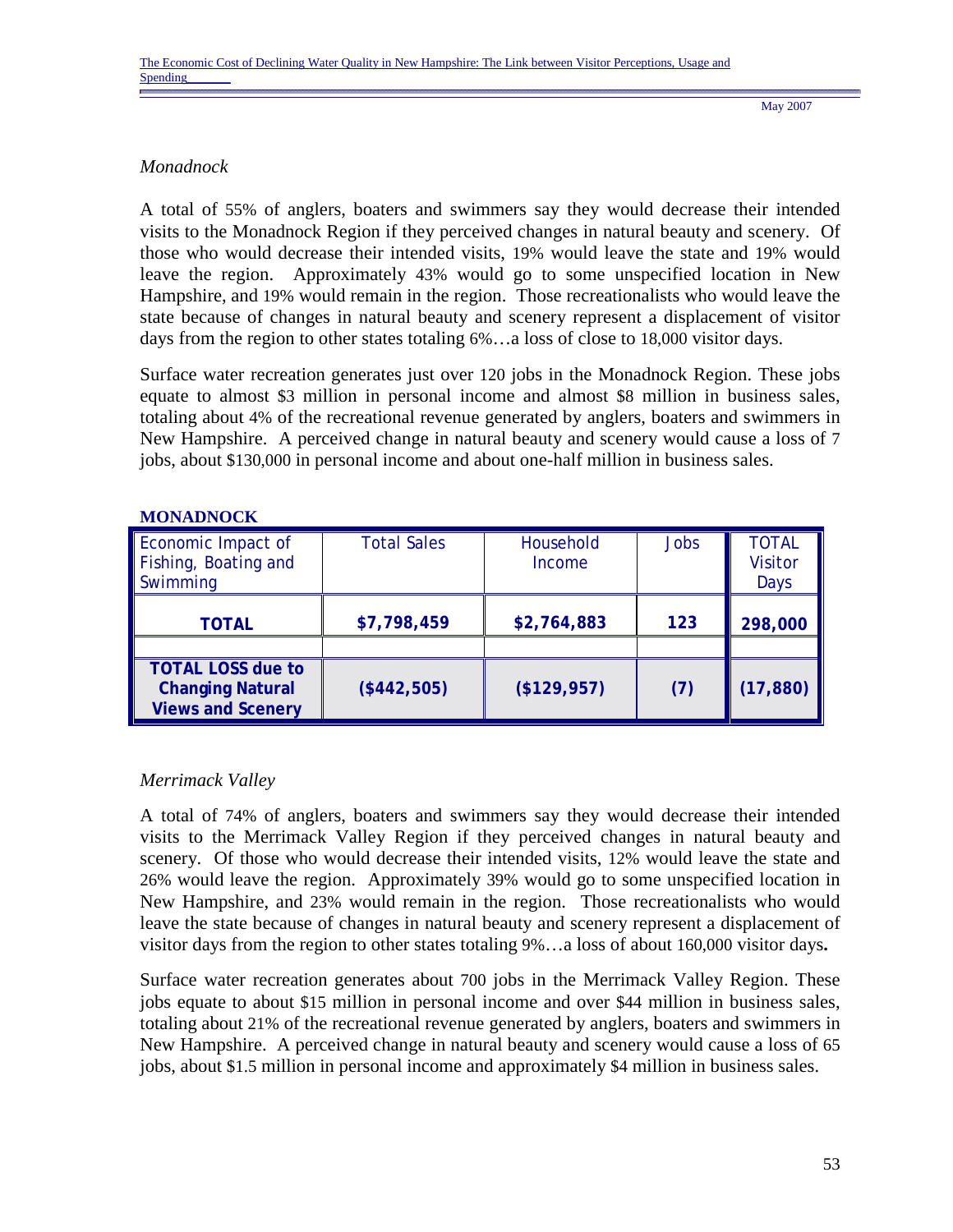| Economic Impact of<br>Fishing, Boating and<br>Swimming                          | <b>Total Sales</b> | Household<br>Income | Jobs | <b>TOTAL</b><br><b>Visitor</b><br>Days |
|---------------------------------------------------------------------------------|--------------------|---------------------|------|----------------------------------------|
| <b>TOTAL</b>                                                                    | \$44,362,495       | \$15,709,778        | 704  | 1,788,000                              |
| <b>TOTAL LOSS due to</b><br><b>Changing Natural</b><br><b>Views and Scenery</b> | ( \$4, 148, 483)   | (\$1,463,102)       | (65) | (160, 920)                             |

## **MERRIMACK VALLEY**

#### *Seacoast*

A total of 47% of anglers, boaters and swimmers say they would decrease their intended visits to the Seacoast Region if they perceived changes in natural beauty and scenery. Of those who would decrease their intended visits, 27% would leave the state and 5% would leave the region. Approximately 48% would go to some unspecified location in New Hampshire, and 20% would remain in the region. Those recreationalists who would leave the state because of changes in natural beauty and scenery represent a displacement of visitor days from the region to other states totaling 9%…a loss of approximately 50,000 visitor days**.**

Surface water recreation generates over 200 jobs in the Seacoast Region. These jobs equate to about \$5 million in personal income and over \$14 million in business sales, totaling about 7% of the recreational revenue generated by anglers, boaters and swimmers in New Hampshire. A perceived change in natural beauty and scenery would cause a loss of about 20 jobs, about one-half million in personal income and approximately \$1.3 million in business sales.

| DLAUUADI                                                                        |                    |                     |             |                                        |
|---------------------------------------------------------------------------------|--------------------|---------------------|-------------|----------------------------------------|
| Economic Impact of<br>Fishing, Boating and<br>Swimming                          | <b>Total Sales</b> | Household<br>Income | <b>Jobs</b> | <b>TOTAL</b><br><b>Visitor</b><br>Days |
| <b>TOTAL</b>                                                                    | \$14,752,492       | \$5,228,591         | 235         | 596,000                                |
| <b>TOTAL LOSS due to</b><br><b>Changing Natural</b><br><b>Views and Scenery</b> | (\$1,355,174)      | (\$463,509)         | (21)        | (53, 640)                              |

# **SEACOAST**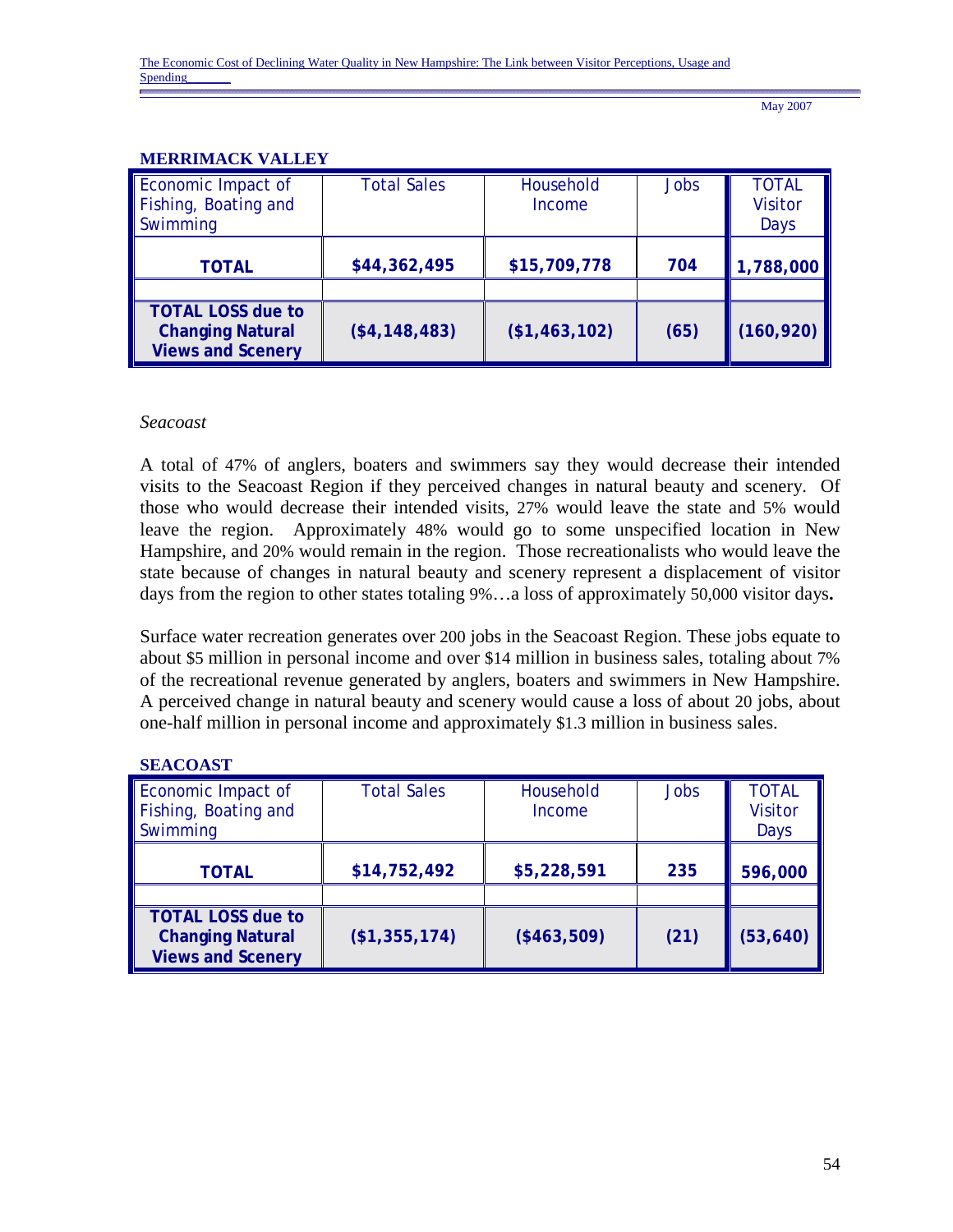## **THE ECONOMIC COST OF CROWDING**

#### Summary

Summer travelers and visitors to New Hampshire who fish, boat or swim are least likely to leave the state or the tourism region if issues pertaining to crowding grow worse than they are now. Compared to issues of water clarity and purity, water levels and flows, and natural views and scenery, visitors report they are least affected by crowding problems.

A total of 46% percent of anglers, boaters and swimmers say they would decrease their intended visits if they perceived an increase in crowding at their recreational site. Of those who would decrease their intended visits, 18% would leave the state and 16% would go to another region in New Hampshire. Approximately 35% reported they would continue to visit the region in which they were interviewed, and 31% would go to some unspecified location elsewhere in New Hampshire (Graph 6.1). Those anglers, boaters and swimmers who would leave the state because of a perceived increase in crowding represent a displacement of visitor days from New Hampshire to other states totaling 5%…a loss of almost 750,000 visitor days**.**

The economic effects of this out-migration would still be significant to the New Hampshire economy. Fishing, boating and swimming generated about \$379 million in total sales, plus an additional \$134 million of income in 2006. The loss represented by those 46% who would decrease their visits because of increased crowding translates to a decrease of more than \$19 million in total sales, almost \$7 million in lost income, and just over 300 jobs lost (Table 6.1).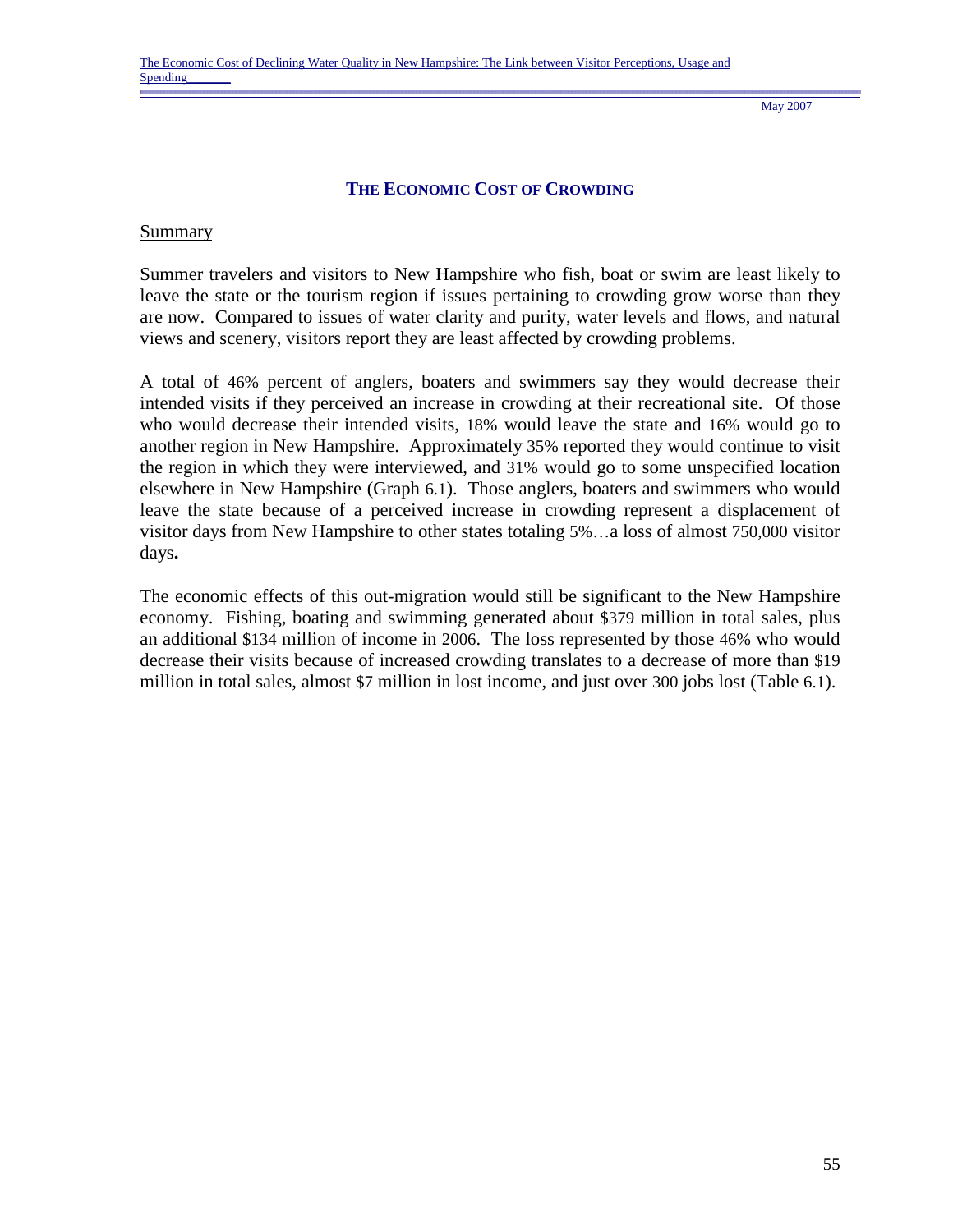

Graph 6.1

| Economic Impact of<br>Fishing, Boating and<br>Swimming      | <b>Total Sales</b>                                   | Household Income                               | <b>Jobs</b>           |
|-------------------------------------------------------------|------------------------------------------------------|------------------------------------------------|-----------------------|
| <b>TOTAL</b>                                                | \$378,837,590                                        | \$134,250,642                                  | 5991                  |
| <b>Effect of Crowding</b><br>Anglers<br>Boaters<br>Swimmers | (\$1, 220, 704)<br>(\$14, 122, 011)<br>(\$3,700,257) | (\$434, 876)<br>(\$1,308,441)<br>(\$4,989,624) | (22)<br>(59)<br>(224) |
| <b>TOTAL LOSS due to</b><br>increased crowding              | (\$19,042,972)                                       | (\$6,732,941)                                  | (305)                 |

Table 6.1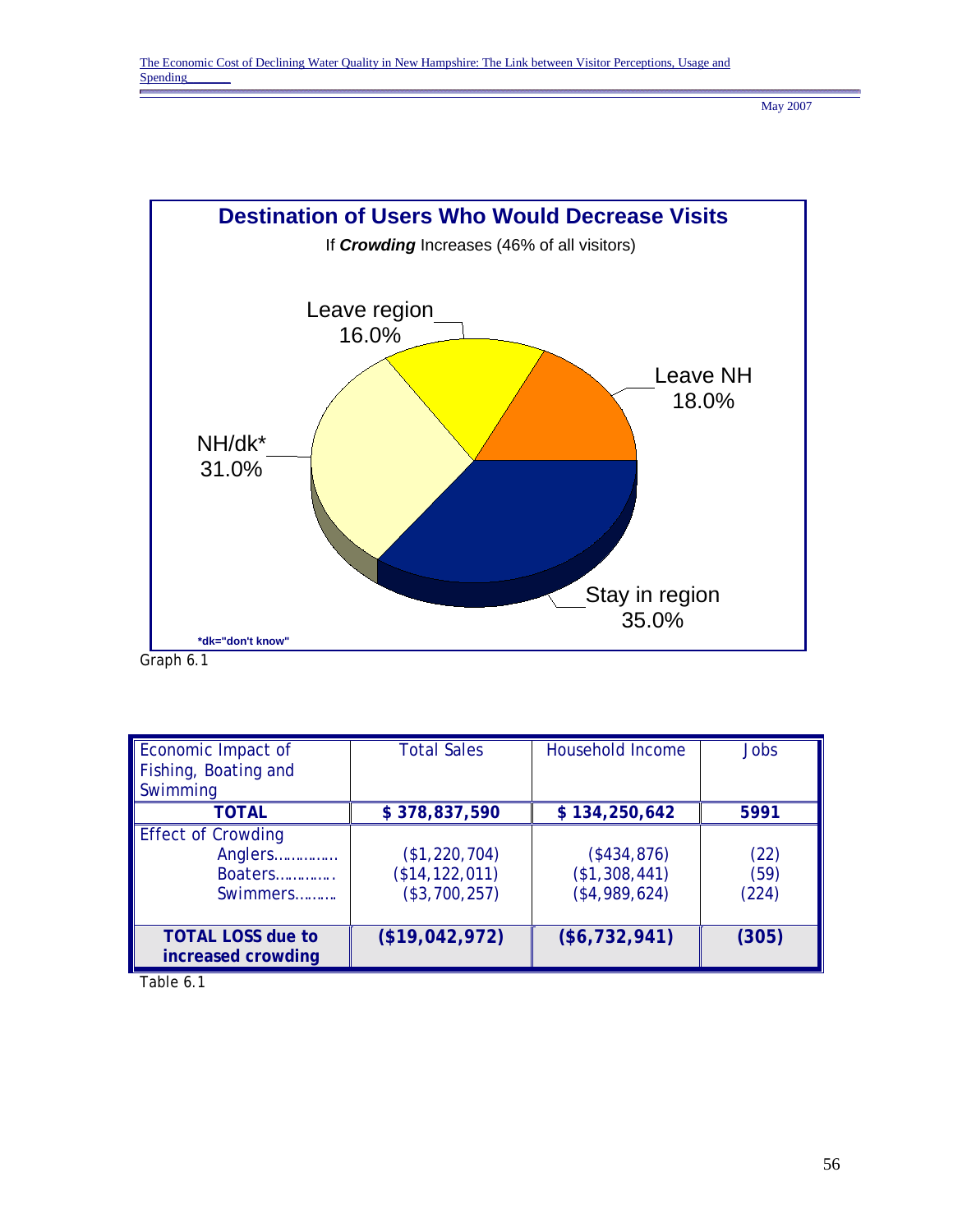## Summary of Results by Region

Recreationalists visiting the Merrimack Valley (57%), White Mountain and Monadnock (48%) regions appear most sensitive to the issue of increased crowding (Graph 6.2). However those who would decrease the number of days they intend to fish, boat or swim won't necessarily leave the region or New Hampshire. Instead they may simply pursue other activities in the area, spending money in other sectors and potentially creating the same economic impact.

It is only those recreationalists who say they would leave the state or the region who will have a negative impact on either the New Hampshire or regional economy, respectively. Recreational visitors to the Seacoast region are most likely to say they will *leave New Hampshire* (33%) if they perceive an increase in crowding, followed by those from the Dartmouth-Sunapee (21%) and White Mountain regions (20%) (Table 6.2). Only those who report they would leave New Hampshire are included in the economic impact portion of this research.

In terms of overall dollars and jobs lost, the cost of visitors leaving the state because of perceived increases in crowding has the highest economic impact in the Lakes Region (Table 6.3). In terms of dollars and jobs lost as a percentage of overall fishing, swimming and boating revenues, the Merrimack Valley region, the Seacoast region and the White Mountain region would each lose about 7% of revenues if visitors perceive an increase in crowding levels. The Lakes Region and the Dartmouth-Sunapee region would each lose about 5% of their fishing, boating and swimming revenues, and the Monadnock and Great North Woods regions would each lose about 3% of their revenues if visitors perceived an increase in crowding.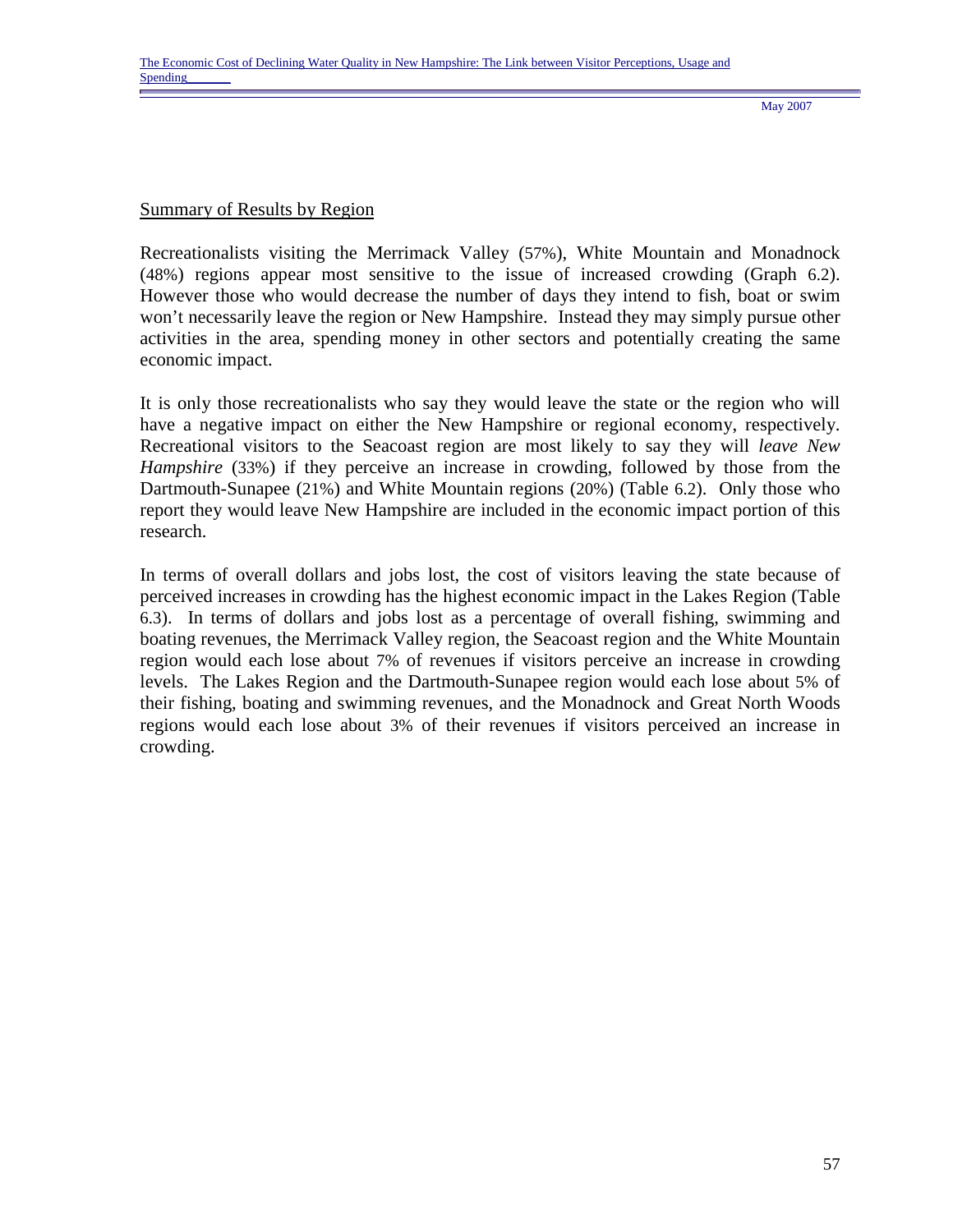

Graph 6.2

#### **DESTINATIONS OF USERS WHO WOULD DECREASE VISITS IF CROWDING INCREASED: BY REGION**

| <b>REGION</b> | Remain in the<br><b>Region</b> | <b>Go Elsewhere in</b><br>NH/dk | Leave the<br><b>Region</b> | <b>Leave NH</b> |
|---------------|--------------------------------|---------------------------------|----------------------------|-----------------|
| <b>GNW</b>    | 43%                            | 23%                             | 17%                        | 17%             |
| <b>WM</b>     | 23%                            | 33%                             | 24%                        | 20%             |
| <b>LR</b>     | 61%                            | 18%                             | 6%                         | 15%             |
| <b>DS</b>     | 37%                            | 21%                             | 21%                        | 21%             |
| <b>MON</b>    | 26%                            | 40%                             | 19%                        | 15%             |
| <b>MV</b>     | 30%                            | 35%                             | 26%                        | 9%              |
| <b>SC</b>     | 12%                            | 51%                             | 4%                         | 33%             |

Table 6.2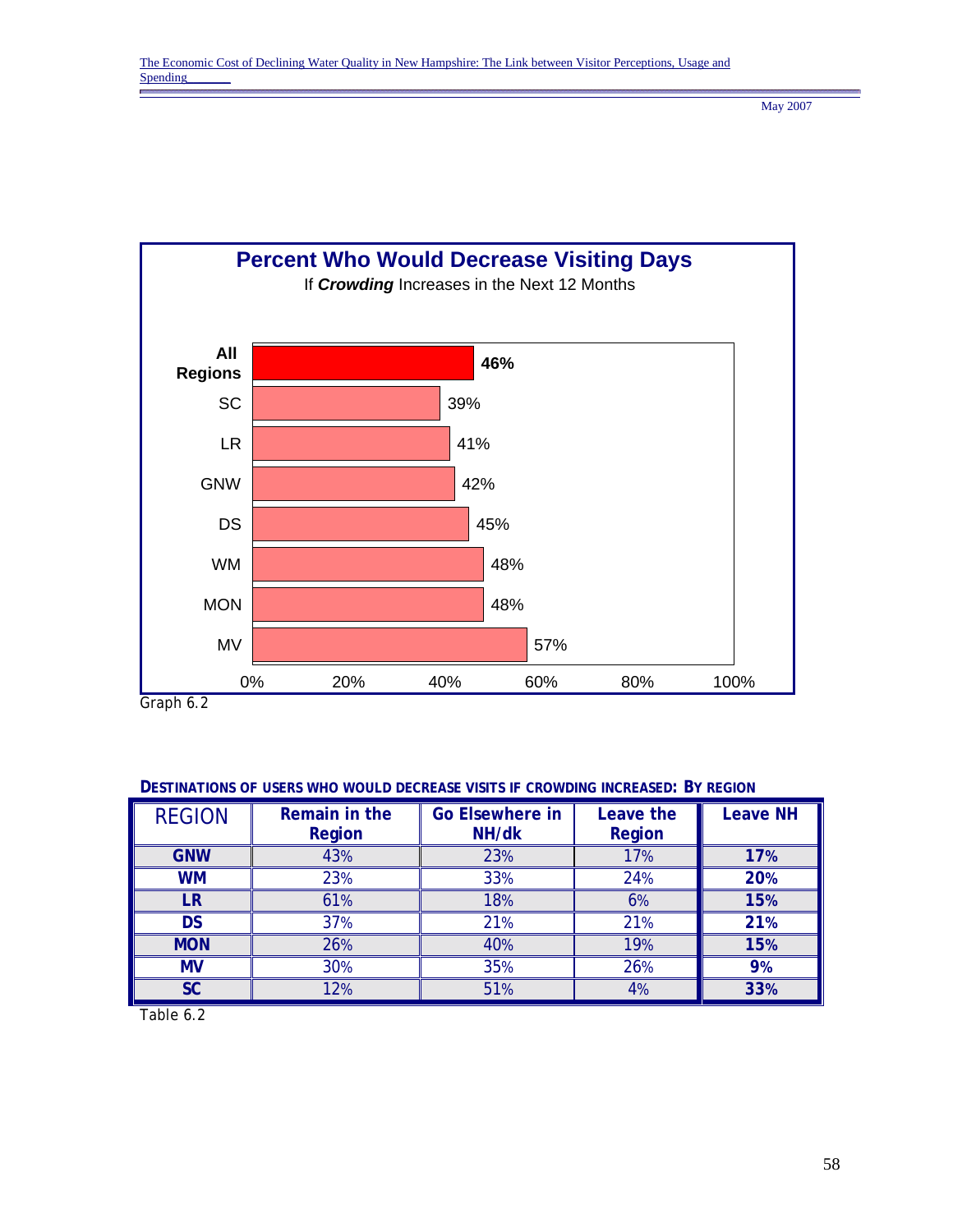| <b>REGION</b> | (Total Sales)  | (Household Income) | (Jobs) |
|---------------|----------------|--------------------|--------|
| <b>GNW</b>    | (\$783, 141)   | (\$278, 217)       | (12)   |
| <b>WM</b>     | (\$4,309,958)  | (\$1,523,806)      | 71)    |
| <b>LR</b>     | (\$9,457,087)  | (\$3,342,828)      | (149)  |
| <b>DS</b>     | (\$334,058)    | (\$118, 173)       | (6)    |
| <b>MON</b>    | (\$215, 918)   | (\$76, 433)        | (4)    |
| <b>MV</b>     | (\$2,988,725)  | (\$1,056,228)      | (47)   |
| <b>SC</b>     | (\$954,085)    | (\$337, 256)       | (16)   |
| <b>TOTAL</b>  | (\$19,042,972) | $($ \$6,732,941)   | (305)  |

#### **ECONOMIC LOSS IF CROWDING INCREASES: BY REGION**

Table  $6.3$ 

## *Great North Woods*

A total of 42% of anglers, boaters and swimmers say they would decrease their intended visits to the Great North Woods if they perceived a change in crowding levels. Of those who would decrease their intended visits, 17% would leave the state and 17% would leave the region. Approximately 23% would go to some unspecified location in New Hampshire, and 43% would remain in the region. Those recreationalists who would leave the Great North Woods for another state because of perceived increases in crowding represent a displacement of visitor days from the region totaling 3%…a loss of about 31,000 visitor days**.**

Overall, surface water recreation in the Great North Woods generates over 400 jobs, over \$9 million in personal income and approximately \$26 million in business sales, totaling about 7% of the recreational revenue generated by anglers, boaters and swimmers in New Hampshire. A perceived crowding increase in the Great North Woods region would lead to a loss of 12 jobs, a loss of about \$278,000 in personal income and a loss of nearly \$800,000 in business sales.

| Economic Impact of<br>Fishing, Boating and<br>Swimming | <b>Total Sales</b> | Household<br>Income | <b>Jobs</b> | <b>TOTAL</b><br><b>Visitor</b><br><b>Days</b> |
|--------------------------------------------------------|--------------------|---------------------|-------------|-----------------------------------------------|
| <b>TOTAL</b>                                           | \$26,138,458       | \$9,333,576         | 419         | 1,043,000                                     |
|                                                        |                    |                     |             |                                               |
| <b>TOTAL LOSS due to</b><br>increased crowding         | (\$783, 141)       | (\$278, 217)        | (12)        | (31, 290)                                     |

## **GREAT NORTH WOODS**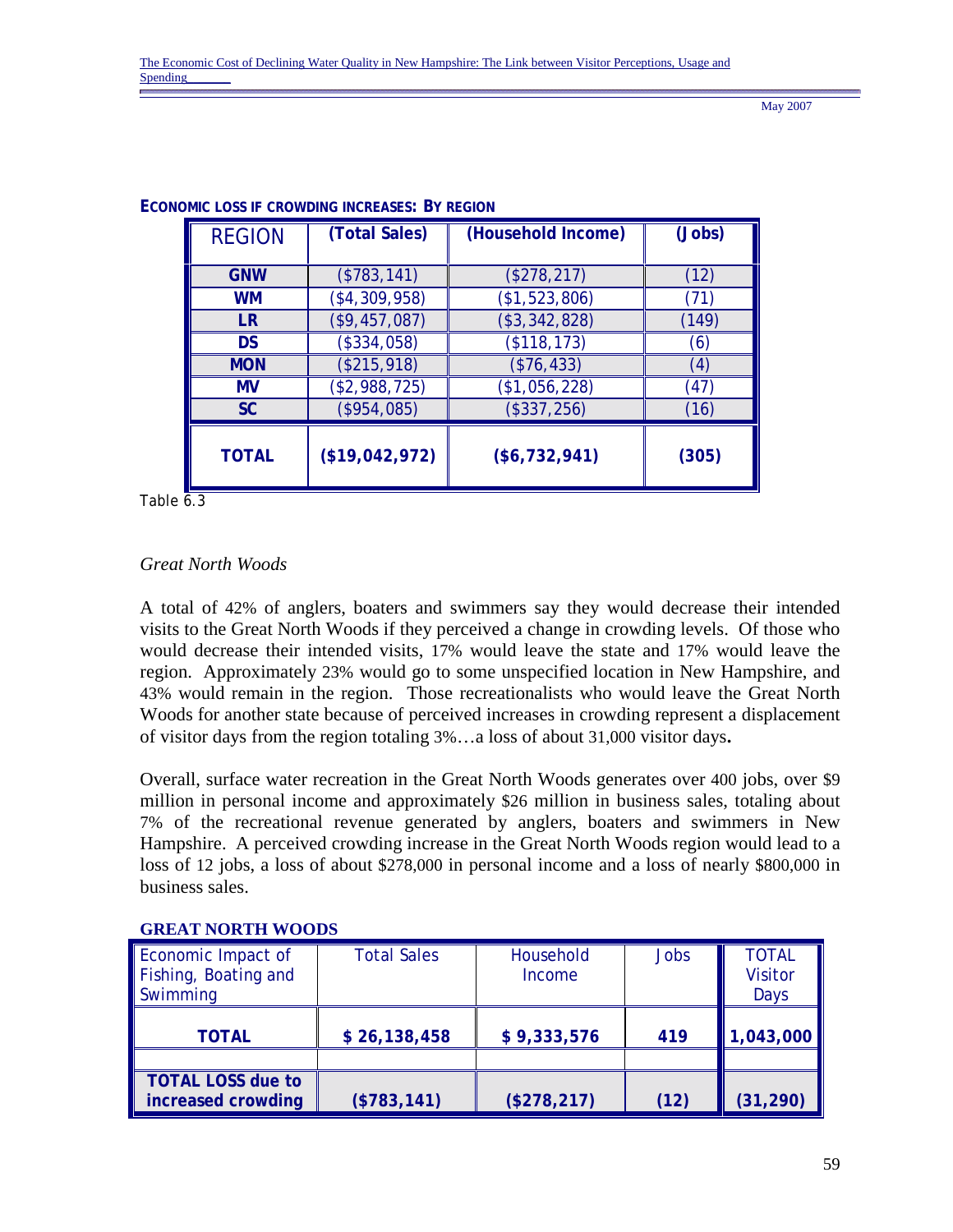## *White Mountains*

A total of 48% of anglers, boaters and swimmers say they would decrease their intended visits to the White Mountain region if they perceived an increase in crowding. Of those who would decrease their intended visits, 20% would leave the state and 24% would leave the region. Approximately 33% would go to some unspecified location in New Hampshire, and 23% would remain in the region. Those recreationalists who would leave the White Mountains for another state because of increased crowding represent a displacement of visitor days from the region totaling 6.5%…a loss of approximately 175,000 visitor days**.**

Surface water recreation generates just over 1000 jobs in the White Mountains. These jobs equate to about \$24 million in personal income and over \$67 million in business sales, totaling about 18% of the recreational revenue generated by anglers, boaters and swimmers in New Hampshire. A perceived crowding increase in the White Mountains region would lead to a loss of about 70 jobs, a loss of about \$1.5 million in personal income and a loss of more than \$4 million in business sales.

| Economic Impact of<br>Fishing, Boating and<br>Swimming | <b>Total Sales</b> | Household<br>Income | <b>Jobs</b> | <b>TOTAL</b><br><b>Visitor</b><br>Days |
|--------------------------------------------------------|--------------------|---------------------|-------------|----------------------------------------|
| <b>TOTAL</b>                                           | \$67,651,915       | \$23,994,486        | 1,078       | 2,682,000                              |
|                                                        |                    |                     |             |                                        |
| <b>TOTAL LOSS due to</b><br>increased crowding         | (\$4,309,958)      | (\$1,523,806)       | (71)        | (174, 330)                             |

## **WHITE MOUNTAINS**

## *Lakes Region*

A total of 41% of anglers, boaters and swimmers say they would decrease their intended visits to the Lakes Region if they perceived a change in water levels or flows Of those who would decrease their intended visits, 15% would leave the state and 6% would leave the region. Approximately 18% would go to some unspecified location in New Hampshire, and 61% would remain in the region. Those recreationalists who would leave the Lakes Region for another state because of a perceived crowding increase represent a displacement of visitor days from the region to totaling 4.5%…a loss of about 375,480 visitor days**.**

Surface water recreation generates about 3300 jobs in the Lakes Region. These jobs equate to about \$75 million in personal income and over \$210 million in business sales, totaling about 55% of the recreational revenue generated by anglers, boaters and swimmers in New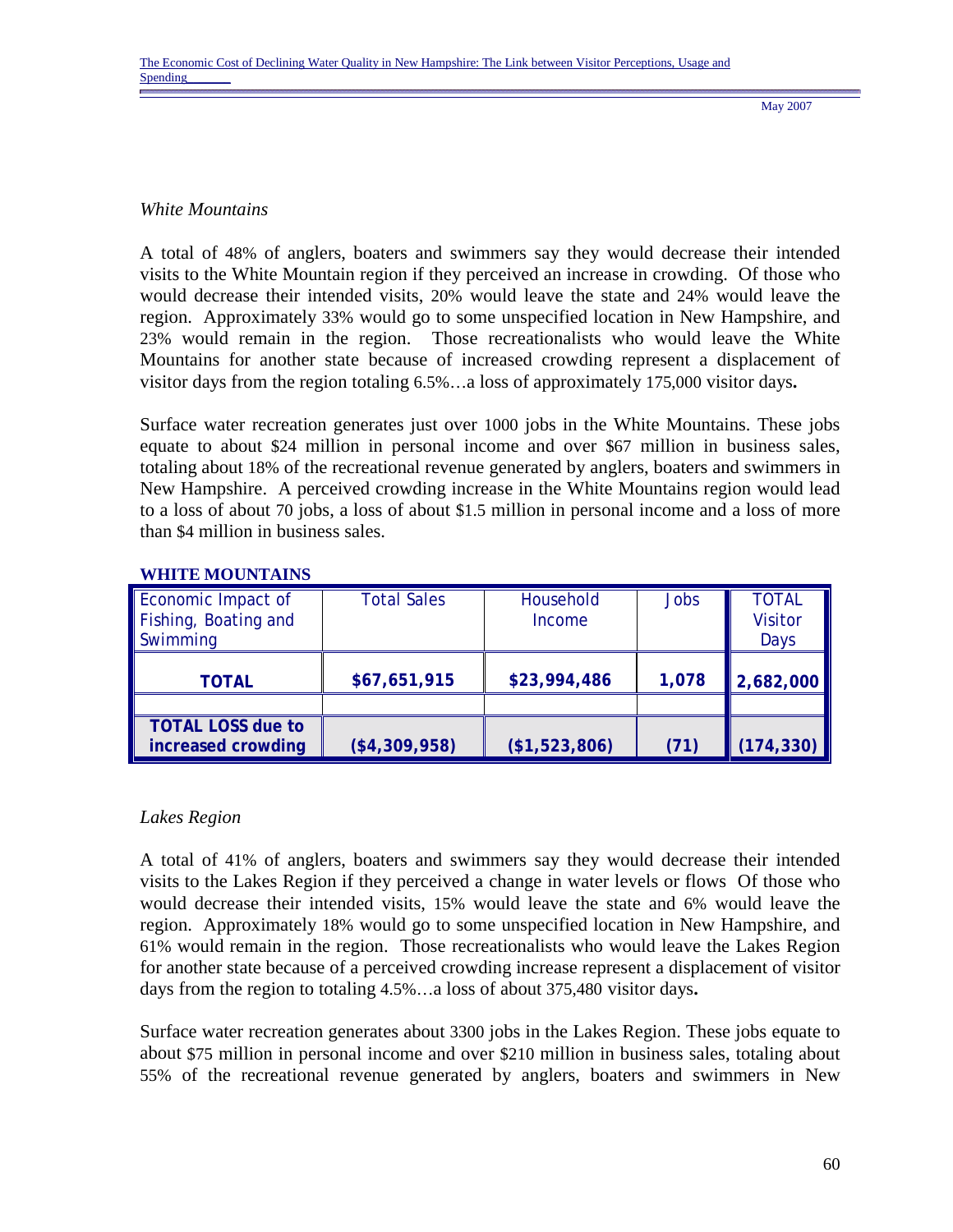Hampshire. A perceived increase in crowding would cause a loss of nearly 150 jobs, about \$3 million in personal income and approximately \$9.5 million in business sales.

## **LAKES REGION**

| Economic Impact of<br>Fishing, Boating and<br>Swimming | <b>Total Sales</b> | Household<br>Income | <b>Jobs</b> | <b>TOTAL</b><br><b>Visitor</b><br>Days |
|--------------------------------------------------------|--------------------|---------------------|-------------|----------------------------------------|
| <b>TOTAL</b>                                           | \$210,641,206      | \$74,561,310        | 3,313       | 8,344,000                              |
| <b>TOTAL LOSS due to</b><br>increased crowding         | (\$9,457,087)      | (\$3,342,828)       | (149)       | (375, 480)                             |

## *Dartmouth-Sunapee*

A total of 45% of anglers, boaters and swimmers say they would decrease their intended visits to the Dartmouth-Sunapee Region if they perceived an increase in crowding. Of those who would decrease their intended visits, 21% would leave the state and 21% would leave the region. Approximately 21% would go to some unspecified location in New Hampshire, and 37% would remain in the region. Those recreationalists who would leave the Dartmouth-Sunapee region for another state because of a perceived increase in crowding represent a displacement of visitor days from the region totaling 5%…a loss of almost 15,000 visitor days**.**

Surface water recreation generates over 100 jobs in the Dartmouth-Sunapee Region. These jobs equate to \$2.6 million in personal income and almost \$7.5 million in business sales, totaling about 3.5% of the recreational revenue generated by anglers, boaters and swimmers in New Hampshire. A perceived increase in crowding would cause a loss of 6 jobs, about \$118,000 in personal income and approximately \$334,000 in business sales.

| Economic Impact of<br>Fishing, Boating and<br>Swimming | <b>Total Sales</b> | Household<br>Income | <b>Jobs</b> | <b>TOTAL</b><br>Visitor<br>Days |
|--------------------------------------------------------|--------------------|---------------------|-------------|---------------------------------|
| <b>TOTAL</b>                                           | \$7,492,565        | \$2,658,018         | 119         | 298,000                         |
|                                                        |                    |                     |             |                                 |
| <b>TOTAL LOSS due to</b><br>increased crowding         | (\$334,058)        | (\$118, 173)        | (6)         | (14, 900)                       |

## **DARTMOUTH-SUNAPEE**

*Monadnock*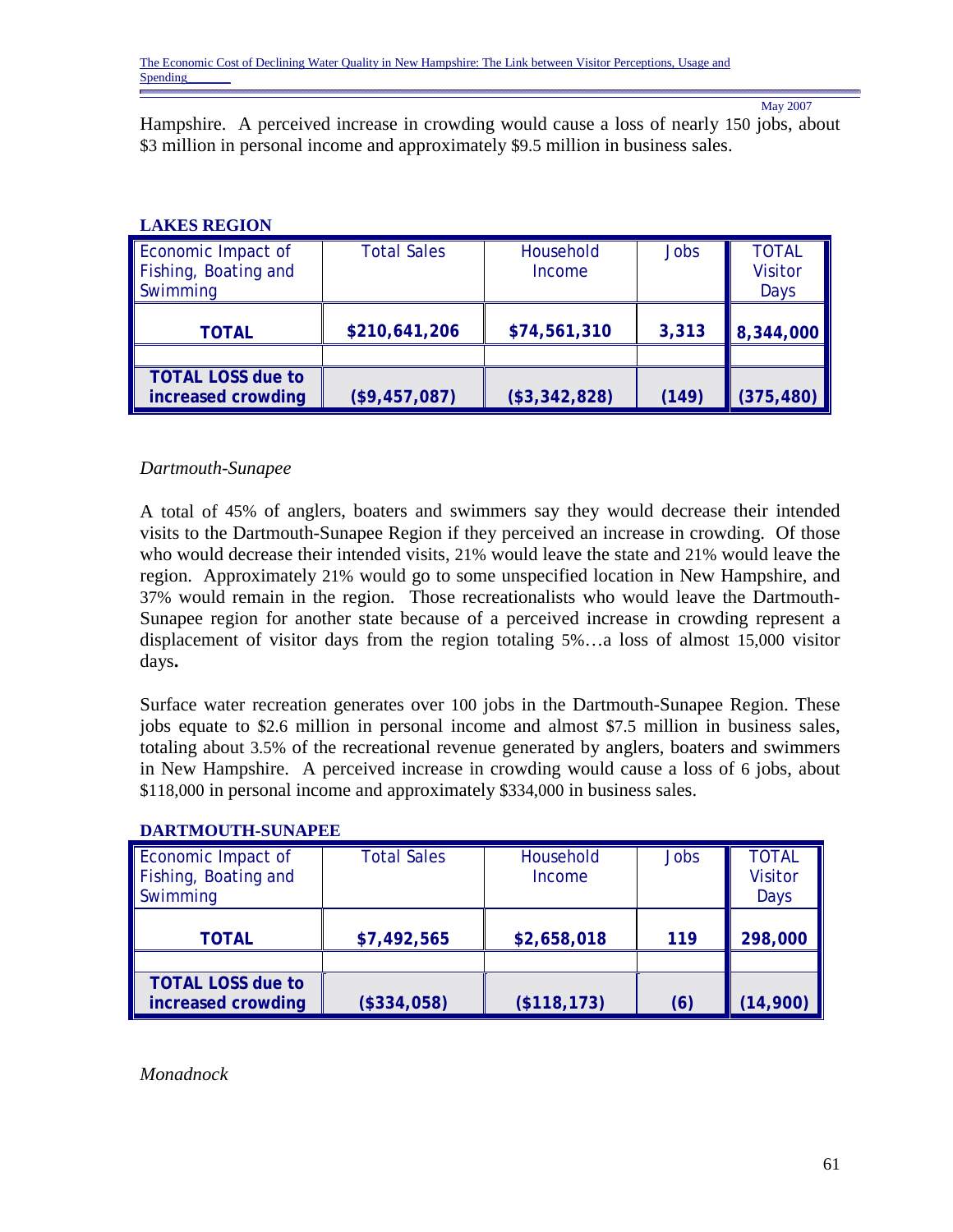A total of 48% of anglers, boaters and swimmers report they would decrease their intended visits to the Monadnock Region if they perceived an increase in crowding. Of those who would decrease their intended visits, 15% would leave the state and 19% would leave the region. Approximately 40% would go to some unspecified location in New Hampshire, and 26% would remain in the region. Those recreationalists who would leave the Monadnock region for another state because of a perceived increase in crowding represent a displacement of visitor days from the region totaling 3%…a loss of about 8,900 visitor days**.**

Surface water recreation generates just over 120 jobs in the Monadnock Region. These jobs equate to almost \$3 million in personal income and almost \$8 million in business sales, totaling about 4% of the recreational revenue generated by anglers, boaters and swimmers in New Hampshire. A perceived increase in crowding would cause a loss of 4 jobs, about \$76,000 in personal income and approximately \$216,000 in business sales.

| Economic Impact of<br>Fishing, Boating and<br>Swimming | <b>Total Sales</b> | Household<br>Income | <b>Jobs</b> | <b>TOTAL</b><br><b>Visitor</b><br>Days |
|--------------------------------------------------------|--------------------|---------------------|-------------|----------------------------------------|
| <b>TOTAL</b>                                           | \$7,798,459        | \$2,764,883         | 123         | 298,000                                |
|                                                        |                    |                     |             |                                        |
| <b>TOTAL LOSS due to</b><br>increased crowding         | (\$215,918)        | (\$76, 433)         | (4)         | (8,940)                                |

## **MONADNOCK**

## *Merrimack Valley*

A total of 57% of anglers, boaters and swimmers say they would decrease their intended visits to the Merrimack Valley Region if they perceived an increase in crowding. Of those who would decrease their intended visits, 9% would leave the state and 26% would leave the region. Approximately 35% would go to some unspecified location in New Hampshire, and 30% would remain in the region. Those recreationalists who would leave the Merrimack Valley region for another state because of a perceived increase in crowding represent a displacement of visitor days from the region totaling about 7%…a loss of approximately 118,000 visitor days**.**

Surface water recreation generates about 700 jobs in the Merrimack Valley Region. These jobs equate to about \$16 million in personal income and over \$44 million in business sales, totaling about 21% of the recreational revenue generated by anglers, boaters and swimmers in New Hampshire. A perceived crowding increase would cause a loss of nearly 50 jobs, about \$1 million in personal income and approximately \$3 million in business sales.

## **MERRIMACK VALLEY**

| Economic Impact of<br>Fishing, Boating and | <b>Total Sales</b> | Household<br>Income | Jobs | <b>TOTAL</b><br>Visitor |
|--------------------------------------------|--------------------|---------------------|------|-------------------------|
| Swimming                                   |                    |                     |      | Davs                    |
|                                            |                    |                     |      |                         |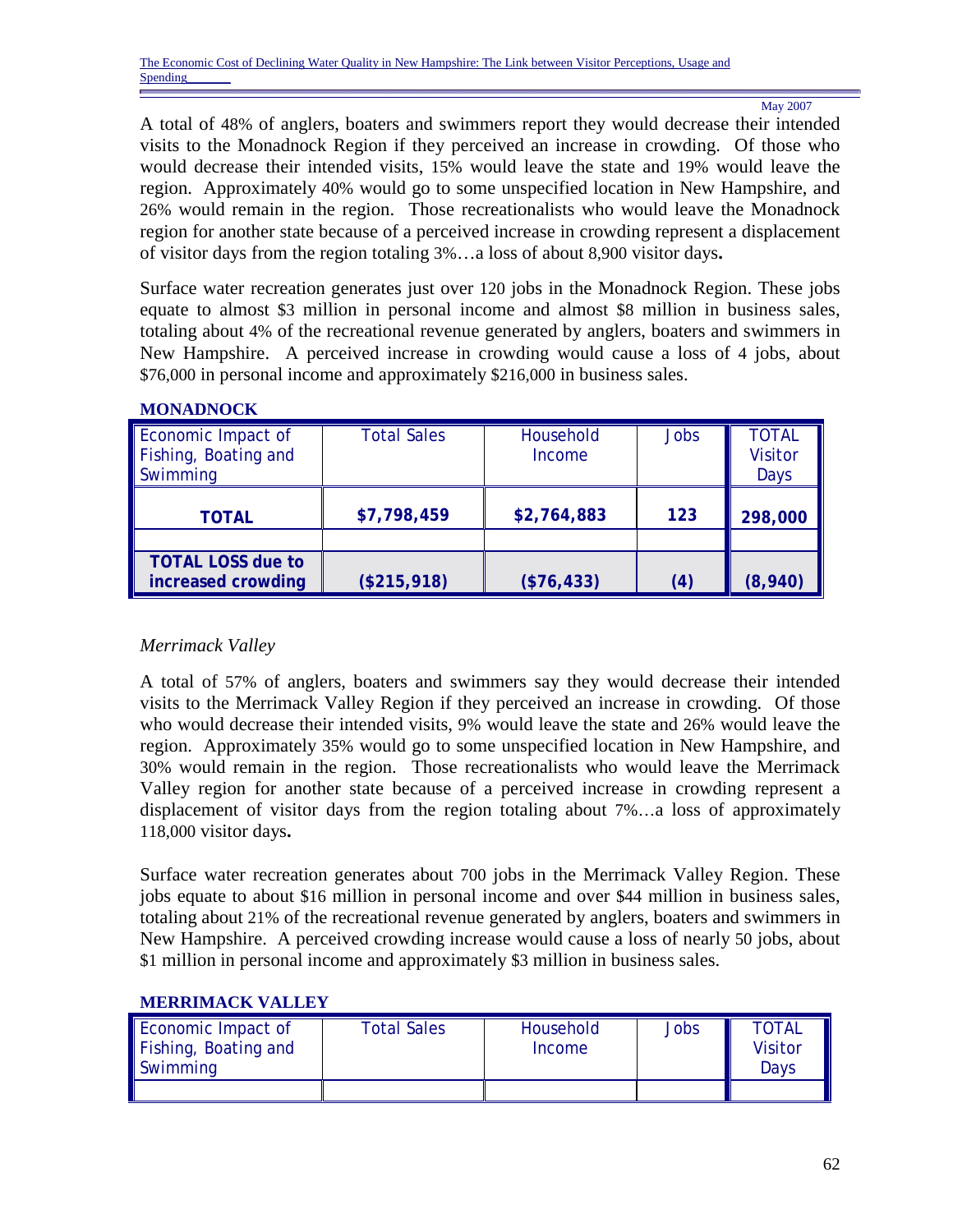|                                                |               |                 |      | <b>May 2007</b> |
|------------------------------------------------|---------------|-----------------|------|-----------------|
| TOTAL                                          | \$44,362,495  | \$15,709,778    | 704  | ,788,000        |
|                                                |               |                 |      |                 |
| <b>TOTAL LOSS due to</b><br>increased crowding | (\$2,988,725) | (\$1, 056, 228) | (47) | (118,008)       |

*Seacoast*

A total of 39% of anglers, boaters and swimmers say they would decrease their intended visits to the Seacoast Region if they perceived an increase in crowding. Of those who would decrease their intended visits, 33% would leave the state and 4% would leave the region. Approximately 51% would go to some unspecified location in New Hampshire, and 12% would remain in the region. Those recreationalists who would leave the Seacoast for another state because of a perceived increase in crowding represent a displacement of visitor days from the region totaling 7%…a loss of nearly 42,000 visitor days**.**

Surface water recreation generates over 200 jobs in the Seacoast Region. These jobs equate to about \$5 million in personal income and over \$14 million in business sales, totaling about 7% of the recreational revenue generated by anglers, boaters and swimmers in New Hampshire. A perceived increase in crowding would cause a loss of 16 jobs, about \$337,000 in personal income and nearly \$1 million in business sales.

| <b>DERVOIRDE</b>                                       |                    |                     |             |                                        |
|--------------------------------------------------------|--------------------|---------------------|-------------|----------------------------------------|
| Economic Impact of<br>Fishing, Boating and<br>Swimming | <b>Total Sales</b> | Household<br>Income | <b>Jobs</b> | <b>TOTAL</b><br><b>Visitor</b><br>Days |
| <b>TOTAL</b>                                           | \$14,752,492       | \$5,228,591         | 235         | 596,000                                |
|                                                        |                    |                     |             |                                        |
| <b>TOTAL LOSS due to</b><br>increased crowding         | (\$954,085)        | (\$337,256)         | (16)        | (41, 720)                              |

## **SEACOAST**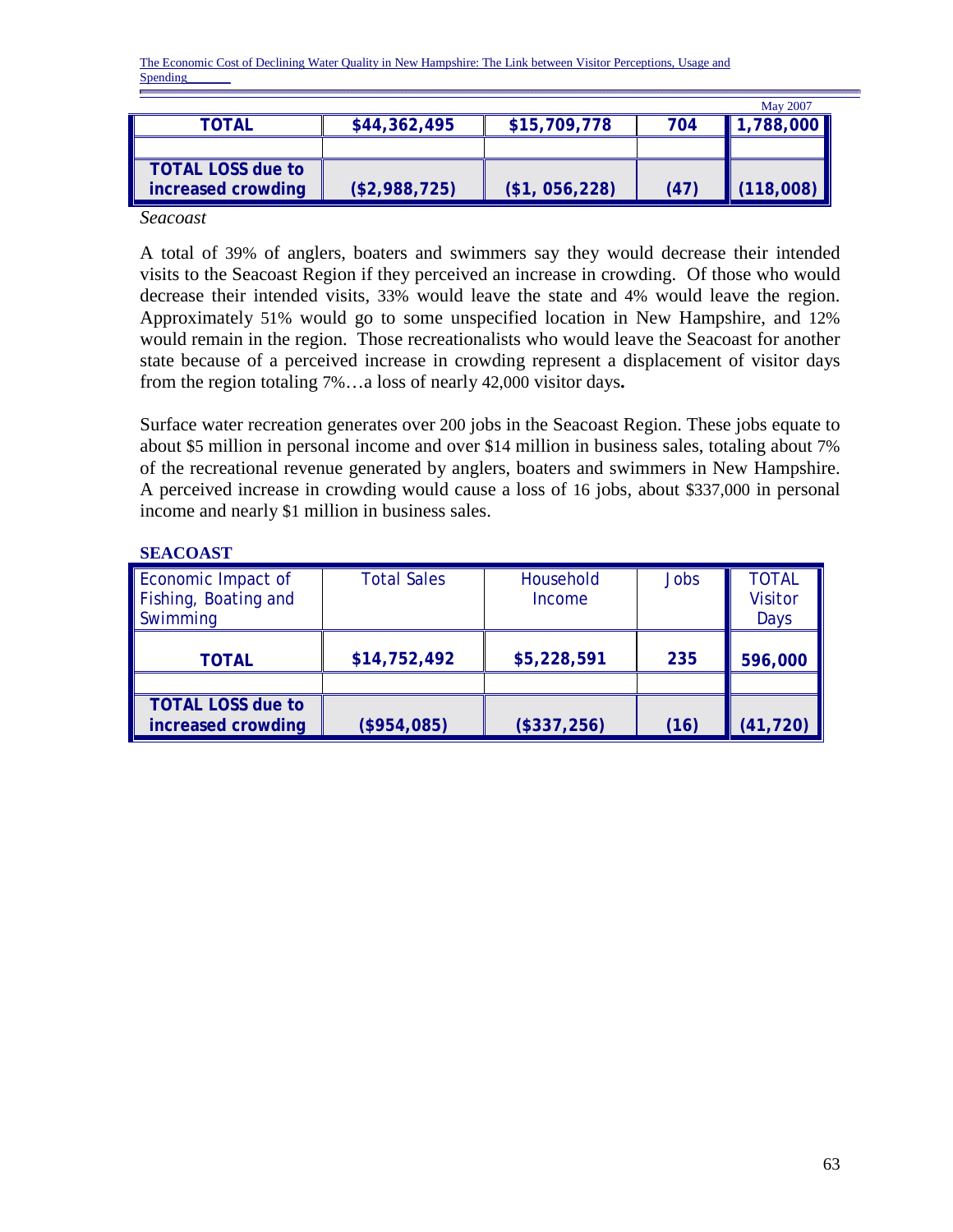# **APPENDICES**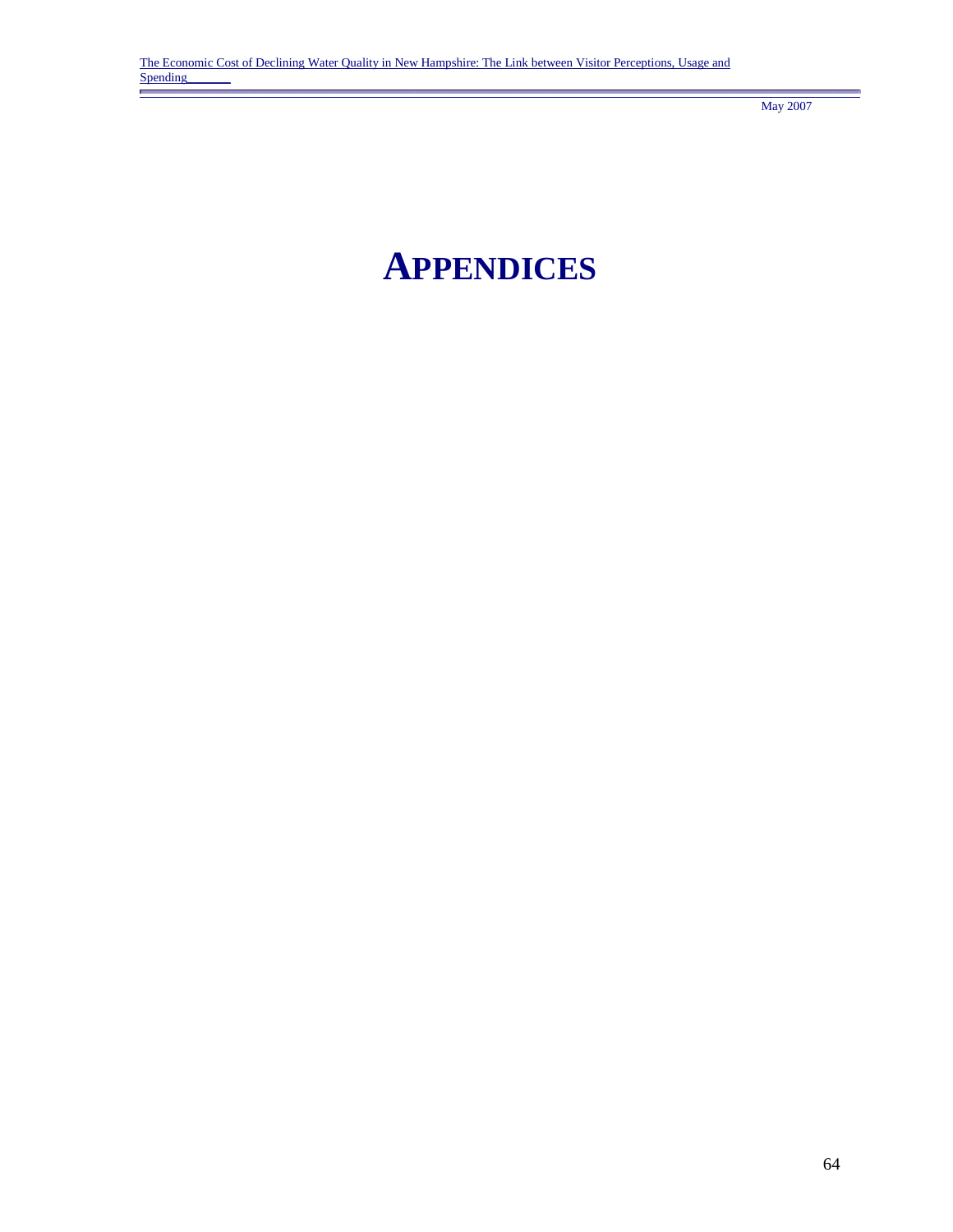## **SAMPLING METHODOLOGY**

It was imperative to create a sound sampling methodology to test the hypothesis that perceived degradation to water quality would result in recreational visitors decreasing or ceasing their visits to New Hampshire, thus resulting in measurable costs to the state economy.

The first challenge was to obtain a representative (probability) sample of in-state and out-ofstate anglers, boaters and swimmer, from a probability sample of freshwater access points in New Hampshire. A probability sample is one which allows generalization from the small group of respondents to the larger population of interest. Obtaining a generalizeable sample was the most critical part of the methodology, so as to ensure a low probability that the results occurred by chance, or are in some way biased.

The second particular challenge of this study was to collect answers in a timely, cost-efficient and methodologically sound manner.The benefit of collecting primary data via face-to-face interviews ("intercept surveys") should not be underestimated, despite the huge logistical effort. The main benefit of intercept surveys is the elimination of any "recall bias" as respondents enumerated their spending on recreational activities for the day on which they were interviewed. Further benefits included the ability of the interviewer to ensure an adequate completion rate (thus reducing error from non-response); to clarify any confusing questions; or to probe for answers.

The strategies employed in this project, a stratified random sample and face-to-faceinterviews, are among the most rigorous and powerful methods available. They are also among the most complex; as such they are described in detail below.

#### Sample Design

The sample design was necessarily complex for this study. Multiple levels of data were needed to answer the research question "How will visitor expenditures change as a result of perceived changes in water quality?" In order to generalize this information to all freshwater bodies and the users who visit them it was necessary to obtain both a representative sample of freshwater access points and a representative sample of recreational visitors who are anglers, boaters or swimmers.

It was neither feasible nor necessary to survey all users at all access points; instead a random sample was used to accurately reflect these populations. A random sample was desirable because it allowed the results from a small representative group of users and places to be generalized to all users and places, with a certain level of confidence. This study used "multistage stratification sampling" which is a combination of advanced sampling strategies. In this research there were two sampling frames: all public and quasi-public access points to the lakes, ponds, streams and rivers of New Hampshire; and the 101 days of summer, which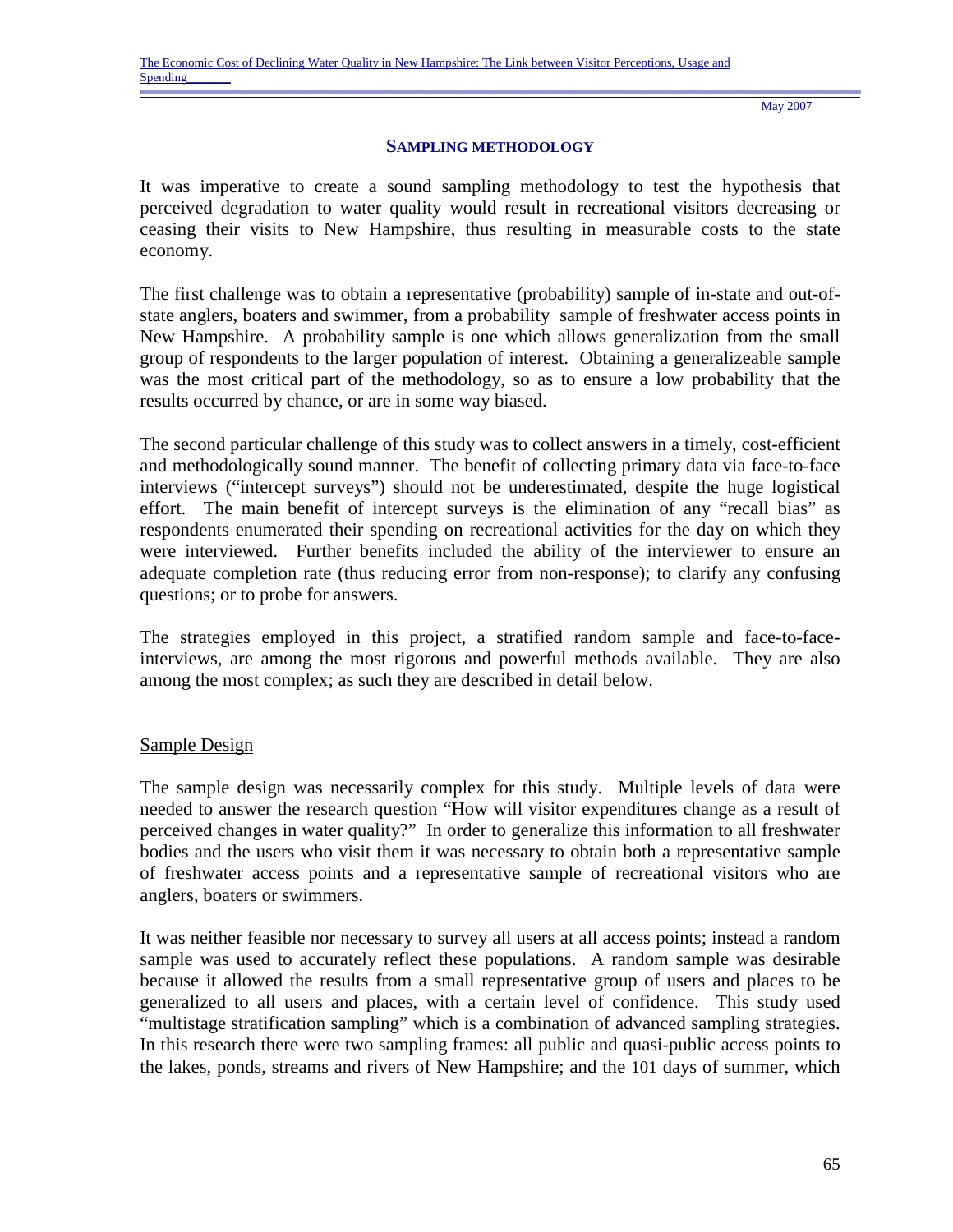Were used as proxy sample for all recreational visitors  $32$ . This study presented many methodological challenges, and the following steps were followed to determine the appropriate random samples.

## *Step One*

Determining adequate sample size is a fundamental question in every study, because it is important to represent all users and be able to make statistically valid inferences about the population from which they came. Contrary to popular thinking, it is not necessary to obtain a particular percentage of the population to make up the sample. To make a valid statistical inference one must determine: 1- how much error (variance) one is able to tolerate, and 2 what level of confidence one wishes to speak about the results (95% confidence is typical, meaning that the sample statistics will match the population parameters 95 out of 100 times).

In this study, the primary variable of interest is visitor expenditures, so it made sense to select a sample size based on this key outcome variable.

According to the most recent definitive statistical report about New Hampshire tourism $^{33}$ . summer traveler spending in 2003 was 36.6% of overall traveler spending in New Hampshire, or \$1,447.2 million. Since the current study focused on what are usually summer activities (fishing, boating and swimming), it was summer expenditures that were used to determine sample size.

It is known that the average summer spending per visitor day is \$69.44 for all of New Hampshire<sup>34</sup>. For the purposes of this project, it was reasonable to expect that a visitor might spend five times the average or might spend nothing at all, e.g. spending per day ranges from \$0-\$347.00.

Thus to estimate sample size, the following formula was used:

*N=4\*variance / limit squared*

Where limit is the amount the sample mean is allowed to differ from the population mean at the 95% confidence level <sup>35</sup>

34 Ibid

 $\overline{\phantom{a}}$ 

 $32$  In determining an acceptable substitution of a proxy for a population list, it is necessary that every user of the site be equally represented by the proxy information. Since it is possible to enumerate site days, i.e. create a list of all possible times that recreation could occur at a site, a random selection of site days is an acceptable substitution for a random selection of visitors. (See for example, "Forest Service National Visitor Use Monitoring Process: Research Method Documentation" (2001) D.B.K. English et al.; and "Wilderness Recreation Use Estimation: A Handbook of Methods and Systems" (2000) A.E. Watson et al.)

<sup>&</sup>lt;sup>33</sup> New Hampshire Fiscal Year 2004 Tourism Satellite Account. Institute for New Hampshire Studies, Plymouth State University. Prepared by Laurence E. Goss, Ph.D.

<sup>&</sup>lt;sup>35</sup> Snedecor, George W. and William G. Cochran. Statistical Methods. Seventh Edition. The Iowa State University Press, Ames, IA. 1982. (in Leones, 1998)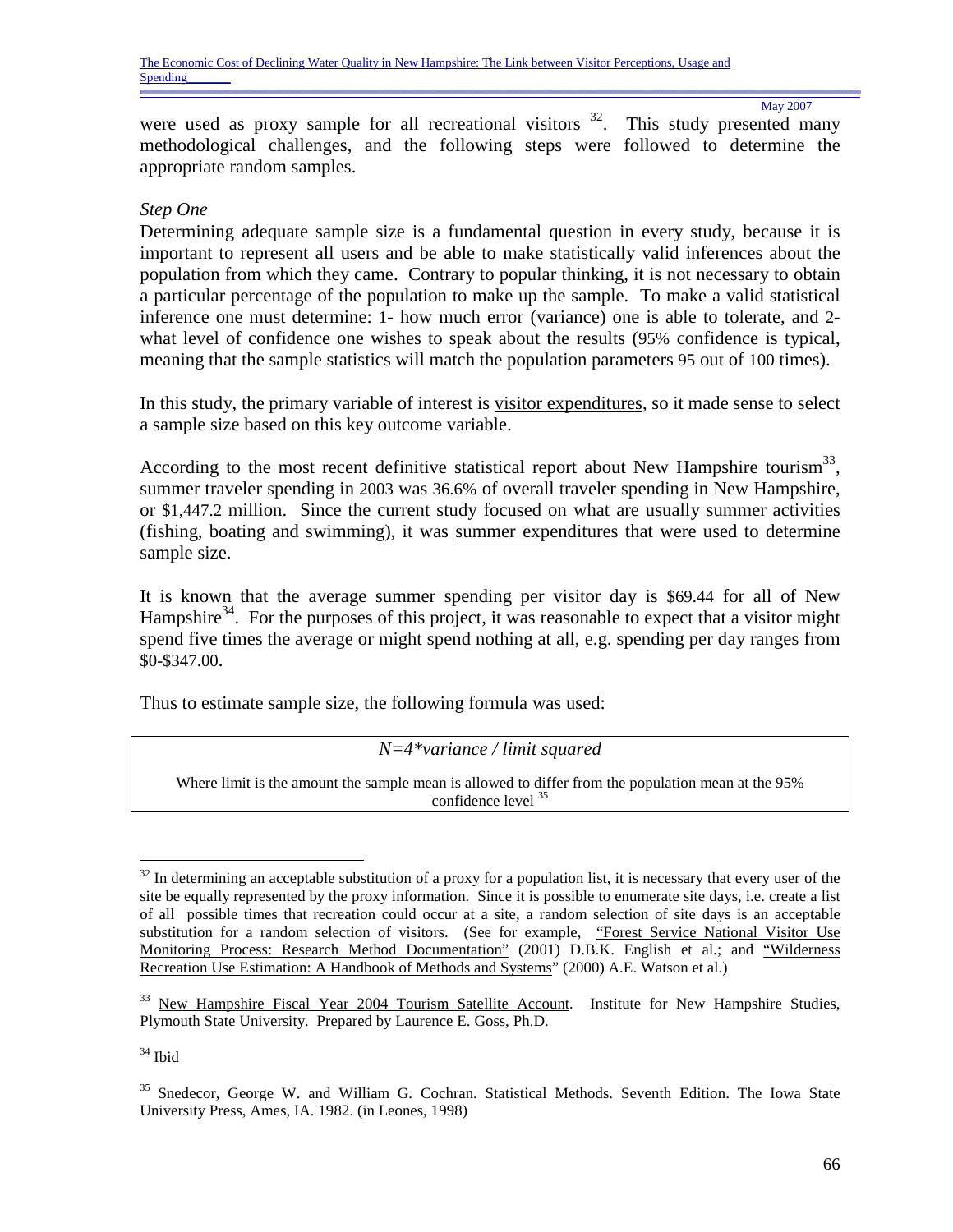However, in this study, as in most, the variance is unknown, so an intermediate step must be accomplished to estimate the variance:

*Estimated variance* =  $(1/16)(range)^2$ 

Where the range is the difference between the highest and lowest expected values <sup>36</sup>

Thus the range is calculated as  $(347-0)^2 = 120409$ ;

the estimated variance is:  $(.0625)(120409) = 7525$ ;

and the sample size using \$20.00 as the limit is n=30100/400

75 sites across the state were randomly selected.

This means that the spending data gathered from the 75 sites across the state will be an accurate reflection of visitor spending in New Hampshire 95% of the time, plus or minus \$20.00.

## *Step Two*

1

Once sample size was determined, random sites across the state had to be chosen. This occurred in two steps: 1- choosing the number of sites in each region, and 2- choosing the actual sites.

## *Step Two, Part 1*

New Hampshire is commonly divided into seven tourism/recreational regions. It was justifiable to stratify by region in this study, as the New Hampshire tourism data has shown great differences in amount of spending and number of visitor days across regions<sup>37</sup>. Furthermore, these tourism regions are a known and widely used classification for the state. Stratification also helps to increase precision of the statistics, by making the standard error smaller. It was also expected that the differences between regions will have strong potential for explaining differences (variability) in spending and perceptions of water quality.

This study used "probability proportionate to size" (*pps*) stratification. This means that the number of sites selected from each region was based on their proportion of overall sites in the state, rather than simply choosing an equal number of sites from each region.

Table 1 shows 364 total public and private freshwater access points across the seven recreation/tourist regions of New Hampshire, as well as the relative proportion of sites in each region. The number of sites chosen randomly from each region was obtained by calculating what percentage of the n=75 sites is in each region (e.g. % of total sites\*75).

<sup>&</sup>lt;sup>36</sup> "A Guide to Designing and Conducting Visitor Surveys" (1998) J. Leones, Arizona Cooperative Extension.

<sup>&</sup>lt;sup>37</sup> New Hampshire Fiscal Year 2004 Tourism Satellite Account. Institute for New Hampshire Studies, Plymouth State University. Prepared by Laurence E. Goss, Ph.D.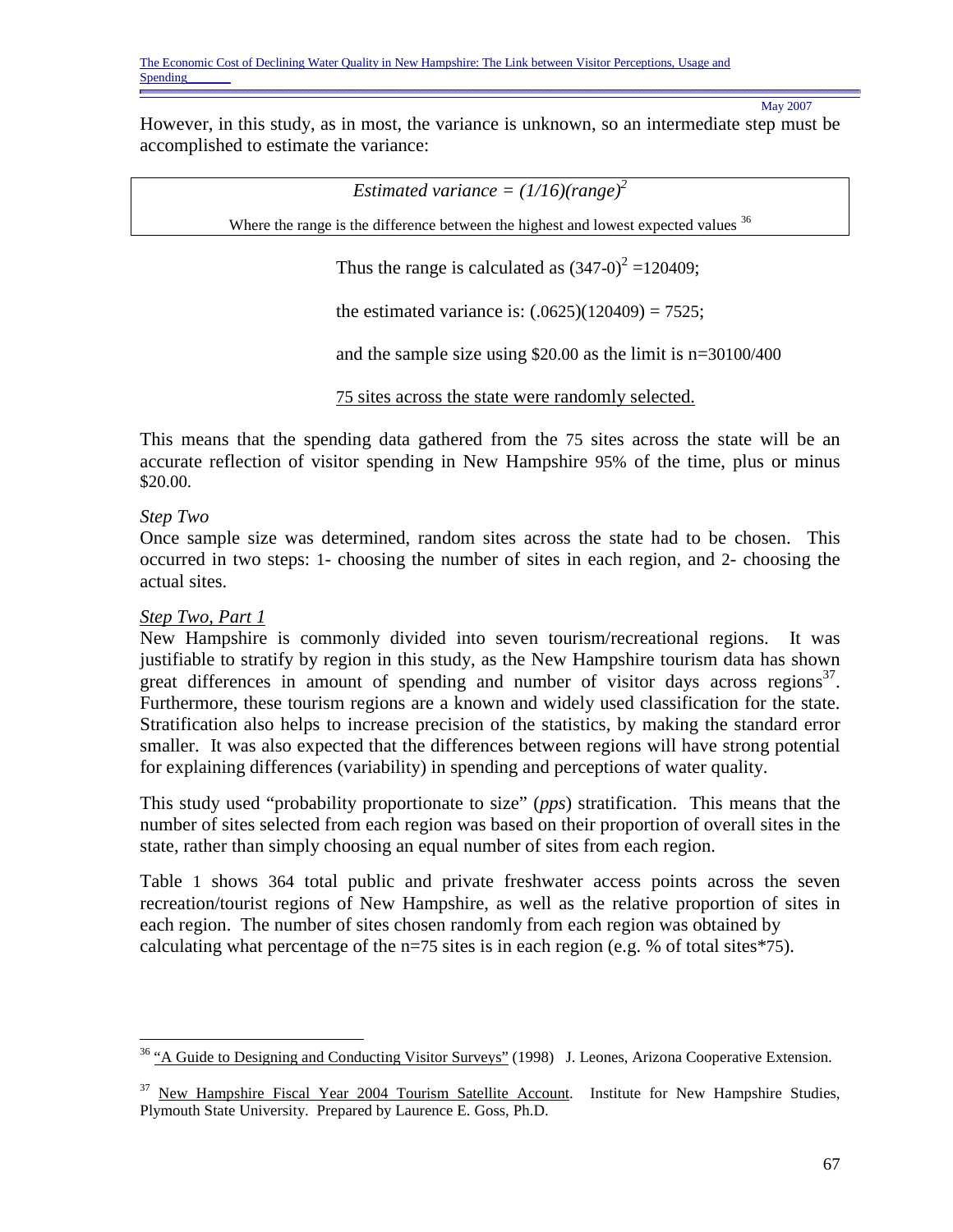|                          | Public access<br>(including)<br>state parks<br>and<br>campgrounds) | Private<br>camp<br>grounds | Hotels,<br>motels<br>and<br>marinas | Total<br>number<br>of sites | Percentage<br>of total<br>sites % | <b>Number</b><br>of sites<br>in the<br>sample |
|--------------------------|--------------------------------------------------------------------|----------------------------|-------------------------------------|-----------------------------|-----------------------------------|-----------------------------------------------|
| <b>Great North Woods</b> | 32                                                                 | 4                          | ი                                   | 36                          | 10%                               | 8                                             |
| <b>Monadnock</b>         | 22                                                                 | 8                          |                                     | 31                          | 8%                                | 6                                             |
| Dartmouth/Sunapee        | 39                                                                 | 9                          | 4                                   | 52                          | 14%                               | 11                                            |
| Lakes Region             | 46                                                                 | 27                         | 45                                  | 118                         | 32%                               | 24                                            |
| <b>White Mountains</b>   | 21                                                                 | 21                         |                                     | 43                          | 12%                               | 9                                             |
| Seacoast                 | 2                                                                  | 13                         | 0                                   | 15                          | 4%                                | 3                                             |
| <b>Merrimack Valley</b>  | 60                                                                 | 8                          |                                     | 69                          | 19%                               | 14                                            |
| <b>TOTAL</b>             | 222                                                                | 90                         | 52                                  | 364                         | 100%                              | 75                                            |

Table  $1^{38}$ 

## *Step Two, Part 2*

After stratification of sites into regions, the selection of the actual sites was done using a systematic random sample method. For example, there were 24 sites to be chosen out of a total of 118 in the Lakes region. Therefore every  $5<sup>th</sup>$  site from the Lakes Region list was selected, until the total 24 were acquired.

## *Step Three*

1

This step was also done in two parts: 1- deciding how many days would be spent in each region, and 2- then deciding how the days would be allocated to the sites. If inclement weather precluded data collection on any day, the next non-conflicting time slot was substituted.

## *Step Three, Part 1*

There were a total of 101 days from May 27 through September 4, 2006 (Memorial Day weekend to Labor Day). Using a strategy similar to that in the steps above, the number of days selected was based on the proportionate percentage of annual visitors to each region<sup>39</sup>. These percentages are multiplied by 101, to give the number of days to be randomly sampled in each region, as shown in Table 2.

 $38$  Table 1 is up-to-date, as of early April, 2006. All private campgrounds that were uncertain as to waterfront status were called to see if they have water access, as were the uncertain hotels and marinas. This eliminated more than 80 sites from the original list.

<sup>&</sup>lt;sup>39</sup> Based on New Hampshire Fiscal Year 2004 Tourism Satellite Account. Institute for New Hampshire Studies, Plymouth State University. Prepared by Laurence E. Goss, Ph.D. (Annual figures are used rather than summer, because the Seacoast receives ocean visitors in the summer- giving an inflated number of visitors for the purposes of this study, which is concerned only with freshwater).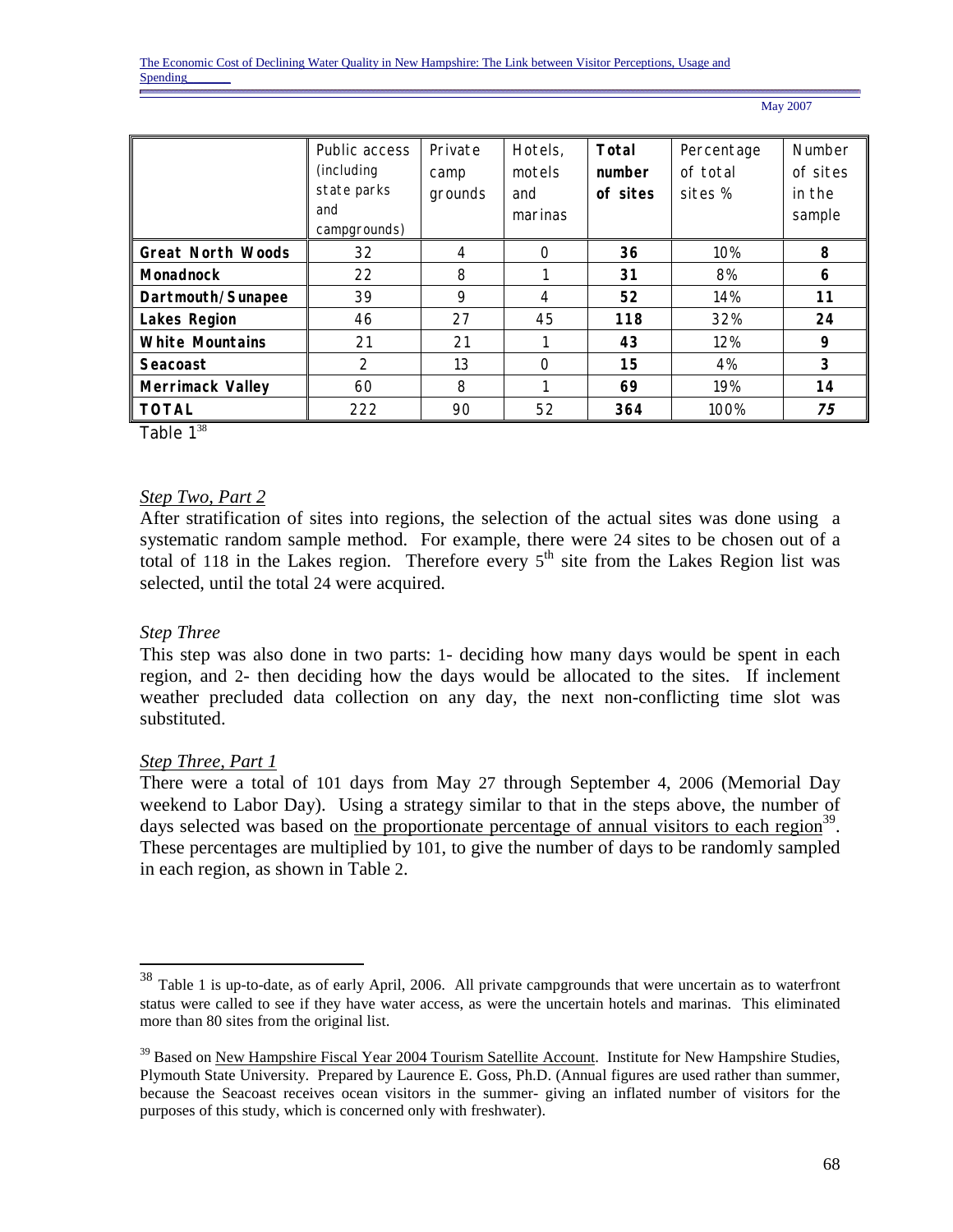|                          | Annual        | Percentage of  | Number of days | Over sample |
|--------------------------|---------------|----------------|----------------|-------------|
|                          | number of     | annual visitor | in the sample  |             |
|                          | visitor days  | days %         |                |             |
|                          | (in millions) |                |                |             |
| <b>Great North Woods</b> | 1.33          | 2.6            | 3              | $+11$       |
| <b>Monadnock</b>         | 3.27          | 6.4            | 6              | $+8$        |
| Dartmouth/Sunapee        | 2.57          | 5.0            | 5              | $+9$        |
| Lakes Region             | 7.29          | 14.3           | 14             |             |
| <b>White Mountains</b>   | 7.67          | 15.0           | 15             |             |
| Seacoast                 | 10.26         | 20.1           | 21             |             |
| <b>Merrimack Valley</b>  | 18.76         | 36.7           | 37             |             |
| <b>TOTAL</b>             | 51.15 million | 100%           | 101            | 129         |

Table 2

## *Over Sampling in Regions*

To any common-sense observer it would appear that 3 to 5 days in a region is not an adequate number. If disproportionate sampling were to be used, there would be 14 days sampled in each region – however this method would then under sample visitors to the busier, spendier Lakes, White Mountains, Seacoast and Merrimack Valley regions.

Furthermore, a sample of 500 surveys from each region was the unofficial goal for this study. Given an average of about 3 surveys per hour, over the course of a 12 hour day, this would result in 36\*3 = 108 surveys for the Great North Woods, a shortage of 392, or 11 days worth of data collection. In other words, a minimum of 14 days were needed in each region, to reach the goal of 500 surveys per region. Thus over sampling was used to ensure adequate representation of all subgroups.

Additional days were selected through over sampling procedures to supplement the sample size of three smallest subgroups of the state: Great North Woods, Monadnock, and Dartmouth/Lake Sunapee. These groups were selected for over sampling because they are not a large enough proportion of the population to produce reliable estimates in the random sample. They also are shown to have higher spending rates per visitor day than their total spending rank indicates<sup>40</sup>. Statistical analysis of the stratified sample and the over sampling of subgroups will need to take into account the effect of these methodologies on the variance.

## *Step Three, Part 2*

1

The sample days were chosen by first stratifying the summer season as to whether a date is "low season" or "high season". Low season encompasses May 27 through June 30, while high season is July 1 to September 4. Of the 101 days, 33 are low season and 66 are high season. Each day was further divided into an "a.m." and a "p.m." time slot, consisting of 6 hours each. Then, using a simple random selection procedure (SRS), time slots were chosen,

<sup>&</sup>lt;sup>40</sup> New Hampshire Fiscal Year 2004 Tourism Satellite Account. Institute for New Hampshire Studies, Plymouth State University. Prepared by Laurence E. Goss, Ph.D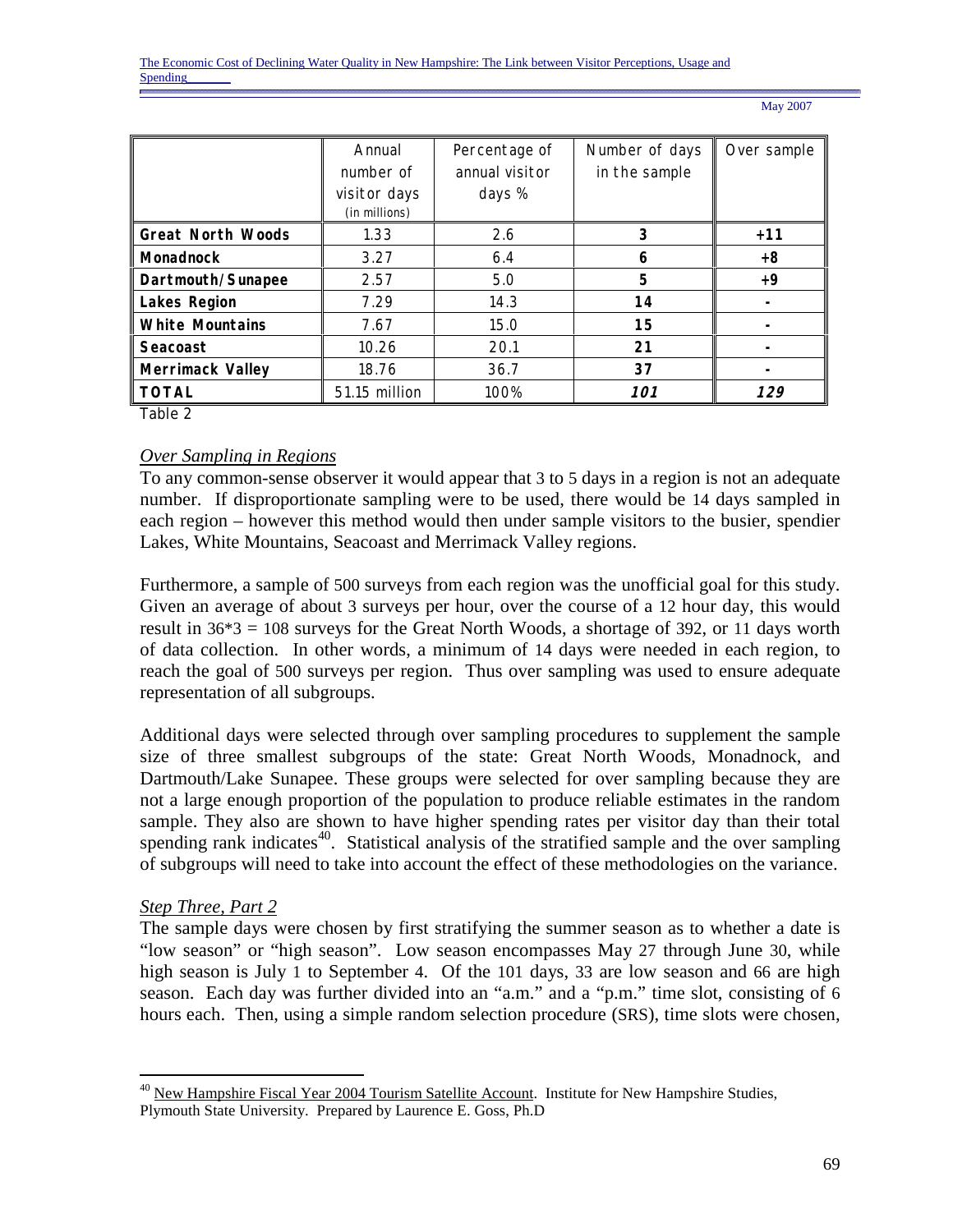first for the low season then for the high season, and allocated across the previously chosen sites of the seven regions.

To select an SRS, all of the timeslots in each season were consecutively listed and assigned a number. Then numbers from a random number table were selected and matched to the corresponding timeslots, until the appropriate number of slots for each season in each region was reached. The dates were then allocated to the sites in each region by choosing a site at random, and then assigning the timeslots to each site sequentially.

## *Step Four*

The final decision was how to actually find and intercept the recreationalists. There was no way to know in advance who would be at the site, or what they would be doing. However, a recent study has estimated the number of visitor days that each activity brings to the state of New Hampshire:<sup>41</sup>

| <b>Boating</b> | 3.6 million days |
|----------------|------------------|
| Fishing        | 3.1 million days |
| Swimming       | 8.0 million days |

Although swimming represents 2.5 times more visitor days than fishing and boating, the amount of sales and income it brings to New Hampshire is about the same as fishing, and both bring in a little less than boating. $42$ 

Since the current study is concerned with fishing, boating and swimming *expenditures*, a simple method of selection alternating each type of user as they exited the recreation area ensured approximately equal numbers of each type of user, and thus equal spending representation.

In order to meet statistical assumptions for analysis, the users were selected as *independent observations*, that is they were not related to each other. Field workers were instructed to interview only one person per group, using some random selection method such as who had the latest birthday.

## Sampling Frame

The sampling frame is the "master list" for the population of interest. It is typically not the same as the entire population, usually because such lists do not exist. So the sampling frame, or target population, must be carefully crafted from multiple sources, to include as many members as possible of the target population.

 $\overline{a}$ 

<sup>&</sup>lt;sup>41</sup> An Estimate of Select Economic Values of New Hampshire Lakes, Rivers, Streams and Ponds. Phase II Report. (June 2003). Prepared for the Lakes, Rivers, Streams and Ponds Partnership by Gallagher, Callahan and Gartrel, Concord, New Hampshire.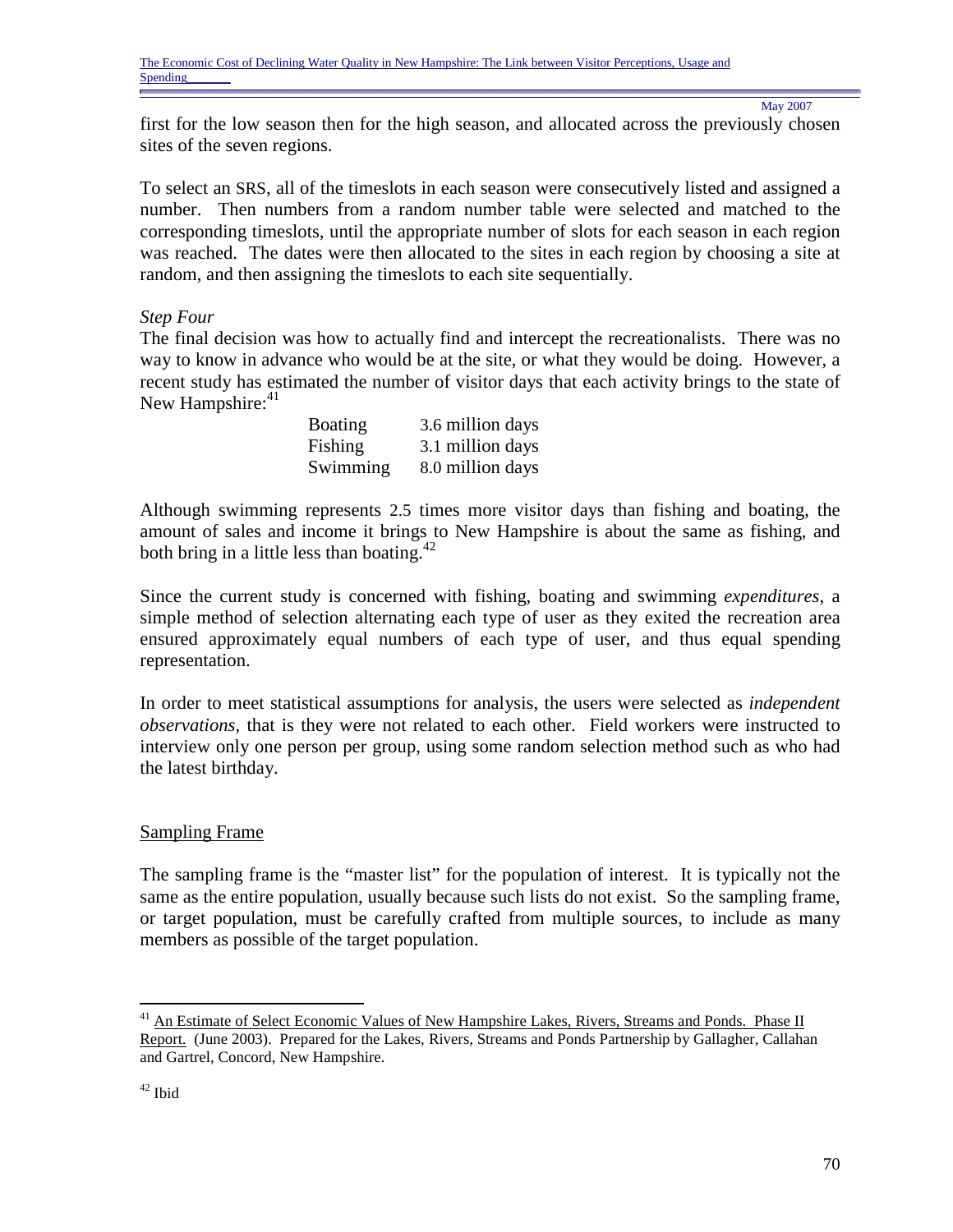In this research the sampling frame was composed of:

- 1. State parks and campgrounds with waterfront property or access
- 2. Public boat landings and fishing sites
- 3. Private campgrounds with waterfront property or access
- 4. Motels and resorts with waterfront property or access
- 5. Marinas

Public sites accounted for more than 50% of the total water access sites in the frame, and offered few problems in gaining access to visitors. To gain access to those visitors who do not use public ramps, marinas or beaches the study included private campgrounds, hotels/motels and resorts with waterfront property or access in the sampling frame. Once private sites were selected into the sample, letters were sent to the owners explaining the purpose of the project and asking permission for our field workers to spend X hours/days there over the course of the summer. Alternative sites in the same town or region were randomly selected if permission was not granted.

## *Sources for the Sampling Frame*

1. The list of state campgrounds, parks and beaches was compiled from www.newhampshire.com and cross checked against the DeLorme Atlas and Gazetteer list.

2. The public boat landings and fishing access list was obtained from several sources: www.newhamshire.com, the New Hampshire Fish and Game Department fishing access list: www.wildlife.state.nh.us/fishing and the DeLorme Atlas and Gazetteer list.

3. The private campground list was compiled and cross-checked using four sources: DeLorme's New Hampshire Atlas and Gazetteer; New Hampshire RV Parks and Campgrounds list from the RV-Clubs.us Web Site, owned and maintained by Go Campin' (http://www.rv-clubs.us/); http://www.nhoutdoors.com; and the New Hampshire Campground Owner's Association Directory (http://www.ucampnh.com/) list of affiliated campgrounds.

4. The waterfront motels and resorts list was compiled using "The New England and Lodging Tourism" search engine (http://www.seenewengland.com) with the search terms "any type, New Hampshire, all regions, lakefront/riverfront".

5. The list of marinas was obtained by searching multiple websites and cross-checking for duplicates or omissions: www.nhoutdoors.com; www.directorynh.com; and www.newhampshire.com.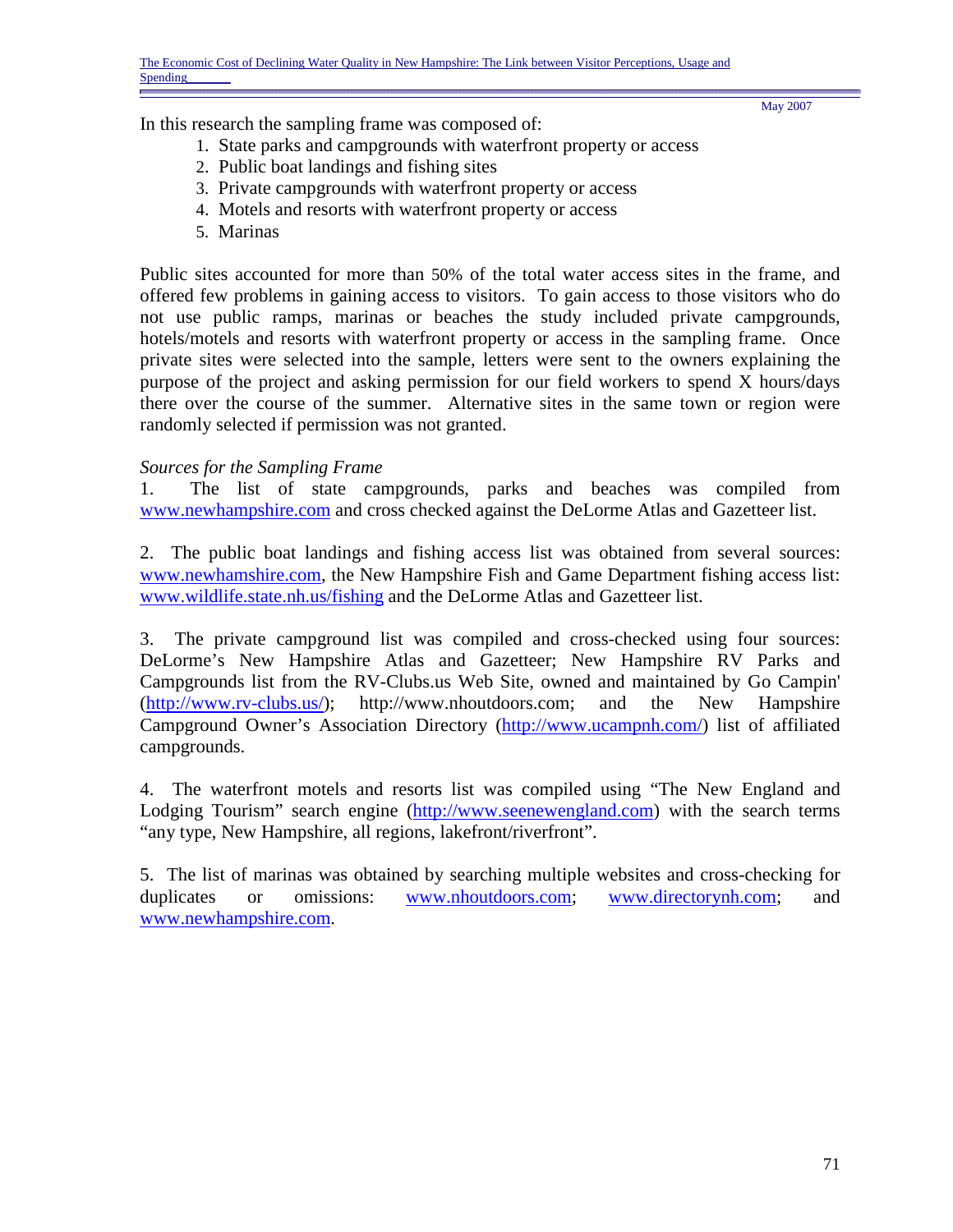# Final Sample

May 2007

Ę

| Town           | Site name                                         | Water body              | <b>Directions</b>                                               | Delorme<br>Coords   | Region     |
|----------------|---------------------------------------------------|-------------------------|-----------------------------------------------------------------|---------------------|------------|
|                |                                                   |                         | <b>GREAT NORTH WOODS REGION</b>                                 |                     |            |
| Pittsburg1     | Public Boat<br>Launch                             | Lake Francis            | 2067 N. Main st<br>Pittsburgh NH 03592<br>603.538.6361          | 52, H5              | <b>GNW</b> |
| Dalton         | Dalton Cartop<br>Boat Launch                      | Connecticut<br>River    | Rt 135 & 142                                                    | 47, G11             | <b>GNW</b> |
| Errol          | Androscoggin<br>River                             | Androscoggin<br>River   | Rt 26 to N Mountain Rd                                          | 51,F10              | <b>GNW</b> |
| Milan1         | Nansen<br>Wayside Park                            | Androscoggin<br>River   | Rt 16 N of Berlin                                               | 49, D9              | <b>GNW</b> |
| Pittsburg2     | Idlewilde                                         | 2 <sup>nd</sup> CT Lake | Rt 3 to Pint Rd to East<br>Inlet stay on Road to<br>Boundary Rd | 53, D9              | <b>GNW</b> |
| Pittsburg3     | Lake Francis<br><b>State Park</b>                 | Lake Francis            | Rt 3 N to River Rd (2<br>miles)                                 | 52, H6              | <b>GNW</b> |
| Stewartstown   | Big Diamond<br>Pond                               | Big Diamond<br>Pond     | Rt 26 to Diamond Pond<br>Rd, 6.9 mi                             | 52, K6              | <b>GNW</b> |
| Milan2         | *Cedar Pond<br>CG                                 | Cedar Pond              | 265 Muzzy Rd<br>Milan NH<br>603.449.2240                        | 48, A7              | <b>GNW</b> |
|                |                                                   |                         | <b>WHITE MOUNTAINS REGION</b>                                   |                     |            |
| Lisbon         | *Littleton KOA<br>Kampground                      | Ammonoosuc<br>River     | 2154 Rte. 302<br>Lisbon NH 03585<br>603.838.5525                | 42 B7               | <b>WM</b>  |
| <b>Warren</b>  | Flood Control<br>Site                             | Hildreth Pond           | Rte 25<br>Warren                                                | 38 B7               | <b>WM</b>  |
| N. Woodstock   | *Maple Haven<br>Camping,<br>Cottages and<br>Lodge | Lost River              | RFD 1 Box 54<br>N. Woodstock, NH 03262<br>603.745.3350          | 43 J10              | <b>WM</b>  |
| Conway         | Echo Lake SP                                      | Echo Lake               | River Rd to Westside Rd                                         | 45 19               | <b>WM</b>  |
| Gorham         | Moose Brook<br>lSP                                | Moose Brook             | Rt 2 Jimtown Rd                                                 | 49 H <sub>8</sub>   | <b>WM</b>  |
| Littleton1     | Dodge Hill<br>Boat Launch                         | Moore<br>Reservoir      | Old Waterford Rd                                                | 47, J8              | <b>WM</b>  |
| Littleton2     | Pine Island<br>Boat Launch                        | Moore<br>Reservoir      | Rts 135 & 18                                                    | 46,K7               | <b>WM</b>  |
| Shelburne      | Shelburne<br>Canoe Launch                         | Androscoggin<br>River   | Rt 2 to Meadow Rd, cross<br>river, take 1st L                   | 49, H <sub>10</sub> | <b>WM</b>  |
| Thornton       | *Pemi River<br>Campground                         | Pemi River              | 2458 US Rt. 3<br>Thornton NH 03223<br>603.726.7015              | 39 D12              | <b>WM</b>  |
|                |                                                   |                         | <b>LAKES REGION</b>                                             |                     |            |
| Moultonborough | *Trexler's<br>Marina                              | Lake Winni              | 15 Long Island Rd                                               | 40                  | LR.        |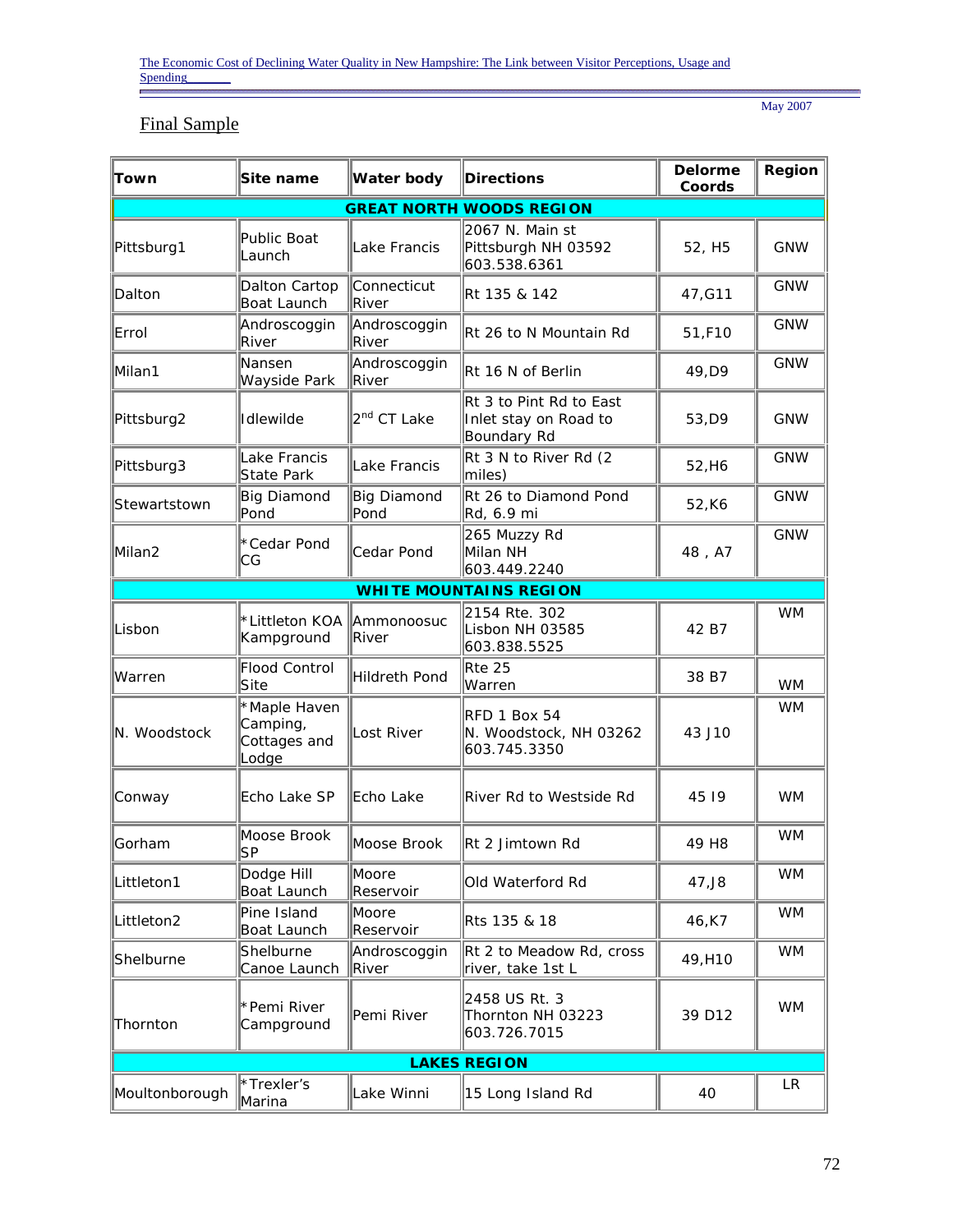#### The Economic Cost of Declining Water Quality in New Hampshire: The Link between Visitor Perceptions, Usage and Spending

|                                                     |                       |                                                                          |                    | <b>May 2007</b> |
|-----------------------------------------------------|-----------------------|--------------------------------------------------------------------------|--------------------|-----------------|
| *Sandy Point<br>Alton Bay1<br><b>Beach Resort</b>   | Lake Winni            | 190 Mt. Major Hgwy.                                                      | 36 F7              | LR              |
| Weirs Beach<br>Laconia1                             | Lake Winni            | Rte <sub>3</sub>                                                         | 36 B <sub>2</sub>  | LR              |
| Gilford1<br>Town dock                               | Lake Winni            | Rte 3                                                                    | 36 C4              | <b>LR</b>       |
| Center Harbor1<br>Public access                     | Hawkins Pond          |                                                                          | 39 J14             | LR              |
| *Lakeshore<br>Center Harbor2<br>Motel               | Lake Winni            |                                                                          | 40 J <sub>2</sub>  | LR              |
| Public Boat<br><b>Meredith</b><br>Launch            | Pemi Lake             |                                                                          | 35 B13             | <b>LR</b>       |
| Public Docks<br>Melvin Village                      | Lake Winni            |                                                                          | 40 J6              | <b>LR</b>       |
| *Plymouth<br>Plymouth<br>Sands<br>Campground        | Pemi River            |                                                                          | 39 G10             | <b>LR</b>       |
| Public Boat<br>Alton Bay2<br>Launch                 | Lake Winni            | Rte. 11                                                                  | $36 - 37$          | <b>LR</b>       |
| Wellington SP<br>Bridgewater2                       | Newfound<br>Lake      |                                                                          | 35 A9              | LR              |
| *Twin<br>Tamarack<br>New Hampton<br>Campground      | Pemi Lake             | 101 Campground Rd                                                        | 35<br><b>B13</b>   | <b>LR</b>       |
| *Whit's End<br>W. Ossipee<br>Campground             | BearCamp<br>River     | Rte. 16                                                                  | 41 F8              | <b>LR</b>       |
| Brewster<br>Wolfeboro1<br>Beach                     | Lake Winni            | Bay St                                                                   | 37 C8              | LR              |
| Barrington<br>Swain's Lake                          | Swain's Lake          | Rt 202<br>to Rt 9 to Young Rd                                            | 29,E12             | <b>LR</b>       |
| Neck Rd<br>Center Harbor3                           | Public docks          |                                                                          | 40 J2              | LR              |
| Ellacoya State<br>Gilford <sub>2</sub><br>Park      | ∥Lake<br>Winnipesauke | Rt 11 & Scenic Drive                                                     | 36, C5             | <b>LR</b>       |
| Squam<br><b>Holderness</b><br>Channel               | Squam Lakes           |                                                                          | 39 113-14          | <b>LR</b>       |
| Opechee Bay<br>Laconia2<br><b>State Forest</b>      | Opechee Bay           | Rt 3 to Meredith Rd 2.2 mi                                               | 36, D <sub>2</sub> | LR              |
| New Durham<br> Coldrain Pond                        | ∥Coldrain Pond        |                                                                          | 37,G9              | LR              |
| New Hampton<br>Sky Pond                             | Sky Pond              | Winona Rd to Dana Hill<br>Rd, .6 mi to Lower OxBow<br>Rd, to Sky Pond Rd | 39, K14            | LR              |
| Rochester<br>Ayers Pond                             | Ayers Pond            |                                                                          | 29, C12            | LR              |
| Wolfeboro2<br>Public Docks                          | Lake Winni            |                                                                          | 37 C8              | LR              |
| <b>Big River</b><br>Recreation<br>Barnstead<br>Area | <b>Big River</b>      | Rt 28 .3 mi E on 126                                                     | 37, K7             | LR              |
|                                                     |                       | DARTMOUTH-SUNAPEE REGION                                                 |                    |                 |
| *Idle Times<br>Washington<br>Campground             | Highland Lake         | 928 Valley Rd                                                            | 26 G2              | DS              |
|                                                     |                       |                                                                          |                    | DS              |
| *Sargeant's<br>George's Mills<br>Marine             | Lake Sunapee          |                                                                          | 34 H3              |                 |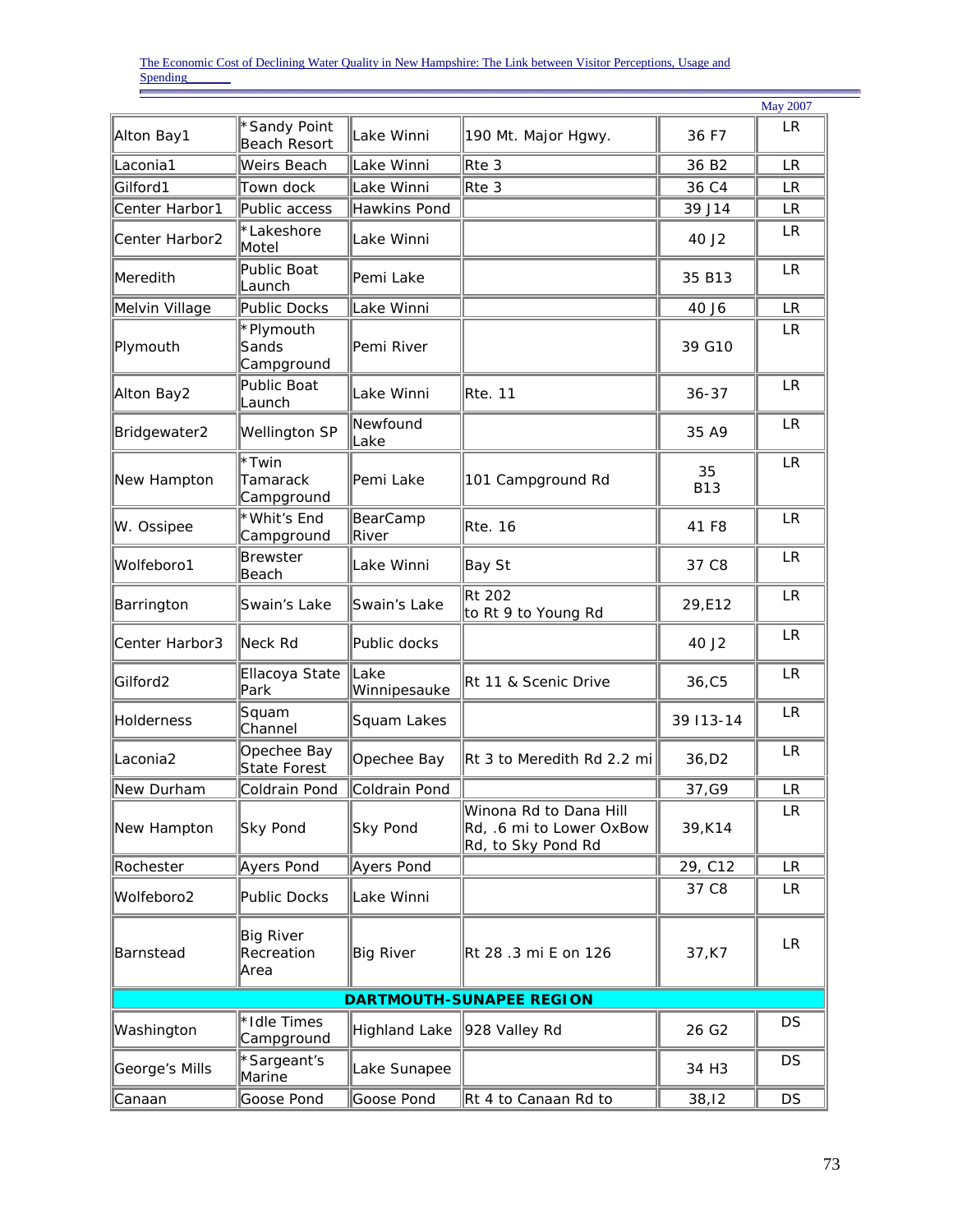|            |                                        |                      |                                                                                                                        |                    | <b>May 2007</b> |
|------------|----------------------------------------|----------------------|------------------------------------------------------------------------------------------------------------------------|--------------------|-----------------|
|            | Park                                   |                      | Randy Hill Rd to 2 mi to<br>Goose Pond Rd                                                                              |                    |                 |
| Croydon    | Croydon Beach<br>and Boat<br>Access    | Rocky Bound<br>Pond  | Rt 10 to Pine Hill Rd                                                                                                  | 34, G1             | <b>DS</b>       |
| Enfield    | Crystal Lake                           | Crystal Lake         | Rt 4 to Shaker Hill Rd to<br>Crystal Lake Rd onto<br>Algonquin Rd                                                      | 34, B <sub>2</sub> | <b>DS</b>       |
| Hanover    | Fullington Boat Connecticut<br>Landing | River                | Rt 10 N of Hanover                                                                                                     | 32, H3             | DS              |
| Lempster   | Dodge Pond                             | Dodge Pond           | Rt 10 to Mountain Rd after<br>Lempster cemetary                                                                        | 25, D14            | DS              |
| Salisbury  | <b>State Forest</b><br>Nursery         | Stirrup Iron<br>Pond | Boscawen Rt 3 to Stirrup<br>Iron Rd 1.2 mi on rough<br>track! Or Rt 127 N from<br>Salisbury, first right<br>(unmarked) | 35,J11             | <b>DS</b>       |
| Bradford   | Massasecum<br>Lake                     | Massasecum<br>Lake   | Rt 114                                                                                                                 | 26, D6             | DS              |
| Wentworth  | Flood Control<br>Site 6A               | <b>Baker River</b>   | Rt 25, Ellsworth Hill Rd                                                                                               | 38, D6             | DS              |
| Andover    | Hopkins Pond                           | Hopkins Pond         |                                                                                                                        | 35 H9              | DS              |
|            |                                        |                      | <b>MONADNOCK REGION</b>                                                                                                |                    |                 |
| Jaffrey    | Public Boat<br>Launch                  | Gilson Pond          |                                                                                                                        | 20 E3              | <b>MON</b>      |
| Richmond   | *Shir-Roy<br>Camping Area              | Cass Pond            | 100 Athol Rd                                                                                                           | 19 112             | <b>MON</b>      |
| Antrim     | Willard Pond                           | Willard Pond         | Rt 123 to Willard Pond Rd                                                                                              | 26,K4              | <b>MON</b>      |
| Hinsdale   | Prospect<br>Street Boat<br>Launch      | Connecticut<br>River | Off Rt 119 N to Prospect<br>lSt                                                                                        | 18,F6              | <b>MON</b>      |
| Marlow     | Sand Pond                              | Sand Pond            | Rt 10 to Sand Pond Rd,<br>3.4 to Lake                                                                                  | 25,F14             | <b>MON</b>      |
| Swanzey    |                                        |                      | N side Swanzey Lake Rd at<br>Swanzey Lake   Swanzey Lake   int of East & West Shore<br>Rds                             | 19,F11             | <b>MON</b>      |
|            |                                        |                      | <b>MERRIMACK VALLEY REGION</b>                                                                                         |                    |                 |
| Contoocook | *Sandy Beach<br>Family<br>Campground   | Rolfe Pond           | Clement Hill Rd                                                                                                        | 27 E10             | MV              |
| Suncook    | Ferry St. Boat<br>Launch               | Merrimack<br>River   |                                                                                                                        | 28 G2              | MV              |
| Boscawen   | Merrimack<br>River                     | Merrimack<br>River   | Exit 17 Rt 93 (new ramp)                                                                                               | 27 B13             | MV              |
| Canterbury | Intervale Road<br>Canoe Launch         | ∥Merrimack<br>River  | West Rd to Intervale Rd to<br>Old Still Rd                                                                             | 27, B14            | MV              |
| Concord    | Hot Hole Pond                          | Hot Hole Pond        | Rt 132 to Hoit Rd                                                                                                      | 28, B1             | MV              |
| Concord2   | Turtletown<br>Pond                     | Turtletown<br>Pond   | Rt 93 to Exit 16 to<br>Shawmut St to Oak Hill Rd<br>1 mi on R                                                          | 28, C1             | MV              |

<u>in mana</u>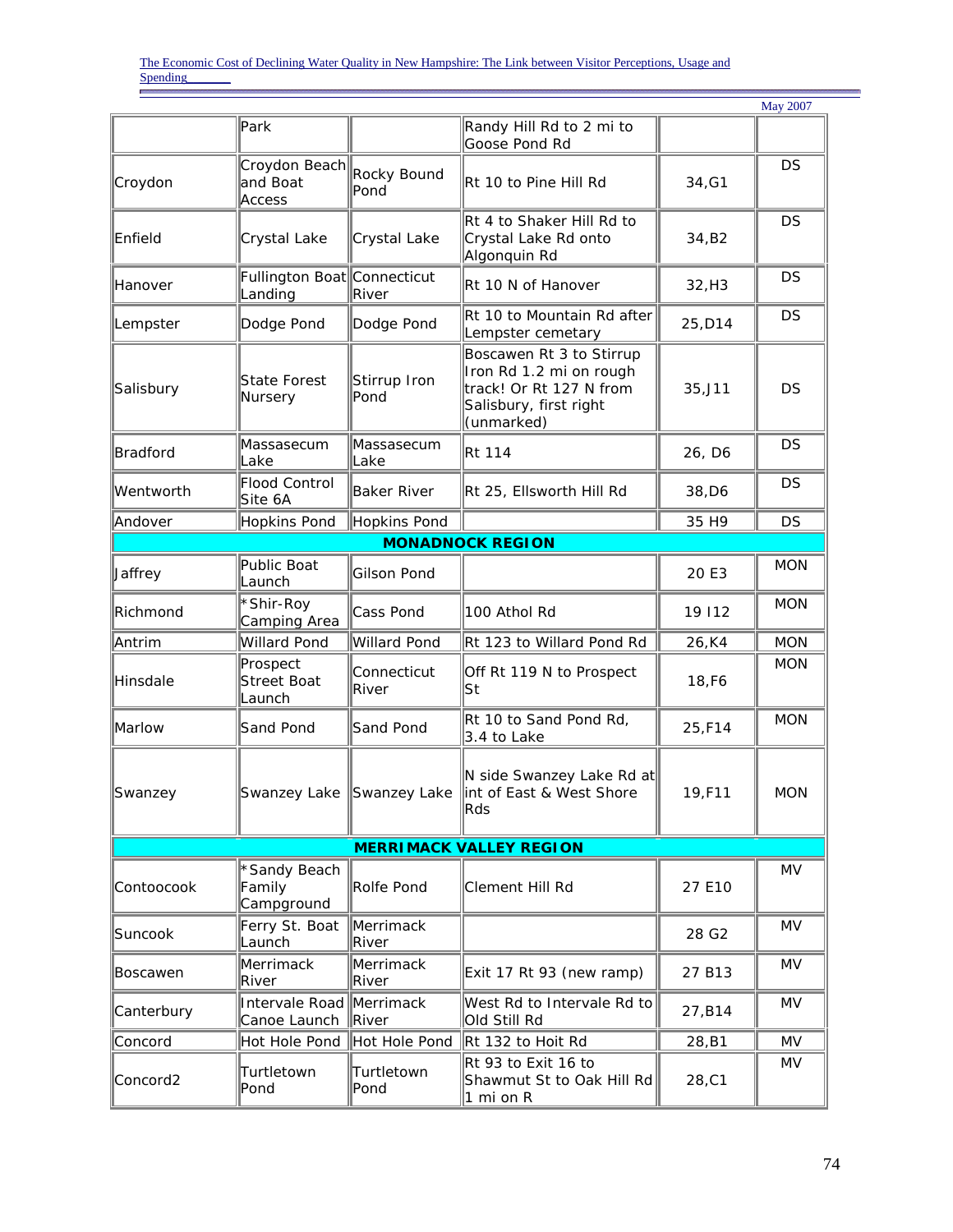The Economic Cost of Declining Water Quality in New Hampshire: The Link between Visitor Perceptions, Usage and Spending

|                   |                         |                       |                                                                    |        | <b>May 2007</b> |
|-------------------|-------------------------|-----------------------|--------------------------------------------------------------------|--------|-----------------|
| Derry             | Beaver Lake             | Beaver Lake           | Rt 102                                                             | 22, D6 | <b>MV</b>       |
| <b>Henniker</b>   | River Road<br>Boat Ramp | Contoocook<br>River   | River Rd                                                           | 27, F9 | <b>MV</b>       |
| Hopkinton         | Hopkinton<br>Lake       | Dam Project           | Off Stumpfield Rd, just<br>East of the Golden<br>Pineapple         | 27 F11 | <b>MV</b>       |
| <b>Manchester</b> | Stark Boat<br>Landing   | Merrimack<br>River    | End of S Commercial St                                             | 68, G6 | <b>MV</b>       |
| <b>Northwood</b>  | Lucas Pond              | Lucas Pond            | Rt 43 to Lucas Rd .3 on R                                          | 29,F9  | <b>MV</b>       |
| ∥Pittsfield       | Drake's Field           | Suncook River         | off of Rt 107                                                      | 28,A6  | MV              |
| <b>Weare</b>      | Mount William<br>lPond  | Mount William<br>Pond | Rt 77 to Mount William<br>Pond Rd – across from<br>Dimitri's Pizza | 27,111 | <b>MV</b>       |
| <b>Brookline</b>  | Lake Potanipo           | Lake Potanipo         |                                                                    | 21 J12 | MV              |
|                   |                         |                       | <b>SEACOAST REGION</b>                                             |        |                 |
| Kingston          | Kingston State<br>Park  | Great Pond            | Off Rte. 111                                                       | 23 C12 | <b>SC</b>       |
| Newton            | Public Launch           | Country Pond          | Rte. 125                                                           | 23 D11 | <b>SC</b>       |
| Hampstead         | Public Boat<br>Launch   | Powwow Pond           |                                                                    | 23 E9  | <b>SC</b>       |

\* Privately owned

بمستنبذ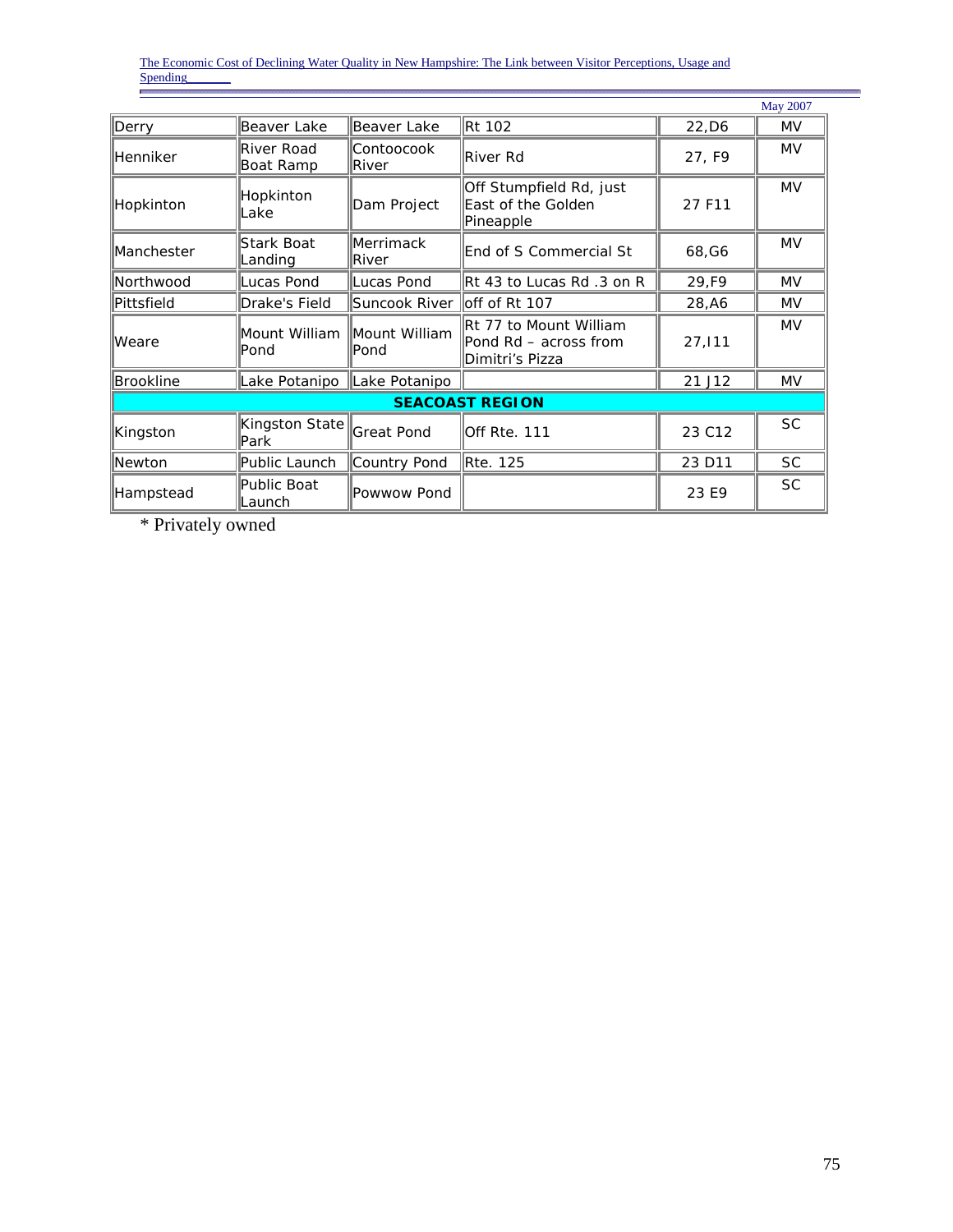| Acworth Carroll |                        | <i>Colebrook</i> Dalton |                          | Dixville Notch |
|-----------------|------------------------|-------------------------|--------------------------|----------------|
| Errol           | Lancaster              | Milan                   | Northumberland Pittsburg |                |
| <b>Stark</b>    | Stewartstown Stratford |                         | <b>Whitefield</b>        |                |

### **Great North Woods Towns**

### **White Mountain Region Towns**

| Albany                   | <b>Bartlett</b>   | <b>Bath</b> | <b>Benton</b>  | <b>Berlin</b> |
|--------------------------|-------------------|-------------|----------------|---------------|
| <b>Bethlehem</b>         | <b>Brookfield</b> | Campton     | Clarksville    | Columbia      |
| Conway                   | Dummer            | Easton      | Ellsworth      | Franconia     |
| Gorham                   | Groton            | Haverhill   | <b>Jackson</b> | Jefferson     |
| Landaff                  | Lincoln           | Lisbon      | Littleton      | Monroe        |
| <b>North Conway</b>      | North Haverhill   | Ossipee     | Piermont       | Randolph      |
| Shelburne                | <b>Sugar Hill</b> | Thornton    | Tuftonboro     | Warren        |
| <b>Waterville Valley</b> | Woodstock         | Woodsville  |                |               |

## **Lakes Region Towns**

| Alexandria     | <b>Alton</b>       | <b>Ashland</b>    | <b>Barnstead</b>     | <b>Barrington</b> |
|----------------|--------------------|-------------------|----------------------|-------------------|
| <b>Belmont</b> | <b>Bridgewater</b> | <b>Bristol</b>    | <b>Center Harbor</b> | Chatham           |
| Eaton          | Effingham          | Farmington        | Franklin             | Freedom           |
| Gilford        | Gilmanton          | Hebron            | Hill                 | Holderness        |
| Laconia        | Lyman              | Madison           | Meredith             | Middleton         |
| <b>Milton</b>  | Moultonboro        | <b>New Durham</b> | <b>New Hampton</b>   | Northfield        |
| Pittsfield     | Plymouth           | Rochester         | <b>Rumney</b>        | Sanbornton        |
| Sandwich       | <b>Strafford</b>   | <b>Tamworth</b>   | <b>Tilton</b>        | Wakefield         |
| Windsor        | Wolfeboro          |                   |                      |                   |

## **Dartmouth-Sunapee Region towns**

| Andover        | Canaan        | Charlestown       | Claremont | Cornish     |
|----------------|---------------|-------------------|-----------|-------------|
| Croydon        | Danbury       | Dorchester        | Enfield   | Goshen      |
| <b>Grafton</b> | Grantham      | Hanover           | Langdon   | Lebanon     |
| Lempster       | Lyme          | <b>New London</b> | Newbury   | Newport     |
| Orange         | Orford        | Plainfield        | Salisbury | Springfield |
| <b>Sunapee</b> | <b>Sutton</b> | Unity             | Warner    | Washington  |
| Webster        | Wentworth     | Wilmot            |           |             |

#### **Monadnock Region towns**

|                | <b>MADINIUMOUM ALUMNOM COMMUN</b> |  |                                 |  |  |  |  |
|----------------|-----------------------------------|--|---------------------------------|--|--|--|--|
| Alstead Antrim |                                   |  | Bennington Chesterfield Deering |  |  |  |  |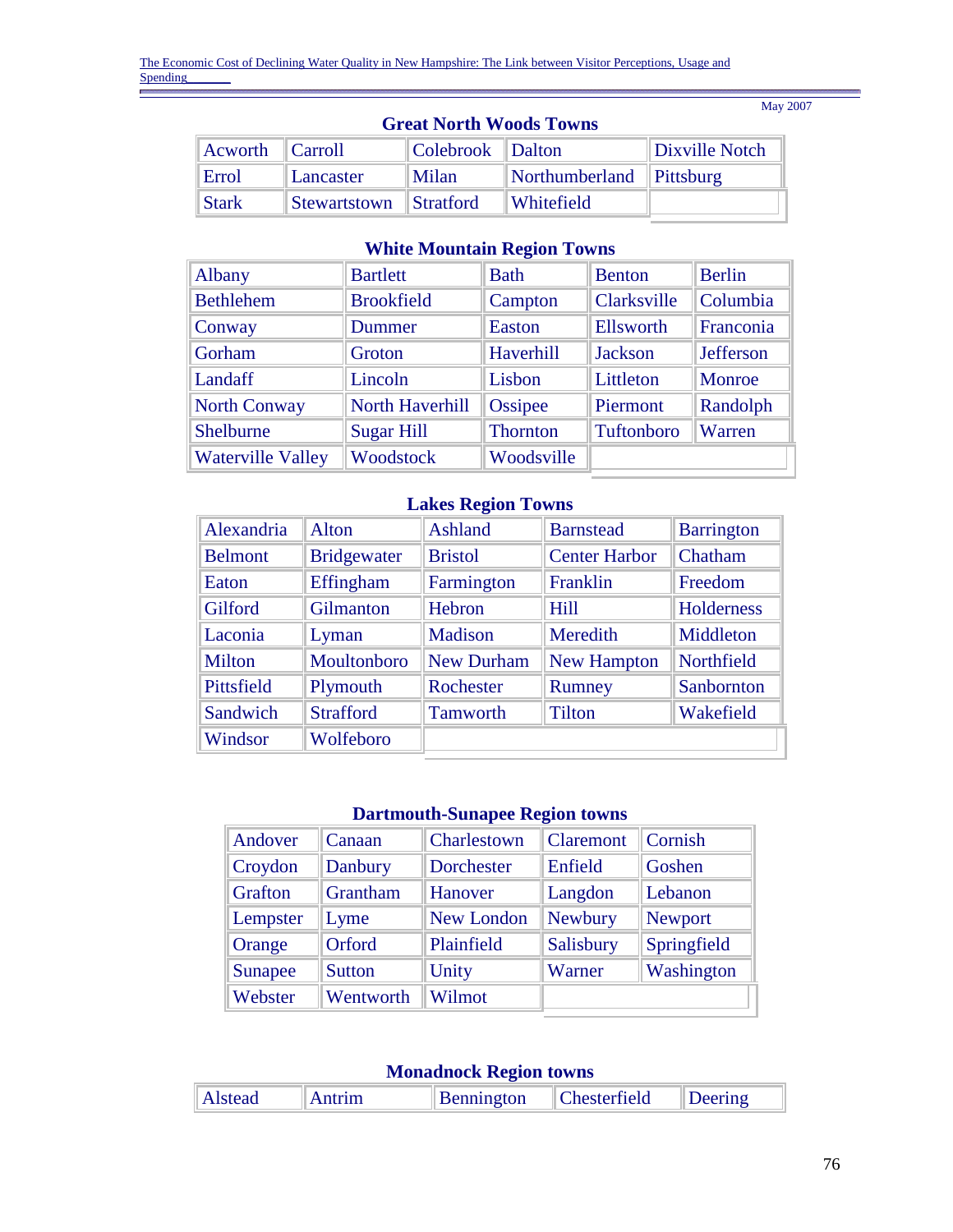|               |              |              |               | <b>May 2007</b> |
|---------------|--------------|--------------|---------------|-----------------|
| Dublin        | Fitzwilliam  | Francestown  | Gilsum        | Greenville      |
| Hancock       | Harrisville  | Hillsboro    | Hinsdale      | <b>Jaffrey</b>  |
| Keene         | Lyndeborough | Marlborough  | <b>Marlow</b> | Mason           |
| <b>Nelson</b> | New Ipswich  | Peterborough | Richmond      | Rindge          |
| Roxbury       | Stoddard     | Sullivan     | <b>Surry</b>  | Swanzey         |
| Temple        | <b>Troy</b>  | Walpole      | Westmoreland  | Wilton          |
| Winchester    |              |              |               |                 |

**Merrimack Valley Region towns**

| Allenstown | Amherst           | Auburn             | <b>Bedford</b> | <b>Boscawen</b>   |
|------------|-------------------|--------------------|----------------|-------------------|
| <b>Bow</b> | <b>Bradford</b>   | Candia             | Canterbury     | <b>Chester</b>    |
| Chichester | Concord           | Contoocook         | Deerfield      | Derry             |
| Dunbarton  | <b>East Derry</b> | Epsom              | Goffstown      | Greenfield        |
| Hampstead  | Henniker          | Hollis             | Hooksett       | Hopkinton         |
| Hudson     | Litchfield        | Londonderry        | Loudon         | Manchester        |
| Merrimack  | Milford           | <b>Mont Vernon</b> | <b>Nashua</b>  | <b>New Boston</b> |
| Northwood  | Pelham            | Pembroke           | Pinardville    | Plaistow          |
| Raymond    | <b>Salem</b>      | Sandown            | <b>Sharon</b>  | Weare             |
| Windham    |                   |                    |                |                   |

## **Seacoast Region towns**

| <b>Atkinson</b> | <b>Brentwood</b>     | <b>Brookline</b>     | Danville             | Dover           |
|-----------------|----------------------|----------------------|----------------------|-----------------|
| Durham          | <b>East Kingston</b> | <b>Epping</b>        | <b>Exeter</b>        | Fremont         |
| Greenland       | Hampton              | <b>Hampton Falls</b> | Kensington           | Lee             |
| Madbury         | <b>New Castle</b>    | <b>Newfields</b>     | Newington            | Newmarket       |
| <b>Newton</b>   | North Hampton        | Nottingham           | Portsmouth           | Rollinsford     |
| Rye             | Seabrook             | Somersworth          | <b>South Hampton</b> | <b>Stratham</b> |
| Kingston        |                      |                      |                      |                 |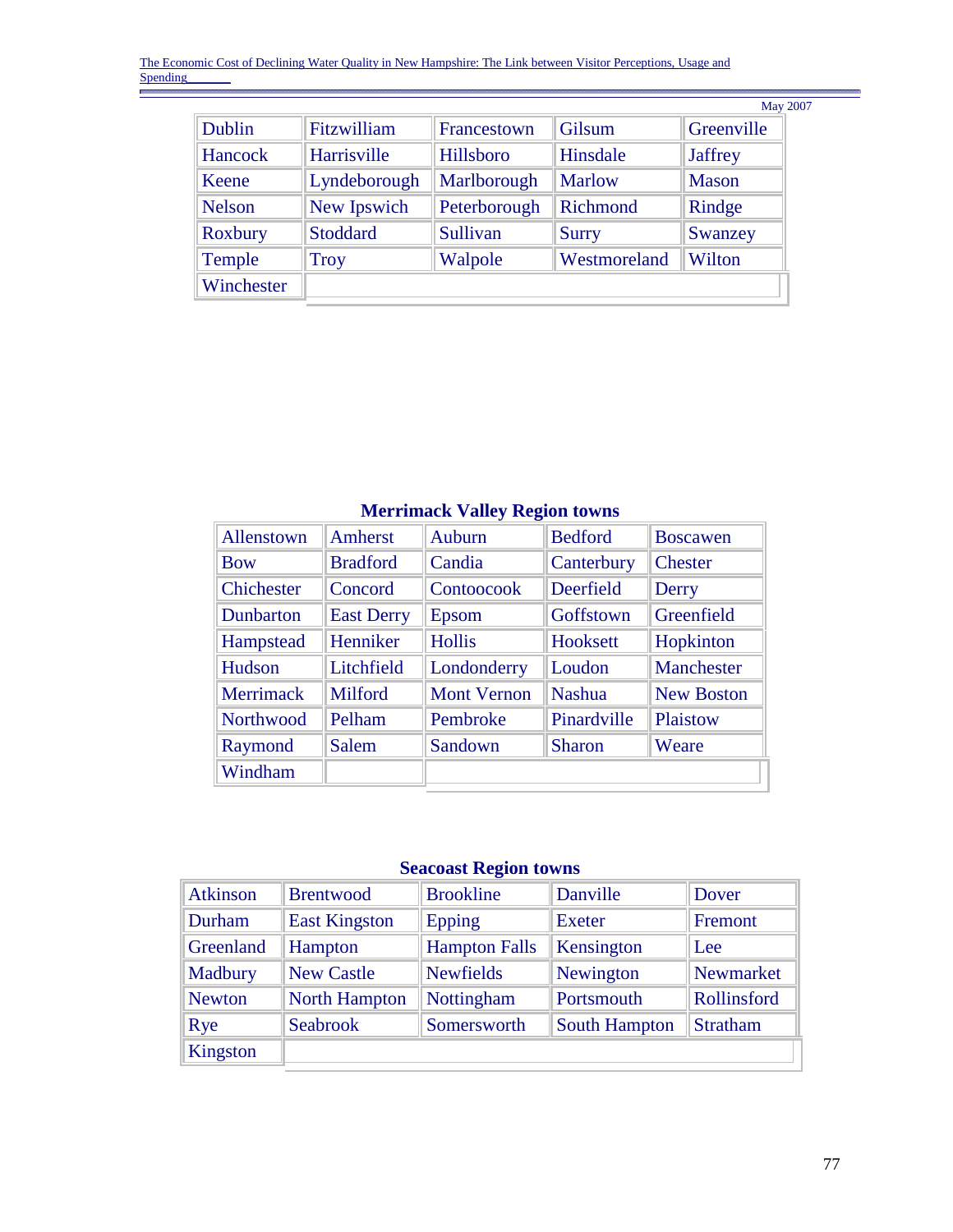٩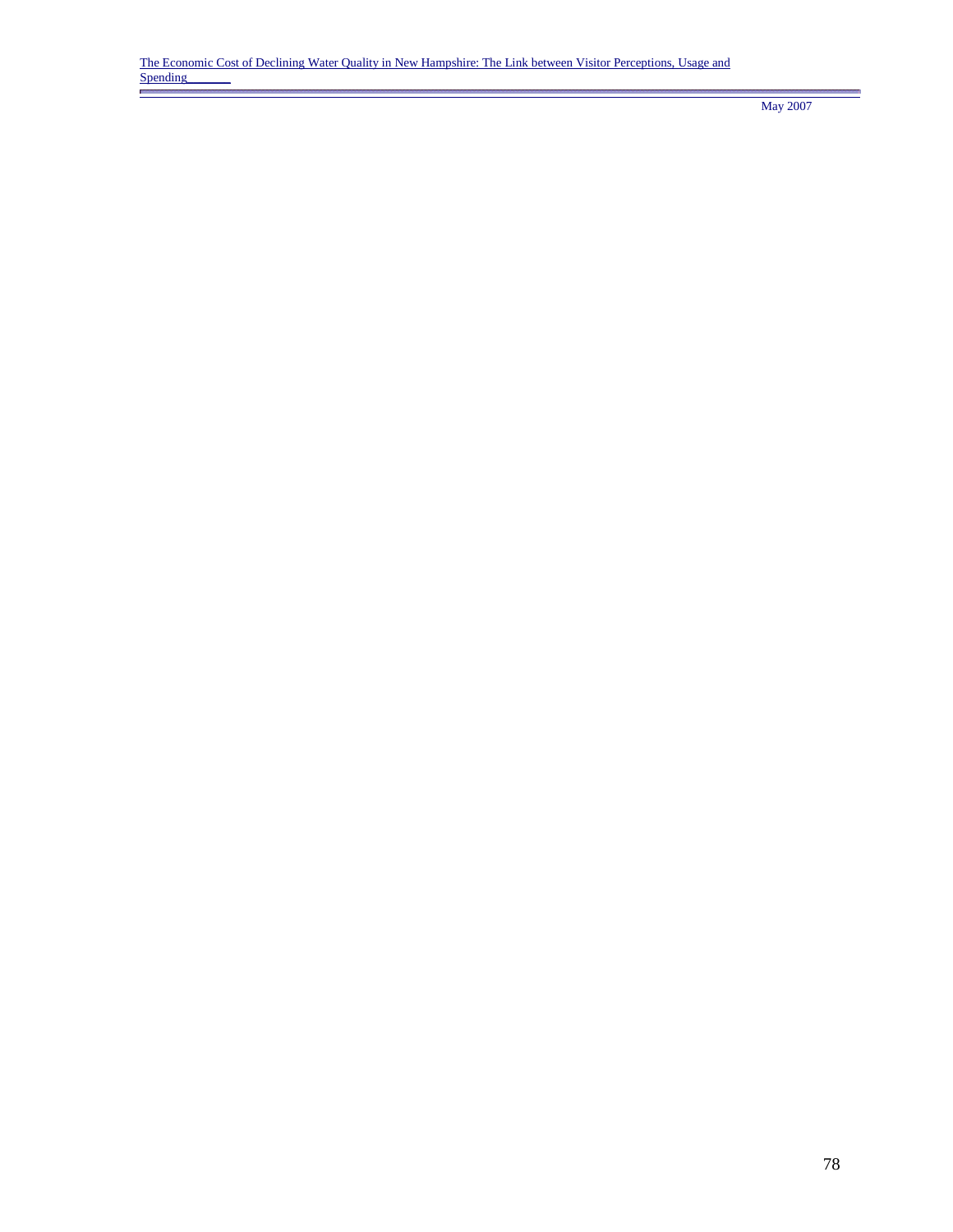## **ECONOMIC METHODOLOGY**<sup>∗</sup>

#### Introduction

The purpose of this section is twofold. The first is to describe how the economic impacts of surface water usage in New Hampshire were estimated. The second is to show how it was estimated that those impacts would change with changes in surface water quality. Extrapolating numbers gathered in this survey with REMI, a computer based econometric modeling program, the total economic effects were estimated for the state as a whole and for the different tourism regions.

This report focuses on the purchases made by visitors and state residents who use New Hampshire surface waters for fishing, swimming and boating and how these purchases change with environmental conditions. These purchases cycle through the economy and create additional spending. Measuring the cycling of dollars through the economy will illustrate the potential economic impact of surface water recreation in New Hampshire, and how those impacts might change if recreationalists decrease their visiting days.

#### Regional Economic Models, Inc (REMI)

REMI was used in this report to estimate the total impacts of surface water user spending on the State of New Hampshire. REMI is a computer based econometric modeling program that allows the analyst to answer "what if" questions. Built within the software are different equations that approximate the interactions of different industry sectors with one another. A change in one industry, such as additional employment or spending, will impact the whole model.

In the case of this report, the ability of the software to answer "what if" questions proved useful. This was because the analysis looked at not only what the current economic impacts of surface water usage were, but was also able to forecast what would happen if spending changed due to changing environmental conditions.

Within the REMI model, employment numbers represent jobs regardless of full-time, parttime, or temporary status. This means that individuals who hold multiple jobs in New Hampshire are counted once for each job. The same amount of wages can support more parttime jobs than full-time jobs, and more seasonal jobs than year-round jobs.

For this analysis a single region (New Hampshire statewide) was used. The REMI model was a 169 industry sector, REMI Policy Insight<sup>®</sup> model, version 9.0.

1

<sup>∗</sup> Prepared by North Country Council, Inc., Bethlehem, N.H.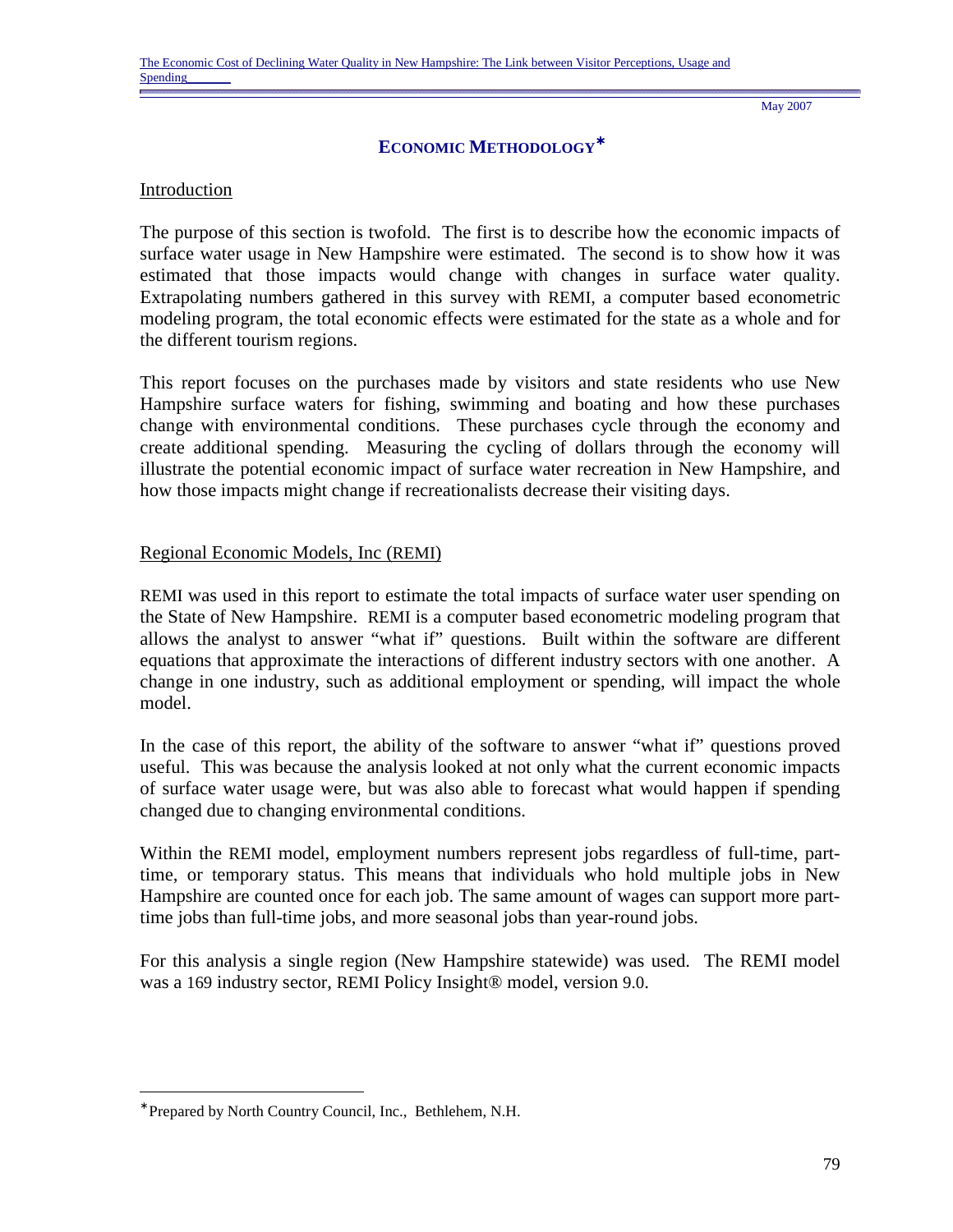#### *Modeling New Hampshire Results with REMI*

REMI is used to estimate the indirect and induced impacts on business sales, employment and personal income. To measure the total impacts from visitor expenditures, and their corresponding decreases with environmental changes, each category was run through the REMI model individually. These categories, as presented earlier, are the Current Conditions and the impacts from Increased Crowding, Decreased Scenery, Decreased Water Quality, and Decreased Water Level.

Each category was run through the model separately for each of the different uses (fishing, swimming and boating). This was done instead of running only the Current Conditions through and then computing the changes from environmental conditions to check if these changes impacted the REMI model differently.

#### *Modeling Regional Results with REMI*

REMI is able to use counties or state-wide totals to analyze data. That is, it does not have zip-code based capabilities to model local economies. This includes tourism regions, which are not census-based measurement tracts and are thus not local economies that are or can be built into REMI.

This is significant because it affected how to measure the impacts of visitor spending by tourism region. One method was to group counties together as best as possible and treat these as the particular tourism regions. This would lead to a large amount of overlap, however, as many counties are in different tourism regions.

The other method, and the one selected, was to analyze the data on a statewide scale and then split up the results based on the spending percentages identified in the survey results. For example, if 10% of the total spending by boat users was in the Great North Woods, then it would have 10% of the total impacts (employment, personal income and business sales).

This assumes that the survey and the survey method, which is the basis for this study, is proportionately representative of the tourism regions throughout the state. If this is the case, then it can be assumed that dividing the total impacts by the percentage of expenditures for each region is a reasonable approximation of the actual numbers. However, it is important to note that wage variation among different parts of the state will mean that the number of jobs generated by the same dollar amount of sales will vary somewhat from one tourism region to the next. For example, the same amount of sales will generate fewer jobs in the areas like the Seacoast as compared to the Great North Woods.

This methodology also assumes that the tourism regions' economies and the interactions between the different industries is analogous to the New Hampshire economy as a whole. While this would be an egregious assumption if this report measured timber production, or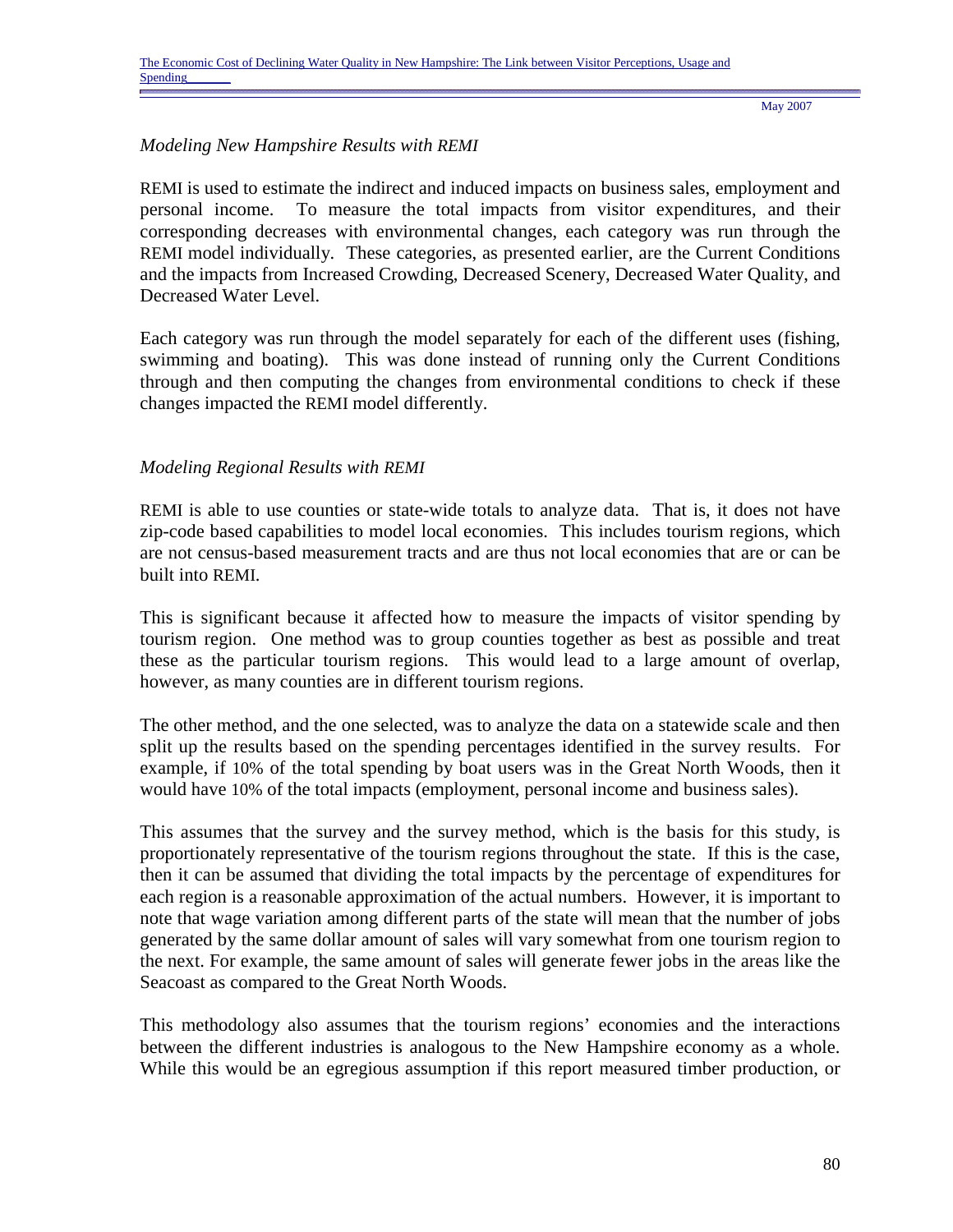some other industry which is location specific within the state, because this is looking at service sector industries, which is statewide, it is not too great an assumption to make.

Because of the assumptions made in the methodology for this section the numbers generated for the state, as presented earlier, should be seen as a more exact estimation of what the economic impact of surface waters is for the State of New Hampshire.

Also presented are the impacts to the tourism regions if people decided to do their surface water recreation out-of-state. These were computed by dividing the total lost expenditures in the state by the ratios where people were interviewed.

Unfortunately, the impacts of people leaving to recreate in different tourism regions could not be estimated, for reasons mentioned above (tourism regions are not census-based measurement tracts). When respondents were asked where they would go instead for surface water recreation due to a change in environmental factors many said "New Hampshire" and did not specify what tourism region within New Hampshire they intended to visit. An equal proportion also replied that they would go to another region in New Hampshire, but given the difficulties with modeling regional impacts, mentioned above, the analysis did not take into account the economic cost of visitors leaving one tourism region for another because of perceived degradation to the quality of fresh water resources.

#### Methodology

#### *Multipliers*

A multiplier shows or summarizes the total impact within an economy that can be expected from a change in a given economic activity (Miller & Armbruster). In this case the impacts of the spending by surface water users are considered a change in the local economy. The economic impact of New Hampshire's surface waters is the economic contribution made to the regional economy due to its existence. If New Hampshire's surface waters did not draw any visitors then the impact would be zero. Multipliers measure the impact of the activities of New Hampshire surface water users and the resulting activities that take place in the regional economy.

For this study three different multipliers are used for analysis; they are:

- *Sales (Output) Multiplier* estimates the total change in local sales (or output) resulting from a change in sales at a basic industry (a change in this case means the difference between there being no economic activity and there being one).
- *Employment Multiplier* estimates the total change in employment in a local economy resulting from an initial change in employment within an industry.
- *Income Multiplier* estimates the total change in income in the local economy resulting from a change in income within an industry.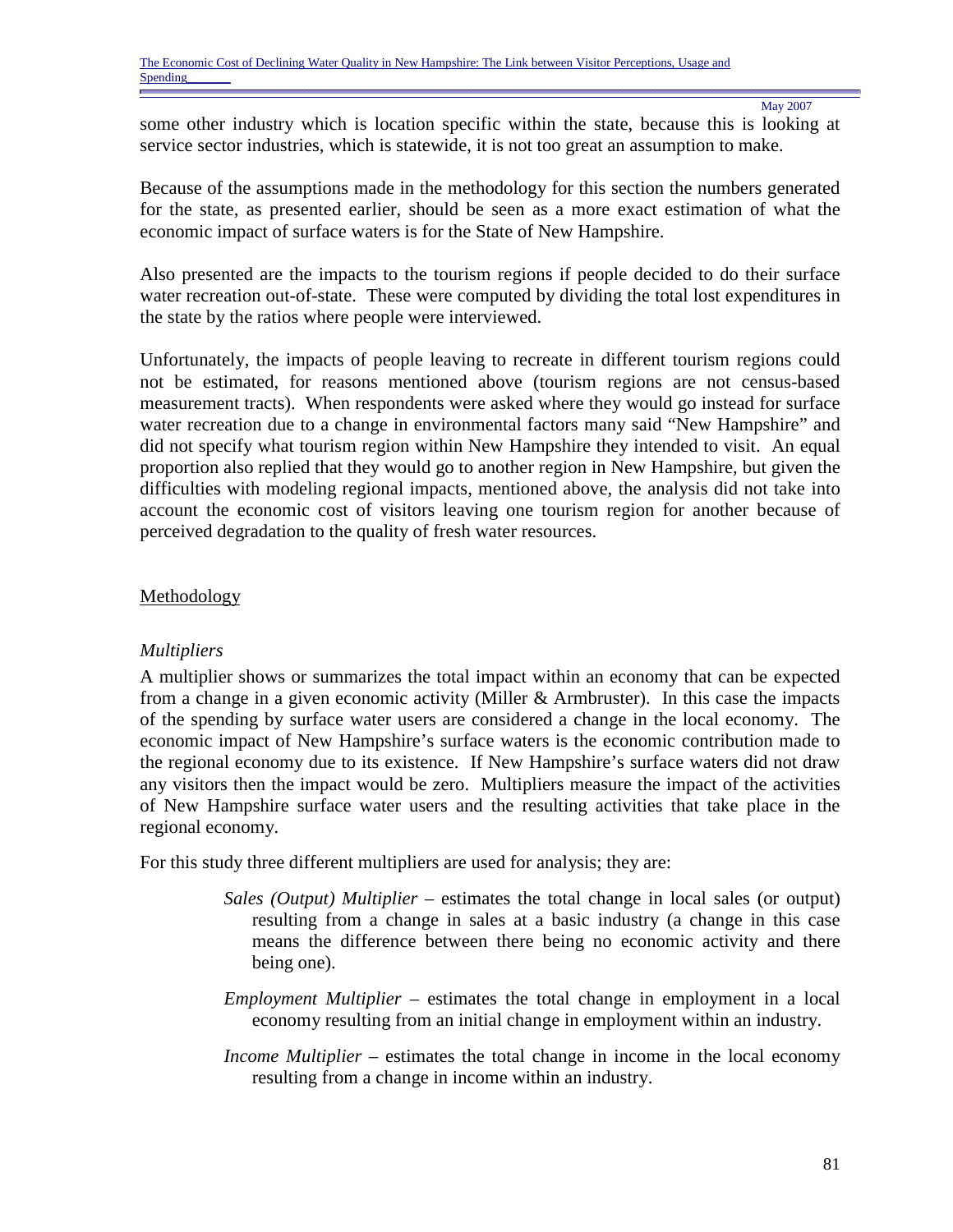### *Questions Used for the Estimation of the Economic Impacts*

The following survey questions were used in the analysis<sup>43</sup>:

Question #6: established what the primary surface water activity the respondents were participating in for that particular trip.

Question #7: asked how many days were spent on each of the three different activities (fishing, boating, and swimming) in the last twelve months and what were planned by respondents for the next twelve. Many respondents to this question indicated that they used New Hampshire surface waters for more than one use, making it different from Question #6 where they could only indicate their primary reason for using surface waters.

Question #8: respondents were asked to break down the amount of money spent on their trip in different sectors of the economy and what percentage of that had been spent in the region.

Question #9: asked how many people were in the party, establishing how many people were involved in the expenditure data.

Question #10: established whether the expenditures were normal for the respondents.

Question #15: asked if crowding became more of a problem would respondents change their usage of the resource and by how much.

Question #15b: if respondents did decrease their usage of the resource where would they go instead.

Question #19: asked if natural beauty and views became poorer would respondents change their usage of the resource and by how much.

Question #19b: if respondents did decrease their usage of the resource where would they go instead.

Question #26: asked if water clarity and purity became poorer would respondents change their usage of the resource and by how much.

Question #26b: if respondents did decrease their usage of the resource where would they go instead.

Question #30: asked if water levels and flows became consistently less than adequate would respondents change their usage of the resource and by how much.

Question #30b: if respondents did decrease their usage of the resource where would they go instead.

 $\overline{\phantom{a}}$ 

<sup>&</sup>lt;sup>43</sup> Please see annotated survey in Appendix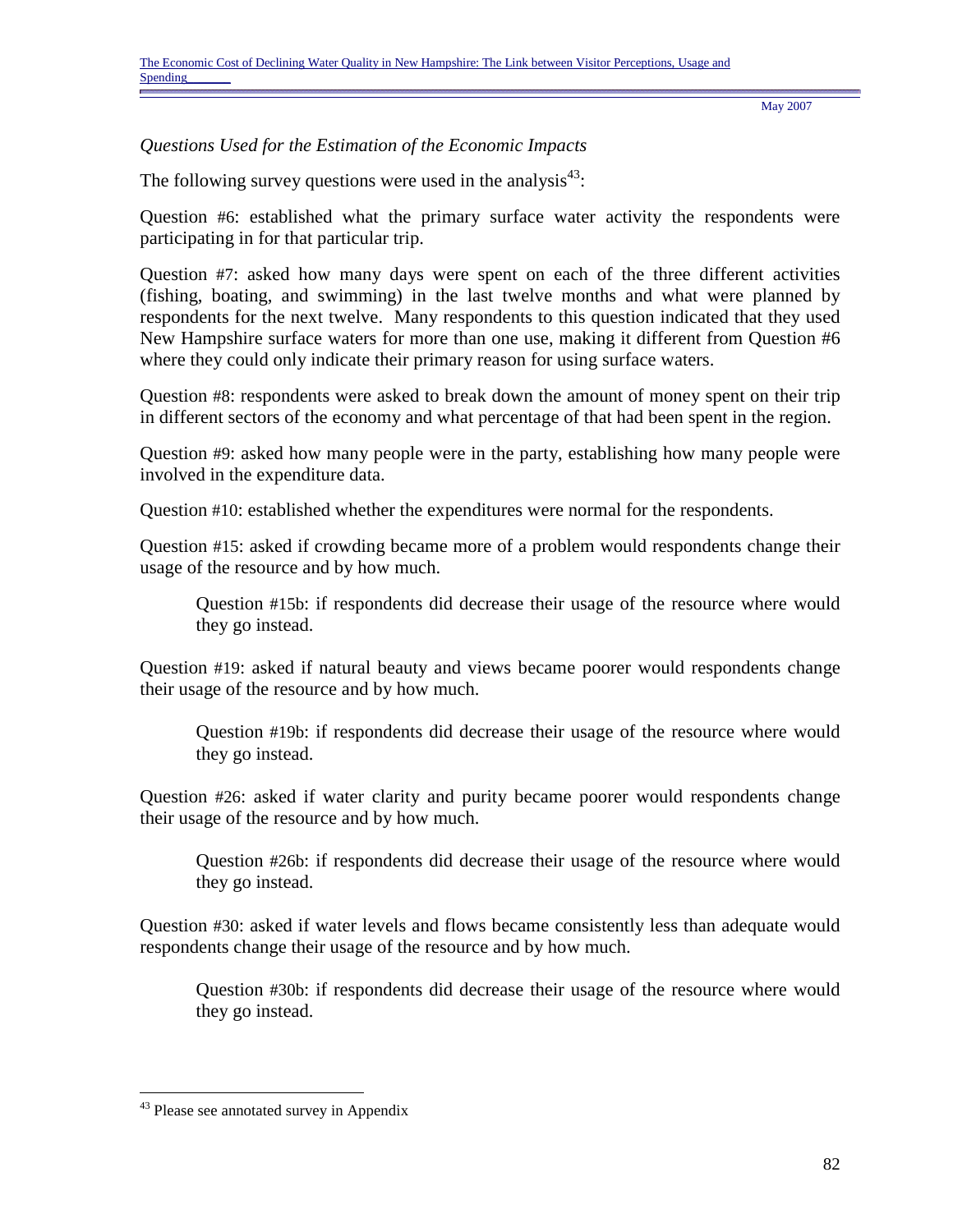#### Calculation of Direct Impacts

There were two steps in calculating the economic impact of surface waters in New Hampshire and how those impacts could be expected to change with different environmental changes. Step 1 was to estimate the current impact. Step 2 was to estimate how that impact would change if visitors were to perceive environmental changes in and around New Hampshire surface waters.

#### *Step 1 – Estimating Average Expenditures Per Visitor Day and Visitor Days*

The estimation of the expenditures of surface water users at present was calculated for each of the three different uses (swimming, fishing, and boating). This is based on the reported amount spent by visitors on the trip to the site at which they were interviewed. Dividing the individual expenses in Question #8 by both the number of people in a group and the number of days participating in that usage resulted in the average expenditures per visitor day (Table 1).

|          |                     |              |            | Museums,     |               |              |
|----------|---------------------|--------------|------------|--------------|---------------|--------------|
|          |                     |              | Automotive | historical   |               | Food         |
|          |                     |              | equipment  | sites, and   |               | services and |
|          | <b>Total Direct</b> |              | rental and | similar      |               | drinking     |
|          | Impact              | Retail trade | leasing    | institutions | Accommodation | places       |
| Fishing  | \$12.95             | \$6.32       | \$0.01     | \$0.84       | \$4.09        | \$1.69       |
| Swimming | \$18.93             | \$7.07       | \$1.14     | \$0.93       | \$7.02        | \$2.77       |
| Boating  | \$32.36             | \$16.63      | \$0.82     | \$1.34       | \$10.43       | \$3.14       |

#### Average Expenditures per Visitor Day

Table 1

Table 1 displays the average expenditures per visitor day. A person who fishes for a day on a New Hampshire surface water body is estimated to spend approximately \$13. A little over \$6 of this is spent in the Retail Trade sector of the economy. About \$4 is spent in Traveler Accommodation and a little over \$1.50 is spent at Food and Drinking places.

Swimmers are expected to spend approximately 32% more per visitor day, or \$18.93 per person per visitor day, as compared to anglers. Much like people who use surface waters for fishing, the majority of swimmer's expenditures were in Retail Trade, Traveler Accommodation and Food Services and Drinking Places. It is also interesting to note that a swimmer is expected to spend over \$1.00 a day on Automotive Equipment Rental and Leasing, indicating that many people who use New Hampshire surface waters for swimming purposes originate from outside of the state.

The largest of the three, in terms of expenditures per visitor day, was boaters. It is estimated an average boater, in one day, will spend around \$32. Over half of this will be spent in the Retail Trade sector of the economy (about \$16.50). Traveler Accommodation and Food Services and Drinking Places also make up a substantial portion of the total.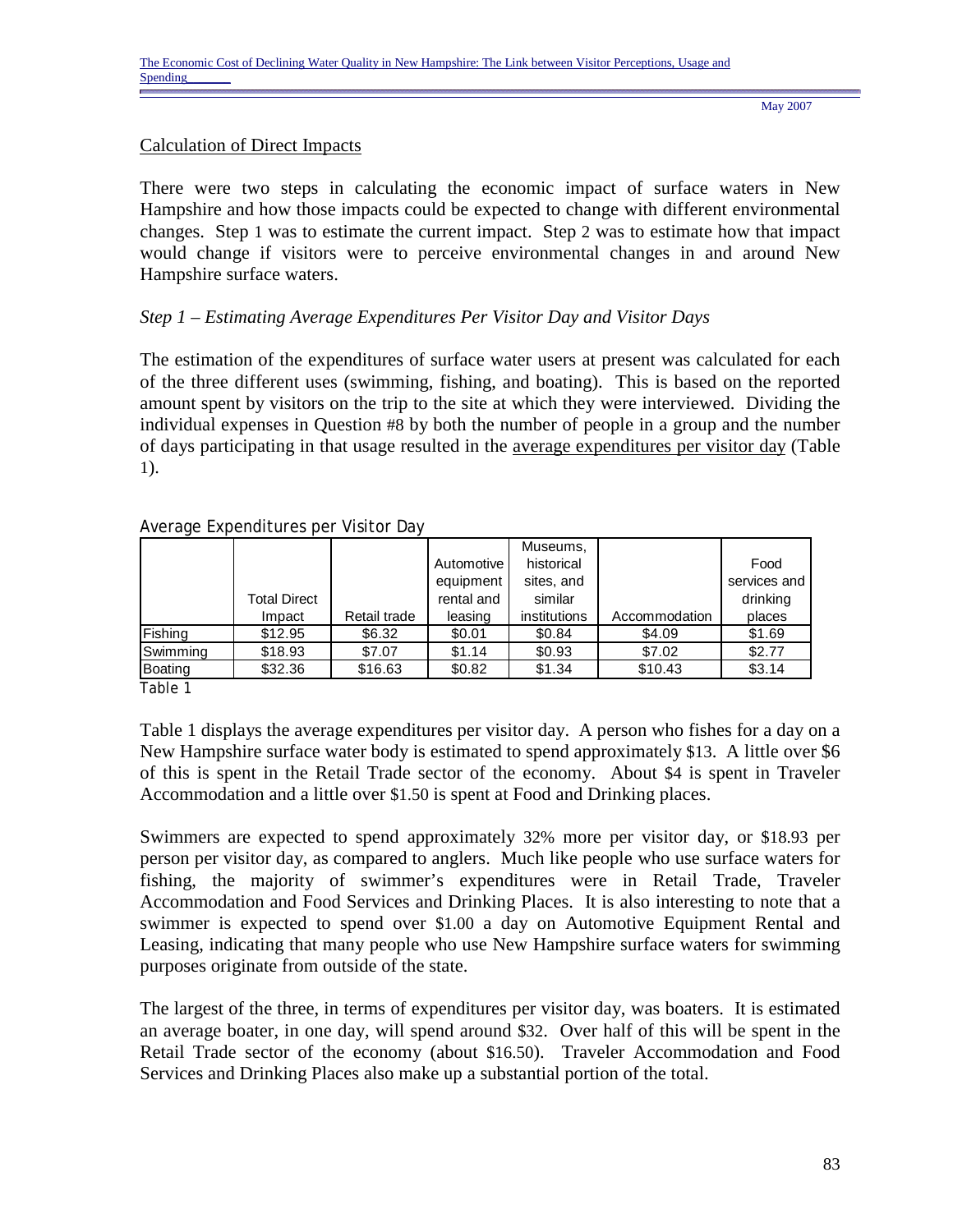Visitor days were estimated based on findings from the "Estimates of Select Economic Values of New Hampshire Lakes, Rivers, Streams and Ponds, Phase II Report" (Shapiro & Kroll, 2003). These numbers could not be taken directly, as the total visitor days were for the summer 2003 and obtained from secondary data. For the purpose of this study the visitor days figures needed to be tailored for the summer of 2006, and to be representative of the actual visitors who participated in the interviews.

|                                     | <b>Fall 1999-Summer 2004</b><br><b>NSRE</b> Data | <b>Survey</b><br>sample<br>$n = 832$ | Weighted<br>average<br>growth rate | <b>Phase II Summer</b><br>2003    | Summer 2006                       |
|-------------------------------------|--------------------------------------------------|--------------------------------------|------------------------------------|-----------------------------------|-----------------------------------|
| <b>Swimming</b>                     | 8.9% increase                                    | 321                                  | 0.013735                           | 8.0 million total<br>visitor days | 8.1 million total visitor<br>days |
| <b>Freshwater</b><br><b>Fishing</b> | $0.2\%$ increase                                 | 291                                  | 0.0002798                          | 3.1 million total<br>visitor days | 3.1 million total visitor<br>days |
| <b>Boating</b>                      | $2.8\%$ avg. increase                            | 220                                  | 0.0029615                          | 3.6 million total<br>visitor days | 3.6 million total visitor<br>days |

#### Table 2

Total Visitor Days

Using a methodology created for a study looking at the effects of lake management policy in Tennessee (Center for Business and Economic Research at The University of Tennessee, 2003) the numbers generated in the Phase II report could be tailored for this report. Using the growth rates estimated in the National Survey on Recreation and the Environment and the results from this survey, a weighted average growth rate was generated. This, when applied to the numbers in the Phase II report, estimated the total visitor days for the State of New Hampshire (Table 2).

The total visitor days used in the Phase II report were acceptable numbers to base total visitor days in this report for several reasons. First, in the follow-up report to the Phase II report, the Phase III report, the authors conducted a random telephone survey of New Hampshire residents and found that the numbers that were used in the Phase II report were acceptable. Second, the number of visitor days in the Phase II report and the number of visitor days estimated in the National Survey of Fishing, Hunting and Wildlife Associated Recreation (US Fish and Wildlife Service, 2001) were very similar to one another.

Taking the total visitor days and then multiplying by the average expenditures per person per visitor day results in the total direct expenditures for each of the three different uses (fishing, swimming and boating) of fresh water in New Hampshire.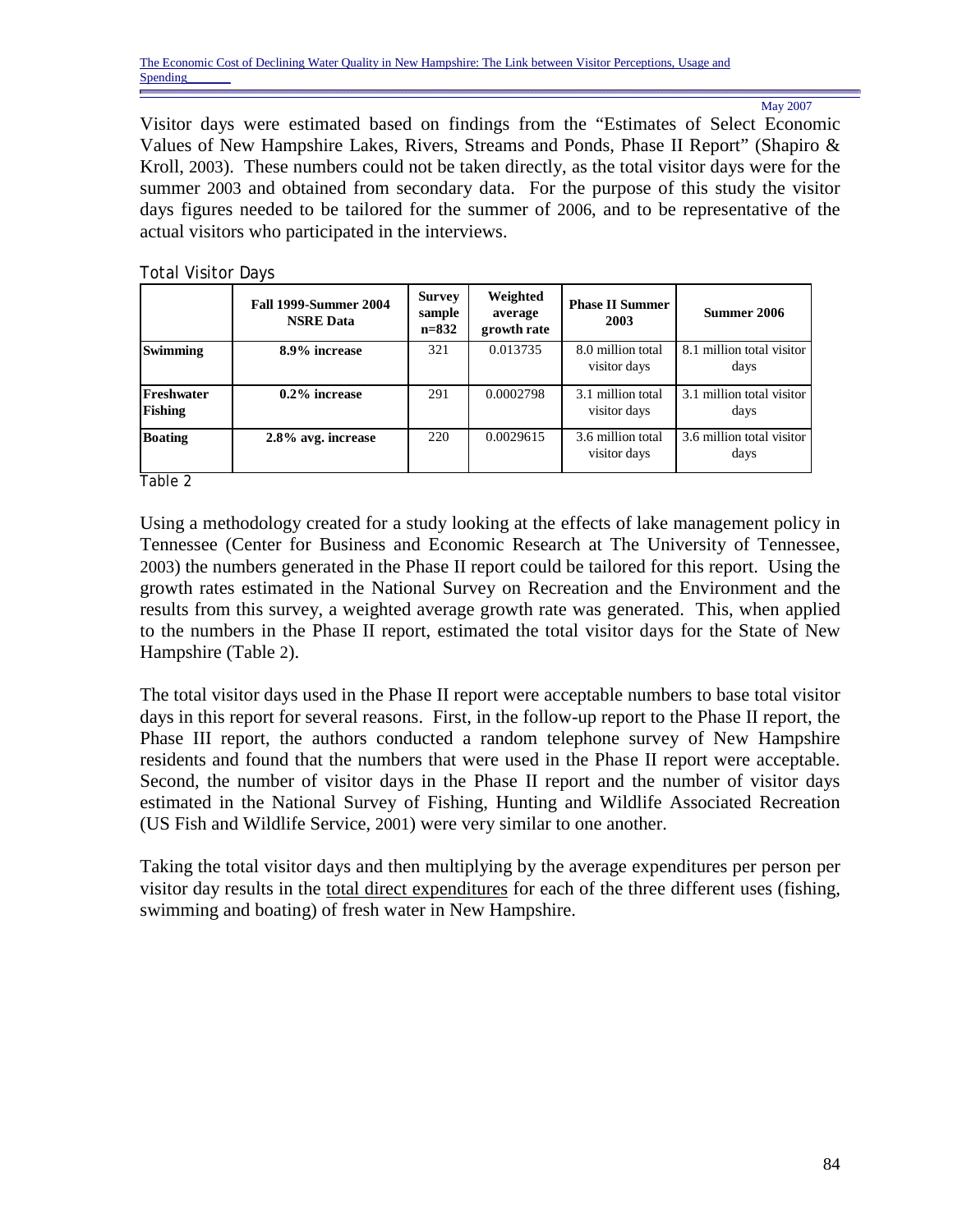#### *Step 2 – Change in Usage*

The second step in analyzing the data before it was run through the REMI model was to measure how direct expenditures would change with perceived changes to environmental conditions in New Hampshire's surface waters.

In Question #7 the respondents indicated how often they planned on participating in each use category (fishing, swimming and boating) over the next twelve months. For each response that number was modified in correspondence to how the respondent felt their usage would change based on changes to various environmental conditions (Questions #15, 19, 26 and 30 in the survey).

The amount that users spent was only taken out of the model if the respondents indicated they would go out of state for their surface water recreation needs. If the respondents said they would decrease their use, but go somewhere else in the state their numbers were kept as they were still putting money into the New Hampshire economy.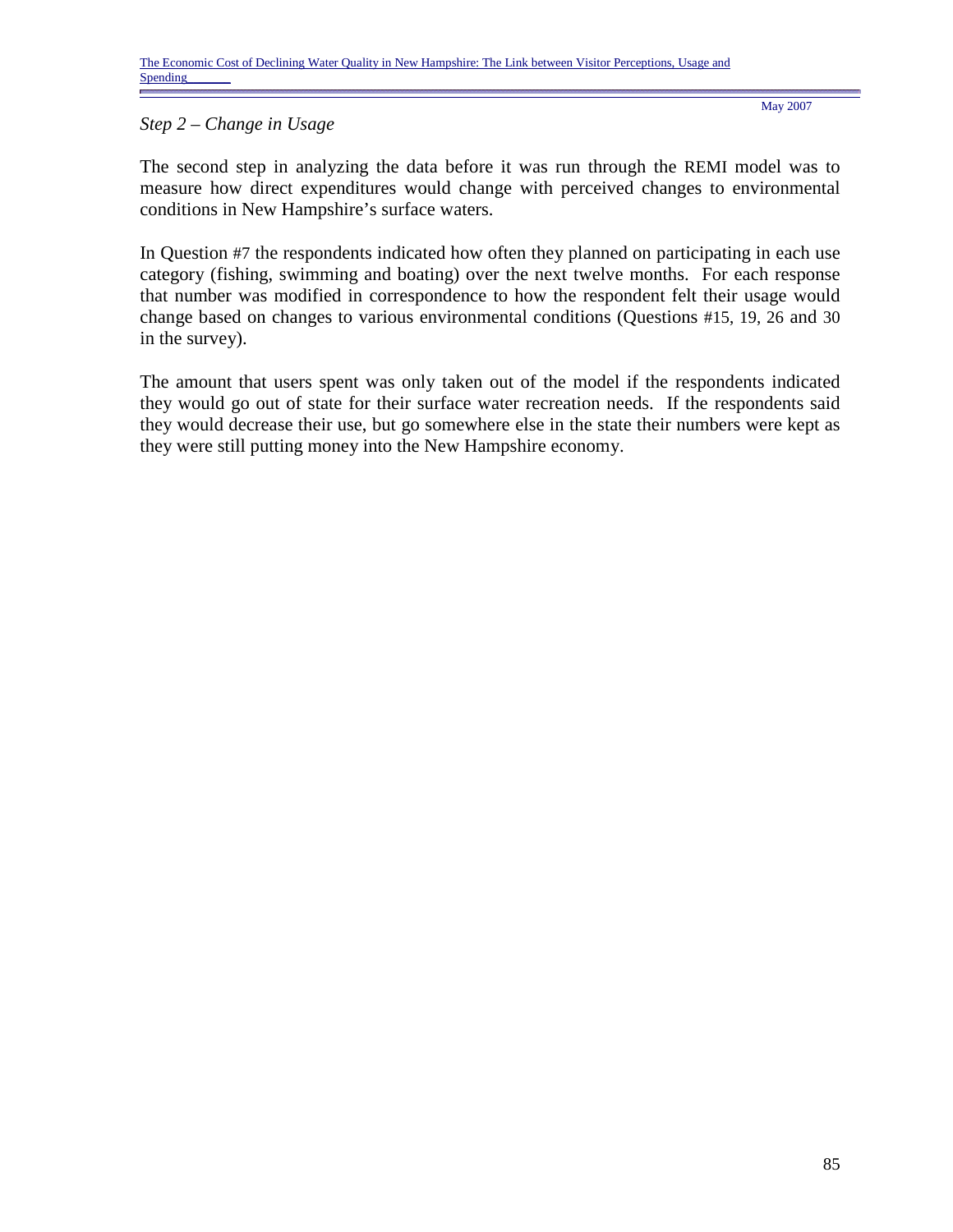#### **WORKS CITED FOR ECONOMIC METHODOLOGY**

Bowker, JM, DBK English, & HK Cordell. (1999). "Projections of Outdoor Recreation Participation to 2050". Outdoor Recreation in American Life: A National Assessment of Demand and Supply Trends. Champaign, IL: Sagamore Publishing.

Center for Business and Economic Research at The University of Tennessee. (2003, May). "Economic Effects of TVA Lake Management Policy in East Tennessee". University of Tennessee.

Miller, WP, & T Armbruster. "Economic Multipliers: How Communities Can Use Them for Planning". Economic & Community Development, University of Arkansas, Cooperative Extension Service. http://www.uaex.edu.

National Survey on Recreation and the Environment. (2006). Retrieved from http://www.srs.fs.usda.gov/trends/Nsre/NSRECert.html.

Scorsone, E. (2002, September). "The Economic Impact of the Local Health Care System on the Trigg County Economy". KY Rural Health Works, University of Kentucky, Cooperative Extension Service (1-16).

Shapiro, L & H Kroll. (2003, June). "Estimates of Select Economic Values of New Hampshire Lakes, Rivers, Streams and Ponds. Phase II Report". New Hampshire Lakes Association.

Shapiro, L & H Kroll. (2004, December). "Public Opinion Poll Results in the Study of Select Economic Values of New Hampshire Lakes, Rivers, Streams and Ponds. Phase III Report". New Hampshire Lakes Association.

Regional Economic Models, Inc. (2007). Retrieved from http://www.remi.com/.

Southwestern Oklahoma State University. (2007). "About the Economic Impact Model". Retrieved from http://www.swosu.edu/cebd/remi\_about.htm.

US Fish and Wildlife Service. (2006). "2001 National Survey of Fishing, Hunting, and Wildlife Associated Recreation". (New Hampshire State Overview).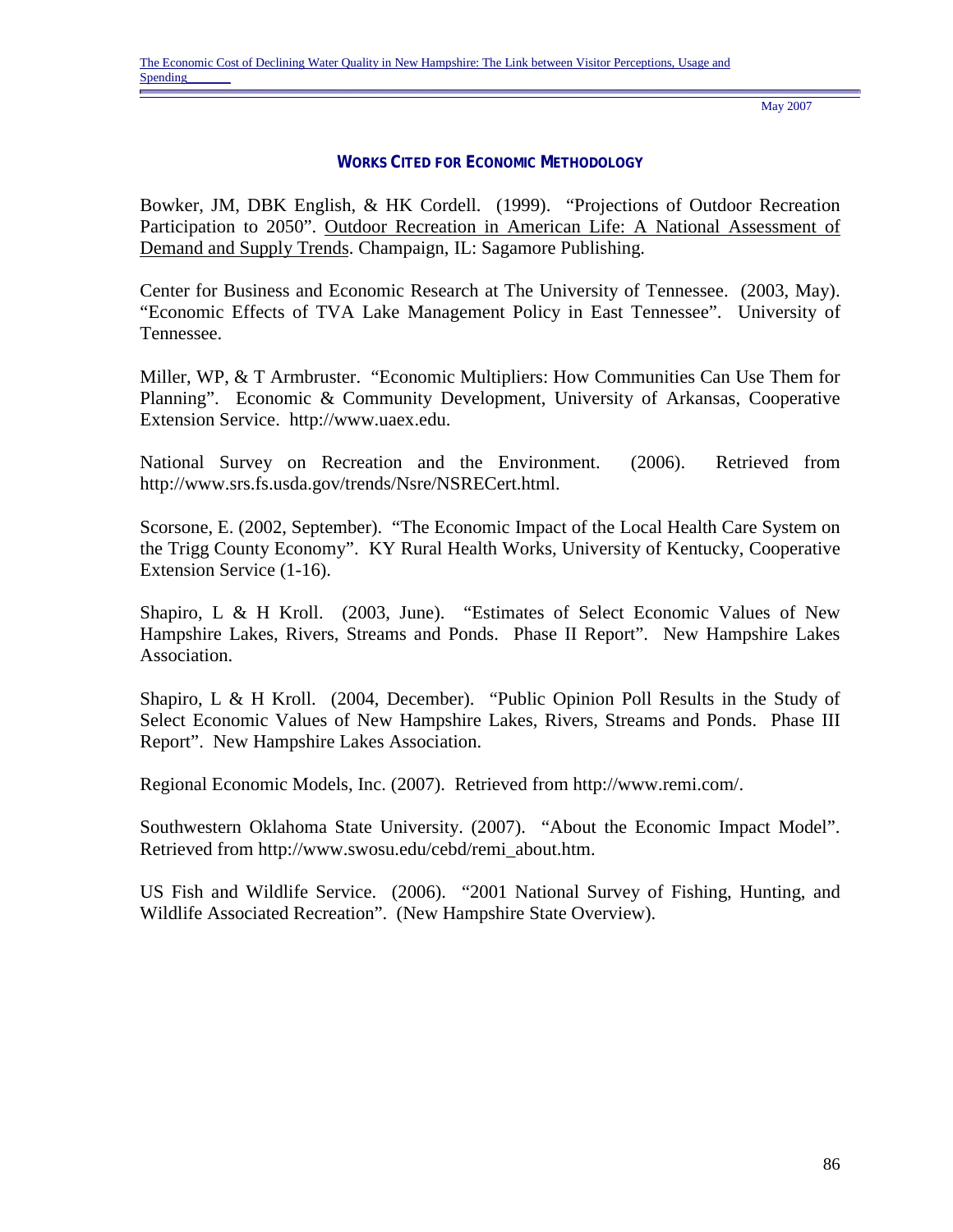#### **EXPLANATION OF DIFFERENCES IN ECONOMIC IMPACT ASSESSMENT METHODOLOGIES**

There are a variety of ways to approach economic impact assessment, ranging from "subjective estimates that rely mostly on expert opinion" to studies that collect primary data and estimate impact using economic input/output models<sup>44</sup>. In this series of studies commissioned by the New Hampshire Lakes, Rivers, Streams and Ponds Partnership, the 2003 and 2006 studies not only used different approaches to assessing the economic impact of freshwaters and water-based recreation in New Hampshire, but also asked different research questions, extrapolated from different populations and in some cases measured different expenditures.

Both studies relied on representative samples of visitors, but from different populations. The 2003 study extrapolated spending data from two sources: all visitors to New Hampshire<sup>45</sup> and all anglers and hunters in the United States<sup>46</sup>. The current (2006) study obtained spending data from a representative sample of residents and visitors in New Hampshire who were fishing, boating and swimming during summer 2006.

Furthermore, somewhat different variables were used in calculating some expenditures. For example the boating figures in the 2003 study may also have included saltwater boating expenditures, which would have inflated the figures; the National Survey of anglers and hunters included expenditures for categories not included in the 2006 study, including: public transportation, heating/cooking fuel and boat mooring, storage, maintenance, pump-out and insurance. Subsequently swimming and boating expenditures in the 2003 study were estimated to be about \$75 per person per day, much higher than the daily expenditures in the 2006 study.

The research questions guiding data collection in each study were also different: The 2003 study essentially investigated "what's our water worth?" and the 2006 study asked "what is the potential cost of perceived decline in water quality?"

Despite the differences in the approaches of the two studies, both of them utilized valid economic impact assessment methodologies and the resulting estimates should be considered serious indicators of the worth that healthy freshwaters contribute to the New Hampshire economy.

<u>.</u>

<sup>&</sup>lt;sup>44</sup> Daniel J. Stynes "Economic Impacts of Tourism". http://www.msu.edu/course/prr/840/econimpact/index.htm

<sup>&</sup>lt;sup>45</sup> Institute for New Hampshire Studies visitor spending profiles

<sup>&</sup>lt;sup>46</sup> 1996 National Survey of Fishing, Hunting and Wild-life Associated Recreation. U.S. Department of the Interior, Fish and Wildlife Service, and U.S. Department of Commerce, Bureau of the Census.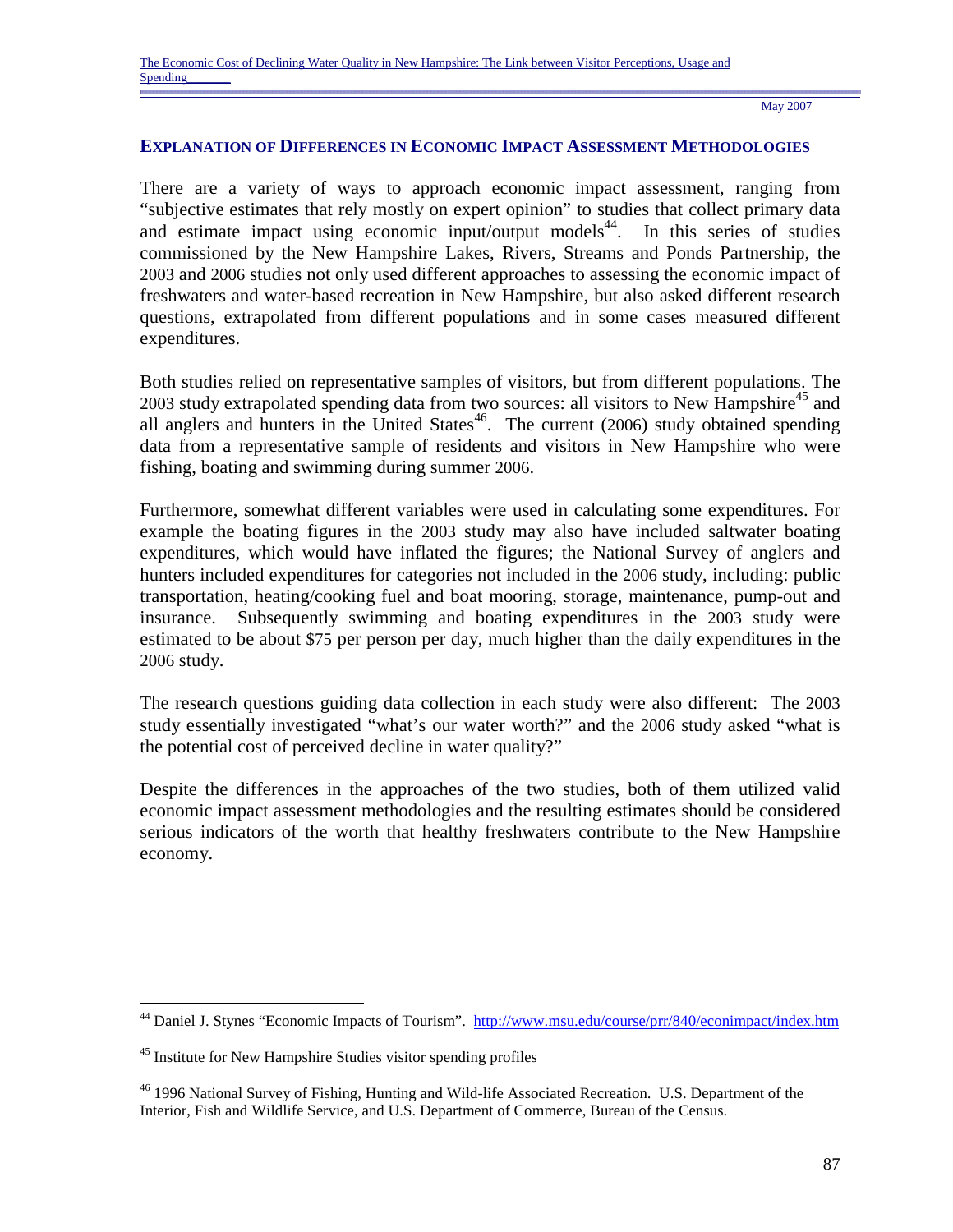# **ANNOTATED SURVEY RESULTS**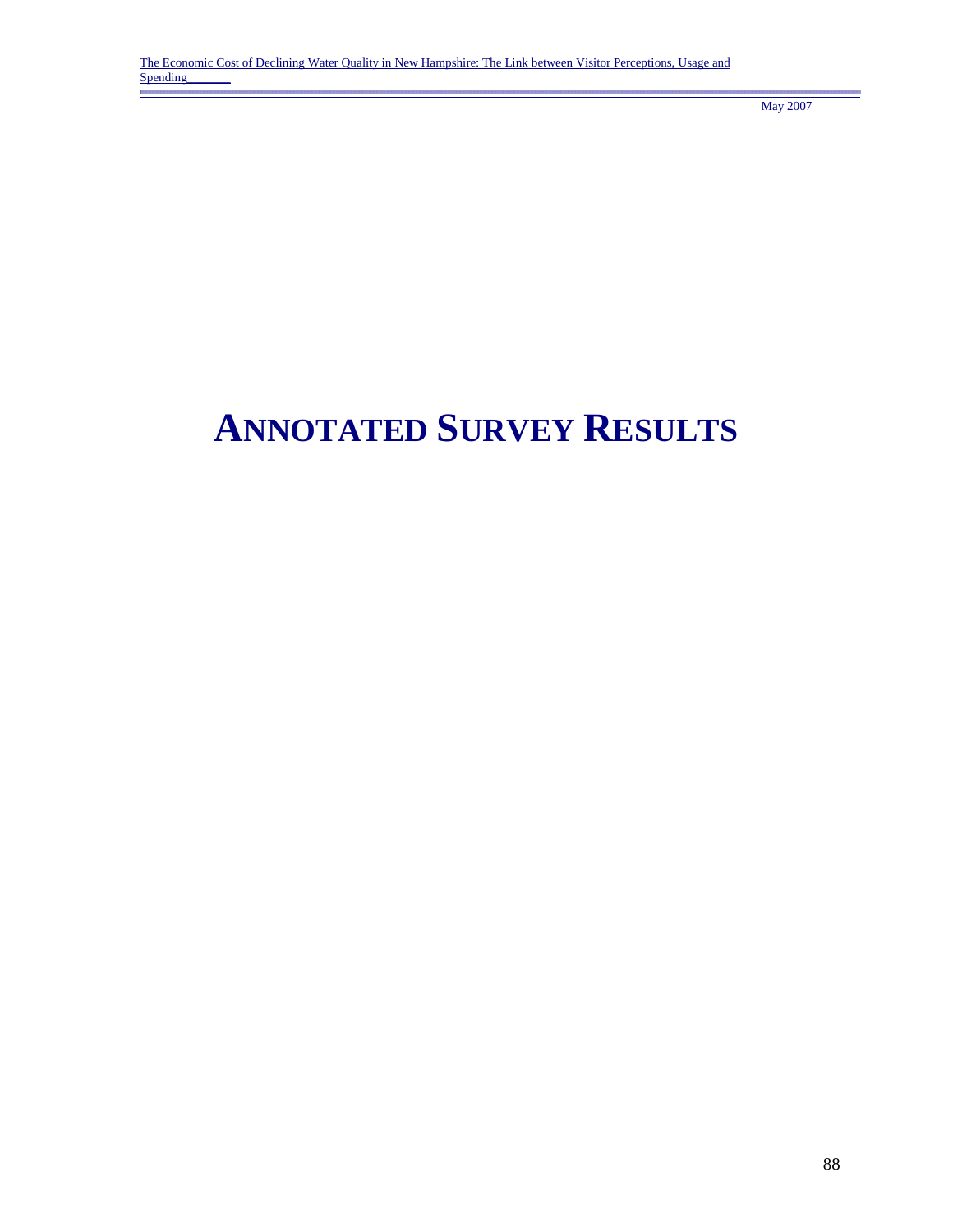| Interviewer Name:                                                                                                                                              | Survey Number:    |                  |
|----------------------------------------------------------------------------------------------------------------------------------------------------------------|-------------------|------------------|
|                                                                                                                                                                |                   |                  |
| 1. Is New Hampshire your primary residence?                                                                                                                    |                   | 65% $Yes_{0}$ No |
| 2. Are you away from home for more than one day? 40%_Yes__No80% res; 24% non-res.                                                                              |                   |                  |
|                                                                                                                                                                |                   |                  |
| 2b. If "YES" how many days are you visiting this site on this trip?m=3                                                                                         |                   |                  |
| 3. Approximately how many miles from home is this site? $res=15$ non-res=130(m)                                                                                |                   |                  |
| 3A. Are you visiting anywhere else in NH on this trip // today? 21%_Yes_____________________________<br>3b. If "YES" list towns or water bodies: 13% residents | 36% non-residents |                  |
| 4. How would you rate the overall water quality at this site? 3%_Poor 23%_Fair 74% Good                                                                        |                   |                  |
| 5. How satisfied are you with the overall water quality at this site?<br>3% Not Very Satisfied 12% Somewhat Satisfied 41% Satisfied 44% Very Satisfied         |                   |                  |
| 6. What is your <b>primary</b> freshwater recreation activity for this entire trip // day? (check one)                                                         |                   |                  |
| $\frac{1}{2}$ Shore fishing ---35%--- Boat fishing $\frac{1}{2}$ Freshwater swimming------- 39%                                                                |                   |                  |
|                                                                                                                                                                |                   |                  |

| 7. FOR THIS SITE:                                          | How many days in the<br>LAST 12 Months: | How many days in the<br>NEXT 12 months: |
|------------------------------------------------------------|-----------------------------------------|-----------------------------------------|
| <b>TOTAL DAYS</b><br>spent Fishing, Boating or<br>Swimming |                                         |                                         |
| # Daysexclusively Fishing                                  |                                         |                                         |
| # Days exclusively Boating                                 |                                         |                                         |
| # Days exclusively Swimming                                |                                         |                                         |
| # Days  Multiple Activities?<br>(fish, boat, swim)         |                                         |                                         |

7a. IF "**YES**" to multiple activities above: What is your primary combination activity? (check one)  $\frac{1}{2}$  Boating & fishing  $\frac{1}{2}$  Boating & swimming  $\frac{1}{2}$  Boating, fishing & swimming  $\frac{1}{2}$  Other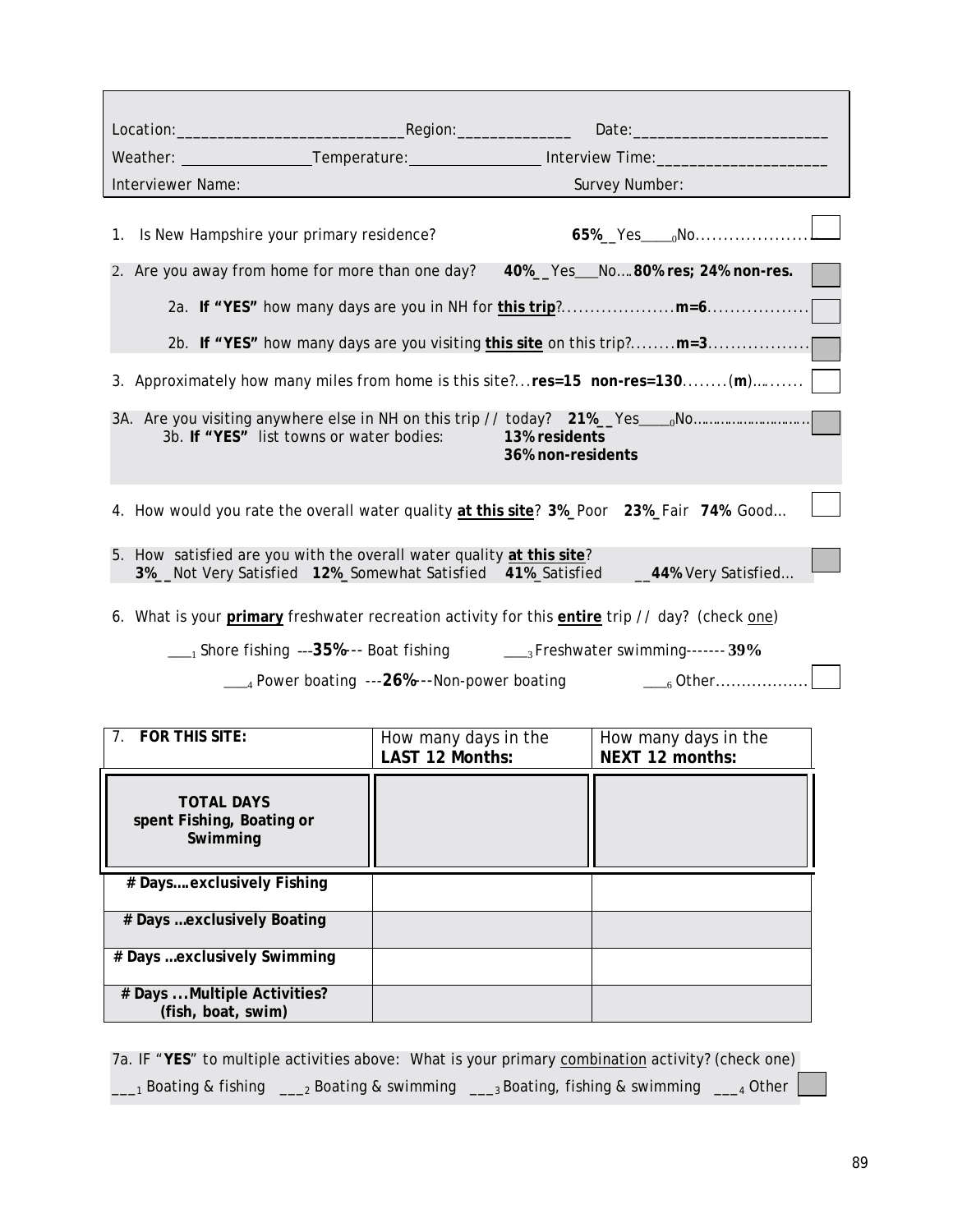8. Please estimate the amount **you** spent **on this trip** for each of the categories listed below. (if trip not complete, give best estimate of final expenditures)

|                                              | <b>TOTAL \$ In NH</b> | % This Area<br>// Region            |
|----------------------------------------------|-----------------------|-------------------------------------|
| Lodging, including Camping                   |                       |                                     |
| Restaurants/ Bars                            |                       |                                     |
| Groceries                                    |                       |                                     |
| Fuel (gasoline and oil)                      |                       |                                     |
| Fees (admission, ramp, license, launch)      |                       |                                     |
| Fishing equipment (bait, lures, rod, ice)    |                       |                                     |
| Boating equipment, including rentals         |                       |                                     |
| Personal services (lessons, camp, guides)    |                       |                                     |
| Transportation (airfare, tolls, car rentals) |                       |                                     |
| Retail shopping (gifts, clothes, souvenirs)  |                       |                                     |
| Other, <i>i.e.</i> pet care (List)           |                       |                                     |
| <b>TOTAL EXPENSES</b>                        | 16% spent \$0,        | this was typical for<br>86% of them |

9. Expenses for **2-3** # of people?...................................................................................

10. How typical are these expenditures for your freshwater trips like this one? **14%\_**Lower **76%**\_About the Same **8%**\_Higher **2%**\_First visit………………………

#### **Crowding and Natural Beauty ALL QUESTIONS ARE FOR THIS SITE DK=don't know**

11. How many people have you seen recreating here today (not in the parking lot)?.........**m=10**.

12. How would you rate the conditions today? **60%\_**Uncrowded **35%\_\_** OK **5%\_\_**Too crowded…..

13. How satisfied are you with the number of people seen today? **2%\_\_**Not Very Satisfied **7%\_\_\_**Somewhat Satisfied **44%**\_Satisfied **47%** \_Very Satisfied…

#### *You mentioned that you plan to visit this site ---XX--- days in the next 12 months*

14. If you knew the crowding conditions here would be consistently **less than OK** in the next year would you change your number of planned visits to this site? **46%** Yes \_\_\_\_0No……… (**IF NO SKIP TO #16**)

| 15. If YES, by how many days?                    |     | 15a In which direction? ______ <sub>1</sub> More ____ <sub>0</sub> Less |  |
|--------------------------------------------------|-----|-------------------------------------------------------------------------|--|
|                                                  |     | 15b. If YES and LESS, where would you go instead?                       |  |
| $_1$ Another state (list): or                    | 18% | $_3$ Other: (NH/DK) 31%                                                 |  |
| $2$ Elsewhere in NH (list): (another region) 16% |     |                                                                         |  |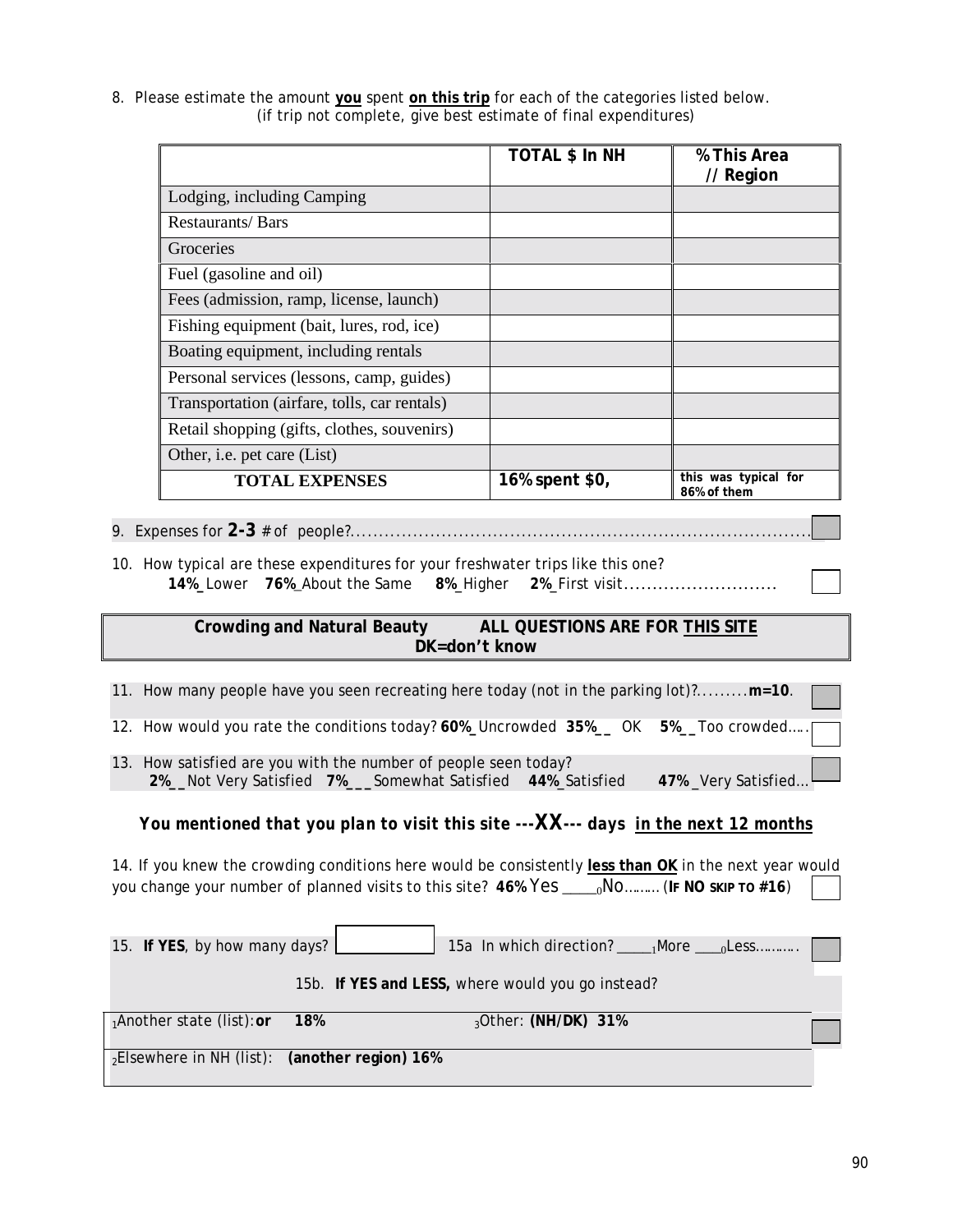|  |  |  | 16. How would you characterize the quality of the natural views and scenery at this water body? $\Box$ |  |
|--|--|--|--------------------------------------------------------------------------------------------------------|--|
|  |  |  |                                                                                                        |  |

17. How satisfied are you with the quality of natural views and scenery at this site? \_\_\_\_Not Very Satisfied **6%\_\_\_**Somewhat Satisfied **31%\_\_**Satisfied **64%\_**Very Satisfied…

## *You mentioned that you plan to visit this site ---XX--- days in the next 12 months*

| 18. If you knew that the quality of natural beauty and scenery would become poor(ER) in the next |  |                                                  |  |
|--------------------------------------------------------------------------------------------------|--|--------------------------------------------------|--|
| year, would you change your number of planned visits to this site? 56% Yes                       |  | $\sim$ $\sim$ $\sim$ $\sim$ $\sim$ $\sim$ $\sim$ |  |
|                                                                                                  |  | (IF NO SKIP TO $#20$ )                           |  |

| 19. If YES, by how many days                              | 19a. In which direction $\frac{1}{\text{max}}$ More $\frac{1}{\text{max}}$ (Less |
|-----------------------------------------------------------|----------------------------------------------------------------------------------|
|                                                           | 19b. If YES and LESS, where would you go instead?                                |
| $_1$ Another state (list): or 22%                         | $_3$ Other: (NH / DK) 32%                                                        |
| <sub>2</sub> Elsewhere in NH (list): (another region) 18% |                                                                                  |

|                                                           | Water Clarity and Purity |                                                                                                                                         | ALL QUESTIONS ARE FOR THIS SITE |  |
|-----------------------------------------------------------|--------------------------|-----------------------------------------------------------------------------------------------------------------------------------------|---------------------------------|--|
| 1=Not at all                                              | 2=Somewhat               | $3 = V$ ery                                                                                                                             | DK=don't know                   |  |
| $1 = 43%$                                                 | $3 = 11%$<br>$2 = 23%$   | 20. To what extent do you think milfoil or other invasives affect water clarity and purity here? (1-3)<br>$4 = 23%$                     |                                 |  |
| $1 = 48%$                                                 | $2 = 29%$                | 21. To what extent do you think algae (green scum) affects water clarity and purity here? (1-3)<br>$3 = 13%$<br>$4 = 10%$               |                                 |  |
| $1 = 27%$                                                 | $2 = 13%$<br>$3 = 7%$    | 22. To what extent do you think mercury affects water clarity and purity here? (1-3)<br>$4 = 54%$                                       |                                 |  |
|                                                           |                          | 23. How would you characterize the water clarity and purity here? 6% Poor 29%_Fair 65% Good                                             |                                 |  |
|                                                           |                          | 24. How satisfied are you with the water clarity and purity at this site?<br>5%_Not Very Satisfied 16%_Somewhat Satisfied 40%_Satisfied | 38%_Very Satisfied              |  |
|                                                           |                          | You mentioned that you plan to visit this site $-.XX$ days in the next 12 months                                                        |                                 |  |
|                                                           |                          | 25. If you knew that the water clarity and purity here would <b>become poor(ER)</b> in the next year would                              |                                 |  |
|                                                           |                          |                                                                                                                                         | (IF NO SKIP TO #27)             |  |
| 26. If YES, by how many days                              |                          | 26a. In which direction ________ <sub>1</sub> More ______ <sub>0</sub> Less                                                             |                                 |  |
|                                                           |                          | 26b. If YES and LESS, where would you go instead?                                                                                       |                                 |  |
| $1$ Another state (list): or                              | 23%                      |                                                                                                                                         | $_3$ Other: (NH / Dk) 30%       |  |
| <sub>2</sub> Elsewhere in NH (list): (another region) 18% |                          |                                                                                                                                         |                                 |  |